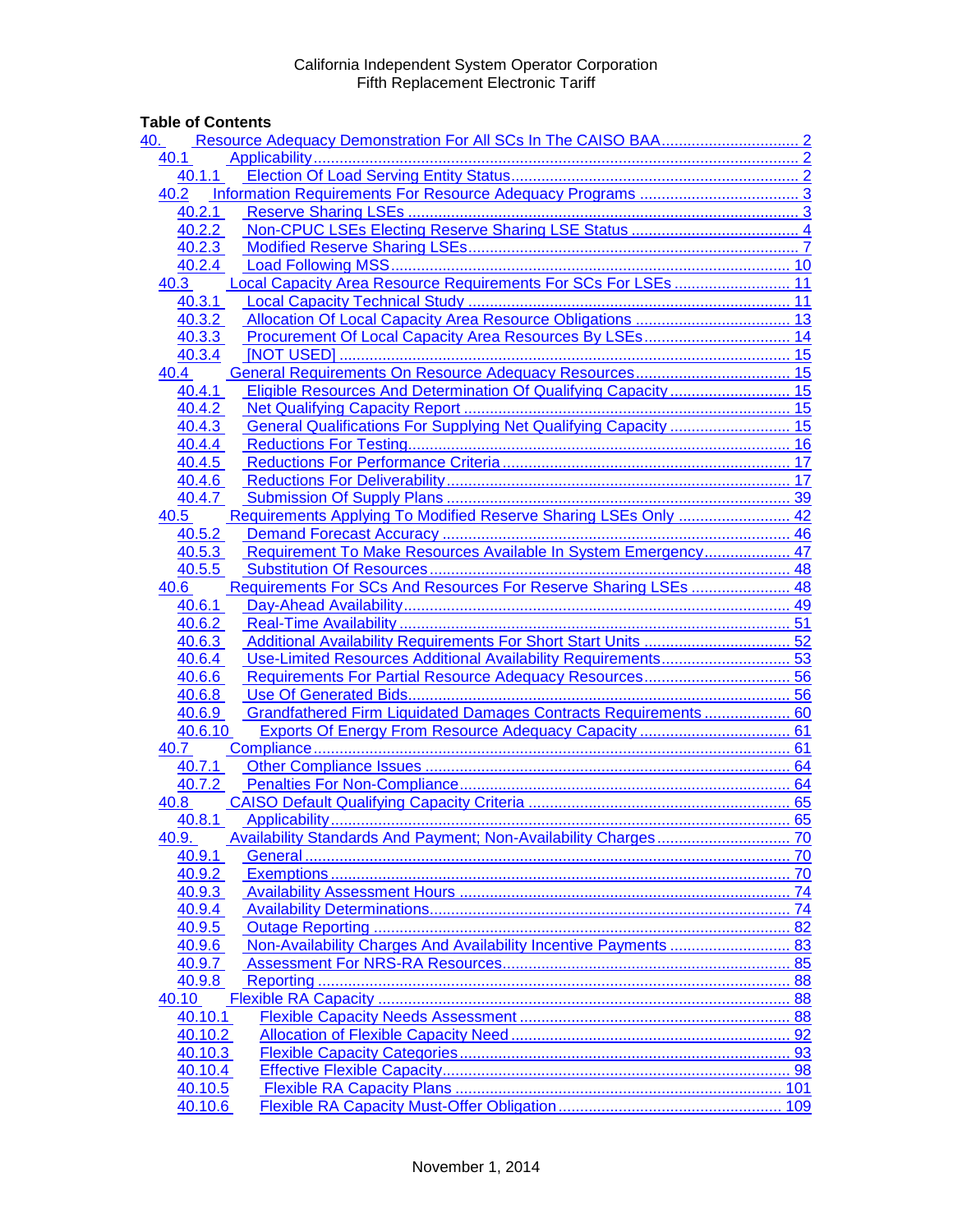## <span id="page-1-0"></span>**40. Resource Adequacy Demonstration For All SCs In The CAISO BAA**

## <span id="page-1-1"></span>**40.1 Applicability**

A Load Serving Entity, and its Scheduling Coordinator, shall be exempt from this Section 40 during the next Resource Adequacy Compliance Year, if the metered peak Demand of the Load Serving Entity did not exceed one (1) MW during the twelve months preceding the last date on which the Load Serving Entity can make the election in Section 40.1.1 for the next Resource Adequacy Compliance Year. This Section 40 shall apply to all other Load Serving Entities and their respective Scheduling Coordinators. For purposes of Section 40, a Load Serving Entity shall not include any entity satisfying the terms of California Public Utilities Code Section 380(j)(3).

## <span id="page-1-2"></span>**40.1.1 Election Of Load Serving Entity Status**

On an annual basis, in the manner and schedule set forth in the Business Practice Manual, the Scheduling Coordinator for a Load Serving Entity, not exempt under Section 40.1, shall inform the CAISO whether each such LSE elects to be either: (i) a Reserve Sharing LSE or (ii) a Modified Reserve Sharing LSE. A Scheduling Coordinator for a Load following MSS is not required to make an election under this Section. Scheduling Coordinators for Load following MSSs are subject solely to Sections 40.2.4, 40.3, and with respect to their Local Capacity Area Resources identified in accordance with Section 40.2.4, Section 40.9.

The CAISO may confirm with the CPUC, Local Regulatory Authority, or federal agency, as applicable, the accuracy of the election by the Scheduling Coordinator for any LSE under its respective jurisdiction, or, in the absence of any election by the Scheduling Coordinator, the desired election for any LSE under its jurisdiction. The determination of the CPUC, Local Regulatory Authority, or federal agency will be deemed binding by the CAISO on the Scheduling Coordinator and the LSE. If the Scheduling Coordinator and CPUC, Local Regulatory Authority, or federal agency, as appropriate, fail to make the election on behalf of an LSE in accordance with the Business Practice Manual, the LSE shall be deemed a Reserve Sharing LSE.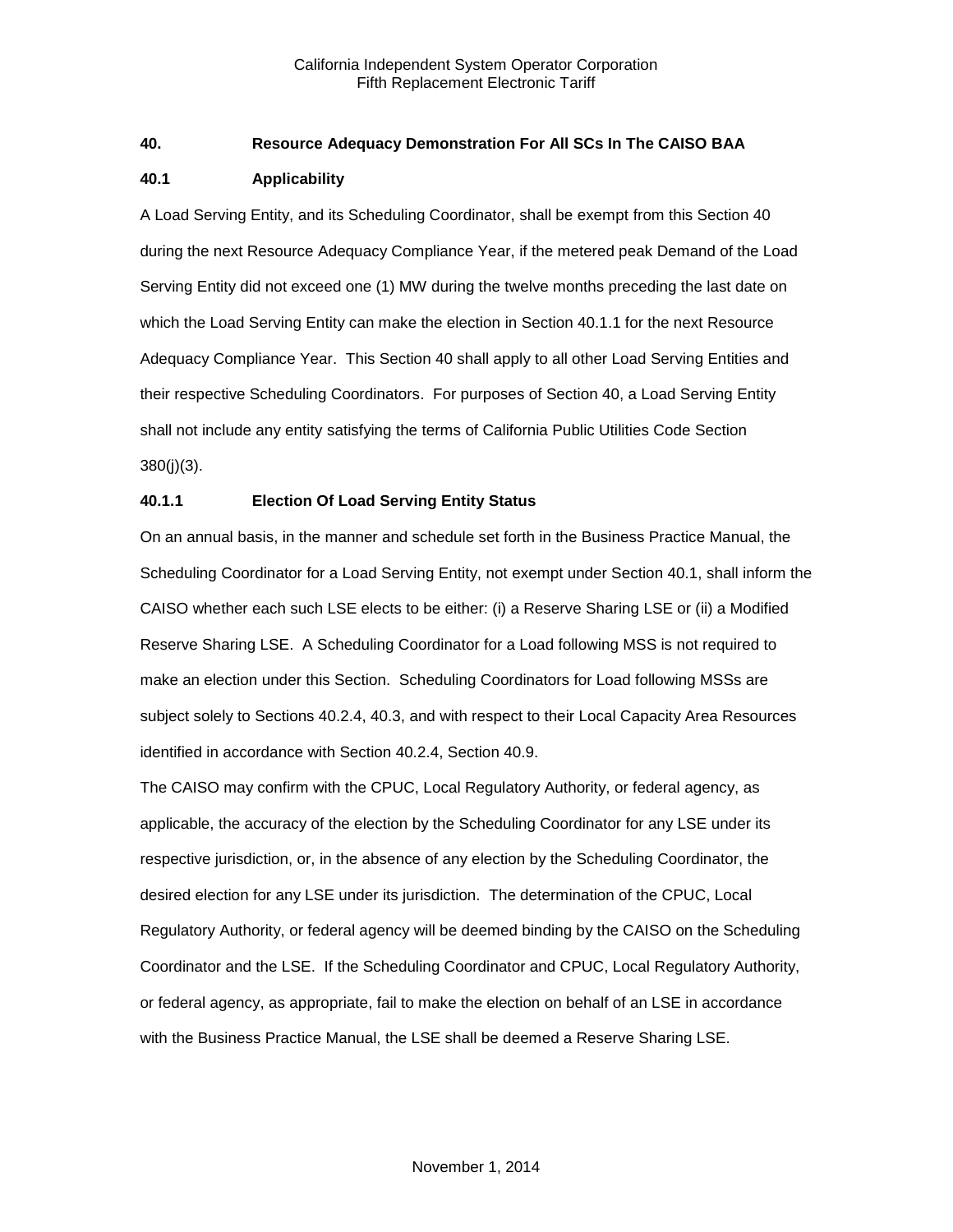- <span id="page-2-0"></span>**40.2 Information Requirements For Resource Adequacy Programs**
- <span id="page-2-1"></span>**40.2.1 Reserve Sharing LSEs**
- **40.2.1.1 Requirements for CPUC Load Serving Entities Electing Reserve Sharing LSE Status**
	- (a) The Scheduling Coordinator for a CPUC Load Serving Entity electing Reserve Sharing LSE status must provide the CAISO with all information or data to be provided to the CAISO as required by the CPUC and pursuant to the schedule adopted by the CPUC, except that the monthly Resource Adequacy Plans or the same information as required to be included in the monthly Resource Adequacy Plans, plus any other information the CAISO requires as identified in the Business Practice Manual, shall be submitted to the CAISO no less than 45 days in advance of the first day of the month covered by the plan, as provided in Section 40.2.1.1(e).
	- (b) Where the information or data provided to the CAISO under Section 40.2.1.1(a) does not include Reserve Margin(s), then the provisions of Section 40.2.2.1(b) shall apply.
	- (c) Where the information or data provided to the CAISO under Section 40.2.1.1(a) does not include criteria for determining qualifying resource types and their Qualifying Capacity, then the provisions of Section 40.8 shall apply.
	- (d) Where the information or data provided to the CAISO under Section 40.2.1.1(a) does not include annual and monthly Demand Forecast requirements, then the provisions of Section 40.2.2.3 shall apply.
	- (e) Where the information or data provided to the CAISO under Section 40.2.1.1(a) does not include annual and monthly Resource Adequacy Plan requirements, or where there is a requirement to submit monthly Resource Adequacy Plans but the submission date is less than 45 days in advance of the first day of the month covered by the plan, then Section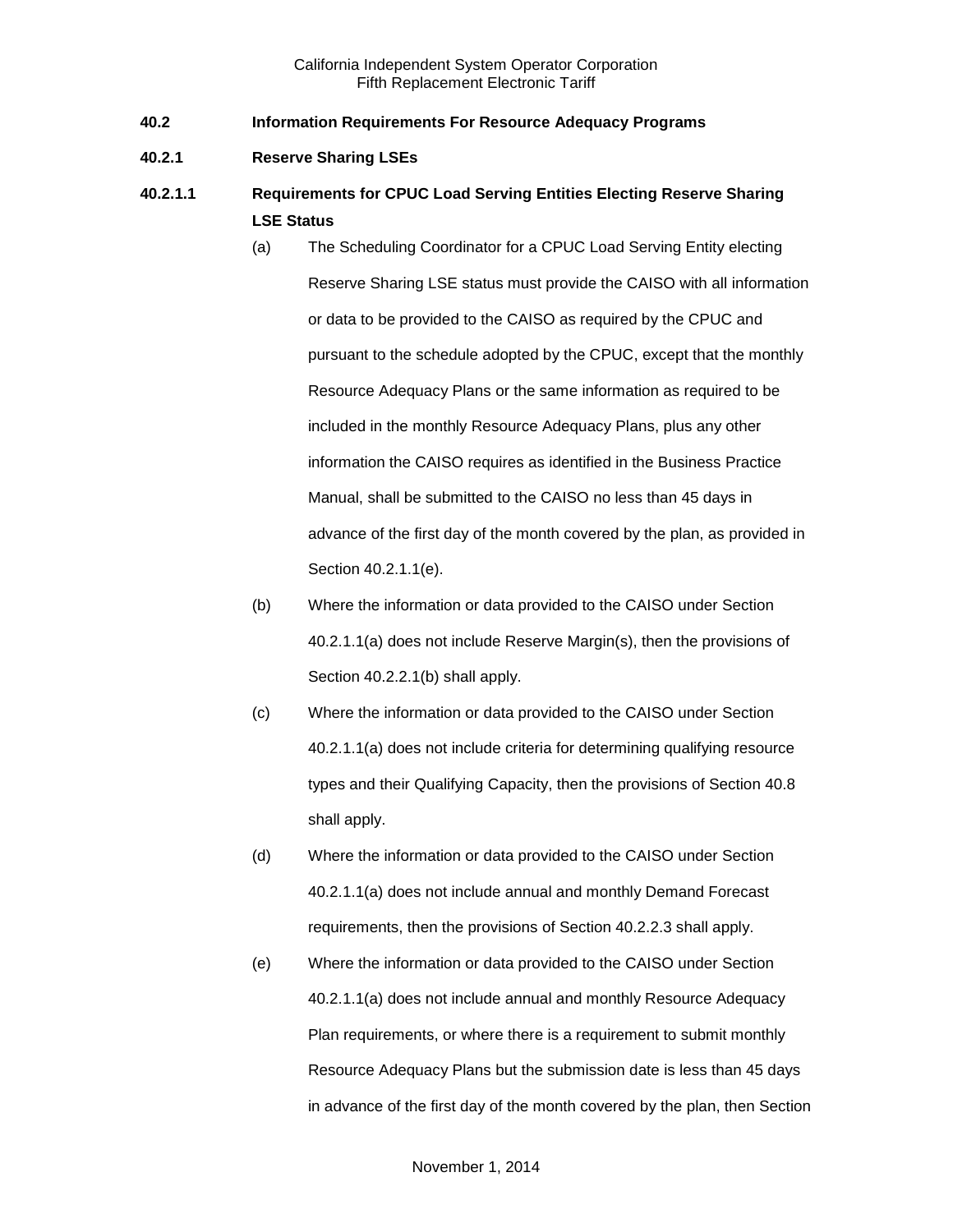40.2.2.4 shall apply.

(f) Notwithstanding Section 40.2.1.1(a) and (e), for the resource adequacy month of January 2013, the monthly Resource Adequacy Plans or the same information as required to be included in the monthly Resource Adequacy Plans, plus any other information the CAISO requires as identified in the Business Practice Manual, shall be submitted to the CAISO no later than November 20, 2012, which is 42 days in advance of the first day of the month.

## <span id="page-3-0"></span>**40.2.2 Non-CPUC LSEs Electing Reserve Sharing LSE Status**

## **40.2.2.1 Reserve Margin**

- (a) The Scheduling Coordinator for a Non-CPUC Load Serving Entity electing Reserve Sharing LSE status must provide the CAISO with the Reserve Margin(s) adopted by the appropriate Local Regulatory Authority or federal agency for use in the annual Resource Adequacy Plan and monthly Resource Adequacy Plans listed as a percentage of the Demand Forecasts developed in accordance with Section 40.2.2.3.
- (b) For the Scheduling Coordinator for a Non-CPUC Load Serving Entity for which the appropriate Local Regulatory Authority or federal agency has not established a Reserve Margin(s) or a CPUC Load Serving Entity subject to Section 40.2.1.1(b) that has elected Reserve Sharing LSE status, the Reserve Margin for each month shall be no less than fifteen percent (15%) of the LSE's peak hourly Demand for the applicable month, as determined by the Demand Forecasts developed in accordance with Section 40.2.2.3.

## **40.2.2.2 Qualifying Capacity Criteria**

The Scheduling Coordinator for a Non-CPUC Load Serving Entity electing Reserve Sharing LSE status must provide the CAISO with a description of the criteria adopted by the Local Regulatory Authority or federal agency for determining qualifying resource types and the Qualifying Capacity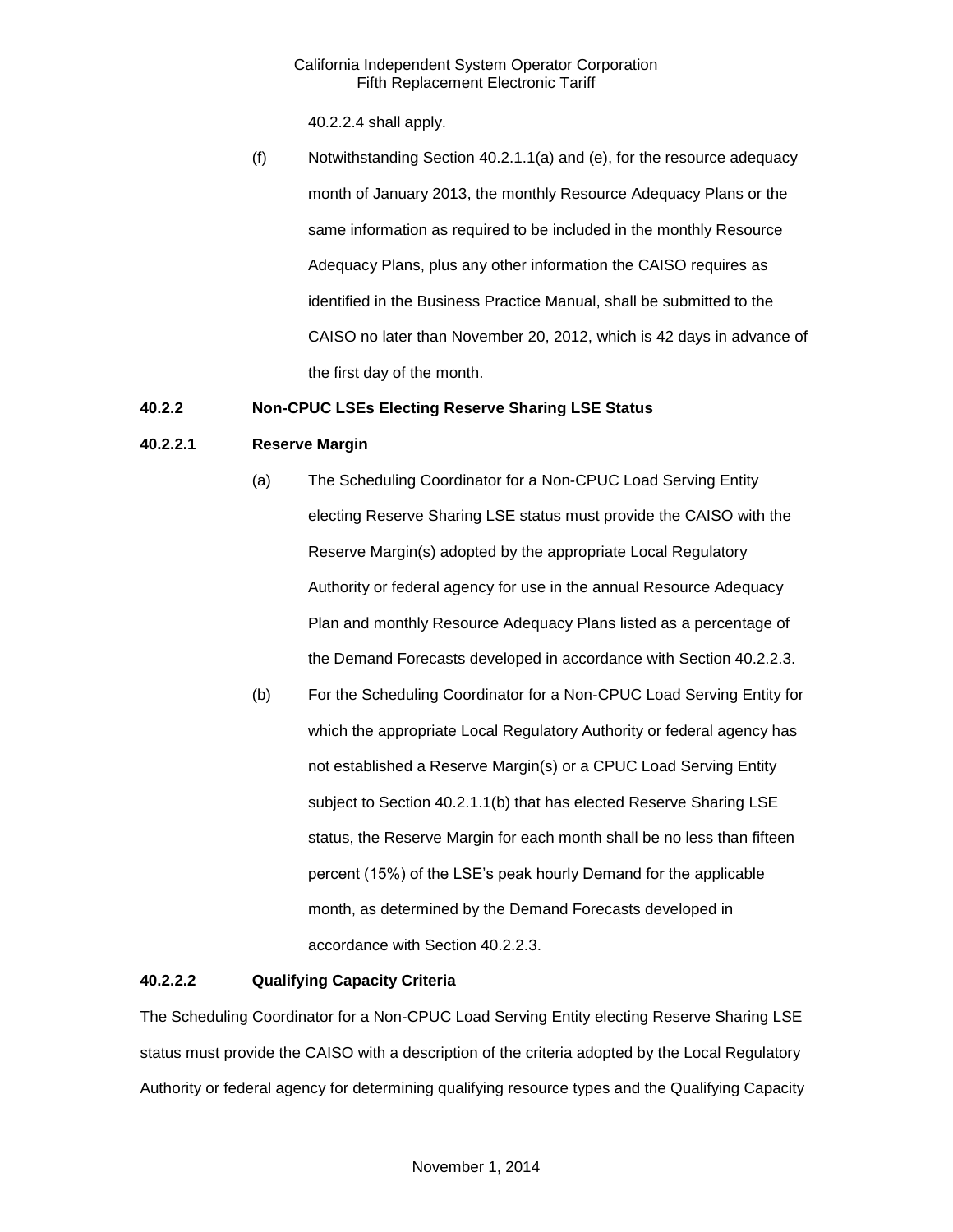from such resources and any modifications thereto as they are implemented from time to time. The Reserve Sharing LSE may elect to utilize the criteria set forth in Section 40.8.

## **40.2.2.3 Demand Forecasts**

The Scheduling Coordinator for a Non-CPUC Load Serving Entity or CPUC Load Serving Entity subject to Section 40.2.1.1(b) electing Reserve Sharing LSE status must provide annual and monthly Demand Forecasts on the schedule and in the reporting format(s) set forth in the Business Practice Manual. The annual and monthly Demand Forecasts shall utilize the annual and monthly coincident peak Demand determinations provided by the California Energy Commission for such Load Serving Entity, which will be calculated from the Demand Forecast information submitted to the California Energy Commission by each Reserve Sharing LSE; or (ii) if the California Energy Commission does not produce coincident peak Demand Forecasts for the Load Serving Entity, the annual and monthly coincident peak Demand Forecasts produced by the CAISO for such Load Serving Entity in accordance with its Business Practice Manual. Scheduling Coordinators must provide data and information, as may be requested by the CAISO, necessary to develop or support the Demand Forecasts required by this Section.

## **40.2.2.4 Annual and Monthly Resource Adequacy Plans**

The Scheduling Coordinator for a Non-CPUC Load Serving Entity or a CPUC Load Serving Entity subject to Section 40.2.1.1(b) electing Reserve Sharing LSE status must provide annual and monthly Resource Adequacy Plans for such Load Serving Entity, as follows:

- (a) Each annual Resource Adequacy Plan must be submitted to the CAISO on a schedule and in the reporting format(s) set forth in the Business Practice Manual. The annual Resource Adequacy Plan must, at a minimum, set forth the Local Capacity Area Resources, if any, procured by the Load Serving Entity as described in Section 40.3.
- (b) Each monthly Resource Adequacy Plan or the same information as required to be included in the monthly Resource Adequacy Plan, plus any other information the CAISO requires as identified in the Business Practice Manual, must be submitted to the CAISO at least 45 days in advance of the first day of the month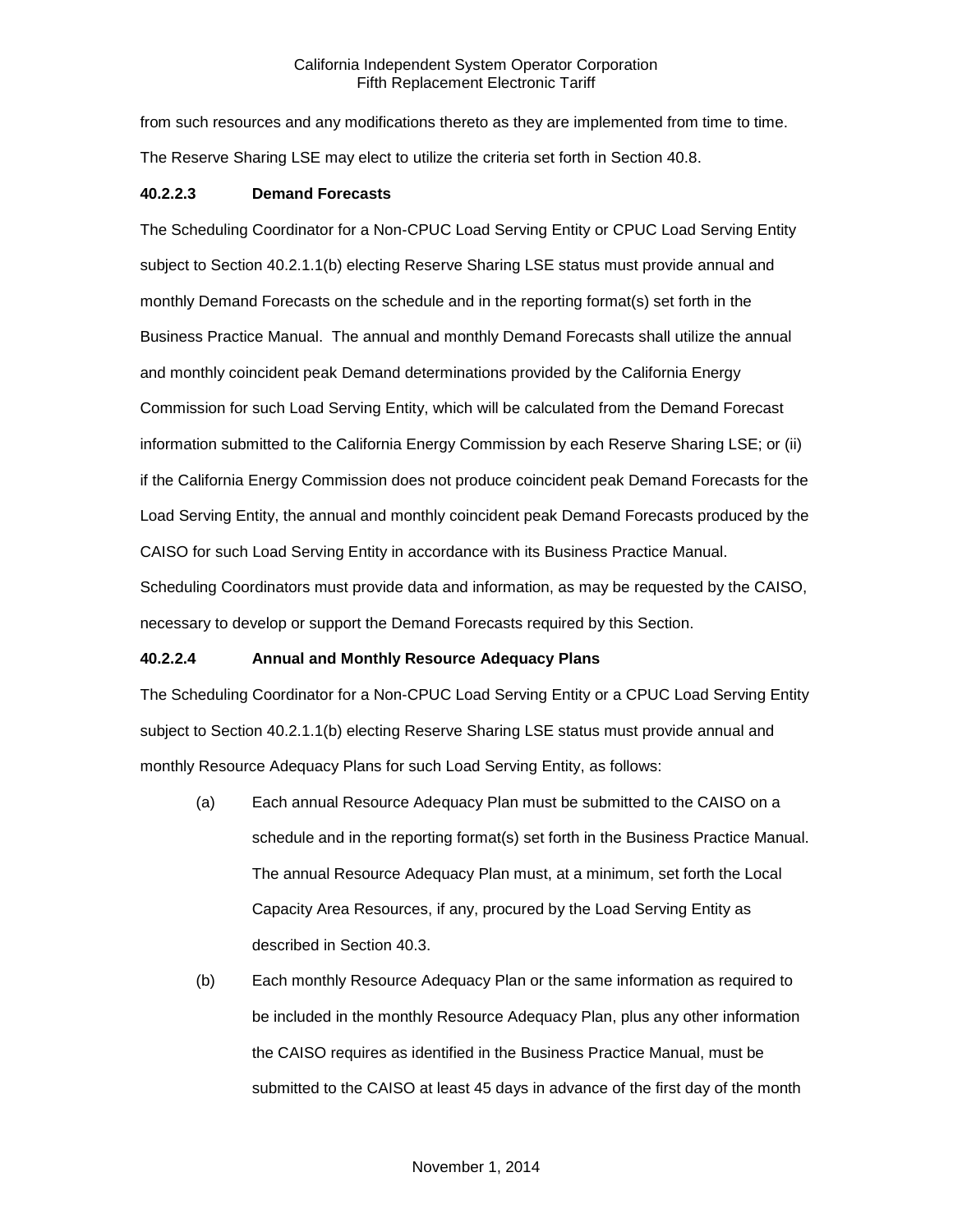covered by the plan, and in accordance with the schedule and in the reporting format(s) set forth in the Business Practice Manual. The monthly Resource Adequacy Plan must identify all resources, including Local Capacity Area Resources, the Load Serving Entity will rely upon to satisfy the applicable month's peak hour Demand of the Load Serving Entity as determined by the Demand Forecasts developed in accordance with Section 40.2.2.3 and applicable Reserve Margin. Resource Adequacy Plans must utilize the Net Qualifying Capacity requirements of Section 40.4.

- (c) The Scheduling Coordinator for the Load Serving Entity may submit at any time from 45 days through 11 days in advance of the relevant month, a revision to its monthly Resource Adequacy Plan to correct an error in the plan. The CAISO will not accept any revisions to a monthly Resource Adequacy Plan from 10 days in advance of the relevant month through the end of the month, unless the Scheduling Coordinator for the Load Serving Entity demonstrates good cause for the change and explains why it was not possible to submit the change earlier.
- (d) In order to ensure that the CAISO's outage replacement determination remains accurate, the Scheduling Coordinator for the Load Serving Entity that submits a revision to its monthly Resource Adequacy Plan to correct an error must include in the revision a MW amount of Resource Adequacy Capacity for each day of month that is no less than the MW amount of Resource Adequacy Capacity included in its original plan for each day of the month.
- (e) In order to ensure that the amount of Resource Adequacy Capacity required to be included in the Load Serving Entity's Resource Adequacy Plan is operationally available to the CAISO throughout the resource adequacy month, the Load Serving Entity that submits the monthly Resource Adequacy Plan is subject to the replacement requirement in Section 9.3.1.3.1.
- (f) Notwithstanding Section 40.2.2.4(b), for the resource adequacy month of January 2013, the monthly Resource Adequacy Plans or the same information as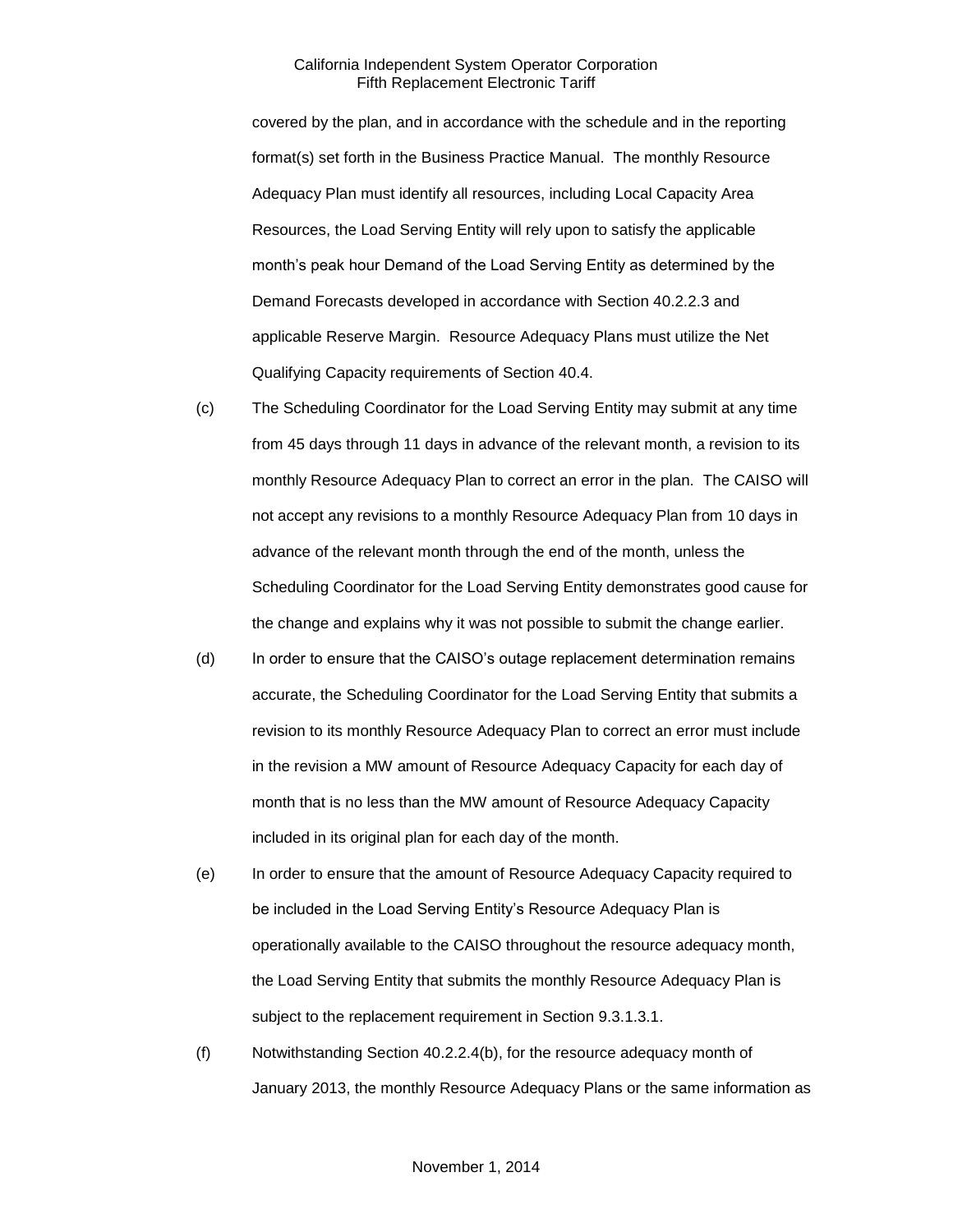required to be included in the monthly Resource Adequacy Plans, plus any other information the CAISO requires as identified in the Business Practice Manual, shall be submitted to the CAISO no later than November 20, 2012, which is 42 days in advance of the first day of the month. Notwithstanding Section 40.2.2.4(c), for the resource adequacy month of January 2013, the Scheduling Coordinator for the Load Serving Entity may submit at any time from 42 days through 11 days in advance of the relevant month, a revision to its monthly Resource Adequacy Plan to correct an error in the plan.

## <span id="page-6-0"></span>**40.2.3 Modified Reserve Sharing LSEs**

## **40.2.3.1 Reserve Margin**

- (a) The Scheduling Coordinator for a Load Serving Entity electing Modified Reserve Sharing LSE status must provide the CAISO with the Reserve Margin(s) adopted by the CPUC, Local Regulatory Authority, or federal agency, as appropriate, for use in the annual Resource Adequacy Plan and monthly Resource Adequacy Plans listed as a percentage of the Demand Forecasts developed in accordance with Section 40.2.3.3.
- (b) For the Scheduling Coordinator for a Load Serving Entity electing Modified Reserve Sharing LSE status for which the CPUC, Local Regulatory Authority, or federal agency, as appropriate, has not established a Reserve Margin, the Reserve Margin shall be no less than fifteen percent (15%) of the applicable month's peak hour Demand of the Load Serving Entity, as determined by the Demand Forecasts developed in accordance with Section 40.2.3.3.

## **40.2.3.2 Qualifying Capacity**

The Scheduling Coordinator for a Load Serving Entity electing Modified Reserve Sharing LSE status must provide the CAISO with a description of the criteria for determining qualifying resource types and the Qualifying Capacity from such resources and any modifications thereto as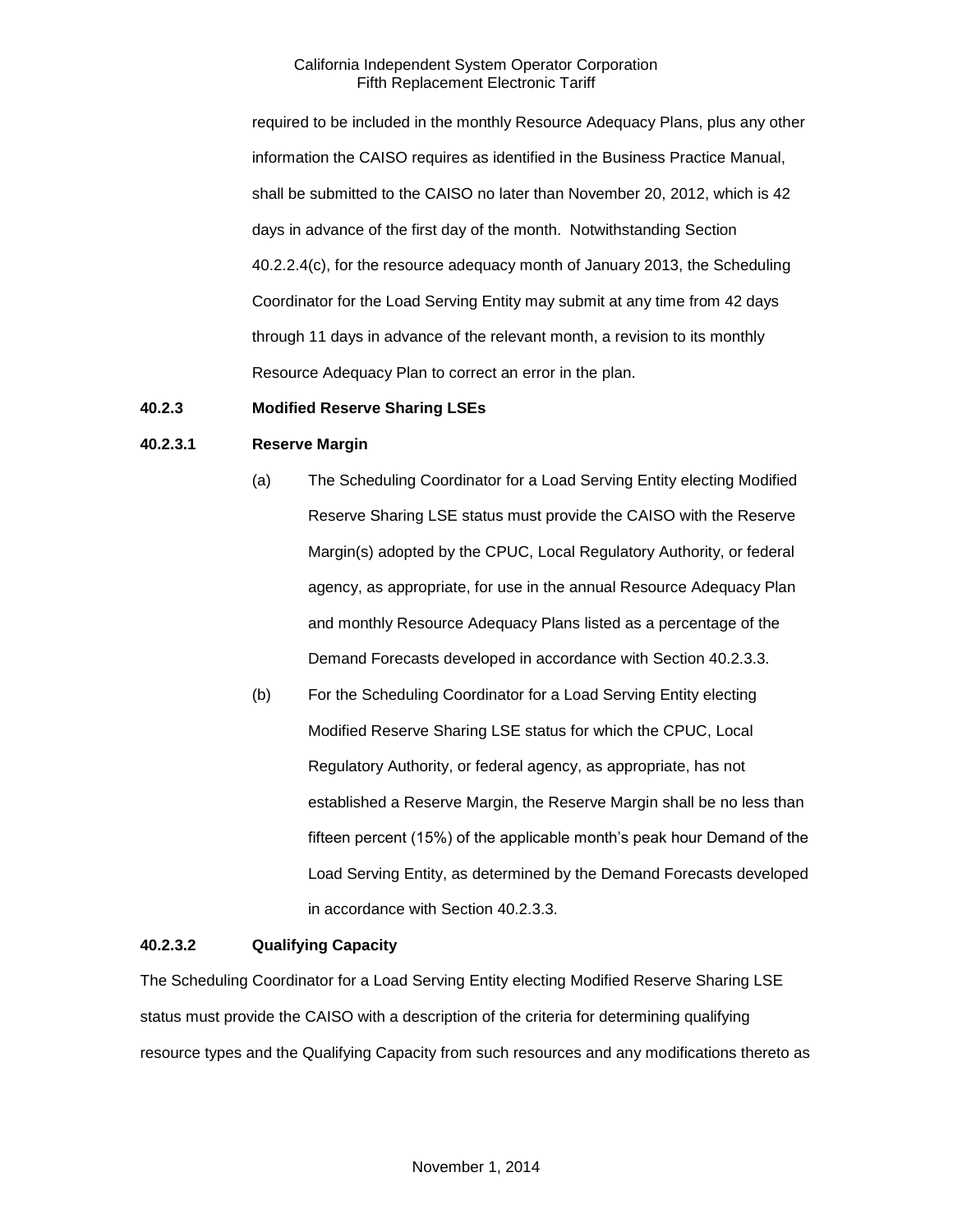they are implemented from time to time. The Modified Reserve Sharing LSE may elect to utilize the criteria set forth in Section 40.8.

#### **40.2.3.3 Demand Forecasts**

- (a) The Scheduling Coordinator for a Load Serving Entity electing Modified Reserve Sharing LSE status must provide annual and monthly Demand Forecasts on the schedule and in the reporting format(s) set forth in the Business Practice Manual. The annual and monthly Demand Forecasts shall utilize the annual and monthly coincident peak Demand determinations provided by the California Energy Commission for such Load Serving Entity, which will be calculated from Demand Forecast data submitted to the California Energy Commission by each Modified Reserve Sharing LSE; or (ii) if the California Energy Commission does not produce coincident peak Demand Forecasts for the Load Serving Entity, the annual and monthly coincident peak Demand Forecasts produced by the CAISO for such Load Serving Entity in accordance with its Business Practice Manual. Scheduling Coordinators must provide data and information, as may be requested by the CAISO, to develop or support the Demand Forecast required by this Section 40.2.3.3(b).
- (b) The Scheduling Coordinator for a Load Serving Entity electing Modified Reserve Sharing LSE status must submit, on the schedule and in the reporting format set forth in the Business Practice Manual, hourly Demand Forecasts for each Trading Hour of the next Trading Day for each Modified Reserve Sharing LSE represented. The Scheduling Coordinator for a Load Serving Entity electing Modified Reserve Sharing LSE status must provide data or supporting information, as requested by the CAISO, for the Demand Forecasts required by this Section 40.2.3.3(b) for each Modified Reserve Sharing LSE served by the Scheduling Coordinator and a description of the criteria upon which the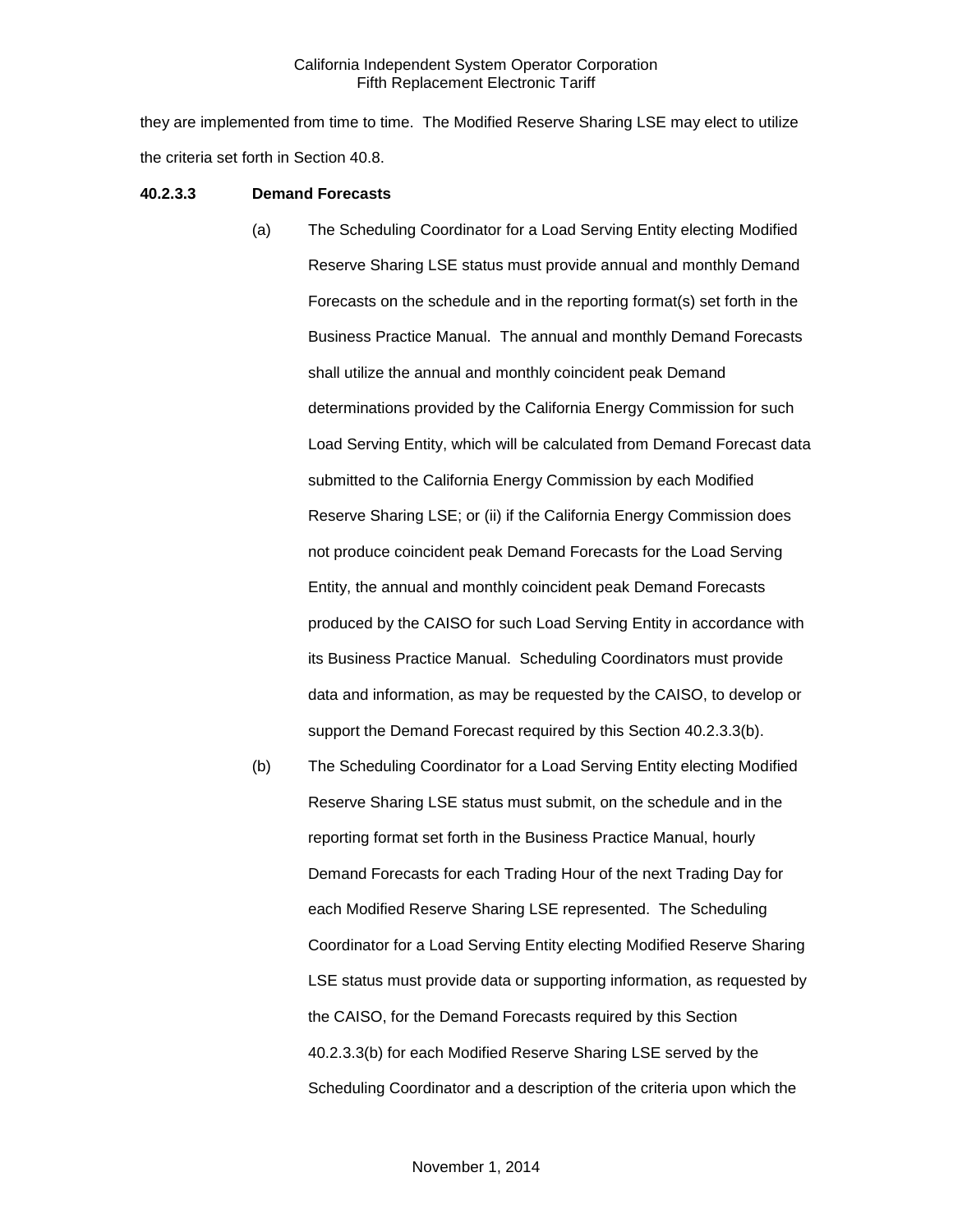Demand Forecast was developed, and any modifications thereto as they are implemented from time to time.

## **40.2.3.4 Annual and Monthly Resource Adequacy Plans**

The Scheduling Coordinator for a Load Serving Entity electing Modified Reserve Sharing LSE status must provide annual and monthly Resource Adequacy Plans, for each Modified Reserve Sharing LSE served by the Scheduling Coordinator, as follows:

- (a) Each annual Resource Adequacy Plan must be submitted to the CAISO on a schedule and in the reporting format(s) set forth in the Business Practice Manual. The annual Resource Adequacy Plan must, at a minimum, set forth the Local Capacity Area Resources, if any, procured by the Modified Reserve Sharing LSE as described in Section 40.3.
- (b) Each monthly Resource Adequacy Plan or the same information as required to be included in the monthly Resource Adequacy Plan, plus any other information the CAISO requires as identified in the Business Practice Manual, must be submitted to the CAISO at least 45 days in advance of the first day of the month covered by the plan, and in accordance with the schedule and in the reporting format(s) set forth in the Business Practice Manual. The monthly Resource Adequacy Plan must identify the resources the Modified Reserve Sharing LSE will rely upon to satisfy its forecasted monthly Demand and Reserve Margin as set forth in Section 40.2.3.1, for the relevant reporting period and must utilize the Net Qualifying Capacity requirements of Section 40.4.
- (c) The Scheduling Coordinator for the Load Serving Entity may submit, at any time from 45 days through 11 days in advance of the relevant month, a revision to its monthly Resource Adequacy Plan to correct an error in the plan. The CAISO will not accept any revisions to a monthly Resource Adequacy Plan from 10 days in advance of the relevant month through the end of the month, unless the Scheduling Coordinator for the Load Serving Entity demonstrates good cause for the change and explains why it was not possible to submit the change earlier.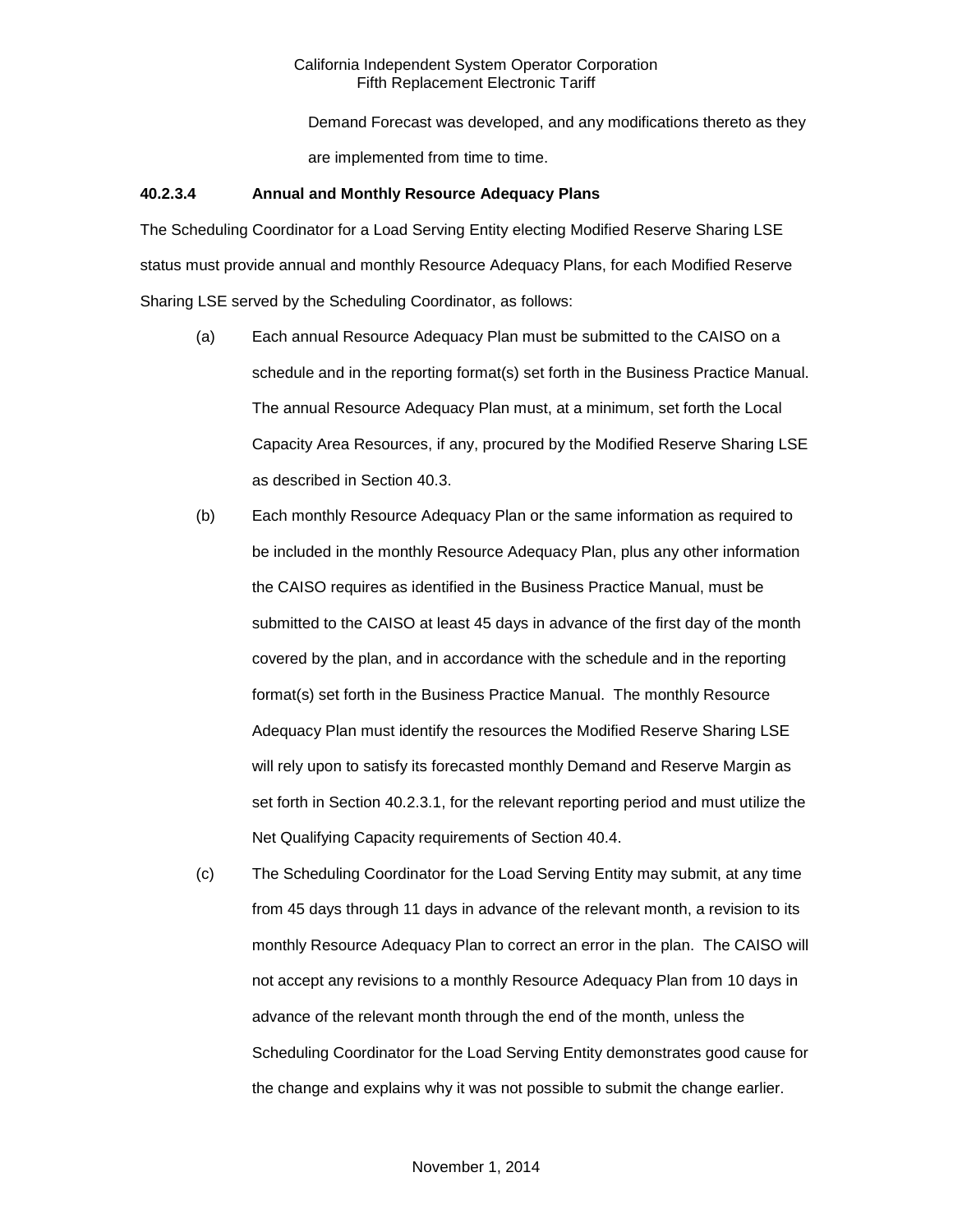- (d) In order to ensure that the CAISO's outage replacement determination remains accurate, the Scheduling Coordinator for the Load Serving Entity that submits a revision to its monthly Resource Adequacy Plan to correct an error must include in the revision a MW amount of Resource Adequacy Capacity for each day of month that is no less than the MW amount of Resource Adequacy Capacity included in its original plan for each day of the month.
- (e) In order to ensure that the Resource Adequacy Capacity required to be included in the Load Serving Entity's monthly Resource Adequacy Plan is operationally available to the CAISO throughout the resource adequacy month, the Load Serving Entity that submits the monthly Resource Adequacy Plan is subject to the replacement requirement in Section 9.3.1.3.1.
- (f) Notwithstanding Section 40.2.3.4(b), for the resource adequacy month of January 2013, the monthly Resource Adequacy Plans or the same information as required to be included in the monthly Resource Adequacy Plans, plus any other information the CAISO requires as identified in the Business Practice Manual, shall be submitted to the CAISO no later than November 20, 2012, which is 42 days in advance of the first day of the month. Notwithstanding Section 40.2.3.4(c), for the resource adequacy month of January 2013, the Scheduling Coordinator for the Load Serving Entity may submit at any time from 42 days through 11 days in advance of the relevant month, a revision to its monthly Resource Adequacy Plan to correct an error in the plan.

#### <span id="page-9-0"></span>**40.2.4 Load Following MSS**

A Scheduling Coordinator for a Load following MSS must provide an annual Resource Adequacy Plan that sets forth, at a minimum, the Local Capacity Area Resources, if any, procured by the Load following MSS as described in Section 40.3. The annual Resource Adequacy Plan shall utilize the annual coincident peak Demand determination provided by the California Energy Commission for such Load following MSS using Demand Forecast data submitted to the California Energy Commission by the Load following MSS, or, if the California Energy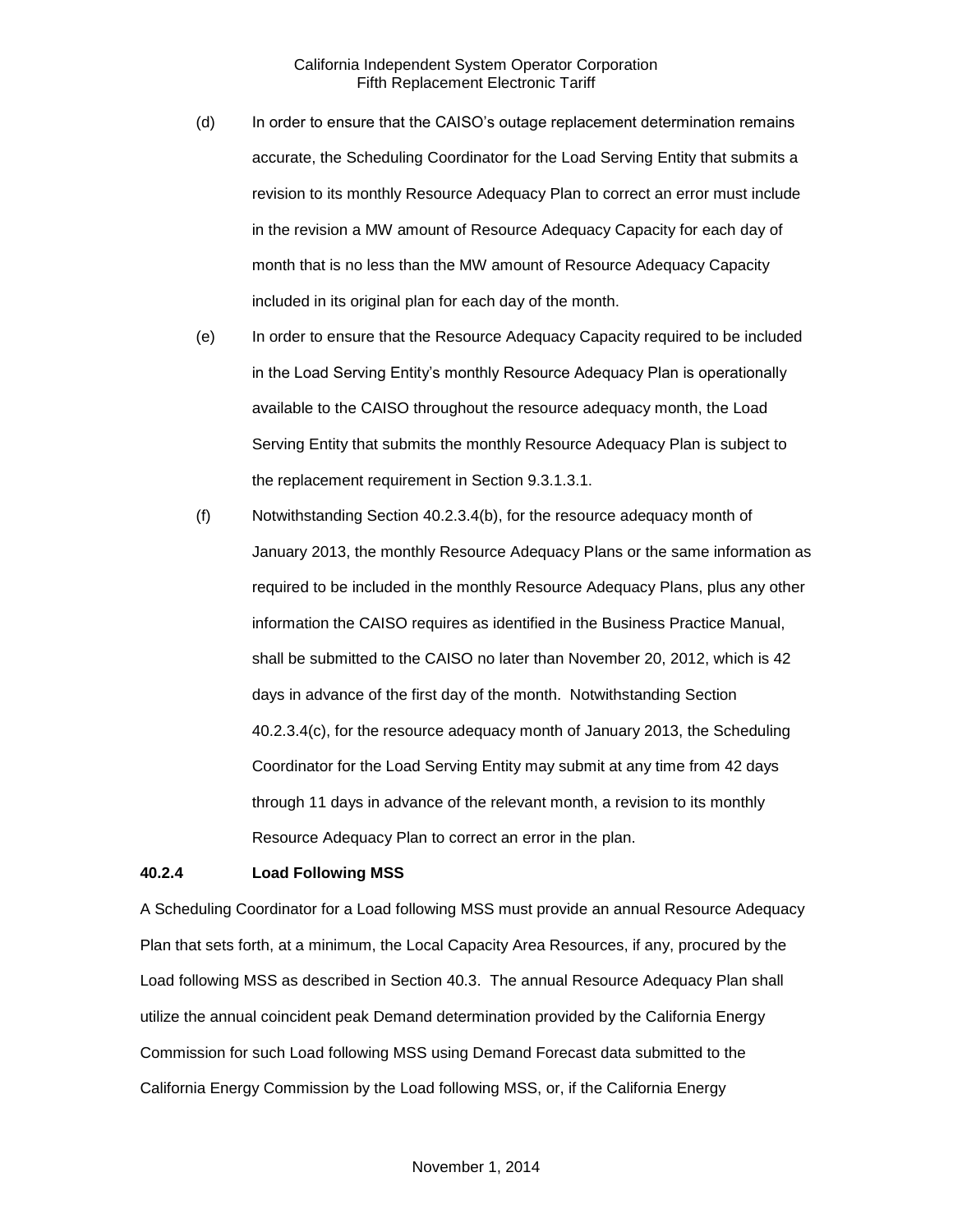Commission does not produce coincident peak Demand Forecasts for the Load following MSS, the annual coincident peak Demand Forecast produced by the CAISO for such Load following MSS in accordance with its Business Practice Manual using Demand Forecast data submitted to the CAISO by the Load following MSS. The Local Capacity Area Resources identified by the annual Resource Adequacy Plan submitted by the Load following MSS shall be subject to the Availability Standards, Non-Availability Charge, and Availability Incentive Payment specified in Section 40.9.

## <span id="page-10-0"></span>**40.3 Local Capacity Area Resource Requirements For SCs For LSEs**

## <span id="page-10-1"></span>**40.3.1 Local Capacity Technical Study**

On an annual basis, pursuant to the schedule set forth in the Business Practice Manual, the CAISO will, perform, and publish on the CAISO Website the Local Capacity Technical Study. The Local Capacity Technical Study shall identify Local Capacity Areas, determine the minimum amount of Local Capacity Area Resources in MW that must be available to the CAISO within each identified Local Capacity Area, and identify the Generating Units within each identified Local Capacity Area. The CAISO shall collaborate with the CPUC, Local Regulatory Authorities within the CAISO Balancing Authority Area, federal agencies, and Market Participants to ensure that the Local Capacity Technical Study is performed in accordance with this Section 40.3 and to establish for inclusion in the Business Practice Manual other parameters and assumptions applicable to the Local Capacity Technical Study and a schedule that provides for: (i) reasonable time for review of a draft Local Capacity Technical Study, (ii) reasonable time for Participating TOs to propose operating solutions, and (iii) release of the final Local Capacity Technical Study no later than 120 days prior to the date annual Resource Adequacy Plans must be submitted under this Section 40.

## **40.3.1.1 Local Capacity Technical Study Criteria**

The Local Capacity Technical Study will determine the minimum amount of Local Capacity Area Resources needed to address the Contingencies identified in Section 40.3.1.2. In performing the Local Capacity Technical Study, the CAISO will apply those methods for resolving Contingencies considered appropriate for the performance level that corresponds to a particular studied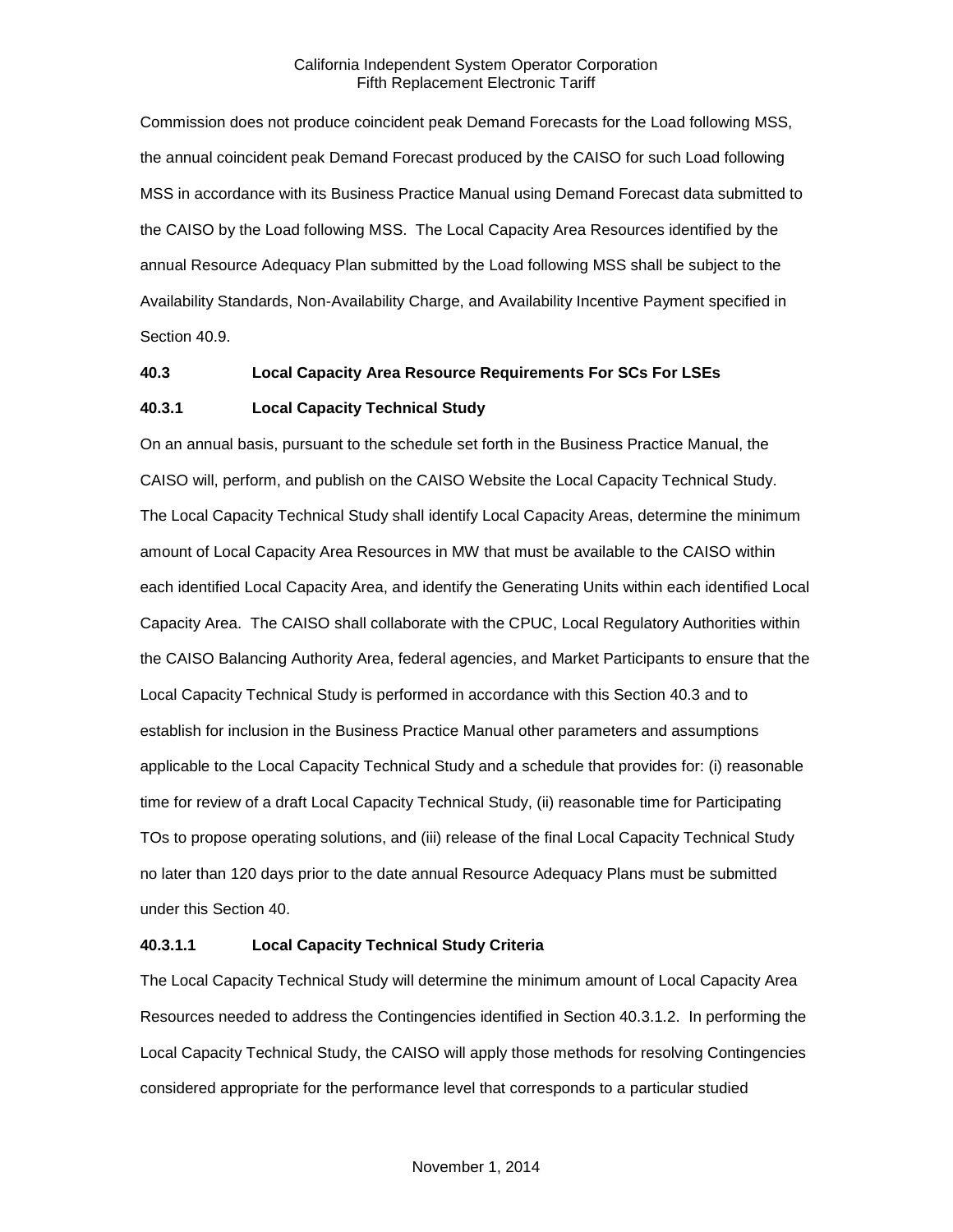Contingency, as provided in NERC Reliability Standards TPL-001-0, TPL-002-0, TPL-003-0, and TPL-004-0, as augmented by CAISO Reliability Criteria in accordance with the Transmission Control Agreement and Section 24.2.1. The CAISO Reliability Criteria shall include:

- (1) Time Allowed for Manual Readjustment: This is the amount of time required for the Operator to take all actions necessary to prepare the system for the next Contingency. This time should not be more than thirty (30) minutes.
- (2) No voltage collapse or dynamic instability shall be allowed for a Contingency in Category D – extreme event (any B1-4 system readjusted (Common Mode) L-2), as listed in Section 40.3.1.2.

## **40.3.1.2 Local Capacity Technical Study Contingencies.**

| The Local Capacity Technical Study shall assess the following |  |
|---------------------------------------------------------------|--|
| Contingencies:                                                |  |
| <b>Contingency Component(s)</b>                               |  |
| <b>NERC/WECC Performance Level A - No Contingencies</b>       |  |
| NERC/WECC Performance Level B - Loss of a single element      |  |
| 1. Generator (G-1)                                            |  |
| 2. Transmission Circuit (L-1)                                 |  |
| 3. Transformer (T-1)                                          |  |
| 4. Single Pole (dc) Line                                      |  |
| 5. G-1 system readjusted L-1                                  |  |
| NERC/WECC Performance Level C - Loss of two or more elements  |  |
| 3. L-1 system readjusted G-1                                  |  |
| 3. G-1 system readjusted T-1 or T-1 system readjusted G-1     |  |
| 3. L-1 system readjusted T-1 or T-1 system readjusted L-1     |  |
| 3. G-1 system readjusted G-1                                  |  |
| 3. L-1 system readjusted L-1                                  |  |
| 4. Bipolar (dc) Line                                          |  |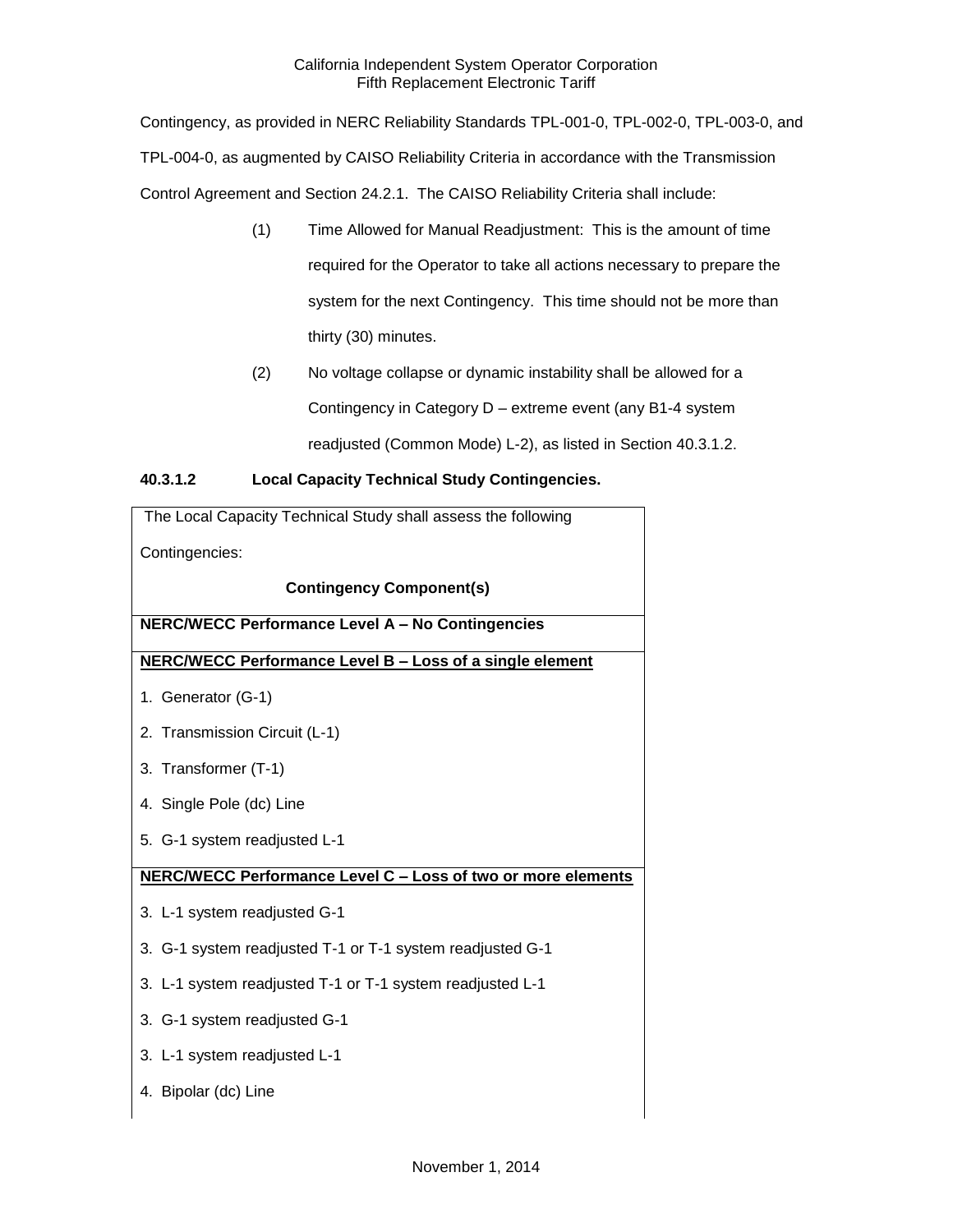5. Two circuits (Common Mode) L-2

WECC-S3. Two generators (Common Mode) G-2

## **D – Extreme event – loss of two or more elements**

Any B1-4 system readjusted (Common Mode) L-2

## <span id="page-12-0"></span>**40.3.2 Allocation Of Local Capacity Area Resource Obligations**

The CAISO will allocate responsibility for Local Capacity Area Resources to Scheduling Coordinators for Load Serving Entities in the following sequential manner:

> (a) The responsibility for the aggregate Local Capacity Area Resources required for all Local Capacity Areas within each TAC Area as determined by the Local Capacity Technical Study will be allocated to all Scheduling Coordinators for Load Serving Entities that serve Load in the TAC Area in accordance with the Load Serving Entity's proportionate share of the LSE's TAC Area Load at the time of the CAISO's annual coincident peak Demand set forth in the annual peak Demand Forecast for the next Resource Adequacy Compliance Year as determined by the California Energy Commission. Expressed as a formula, the allocation of Local Area Capacity Resource obligations will be as follows: (∑ Local Capacity Area MW in TAC Area from the Local Capacity Technical Study) \* (LSE Demand in TAC Area at CAISO annual coincident peak Demand)/(Total TAC Area Demand at the time of CAISO annual coincident peak Demand). This will result in a MW responsibility for each Load Serving Entity for each TAC Area in which the LSE serves Load. The LSE may meet its MW responsibility, as assigned under this Section, for each TAC Area in which the LSE serves Load by procurement of that MW quantity in any Local Capacity Area in the TAC Area.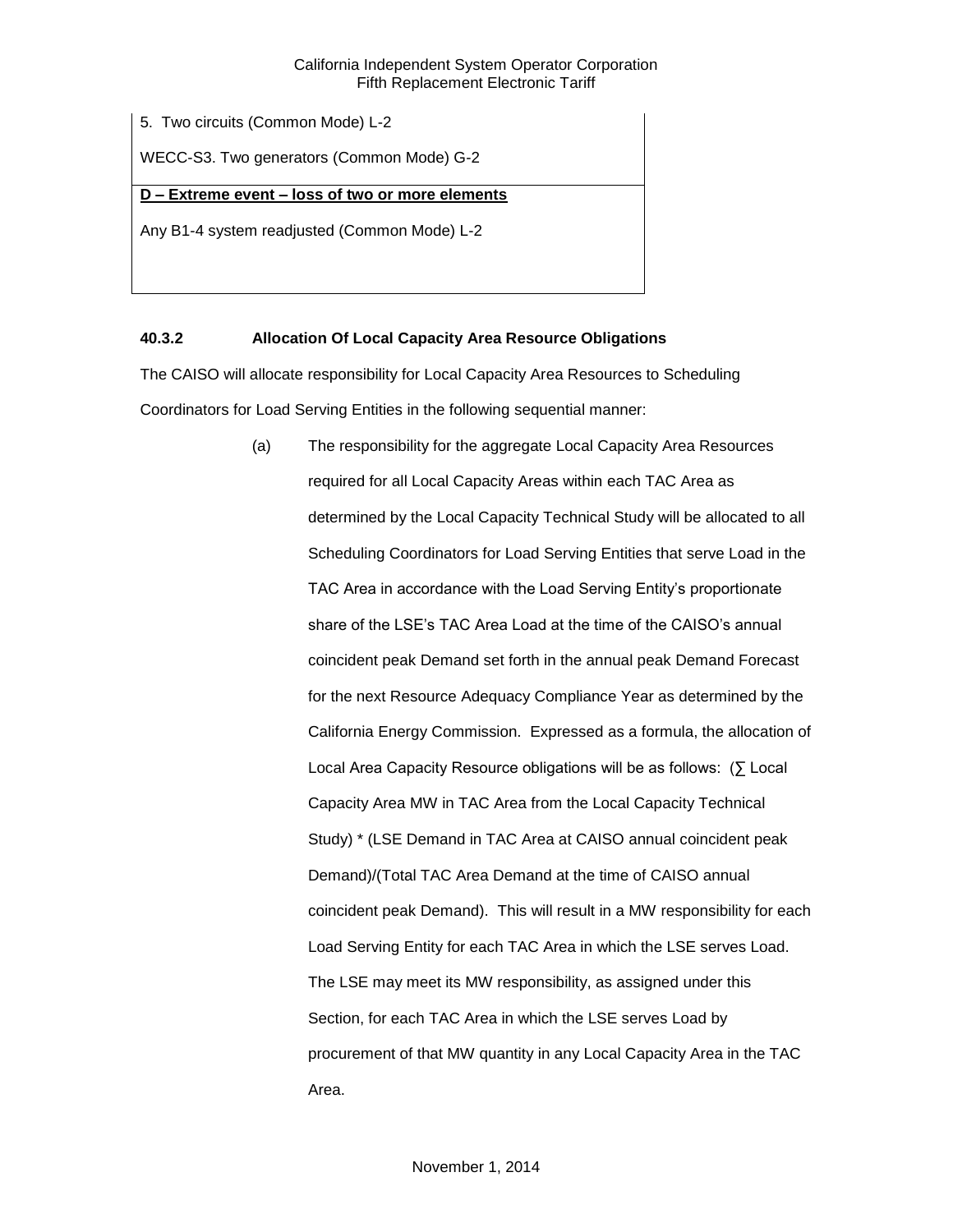- (b) For Scheduling Coordinators for Non-CPUC Load Serving Entities, the Local Capacity Area Resource obligation will be allocated based on Section 40.3.2(a) above.
- (c) For Scheduling Coordinators for CPUC Load Serving Entities, the CAISO will allocate the Local Capacity Area Resource obligation based on an allocation methodology, if any, adopted by the CPUC. However, if the allocation methodology adopted by the CPUC does not fully allocate the total sum of each CPUC Load Serving Entity's proportionate share calculated under Section 40.3.2(a), the CAISO will allocate the difference to all Scheduling Coordinators for CPUC Load Serving Entities in accordance with their proportionate share calculated under 40.3.2(a). If the CPUC does not adopt an allocation methodology, the CAISO will allocate Local Capacity Area Resources to Scheduling Coordinators for CPUC Load Serving Entities based on Section 40.3.2(a).

Once the CAISO has allocated the total responsibility for Local Capacity Area Resources, the CAISO will inform the Scheduling Coordinator for each LSE of the LSE's specific allocated responsibility for Local Capacity Area Resources in each TAC Area in which the LSE serves Load.

## <span id="page-13-0"></span>**40.3.3 Procurement Of Local Capacity Area Resources By LSEs**

Nothing in this Section 40 obligates any Scheduling Coordinator to demonstrate on behalf of a Load Serving Entity that the Load Serving Entity has procured Local Capacity Area Resources to satisfy capacity requirements for each Local Capacity Area identified in the technical study. Scheduling Coordinators for Load Serving Entities may aggregate responsibilities for procurement of Local Capacity Area Resources. If a Load Serving Entity has procured Local Capacity Area Resources that satisfy generation capacity requirements for Local Capacity Areas, the Scheduling Coordinator for such Load Serving Entity shall include this information in its annual and monthly Resource Adequacy Plan(s).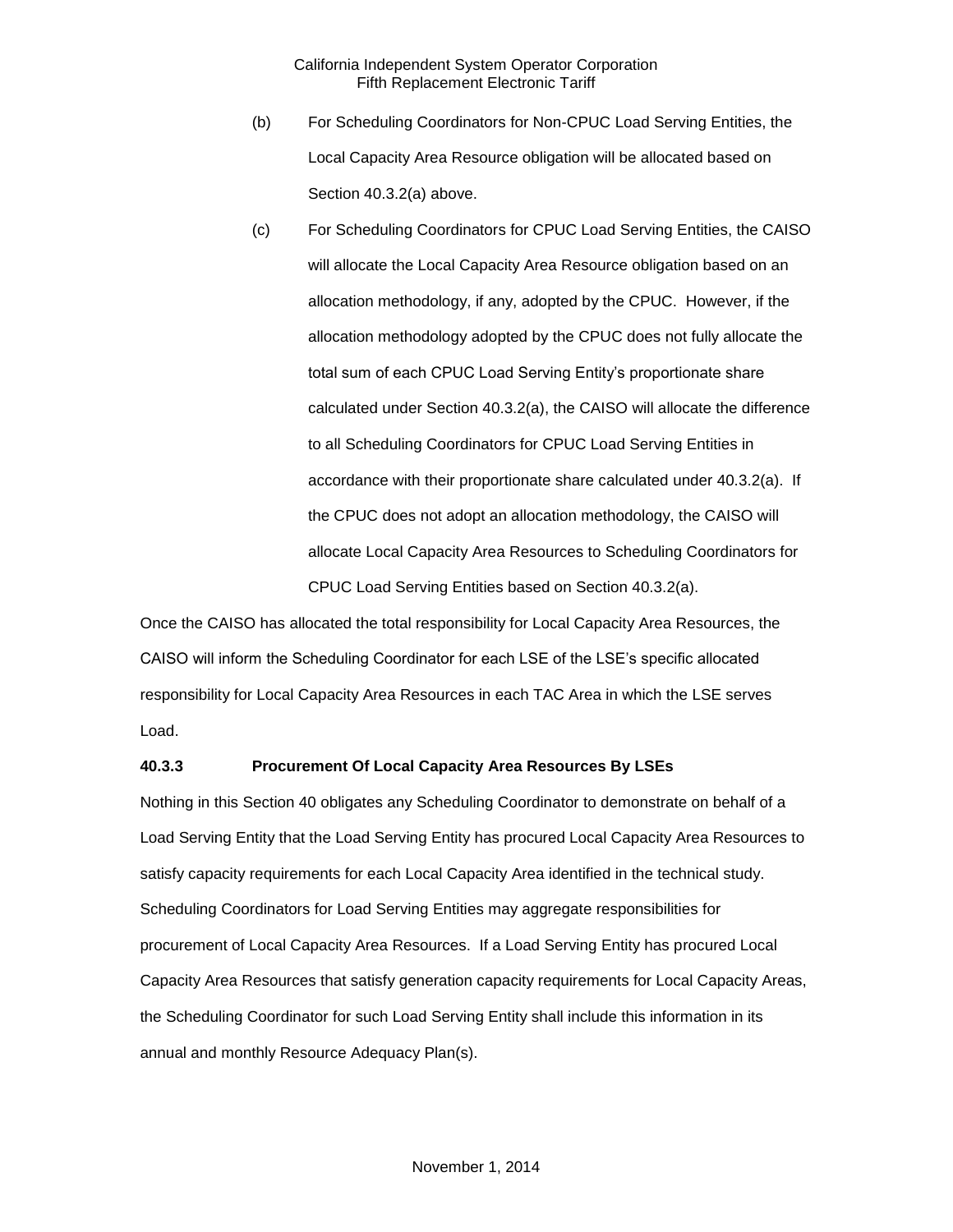## <span id="page-14-0"></span>**40.3.4 [NOT USED]**

## <span id="page-14-1"></span>**40.4 General Requirements On Resource Adequacy Resources**

## <span id="page-14-2"></span>**40.4.1 Eligible Resources And Determination Of Qualifying Capacity**

The CAISO shall use the criteria provided by the CPUC or Local Regulatory Authority to determine and verify, if necessary, the Qualifying Capacity of all Resource Adequacy Resources; however, to the extent a resource is listed by one or more Scheduling Coordinators in their Resource Adequacy Plans, which apply the criteria of more than one Local Regulatory Authority that leads to conflicting Qualifying Capacity values for that resource, the CAISO will accept the methodology that results in the highest Qualifying Capacity value. Only if the CPUC, Local Regulatory Authority, or federal agency has not established any Qualifying Capacity criteria, or chooses to rely on the criteria in this CAISO Tariff, will the provisions of Section 40.8 apply.

## <span id="page-14-3"></span>**40.4.2 Net Qualifying Capacity Report**

The CAISO shall produce an annual report posted to the CAISO Website on the schedule set forth in the Business Practice Manual that sets forth the Net Qualifying Capacity of all Participating Generators. All other Resource Adequacy Resources may be included in the annual report under Section 40.4.2 upon their request. The Net Qualifying Capacity of any resource included in the annual report, once posted to the CAISO Website, shall not be reduced by the CAISO for the next Resource Adequacy Compliance Year. Any change proposed to be made to a Net Qualifying Capacity value for a resource included in a prior annual report shall be explained, and any test results or analyses underlying the change provided, to the Scheduling Coordinator within ten (10) days of the CAISO's determination that a change to the resource's Net Qualifying Capacity is appropriate, which also must be at least fifteen (15) days prior to the posting on the CAISO Website of the annual report. Any disputes as to the CAISO's determination regarding Net Qualifying Capacity shall be subject to the CAISO ADR Procedures.

## <span id="page-14-4"></span>**40.4.3 General Qualifications For Supplying Net Qualifying Capacity**

Resource Adequacy Resources included in a Resource Adequacy Plan submitted by a Scheduling Coordinator on behalf of a Load Serving Entity serving Load in the CAISO Balancing Authority Area must: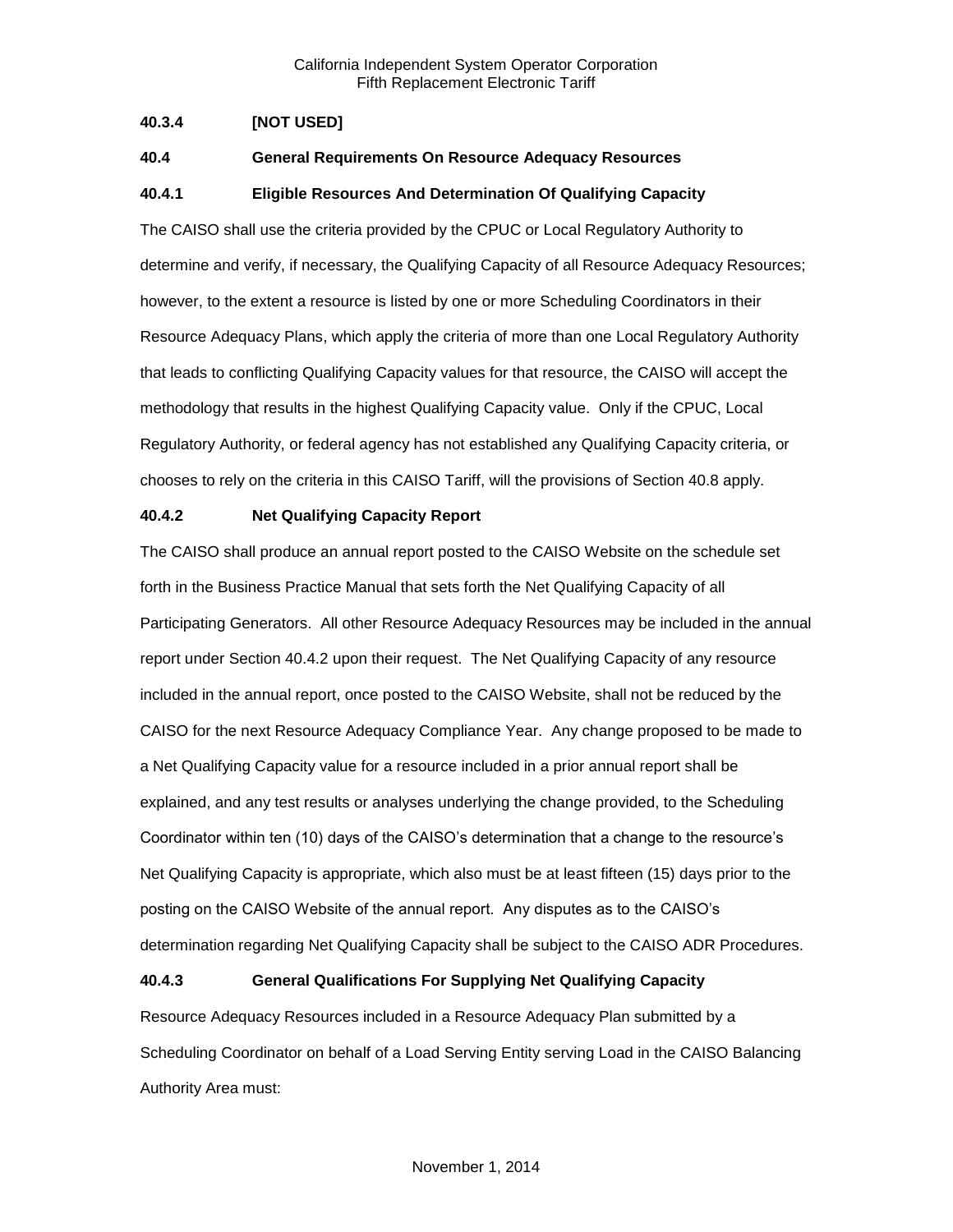- (1) Be available for testing by the CAISO to validate Qualifying Capacity, which can be no less than a resource's PMin even if the resource's contractual Resource Adequacy Capacity is less than its PMin, and determine Net Qualifying Capacity for the next Resource Adequacy Compliance Year;
- (2) Provide any information requested by the CAISO to apply the performance criteria to be adopted by the CAISO pursuant to Section 40.4.5;
- (3) Submit Bids into the CAISO Markets as required by this CAISO Tariff;
- (4) Be in compliance, as of the date that the CAISO performs any testing or otherwise determines Net Qualifying Capacity for the next Resource Adequacy Compliance Year, with the criteria for Qualifying Capacity established by the CPUC, relevant Local Regulatory Authority, or federal agency and provided to the CAISO; and
- (5) Be subject to Sanctions for non-performance as specified in the CAISO Tariff; and
- (6) For a resource with contractual Resource Adequacy Capacity less than PMin, make the PMin available to the CAISO for commitment or dispatch at PMin, subject to Section 11.8 provisions for Bid Cost Recovery, so that the resource's Resource Adequacy Capacity can be utilized as required by this CAISO Tariff.

## <span id="page-15-0"></span>**40.4.4 Reductions For Testing**

In accordance with the procedures specified in the Business Practice Manual, the Generating Unit of a Participating Generator or other Generating Units, System Units or Loads of Participating Loads, Reliability Demand Response Resources, or Proxy Demand Resources included in a Resource Adequacy Plan submitted by a Scheduling Coordinator on behalf of a Load Serving Entity can have its Qualifying Capacity reduced, for purposes of the Net Qualifying Capacity annual report under Section 40.4.2 for the next Resource Adequacy Compliance Year, if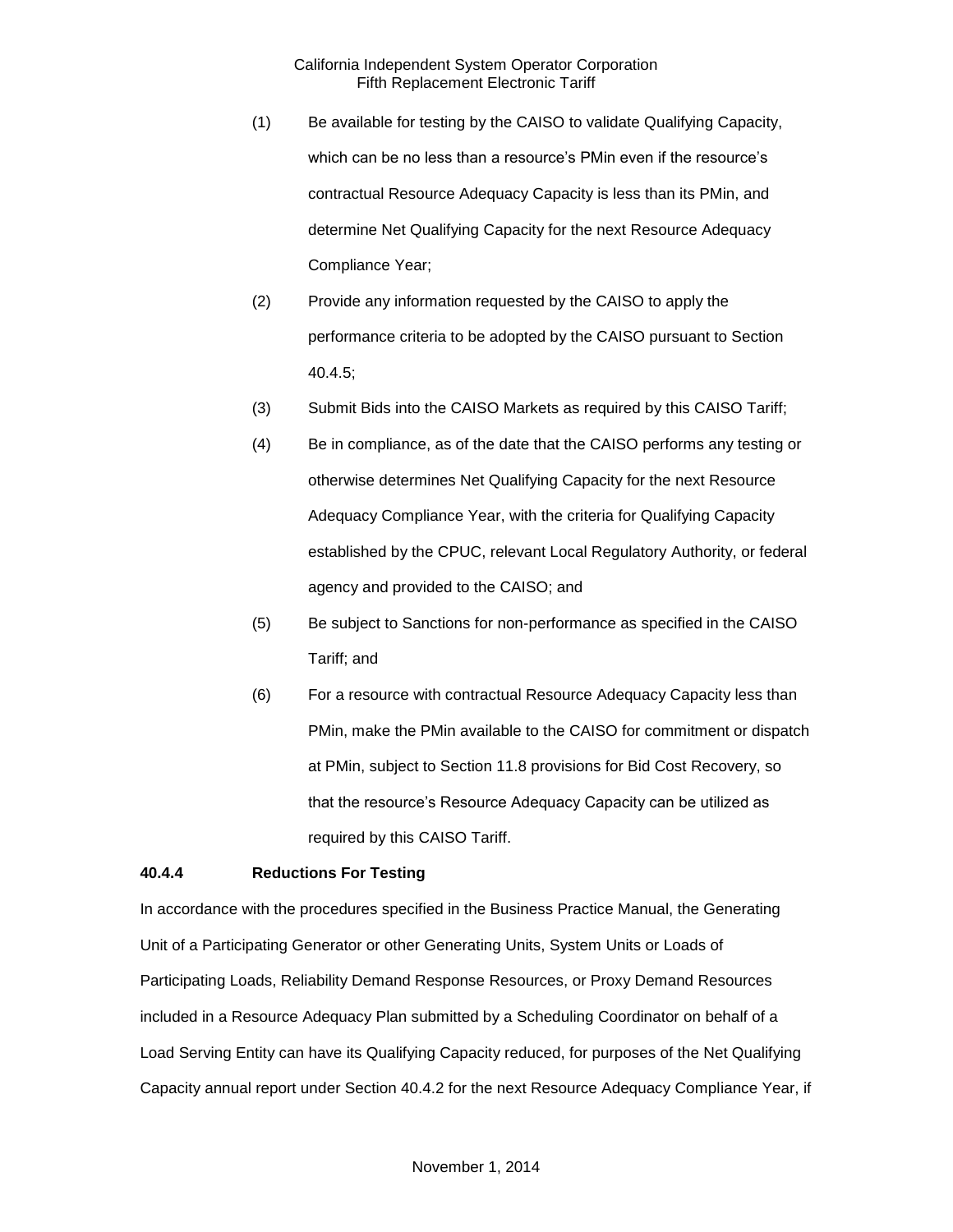a CAISO testing program determines that it is not capable of supplying the full Qualifying Capacity amount.

## <span id="page-16-0"></span>**40.4.5 Reductions For Performance Criteria**

No later than 12 months after the effective date of this Section 40, the CAISO will issue a report outlining a proposal with respect to performance criteria for Resource Adequacy Resources. The CAISO will collaborate with the CPUC and other Local Regulatory Authorities to develop the performance criteria to be submitted to FERC. The Scheduling Coordinator for a Resource Adequacy Resource shall provide or make available to the CAISO, subject to the confidentiality provisions of this CAISO Tariff, all documentation requested by the CAISO to determine, develop or implement the performance criteria, including, but not limited to, NERC Generating Availability Data System data.

## <span id="page-16-1"></span>**40.4.6 Reductions For Deliverability**

## **40.4.6.1 Deliverability Within the CAISO Balancing Authority Area**

In order to determine Net Qualifying Capacity from Resource Adequacy Resources subject to this Section 40.4, the CAISO will determine that a Resource Adequacy Resource is available to serve the aggregate of Load by means of a deliverability study. Documentation explaining the CAISO's deliverability analysis will be posted on the CAISO Website. The deliverability study will be performed annually and shall focus on peak Demand conditions. The results of the deliverability study shall be incorporated into the Net Qualifying Capacity annual report under Section 40.4.2 and will be effective for the next Resource Adequacy Compliance Year. To the extent the deliverability study shows that the Qualifying Capacity is not deliverable to the aggregate of Demand under the conditions studied, the Qualifying Capacity of the Resource Adequacy Resource will be reduced on a MW basis for the capacity that is undeliverable. Resources will be electrically grouped in a manner consistent with the CAISO Deliverability Assessment methodology posted on the CAISO Website. For Resource Adequacy Resources in the same electrical group which have identified deliverability constraints, the Qualifying Capacity of the Resource Adequacy Resources that obtained Full Capacity Deliverability Status or partial deliverability through Section 8.2 of Appendix Y to this CAISO Tariff will be reduced prior to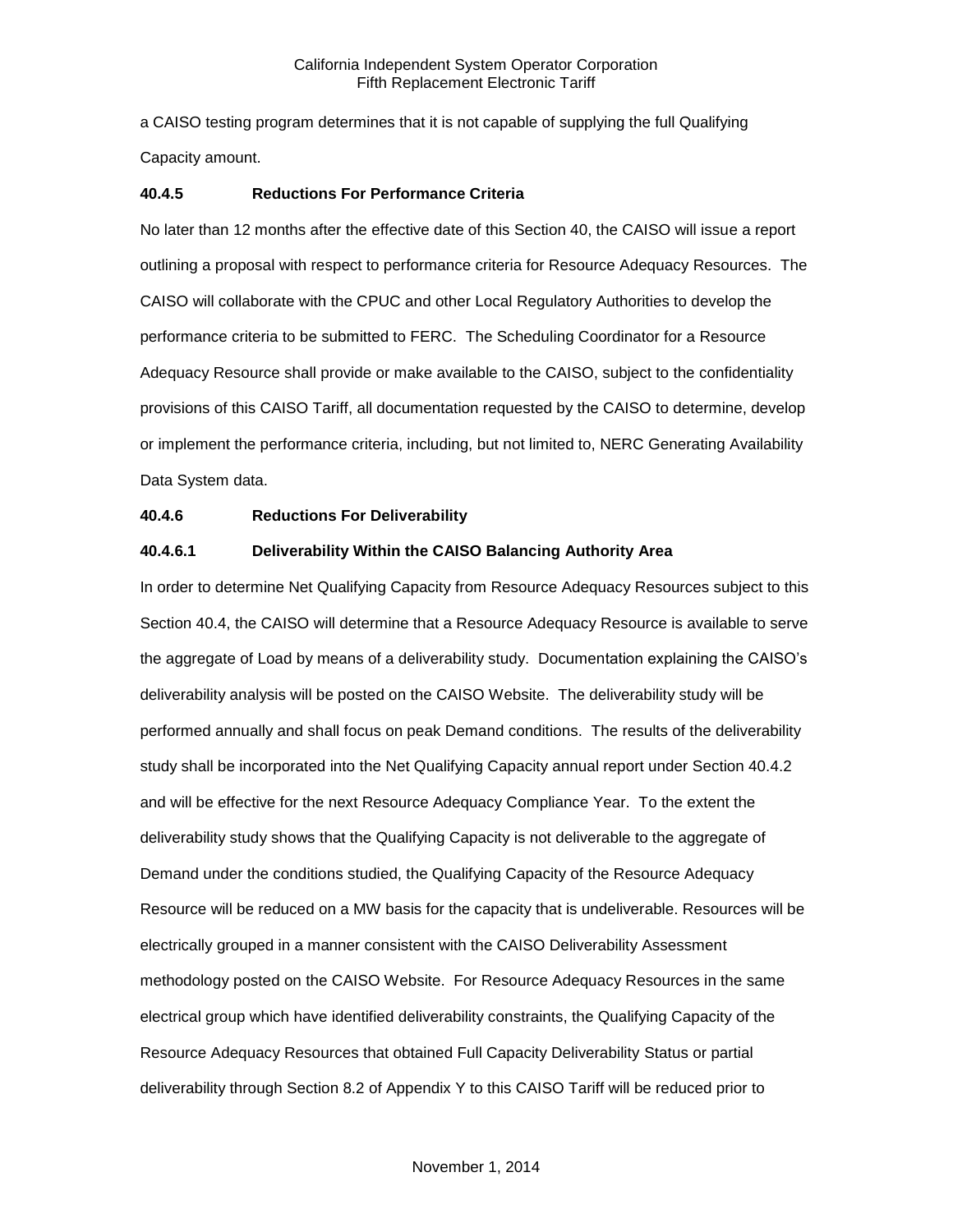reducing the Qualifying Capacity of those resources which were originally provided Full Capacity Deliverability Status pursuant to inclusion in an Interconnection Study Cycle under Appendix Y to this CAISO Tariff.

## **40.4.6.2 Deliverability of Imports**

## **40.4.6.2.1 Available Import Capability Assignment Process**

For Resource Adequacy Plans covering any period after December 31, 2007, total Available Import Capability will be assigned on an annual basis for a one-year term to Load Serving Entities serving Load in the CAISO Balancing Authority Area and other Market Participants through their respective Scheduling Coordinators, as described by the following sequence of steps. However, should the CPUC modify by decision its compliance period from January to December of the calendar year to May through April of the calendar year, the CAISO shall extend the effectiveness of the assignment for Resource Adequacy Compliance Year 2008 through April 2009.

Step 1: Determination of Maximum Import Capability on Interties into the CAISO Balancing Authority Area: The CAISO shall establish the Maximum Import Capability for each Intertie into the CAISO Balancing Authority Area, and will post those values on the CAISO Website in accordance with the schedule and process set forth in the Business Practice Manual. Step 2: Determination of Available Import Capability by Accounting for Existing Contracts and Transmission Ownership Rights Held by Out-of- Balancing Authority Area LSEs: For each Intertie, the Available Import Capability will be determined by subtracting from the Maximum Import Capability established in Step 1 for each Intertie the import capability on each Intertie associated with (i) Existing Contracts and (ii) Transmission Ownership Rights held by load serving entities that do not serve Load within the CAISO Balancing Authority Area. The remaining sum of all Intertie Available Import Capability is the Total Import Capability. Total Import Capability shall be used to determine the Load Share Quantity for each Load Serving Entity that serves Load within the CAISO Balancing Authority Area. Step 3: Determination of Existing Contract Import Capability by Accounting for Existing Contracts and Transmission Ownership Rights Held by CAISO Balancing Authority Area LSEs: From the Available Import Capability remaining on each Intertie after Step 2 above,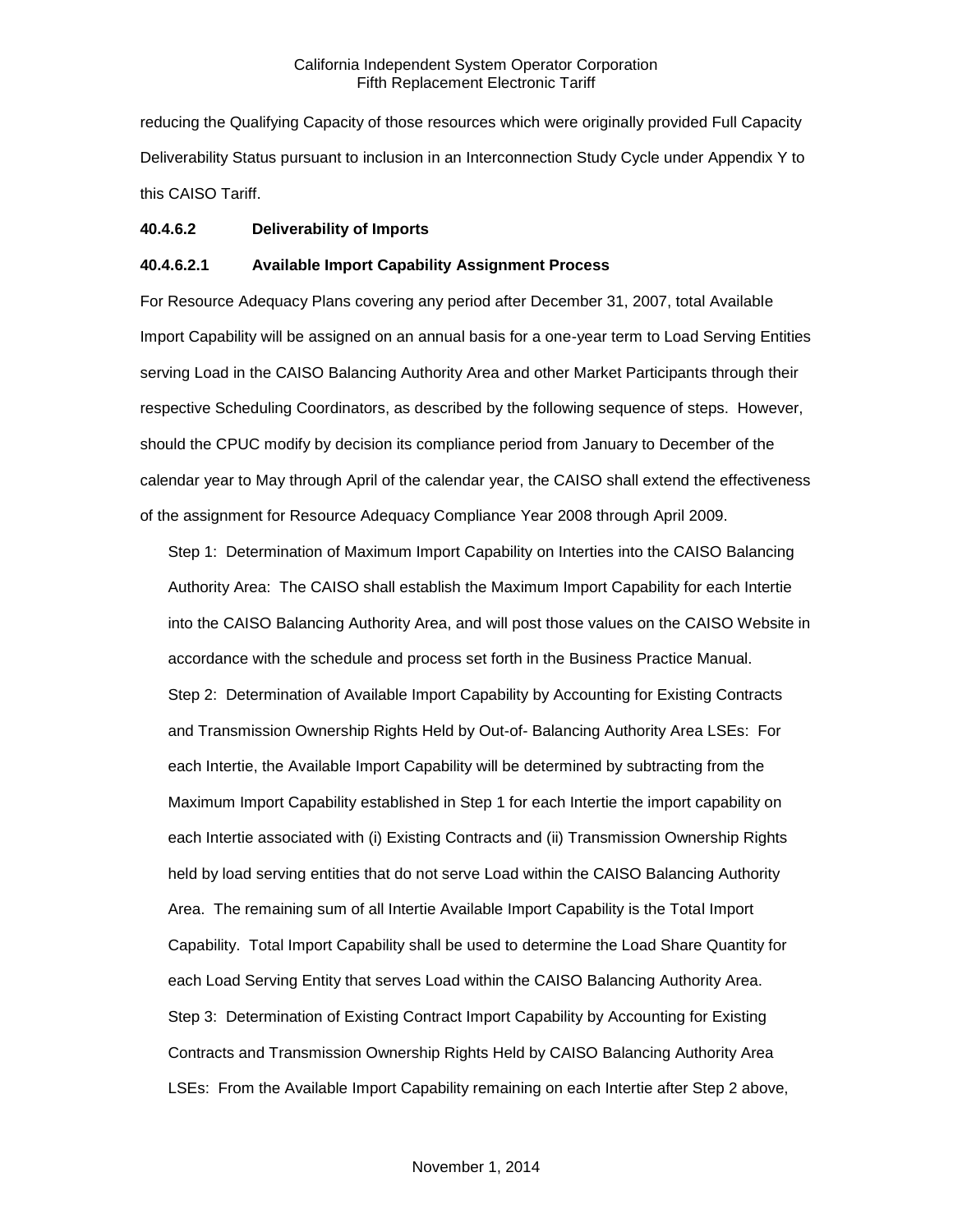Existing Contracts and Transmission Ownership Rights held by Load Serving Entities that serve Load within the CAISO Balancing Authority Area shall be reserved for the holders of such commitments and will not be subject to reduction under any subsequent steps in this Section. The import capability reserved pursuant to this Step 3 is the Existing Contract Import Capability.

Step 4: Assignment of Pre-RA Import Commitments: From the Available Import Capability remaining on each Intertie after reserving Existing Contract Import Capability under Step 3 above, the CAISO will assign to Load Serving Entities serving Load within the CAISO Balancing Authority Area Pre-RA Import Commitment Capability on a particular Intertie based on Pre-RA Import Commitments in effect (where a supplier has an obligation to deliver the Energy or make the capacity available) at any time during the Resource Adequacy Compliance Year for which the Available Import Capability assignment is being performed. The Pre-RA Import Commitment will be assigned to the Intertie selected by the Load Serving Entity during the Resource Adequacy Compliance Year 2007 import capability assignment process, which was required to be based on the Intertie upon which the Energy or capacity from the Pre-RA Import Commitment had been primarily scheduled or, for a Pre-RA Import Commitment without a scheduling history at the time of the Resource Adequacy Compliance Year 2007 import capability assignment process, the primary Intertie upon which the Energy or capacity was anticipated to be scheduled. To the extent a Pre-RA Import Commitment was not presented during the Resource Adequacy Compliance Year 2007 import capability assignment process, the Load Serving Entity shall select the Intertie upon which the Pre-RA Import Commitment is primarily anticipated to be scheduled during the term of the Pre-RA Import Commitment and that selection shall be utilized in future annual Available Import Capability assignment processes. If a Pre-RA Import Commitment submitted on behalf of a LSE with Existing Contract Import Capability is assigned under this Section to the same Intertie on which the LSE holds Existing Contract Import Capability, the Pre-RA Import Commitment will be assumed to deliver over the Existing Contract Import Capability until exhausted, unless the LSE can demonstrate otherwise.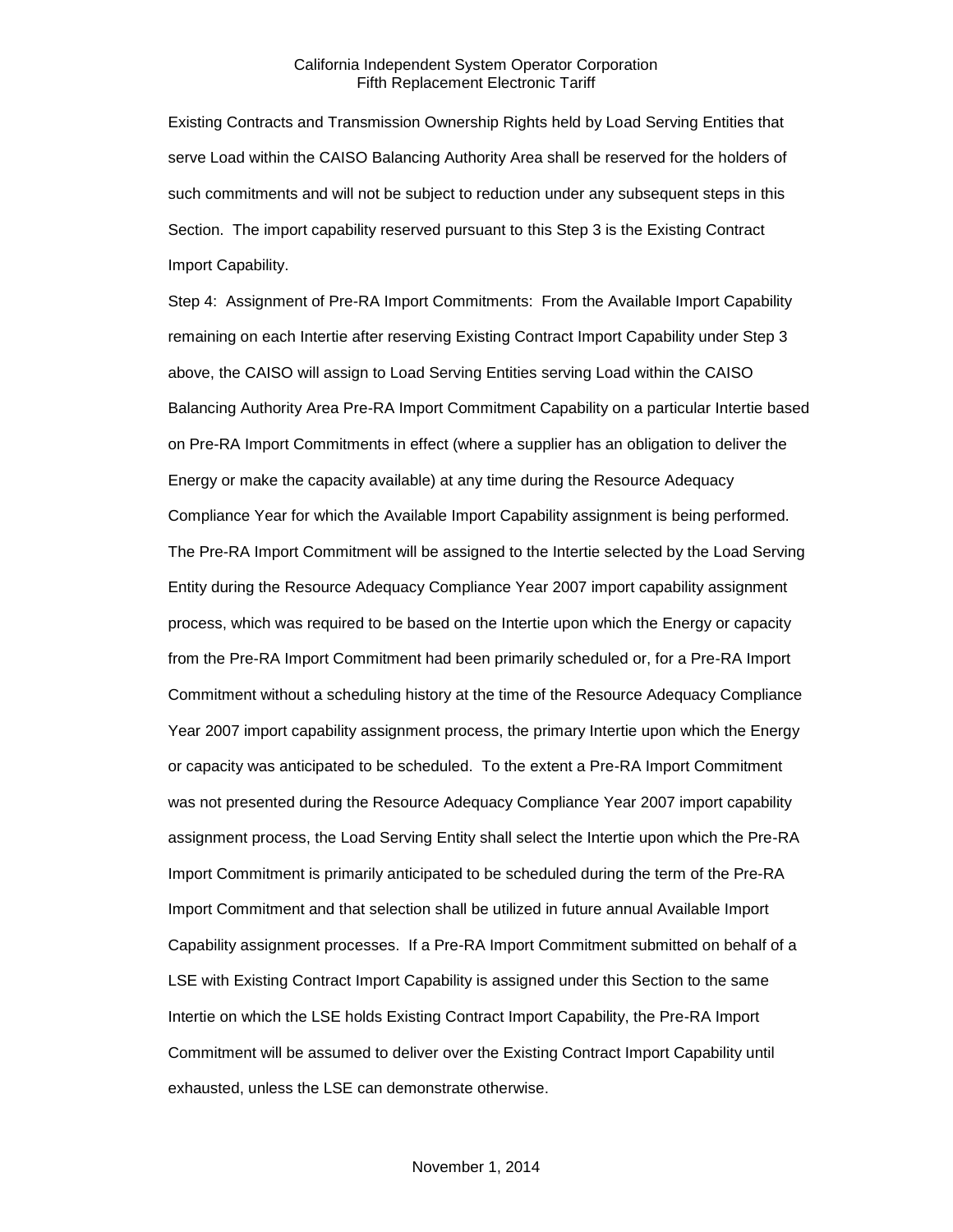To the extent a particular Intertie becomes over requested with Pre-RA Import Commitments due to either Pre-RA Import Commitments not included in the Resource Adequacy Compliance Year 2007 import capability assignment process or changes in system conditions that decrease the Maximum Import Capability of the Intertie, such that the MW represented in all Pre-RA Import Commitments utilizing the Intertie exceed the Intertie's Available Import Capability in excess of that reserved for Existing Contracts and Transmission Ownership Rights under Steps 2 and 3, the Pre-RA Import Commitments will be assigned Pre-RA Import Commitment Capability, based on the Import Capability Load Share Ratio of each Load Serving Entity submitting Pre-RA Import Commitments on the particular Intertie. To the extent this initial assignment of Pre-RA Import Commitment Capability has not fully assigned the Available Import Capability of the particular over requested Intertie, the remaining Available Import Capability on the over requested Intertie will be assigned until fully exhausted based on the Import Capability Load Share Ratio of each Load Serving Entity whose submitted Pre-RA Import Commitment has not been fully satisfied by the previous Import Capability Load Share Ratio assignment iteration. The Available Import Capability assigned pursuant to this Step 4 is the Pre-RA Import Commitment Capability. Step 5: Assignment of Remaining Import Capability Limited by Load Share Quantity: The Total Import Capability remaining after Step 4 will be assigned only to Load Serving Entities serving Load within the CAISO Balancing Authority Area that have not received Existing Contract Import Capability and Pre-RA Import Commitment Capability under Steps 3 and 4, that exceed the Load Serving Entity's Load Share Quantity. Only the MW quantity of any Pre-RA Import Commitment Capability assigned to Existing Contract Import Capability under Step 4 that exceeds the Existing Contract Import Capability on the particular Intertie will be counted for purposes of this Step 5. This Total Import Capability will be assigned until fully exhausted to those Load Serving Entities eligible to receive an assignment under this Step based on each Load Serving Entity's Import Capability Load Share Ratio up to, but not in excess of, its Load Share Quantity. The quantity of Total Import Capability assigned to the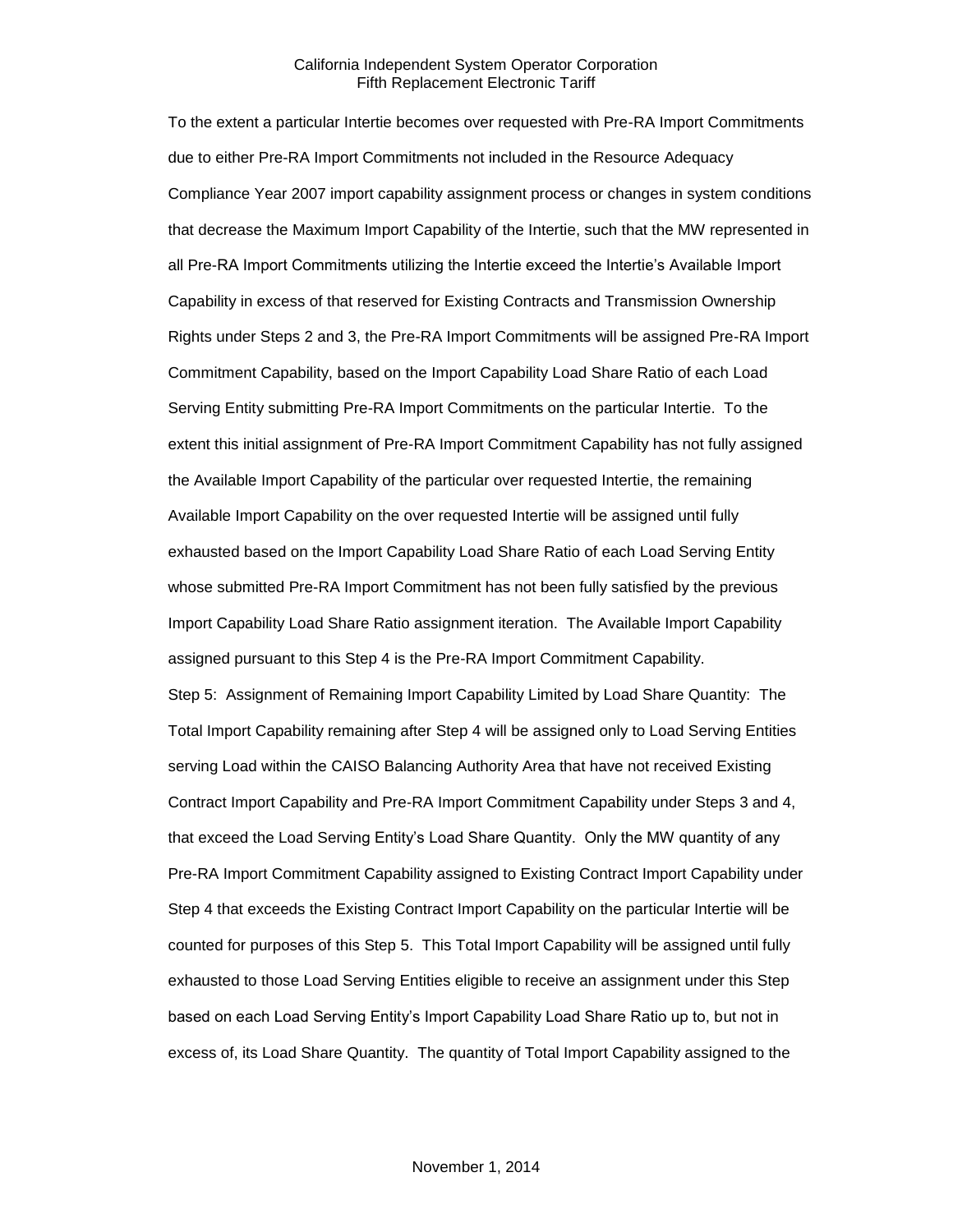Load Serving Entity under this Step is the Load Serving Entity's Remaining Import Capability. This Step 5 does not assign Remaining Import Capability on a specific Intertie. Step 6: CAISO Posting of Assigned and Unassigned Capability: Following the completion of Step 5, the CAISO will post to the CAISO Website, in accordance with the schedule set forth in the Business Practice Manual the following information:

- (a) The Total Import Capability;
- (b) The quantity in MW of Existing Contracts and Transmission Ownership Rights assigned to each Intertie, distinguishing between Existing Contracts and Transmission Ownership Rights held by Load Serving Entities within the CAISO Balancing Authority Area and those held by load serving entities outside the CAISO Balancing Authority Area;
- (c) The aggregate quantity in MW, and identity of the holders, of Pre-RA Import Commitments assigned to each Intertie; and
- (d) The aggregate quantity in MW of Available Import Capability after Step 4, the identity of the Interties with Available Import Capability, and the MW quantity of Available Import Capability on each such Intertie.

Step 7: CAISO Notification of LSE Assignment Information: Following the completion of Step 5, in accordance with the schedule set forth in the Business Practice Manual, the CAISO will notify the Scheduling Coordinator for each Load Serving Entity of:

- (a) The Load Serving Entity's Import Capability Load Share;
- (b) The Load Serving Entity's Load Share Quantity; and
- (c) The amount of, and Intertie on which, the Load Serving Entity's Existing Contract Import Capability and Pre-RA Import Commitment Capability, as applicable, has been assigned; and
- (d) The Load Serving Entity's Remaining Import Capability.

Step 8: Transfer of Import Capability: In accordance with the schedule set forth in the Business Practice Manual, a Load Serving Entity shall be allowed to transfer some or all of its Remaining Import Capability to any other Load Serving Entity or Market Participant. The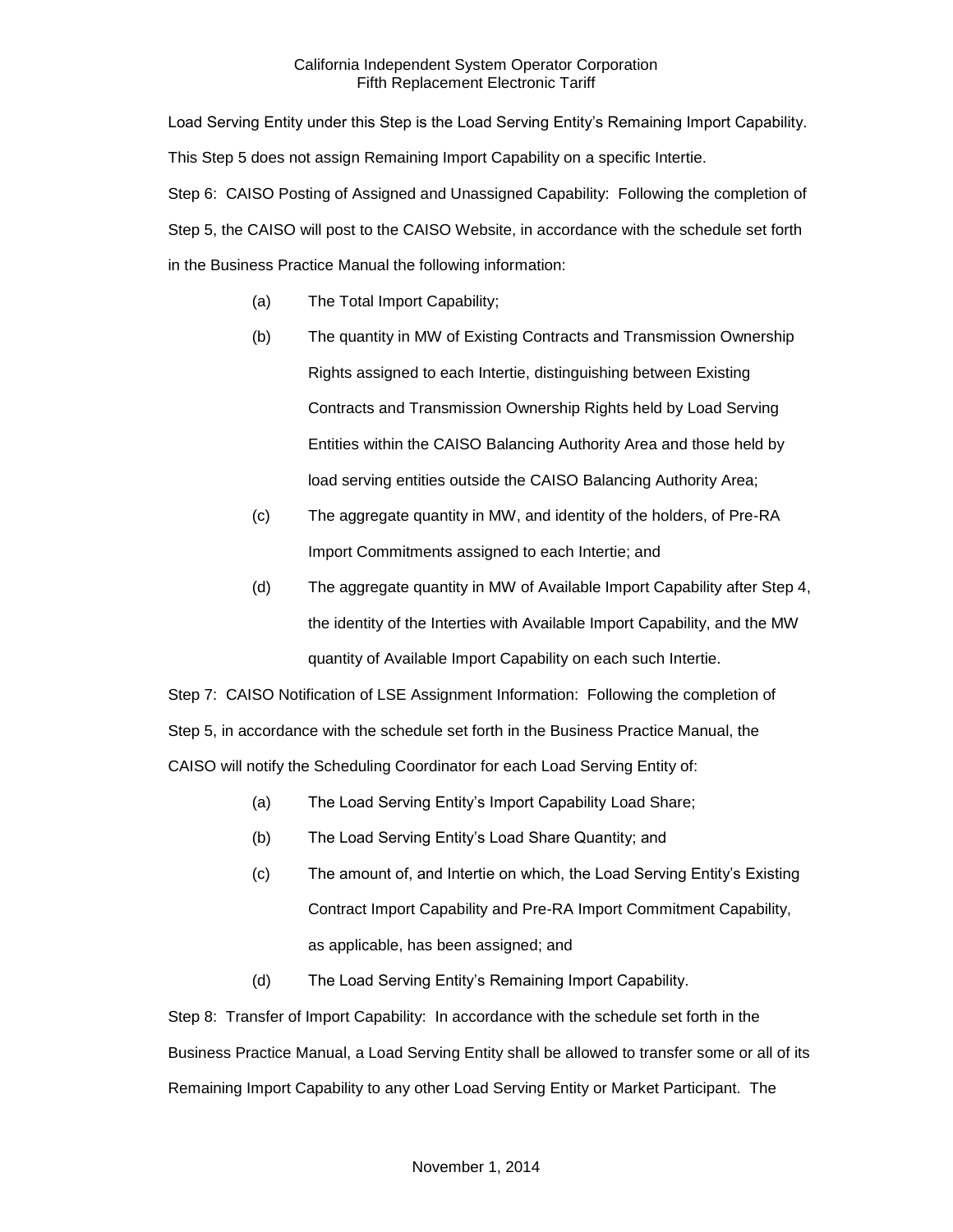CAISO will accept transfers among LSEs and Market Participants only to the extent such transfers are reported to the CAISO, in accordance with the schedule set forth in the Business Practice Manual and through the CAISO's Import Capability Transfer Registration Process, by the entity receiving the Remaining Import Capability who must set forth (1) the name of the counter-parties, (2) the MW quantity, (3) term of transfer, and (4) price on a per MW basis. The CAISO will post to the CAISO Website by August 8, 2007 for Resource Adequacy Compliance Year 2008 and for subsequent Resource Adequacy Compliance Years in accordance with the schedule set forth in the Business Practice Manual the information on transfers of Remaining Import Capability received under this Step 8. Step 9: Initial Scheduling Coordinator Request to Assign Remaining Import Capability by Intertie: In accordance with the schedule set forth in the Business Practice Manual, the Scheduling Coordinator for each Load Serving Entity or Market Participant shall notify the CAISO of its request to assign its post-trading Remaining Import Capability on a MW basis per available Intertie. Total requests for assignment of Remaining Import Capability by a Scheduling Coordinator cannot exceed the sum of the post-traded Remaining Import Capability of its Load Serving Entities. The CAISO will honor the requests to the extent an Intertie has not been over requested. If an Intertie is over requested, the requests for Remaining Import Capability on that Intertie will be assigned based on each Load Serving Entity's Import Capability Load Share Ratio in the same manner as set forth in Step 4. A Market Participant without an Import Capability Load Share will be assigned the Import Capability Load Share equal to the average Import Capability Load Share of those Load Serving Entities from which it received transfers of Remaining Import Capability. Step 10: CAISO Notification of Initial Remaining Import Capability Assignments and Unassigned Capability: In accordance with the schedule set forth in the Business Practice Manual, the CAISO will:

> (a) Notify the Scheduling Coordinator for each Load Serving Entity or Market Participant of the Load Serving Entity or Market Participant's accepted request(s) for assigning Remaining Import Capability under Step 9;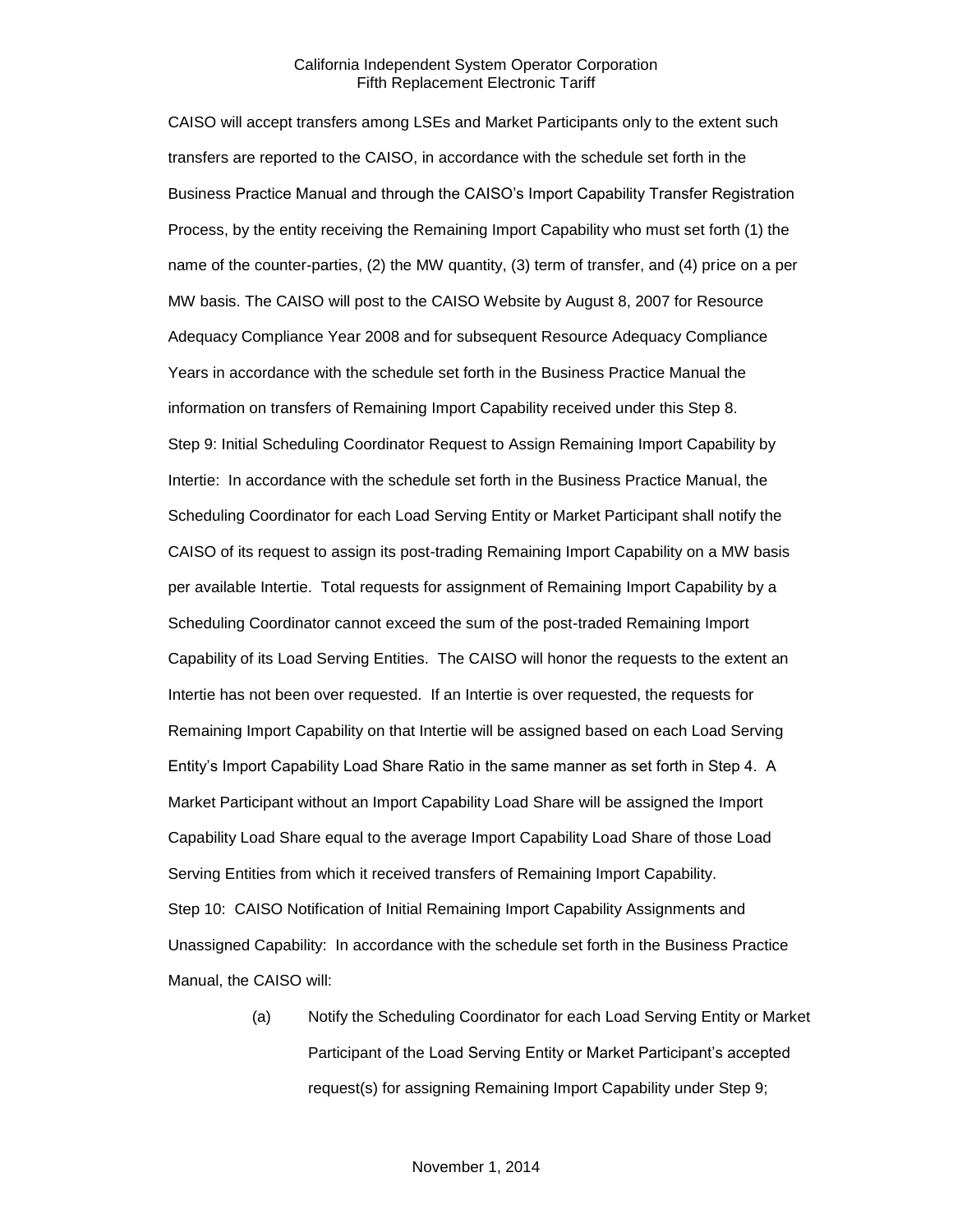- (b) Publish on the CAISO Website aggregate unassigned Available Import Capability, if any, the identity of the Interties with unassigned Available Import Capability, and the MW quantity of Available Import Capability, on each such Intertie; and
- (c) Issue a Market Notice to advise the Scheduling Coordinator for each Load Serving Entity or Market Participant that Step 10 is complete and to specify the time at which the ISO will begin accepting requests for the Remaining Import Capability for Step 11.

Step 11: Secondary Scheduling Coordinator Request to Assign Remaining Import Capability by Intertie: To the extent Remaining Import Capability remains unassigned as disclosed by Step 10, in accordance with the schedule set forth in the Business Practice Manual, Scheduling Coordinators for Load Serving Entities or Market Participants shall notify the CAISO of their requests to assign any Remaining Import Capability on a MW per available Intertie basis. Step 10 must be completed before a Scheduling Coordinator may submit a request under this step for any Remaining Import Capability. Any requests received prior to the time stated in the Market Notice issued at the completion of Step 10 will not be honored by the ISO. The CAISO will honor the timely requests received to the extent an Intertie has not been over requested. If an Intertie is over requested, the requests on that Intertie will be assigned based on each Load Serving Entity or Market Participant's Import Capability Load Share Ratio, as used in Steps 4 and 9.

Step 12: Notification of Secondary Remaining Import Capability Assignments and Unassigned Capability: In accordance with the schedule set forth in the Business Practice Manual, the CAISO will:

- (a) Notify the Scheduling Coordinator for each Load Serving Entity or Market Participant of the Load Serving Entity or Market Participant's accepted request(s) for assigning Remaining Import Capability under Step 11;
- (b) Publish on the CAISO Website unassigned aggregate Available Import Capability, if any, the identity of the Interties with Available Remaining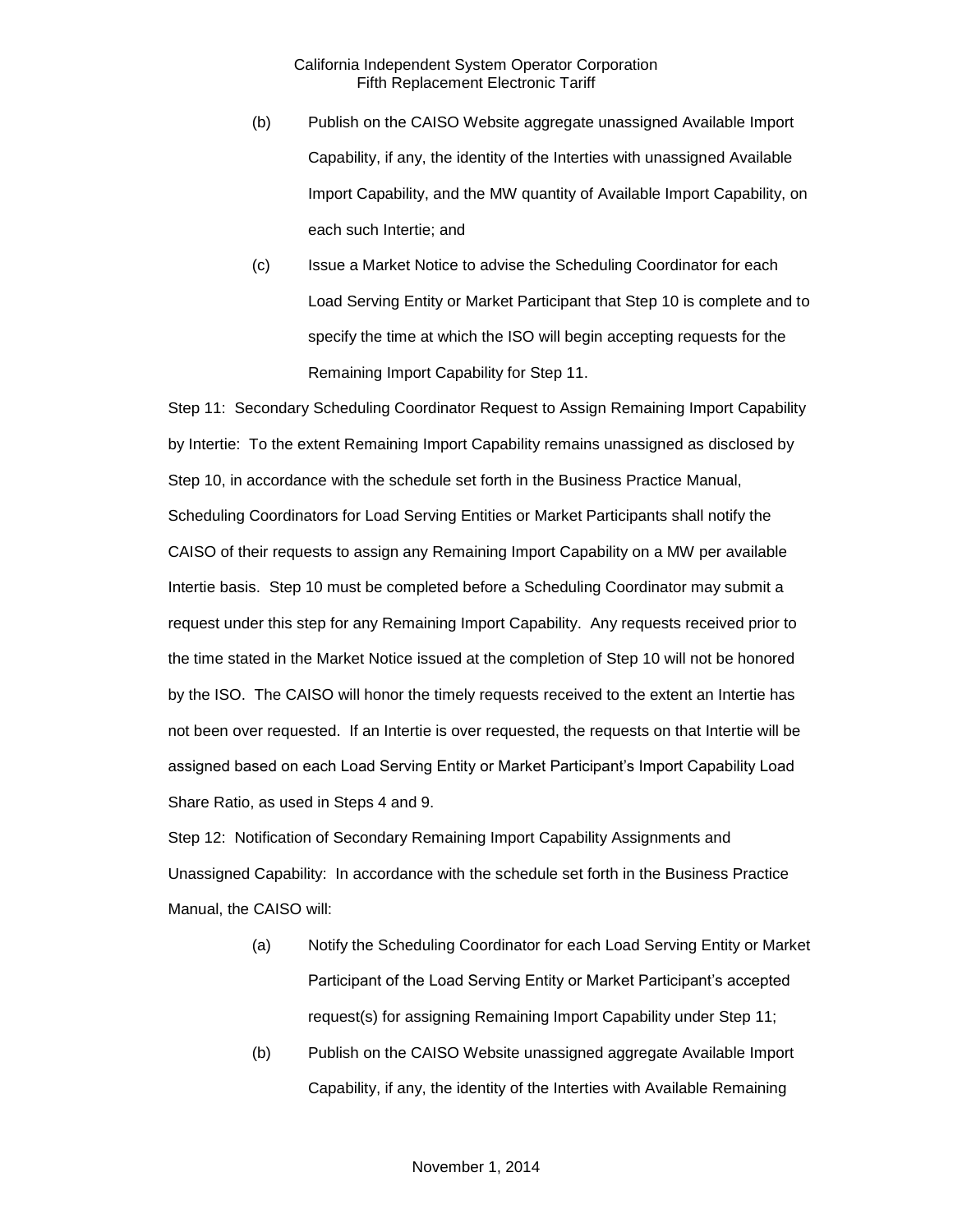Import Capability, and the MW quantity of Availability Import Capability on each such Intertie; and

(c) Issue a Market Notice to advise the Scheduling Coordinator for each Load Serving Entity or Market Participant that Step 12 is complete and to specify the time at which the ISO will begin accepting requests for the Balance of Year Unassigned Available Import Capability for Step 13.

Step 13: Requests for Balance of Year Unassigned Available Import Capability: To the extent total Available Import Capability remains unassigned as disclosed by Step 12, Scheduling Coordinators for Load Serving Entities or Market Participants may notify the CAISO of a request for unassigned Available Import Capability on a specific Intertie on a per MW basis. Step 12 must be completed before a Scheduling Coordinator may submit a request under this step for any remaining unassigned Import Capability. Any requests received prior to the time stated in the Market Notice issued at the completion of Step 12 will not be honored by the ISO. Each request must include the identity of Load Serving Entity or Market Participant on whose behalf the request is made. The CAISO will accept only two (2) requests per calendar week from any Scheduling Coordinator on behalf of a single Load Serving Entity or other Market Participant. The CAISO will honor timely requests in priority of the time requests from Scheduling Coordinators were received until the Intertie is fully assigned and without regard to any Load Serving Entity's Load Share Quantity. Any honored request shall be for the remainder of the Resource Adequacy Compliance Year; however, any notification by the CAISO of acceptance of the request in accordance with this Section after the 20th calendar day of any month shall not be permitted to be included in the Load Serving Entity's Resource Adequacy Plan submitted in the same month as the acceptance. The CAISO shall provide an electronic means, either through the Import Capability Transfer Registration Process or otherwise, of notifying the Scheduling Coordinator of the time the request was deemed received by the CAISO and, within seven (7) days of receipt of the request, whether the request was honored. If honored, it shall be the responsibility of the Scheduling Coordinator and its Load Serving Entity to notify the CPUC or applicable Local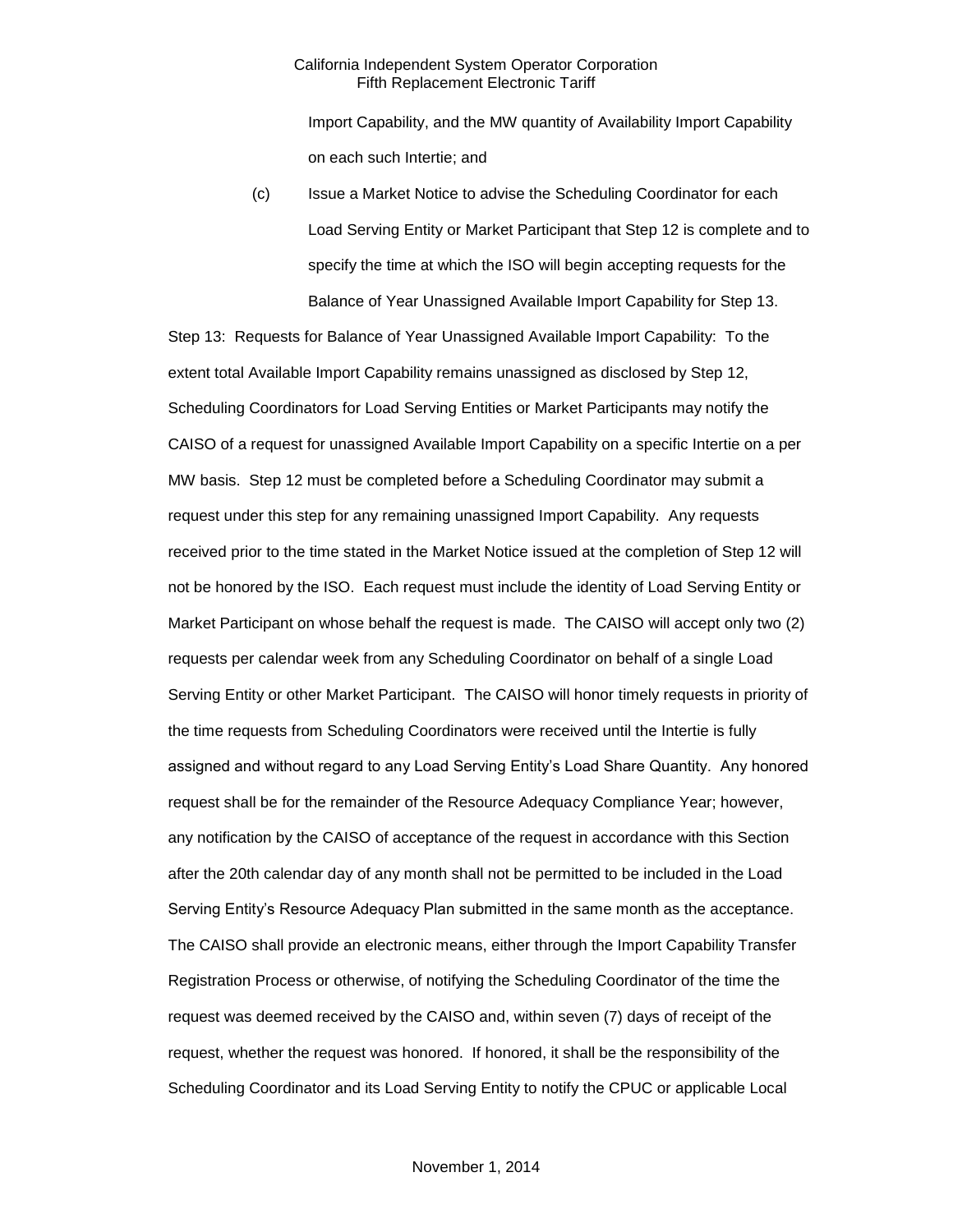Regulatory Authority of the acceptance of the request for unassigned Available Import Capability. If the request is not honored because the Intertie requested was fully assigned, the request will be deemed rejected and the Scheduling Coordinator, if it still seeks to obtain unassigned Available Import Capability, will be required to submit a new request for unassigned Available Import Capability on a different Intertie. The CAISO will update on its website the list of unassigned Available Import Capability by Intertie in accordance with the schedule set forth in the Business Practice Manual.

This multi-step process for assignment of Total Import Capability does not guarantee or result in any actual transmission service being assigned and is only used for determining the import capability that can be credited towards satisfying the Reserve Margin of a Load Serving Entity under this Section 40. Upon the request of the CAISO, Scheduling Coordinators must provide the CAISO with information on Pre-RA Import Commitments and any transfers or sales of assigned Total Import Capability.

## **40.4.6.2.2 Bilateral Import Capability Transfers and Registration Process**

#### **40.4.6.2.2.1 Eligibility Registration for Bilaterial Import Capability Transfers**

To be eligible to engage in any bilateral assignment, sale, or other transfer of Remaining Import Capability under Step 8 of Section 40.4.6.2.1 or Section 40.4.6.2.2.2 or Existing Contract Import Capability, and Pre-RA Import Commitment Capability under Section 40.6.2.2.2, a Load Serving Entity or other Market Participant must provide the CAISO through the Import Capability Transfer Registration Process the following information:

- (a) Name of the Load Serving Entity or Market Participant
- (b) E-mail contact information

The CAISO will post to the CAISO Website the information received under this Section on a monthly basis in accordance with the schedule set forth in the Business Practice Manual. Any assignment, sale, or other transfer of Existing Contract Import Capability, Pre-RA Import Commitment Capability, or Remaining Import Capability may only be made by or to a Load Serving Entity or Market Participant whose information received under this Section has been posted to the CAISO Website prior to the date of the assignment, sale, or other transfer of the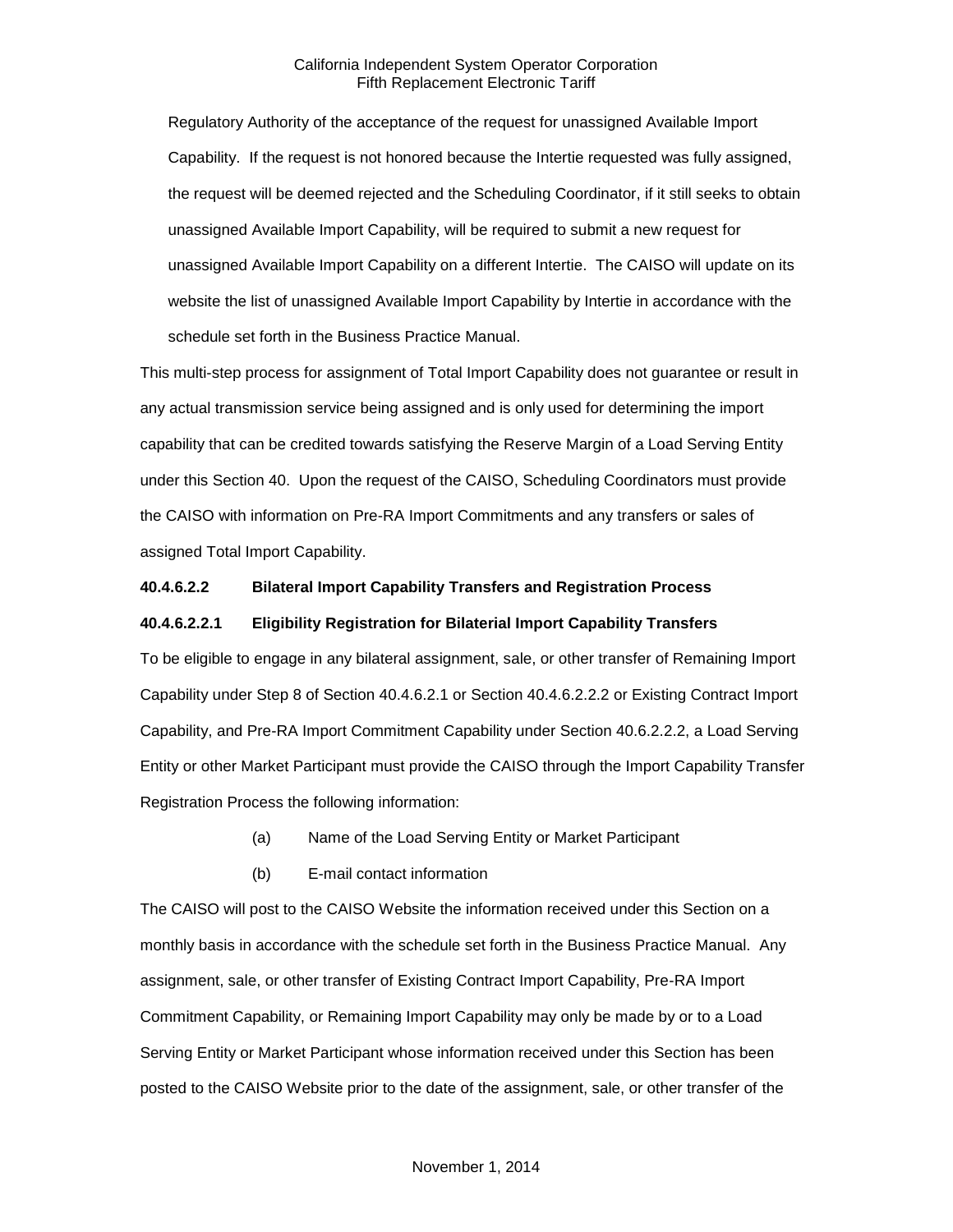Existing Contract Import Capability, Pre-RA Import Commitment Capability, or Remaining Import Capability. It shall be the exclusive responsibility of the Scheduling Coordinator for the Load Serving Entity or Market Participant to ensure that the information posted to the CAISO Website under this Section is accurate and up to date.

## **40.4.6.2.2.2 Reporting Process for Bilateral Import Capability Transfers**

This Section shall apply to all transfers of Existing Contract Import Capability, Pre-RA Import Commitment Capability, or Remaining Import Capability other than that provided for in Step 8 of Section 40.4.6.2.1. Any Load Serving Entity or other Market Participant that has obtained Existing Contract Import Capability, Pre-RA Import Commitment Capability, or Remaining Import Capability may assign, sell, or otherwise transfer such Existing Contract Import Capability, Pre-RA Import Commitment Capability, or Remaining Import Capability in MW increments. The import capability subject to each transfer shall remain on the Intertie assigned pursuant to Section 40.4.6.2.1.

The Scheduling Coordinator for the Load Serving Entity or Market Participant receiving the transferred Existing Contract Import Capability, Pre-RA Import Commitment Capability, or Remaining Import Capability must report the transfer to the CAISO through the CAISO's Import Capability Transfer Registration Process by providing the following information:

- (a) Identity of the counter-party(ies);
- (b) The MW quantity;
- (c) The Intertie on which the Existing Contract Import Capability, Pre-RA Import Commitment Capability, or Remaining Import Capability was assigned;
- (d) Term of the transfer;
- (e) Price on a per MW basis; and
- (f) Whether the import capability assignment being transferred is Existing Contract Import Capability, Pre-RA Import Commitment Capability, or Remaining Import Capability.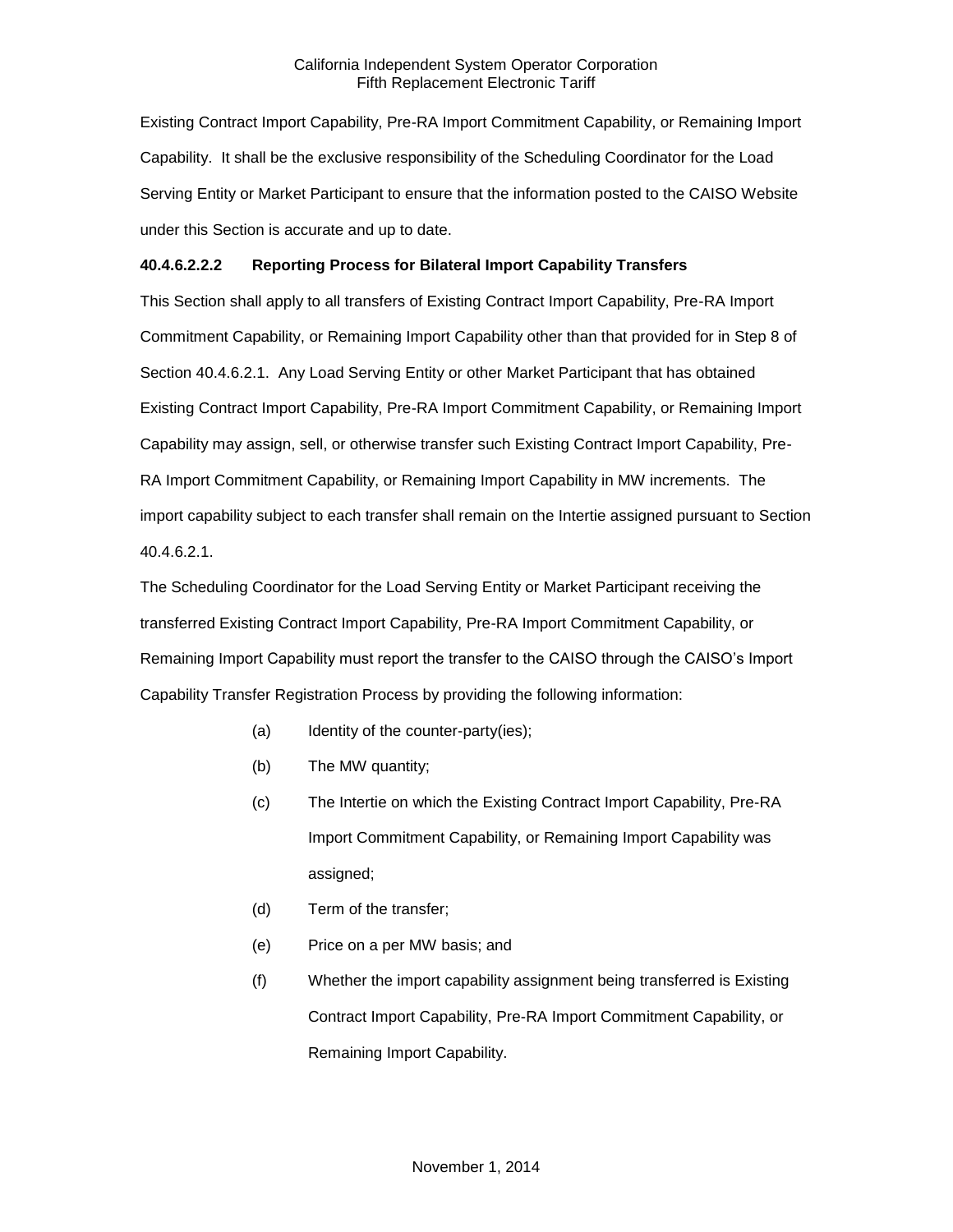The CAISO will promptly post to the CAISO Website the information on transfers received under this Section except for the information received pursuant to subpart (f) of this Section. On a quarterly basis, the CAISO shall also report to FERC the transfer information received under this Section and Step 8 of Section 40.4.6.2.1. Transfer information received in accordance with this Section after the 20th calendar day of any month shall not be permitted to be included in the Load Serving Entity's Resource Adequacy Plan submitted in the same month as the transfer submission.

## **40.4.6.2.2.3 Other Import Capability Information Postings**

The CAISO will post to the CAISO Website on a monthly basis in accordance with the schedule set forth in the Business Practice Manual, for each Intertie, the holder and that holder's quantity in MW of import capability assigned on the particular Intertie as of the reporting date.

The CAISO will also post to the CAISO Website following submission of the annual Resource Adequacy Plans under Sections 40.2.1.1, 40.2.2.4, 40.2.3.4, and 40.2.4, for each Intertie, by a "yes" or "no" designation, whether each holder of import capability assigned on the particular Intertie has fully included the assigned import capability in the holder's annual Resource Adequacy Plans.

## **40.4.6.3 Deliverability of Distributed Generation**

The CAISO will perform an annual Deliverability Assessment, as described in Section 40.4.6.3.1, to determine MW quantities of Potential DGD at specific Nodes of the CAISO Controlled Grid for assigning Deliverability Status to Distributed Generation Facilities interconnected or seeking interconnection to the Distribution System of a Utility Distribution Company or a Metered Subsystem pursuant to the interconnection procedures of the Utility Distribution Company or Metered Subsystem, where such interconnection and Potential Deliverability Status can be provided:

- (i) without any additional Delivery Network Upgrades (although Reliability Network Upgrades, Distribution Upgrades or other mitigation may be needed);
- (ii) without the need for the CAISO to conduct any further Deliverability Assessment; and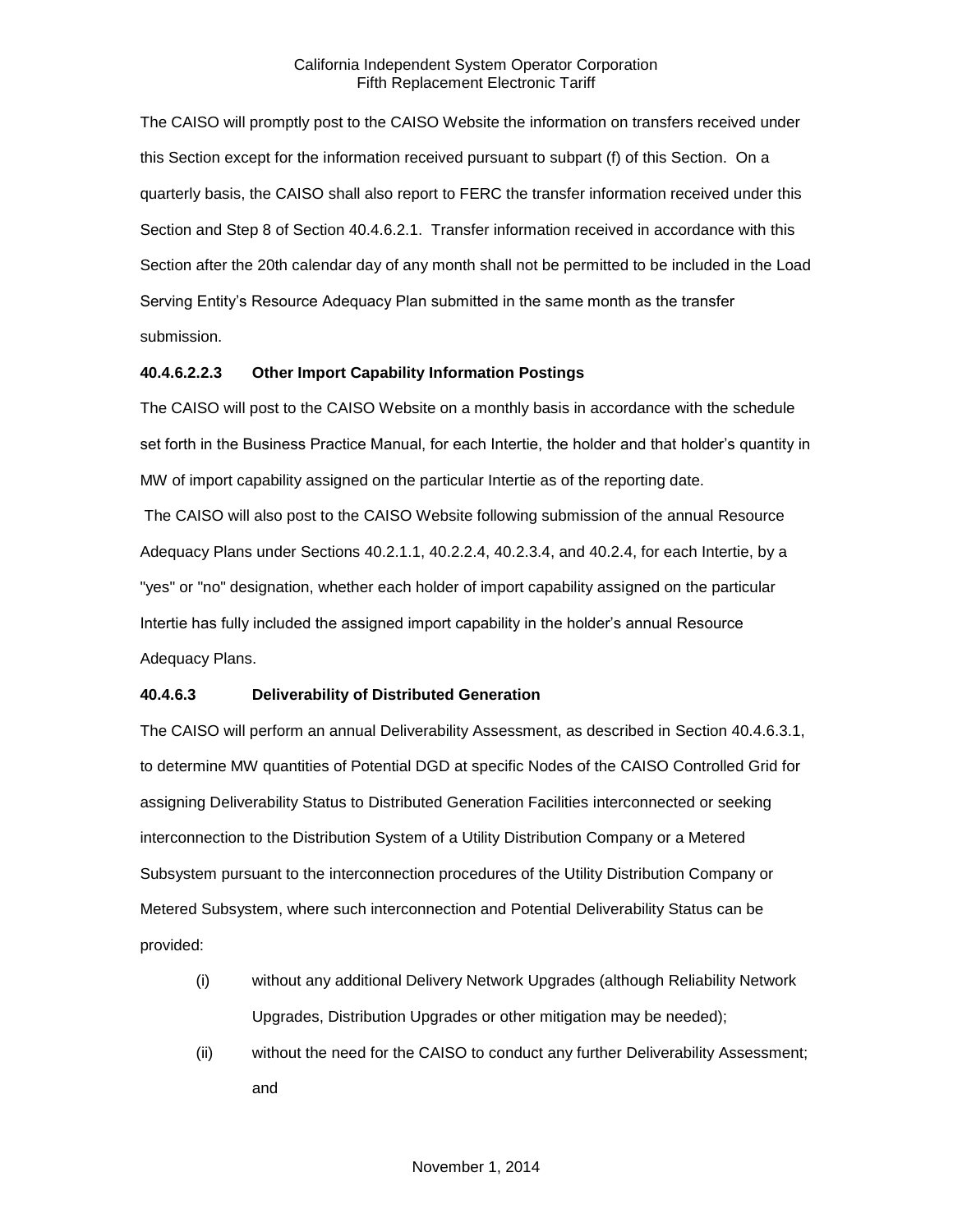(iii) without degrading the Deliverability Status of Generation in Commercial Operation, proposed Generating Facilities in the CAISO Interconnection queue, or the Distributed Generation Facilities of interconnection customers who have previously requested Full Capacity or Partial Capacity Deliverability Status.

Following the CAISO's publication of the nodal Potential DGD quantities resulting from the Deliverability Assessment, applicable Utility Distribution Companies and Metered Subsystems will assign Full Capacity Deliverability Status or Partial Capacity Deliverability Status to specific Distributed Generation Facilities pursuant to the rules set forth in Section 40.4.6.3.2.

This Section 40.4.6.3 is intended to supplement, and not to preclude or limit, the ability of an interconnection customer for a Distributed Generation Facility to seek and receive Full Capacity Deliverability Status or Partial Capacity Deliverability Status through applicable interconnection procedures. Nothing in this Section 40.4.6.3 is intended to relieve the interconnection customer for a Distributed Generation Facility from the requirements to request and achieve interconnection to the Distribution System through the applicable interconnection procedures. In addition, the amount of Resource Adequacy Capacity a Distributed Generation Facility may provide in any given Resource Adequacy Compliance Year is subject to the CAISO's annual Net Qualifying Capacity determination, as specified in Section 40.4.6.1.

#### **40.4.6.3.1 Deliverability Assessment to Determine Potential DGD**

This Section describes the annual DG Deliverability Assessment the CAISO will perform to determine nodal MW amounts of Potential DGD available to Utility Distribution Companies and Metered Subsystems for assigning Deliverability Status to Distributed Generation Facilities in accordance with Section 40.4.6.3.2. The DG Deliverability Assessment and its results will be based on the assumption that the Distributed Generation Facilities that are eventually assigned Deliverability Status under Section 40.4.6.3 complete all requirements for interconnection to the Distribution System under the applicable interconnection process and that these Distributed Generation Facilities will be supported by needed Reliability Network Upgrades, Distribution Upgrades or other mitigation that would be needed to safely and reliably interconnect to the Distribution System and deliver Energy from the Distribution System to the appropriate CAISO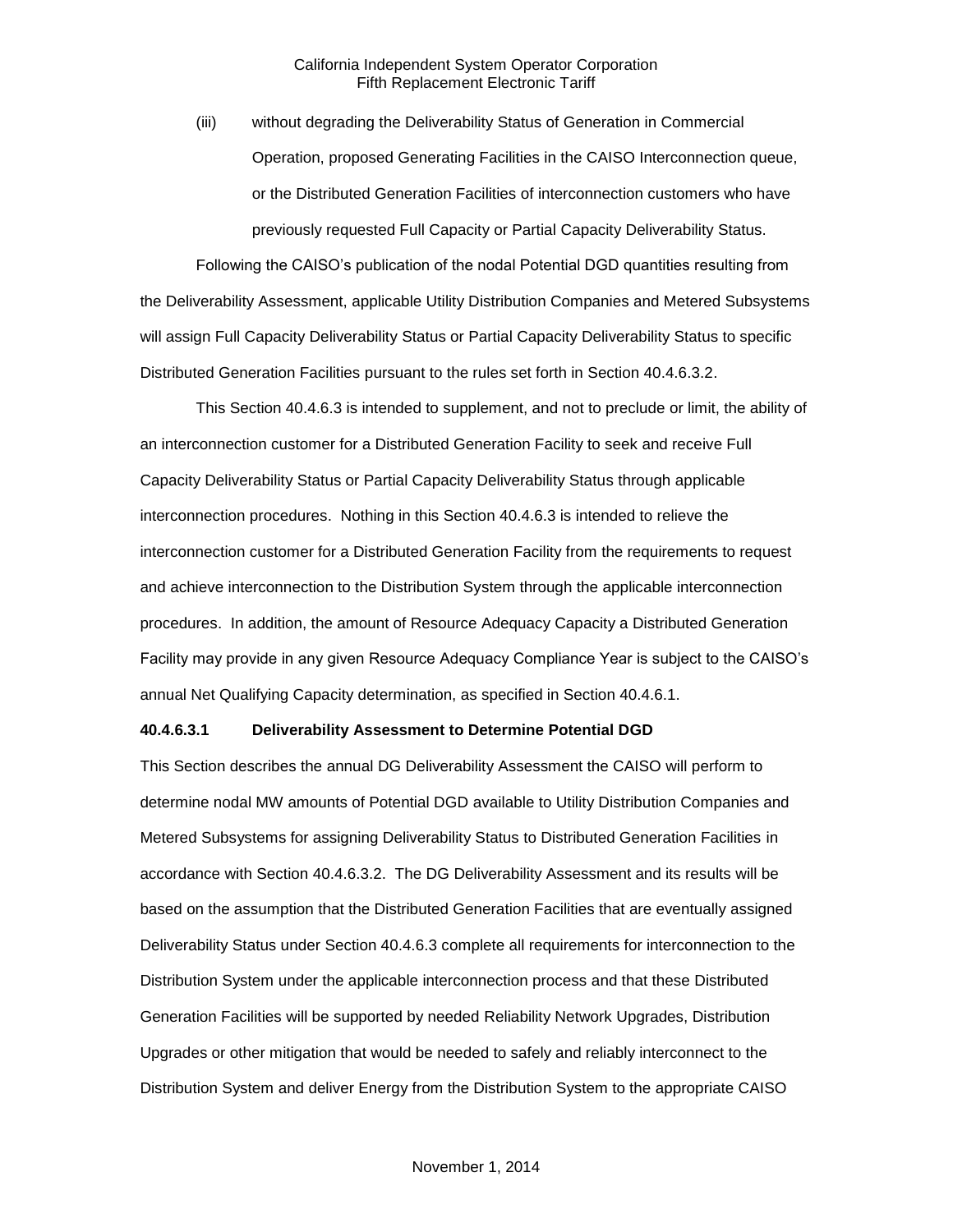Controlled Grid Node.

## **40.4.6.3.1.1 Developing the Assessment Model**

To develop the base case model for the DG Deliverability Assessment, the CAISO will include:

- (i) The most recent GIP or GIDAP Queue Cluster Phase II Interconnection Study deliverability power flow base case, which includes Distributed Generation Facilities of interconnection customers with active interconnection requests who have requested Full Capacity or Partial Capacity Deliverability Status;
- (ii) Those Generating Facilities that have obtained Deliverability using the annual full capacity deliverability option under either Section 8.2 of the GIP, Section 9.2 of the GIDAP, or equivalent process(es) under the applicable Utility Distribution Company tariffs;
- (iii) Transmission additions and upgrades approved in the final comprehensive Transmission Plan for the most recent Transmission Planning Process cycle;
- (iv) Any Generating Facilities in the most recent GIDAP Phase I Interconnection Study that have been determined to be deliverable in accordance with their requested Deliverability Status (including Distributed Generation Facilities of interconnection customers with active interconnection requests who have requested Full Capacity or Partial Capacity Deliverability Status) and were not assigned any Delivery Network Upgrade costs in the Phase I Interconnection Study;
- (v) Delivery Network Upgrades that have received governmental approvals or for which Construction Activities have commenced;
- (vi) The MW amounts of resources interconnected to the Distribution System below specific Nodes of the CAISO Controlled Grid contained in the most recent Transmission Planning Process base portfolio, except that the CAISO will remove each Node (by using a zero MW value) located within electrical areas for which the most recently completed GIP or GIDAP Phase I or Phase II Interconnection Study has identified a need for a Delivery Network Upgrade or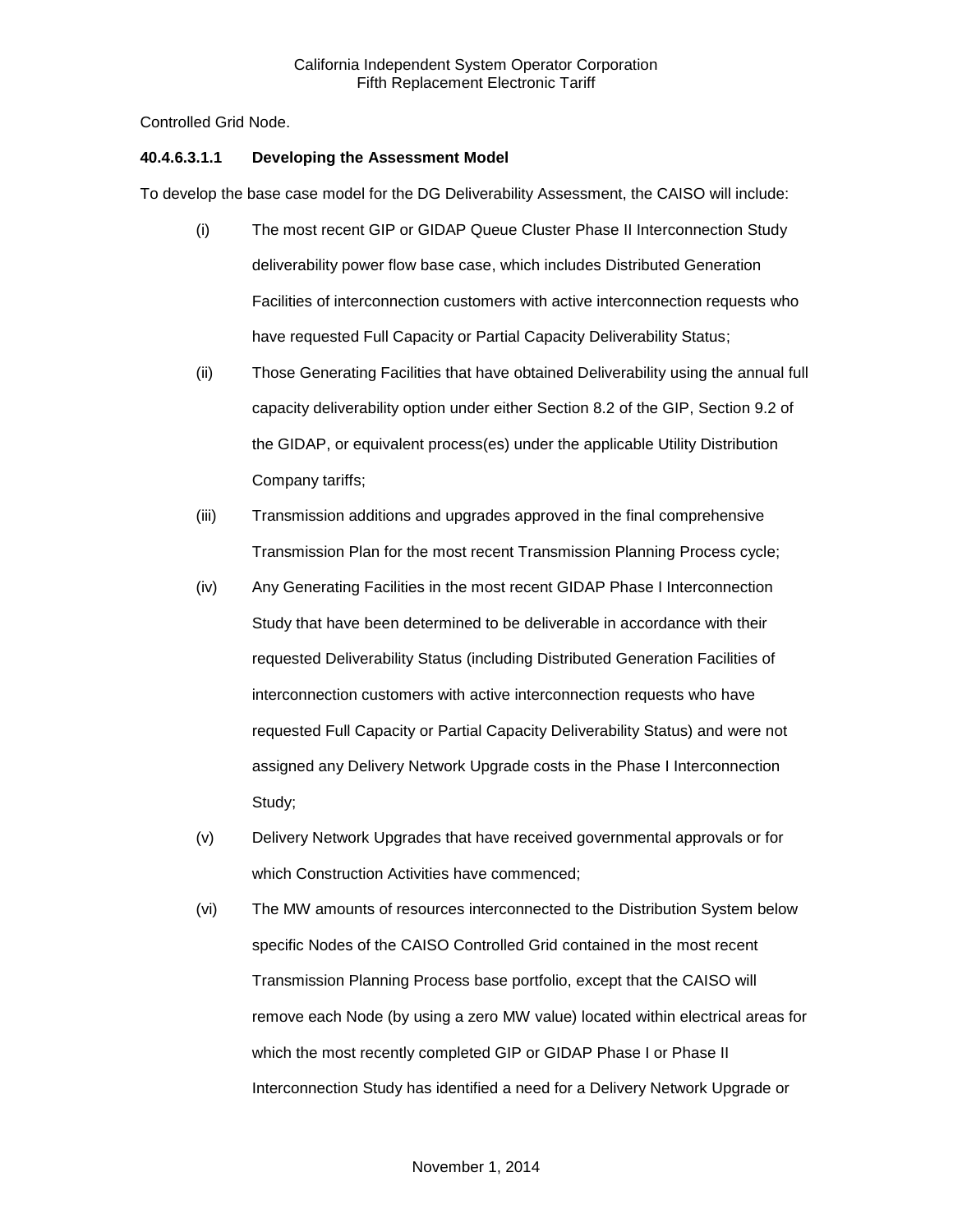for which the most recent Phase II Interconnection Study identified and then removed a Delivery Network Upgrade to support Deliverability for MW amounts in the Interconnection queue;

- (vii) Actual distributed generation development based on the MW amount of distributed generation in applicable Utility Distribution Company and Metered Subsystem interconnection queues including non-net-energy-metering resources requesting interconnection through state-jurisdictional interconnection processes;
- (viii) Any additional information provided by each Utility Distribution Company and Metered Subsystem regarding anticipated distributed generation development on its Distribution System; and
- (ix) Other information that the CAISO, in its reasonable discretion, determines is necessary.

## **40.4.6.3.1.2 Performing the DG Deliverability Assessment**

The CAISO will perform the DG Deliverability Assessment using the Deliverability Assessment procedures described in GIDAP Section 6.3.2 to determine the availability of transmission system capability, as reflected in the study model described above, to provide Deliverability Status for targeted amounts of additional distributed generation at given Nodes of the CAISO Controlled Grid. Except for Nodes that the CAISO removes by assigning a zero MW value pursuant to Section 40.4.6.3.1.1(vi), the targeted amounts of additional distributed generation at each Node shall be at least as large as the maximum of the corresponding nodal MW amounts determined in accordance with Sections 40.4.6.3.1.1(vi), 40.4.6.3.1.1(vii) or 40.4.6.3.1.1(viii). The CAISO may use larger targeted amounts as it deems appropriate to enhance the information provided by the DG Deliverability Assessment. The DG Deliverability Assessment will preserve modeled transmission system capability to provide requested levels of deliverability for the Generating Facilities of Interconnection Customers or the Distributed Generation Facilities of interconnection customers under a wholesale distribution access tariff who have previously requested Full Capacity or Partial Capacity Deliverability Status. Therefore, at each Node where all modeled Generating Facilities, including the distributed generation target amounts, cannot be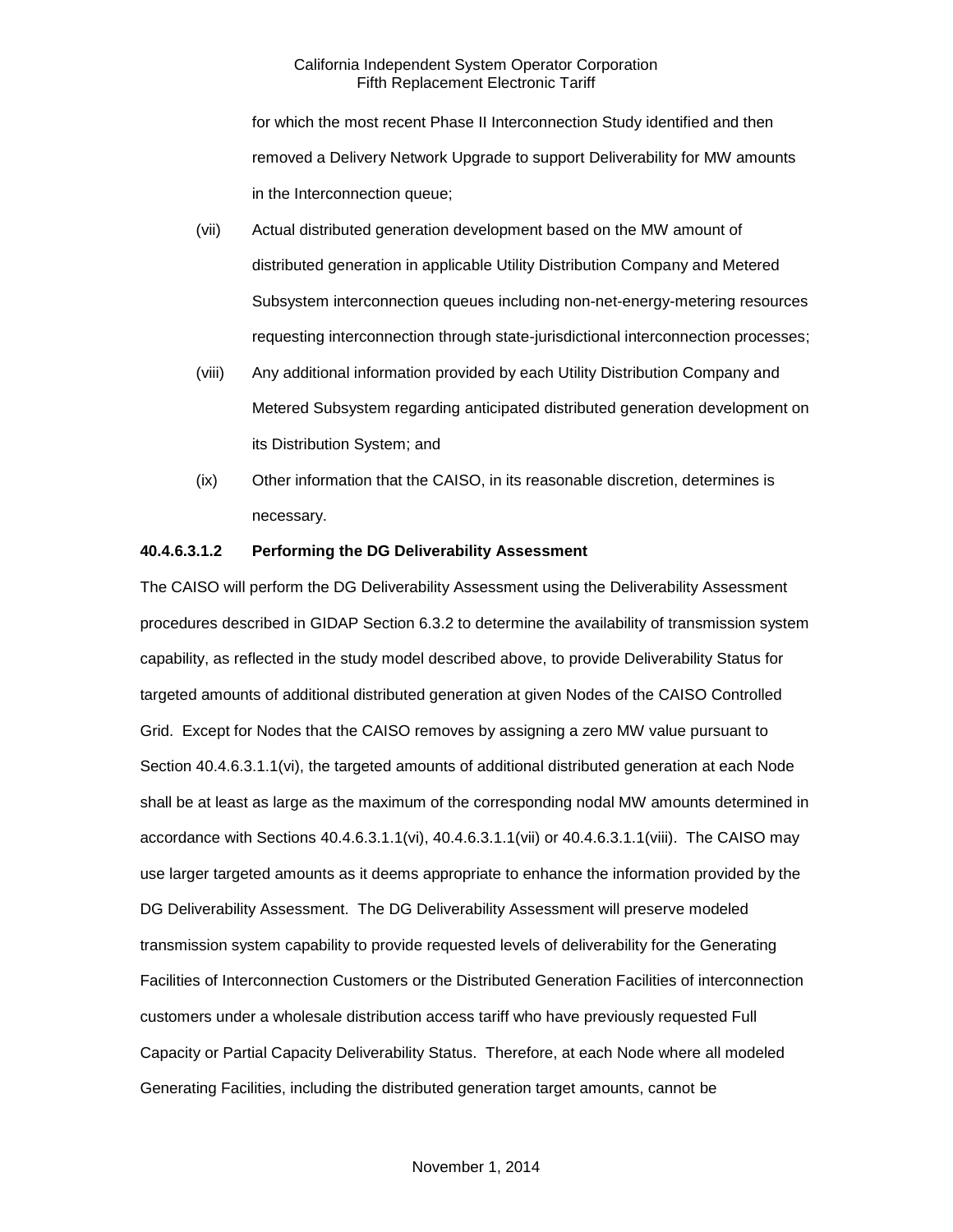simultaneously dispatched to the modeled output levels corresponding to their Full Capacity or Partial Capacity Deliverability Status without violating operating limits of the CAISO Controlled Grid, the CAISO will reduce the modeled distributed generation target amounts as needed to achieve a feasible Dispatch.

## **40.4.6.3.1.3 Publishing Results of the DG Deliverability Assessment**

The CAISO will publish the results of the DG Deliverability Assessment by posting on the CAISO Website. The results will identify all Nodes modeled in the assessment with the corresponding nodal MW amounts of Potential DGD that (a) were studied as targeted amounts in the DG Deliverability Assessment; (b) were found to be deliverable in the DG Deliverability Assessment; and (c) are available for use by Utility Distribution Companies and Metered Subsystems to assign Deliverability Status to Distributed Generation Facilities in accordance with Section 40.4.6.3.2. The nodal MW amounts of Potential DGD available for assignment of Deliverability Status by Utility Distribution Companies and Metered Subsystems to individual Distributed Generation Facilities will be denominated in 0.01 MW increments and will not exceed the maximum of the corresponding nodal MW amounts determined in accordance with Sections 40.4.6.3.1.1(vi), 40.4.6.3.1.1(vii) or 40.4.6.3.1.1(viii), even though the amounts that were studied and found to be deliverable may be larger.

With respect to those Nodes at which more than one Utility Distribution Company's or Metered Subsystem's Distribution System is connected, the CAISO will publish, at the same time it publishes the results of the DG Deliverability Assessment, each Utility Distribution Company's or Metered Subsystem's respective share of the Potential DGD available to provide Deliverability Status to Distributed Generation Facilities at these Nodes based on the ratio of Load served via the facilities of each affected Utility Distribution Company and Metered Subsystem at such Nodes.

## **40.4.6.3.1.4 Bilateral Transfers of Potential DGD at Shared Nodes**

A Utility Distribution Company or Metered Subsystem shall be entitled to transfer all or a portion of its MW share of Potential DGD at a Node that is shared with the Distribution System of another Utility Distribution Company or Metered Subsystem, in quantities no smaller than 0.01 MW. A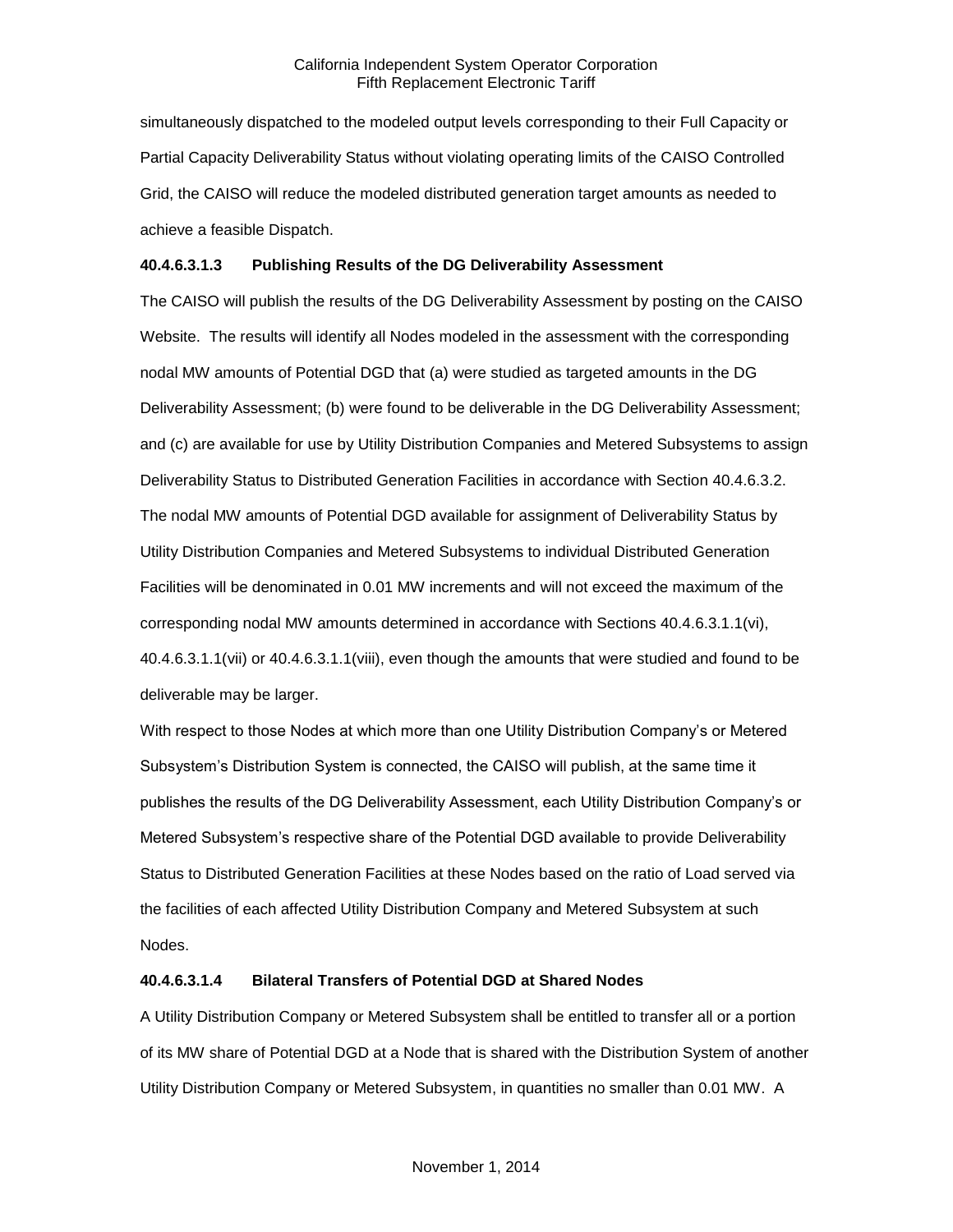Utility Distribution Company that is also an IOU Participating Transmission Owner shall be entitled to transfer a MW share of Potential DGD to another Utility Distribution Company or Metered Subsystem only to the extent that the total MW quantity associated with Distributed Generation Facilities connected or seeking interconnection to the IOU Participating Transmission Owner's Distribution System at the Node that are eligible to receive Deliverability Assignments pursuant to Section 40.4.6.3.2.2.1 is less than the available Potential DGD for that Node as indicated in the DG Deliverability Assessment for the current cycle. Both Utility Distribution Companies or Metered Subsystems participating in a transfer pursuant to this Section 40.4.6.3.1.4 shall notify the CAISO of the transfer. Utility Distribution Companies and Metered Subsystems may engage in such transfers during the period from the date they received notification of their shares of Potential DGD at shared Nodes under Section 40.4.6.3.1.3 through the date on which Deliverability Status assignments must be provided to the CAISO, pursuant to Section 40.4.6.3.2.

#### **40.4.6.3.2 Assignment of Deliverability Status to Distributed Generation Facilities**

After completion of the DG Deliverability Assessment associated with the current cycle of the process described in Section 40.4.6.3, and in accordance with a Market Notice setting out the schedule for the cycle, each Utility Distribution Company and Metered Subsystem will assign Deliverability Status to individual Distributed Generation Facilities interconnected, or seeking interconnection, to the Distribution System of the Utility Distribution Company or Metered Subsystem below each Node where the CAISO's DG Deliverability Assessment for the current cycle has indicated the availability of Potential DGD, consistent with the rules set forth in this Section 40.4.6.3.2, and will report all such assignments to the CAISO in accordance with the schedule for the cycle.

Upon receipt of this information the CAISO will validate that the Utility Distribution Company's or Metered Subsystem's assignments of Deliverability Status to specific Distributed Generation Facilities is consistent with (i) the MW quantities of Potential DGD available to that Utility Distribution Company or Metered Subsystem at specific Nodes; the CAISO's methodology for associating the Deliverability Status of a specific generating resource type with a MW quantity of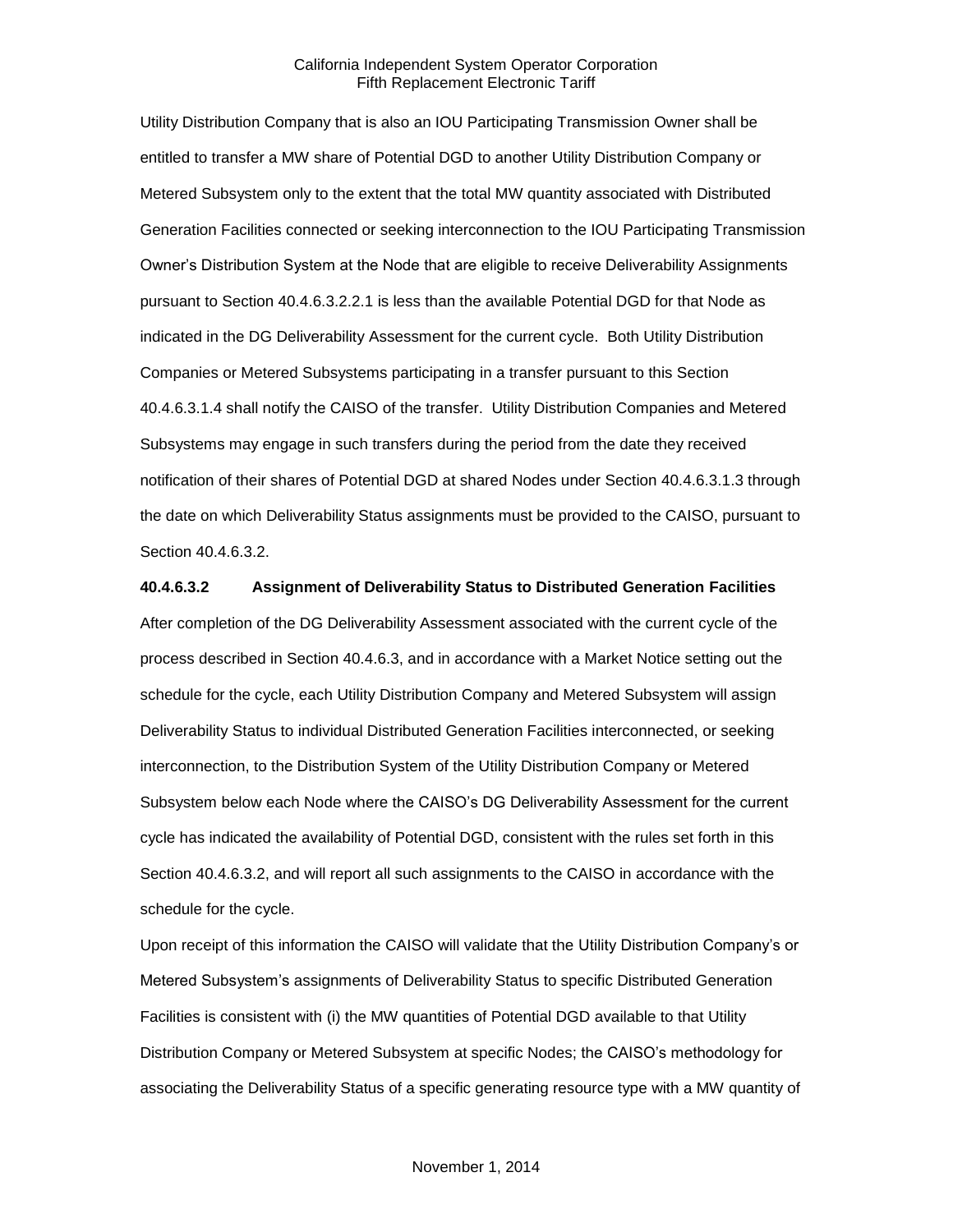Potential DGD, as set forth in Section 40.4.6.3.2.1; and (iii) the time limit on a Distributed Generation Facility's expected future Commercial Operation date, as set forth in Section 40.4.6.3.2.2. If the CAISO identifies an inconsistency between a Utility Distribution Company's or Metered Subsystem's assignment of Deliverability Status to a Distributed Generation Facility and any of these requirements, the CAISO will notify the Utility Distribution Company or Metered Subsystem, and the Utility Distribution Company or Metered Subsystem in consultation with the CAISO will adjust its assignments of Deliverability Status as needed. The CAISO will then inform the Utility Distribution Company or Metered Subsystem that the validation process has been completed, and the Utility Distribution Company or Metered Subsystem will notify the Distributed Generation Facilities of their Deliverability Status assignments.

## **40.4.6.3.2.1 Associating MW of Potential DGD with Deliverability Status of a Distributed Generation Facility**

As described further in a Business Practice Manual, Utility Distribution Company's or Metered Subsystem's association of a MW quantity of Potential DGD at a specific Node with the Deliverability Status of a specific Distributed Generation Facility shall be commensurate with the MW Energy production level appropriate to the type of generating resource comprising the facility modeled in the Deliverability Assessment, the qualifying capacity determination method for that resource type, the installed capacity of the facility, and the Deliverability Status (Full Capacity or Partial Capacity) to be assigned to the facility, and shall be consistent with the CAISO's methodology for modeling resources in its deliverability studies.

## **40.4.6.3.2.2 Eligibility of Distributed Generation Facilities to Obtain Deliverability Status Assignment**

To be eligible to receive a Deliverability Status assignment, a Distributed Generation Facility must satisfy the requirements of the applicable application process pursuant to this Section 40.4.6.3.2.2 and, if the Distributed Generation Facility is not in Commercial Operation, it must have an expected Commercial Operation date set forth in its current interconnection request or interconnection agreement that is no later than three (3) years from the last date on which applications may be submitted for the current DG Deliverability Assessment cycle.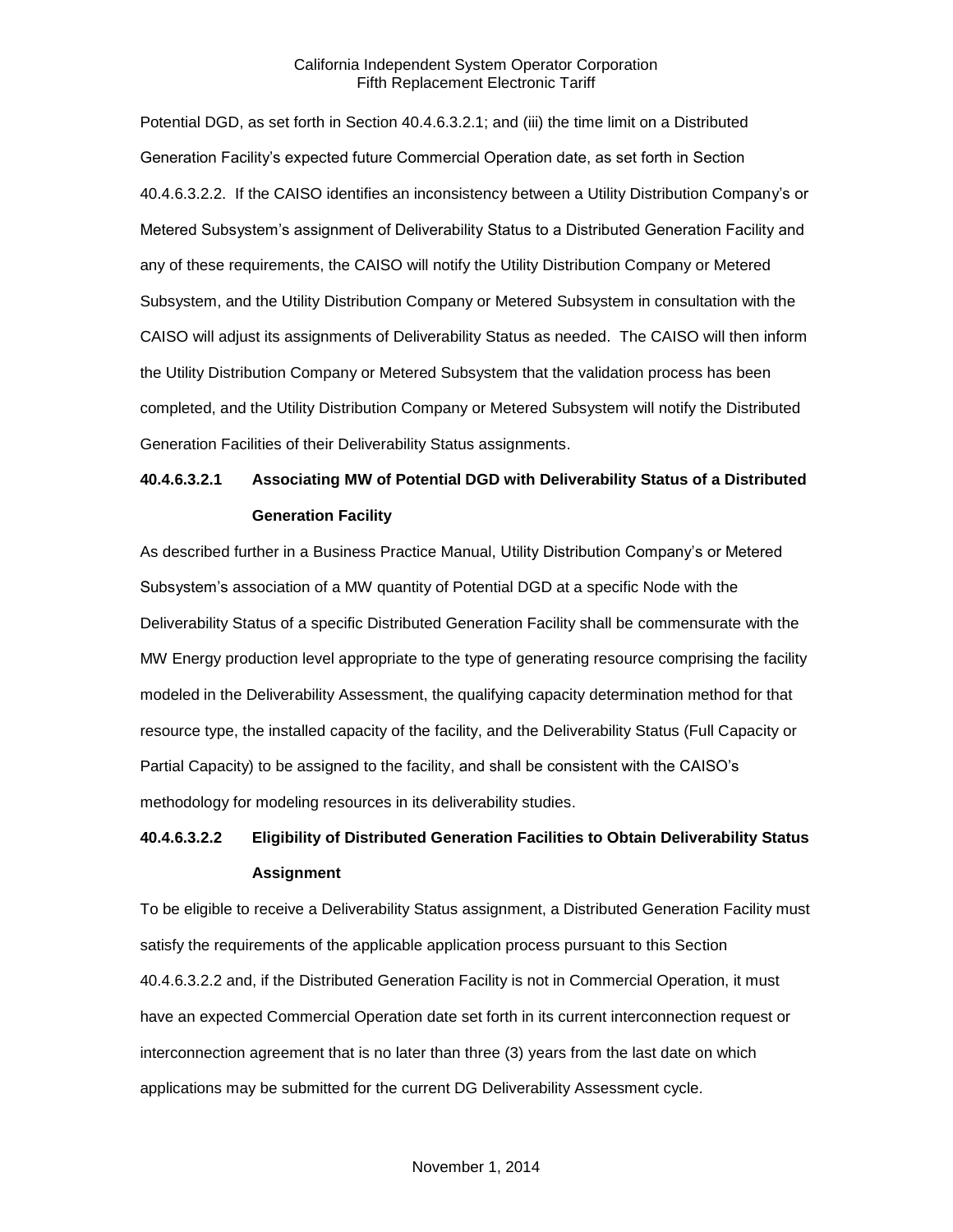# **40.4.6.3.2.2.1 Eligibility to Obtain Deliverability Status Assignment from IOU Participating Transmission Owners**

Distributed Generation Facilities interconnected, or seeking interconnection, to the Distribution System of an IOU Participating Transmission Owner may apply to the applicable IOU Participating Transmission Owner to be eligible to receive a Deliverability Status assignment in the current DG Deliverability Assessment cycle as follows:

- (i) Distributed Generation Facilities that are already in Commercial Operation and interconnected to the Distribution System of an IOU Participating Transmission Owner that do not have Deliverability Status may submit an application to be eligible for Full or Partial Capacity Deliverability Status, and those that have Partial Capacity Deliverability Status may apply to be eligible for a higher level of Partial Capacity Deliverability Status or Full Capacity Deliverability Status.
- (ii) Distributed Generation Facilities with an active interconnection request in the interconnection queue of an IOU Participating Transmission Owner that have not requested Deliverability Status in the underlying interconnection process but have received their Phase I interconnection study results or the equivalent thereof may submit an application to be eligible to receive Partial Capacity Deliverability Status or Full Capacity Deliverability Status.
- (iii) Distributed Generation Facilities with an active interconnection request in the interconnection queue of an IOU Participating Transmission Owner that have not received their Phase I interconnection study results or the equivalent thereof, irrespective of whether they requested Deliverability Status in their interconnection request, may submit an application to be eligible to receive Partial Capacity Deliverability Status or Full Capacity Deliverability Status.

Distributed Generation Facilities with an active interconnection request in the interconnection queue of an IOU Participating Transmission Owner that have requested Deliverability Status in the underlying interconnection process and have already received Phase I interconnection study results or the equivalent thereof are not eligible to be assigned Deliverability Status pursuant to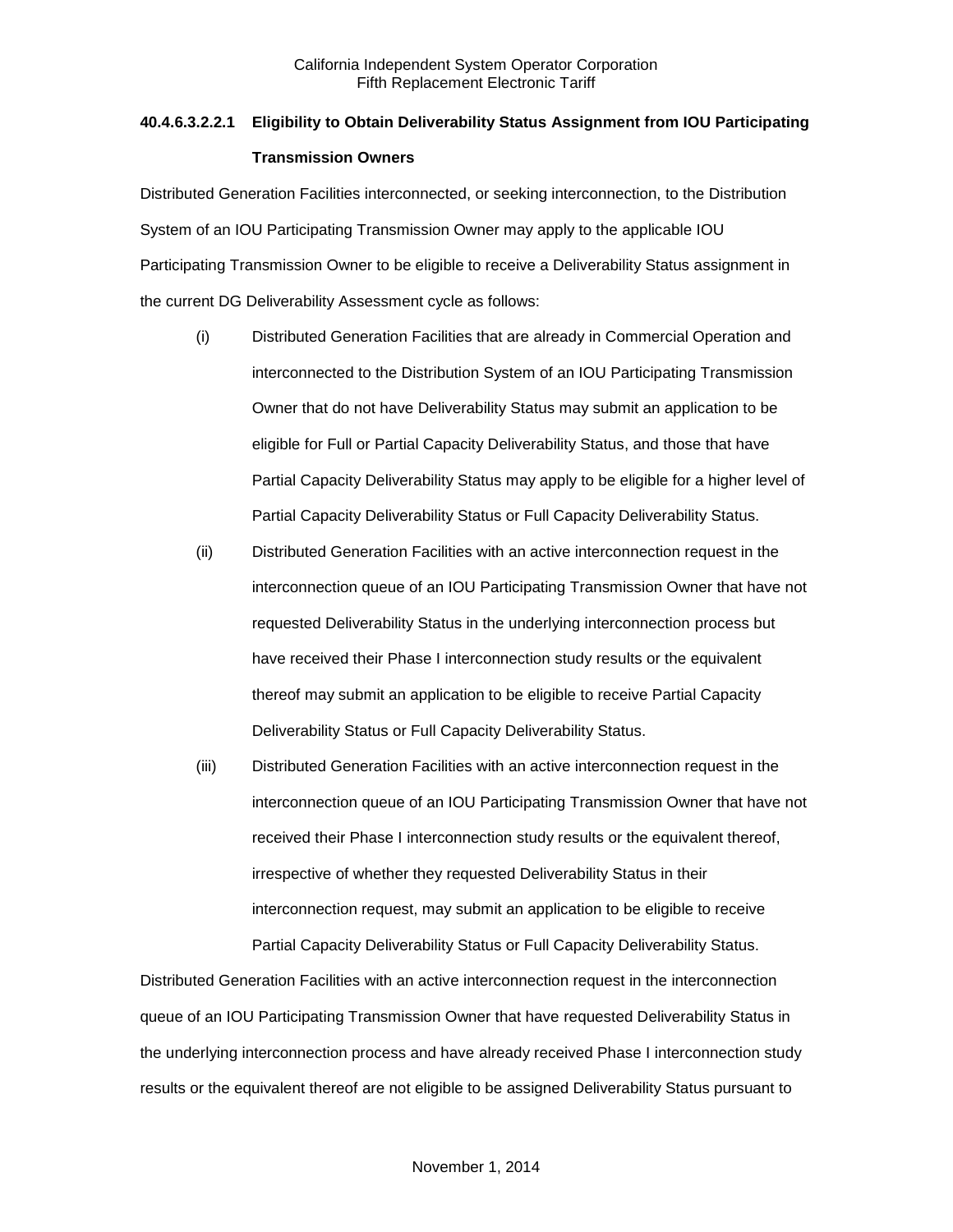Section 40.4.6.3 because their Deliverability Status is protected in accordance with the provisions of Section 40.4.6.3.1 and will be assigned through the applicable IOU Participating Transmission Owner's interconnection process.

Applications from Distributed Generation Facilities in the eligible categories specified above must be submitted by the deadline specified in the schedule for the current DG Deliverability Assessment cycle in order for the Distributed Generation Facility to be treated as eligible to receive a Deliverability Status assignment in the current cycle. Distributed Generation Facilities that fail to apply in a timely manner will be assumed not to be seeking Deliverability Status in the current cycle. The CAISO will issue a Market Notice announcing the deadline for submitting applications. The deadline will be no earlier than thirty (30) days after the CAISO publishes the results of the DG Deliverability Assessment. The form of the application shall be specified in a Business Practice Manual. The application shall be submitted to the applicable Participating Transmission Owner, which shall provide a copy of the application to the CAISO within five (5) Business Days after the application was submitted.

# **40.4.6.3.2.2.2 Eligibility to Obtain Deliverability Status Assignment from Utility Distribution Companies and Metered Subsystems that are Not IOU Participating Transmission Owners**

Distributed Generation Facilities interconnected, or seeking interconnection, to the Distribution System of a Utility Distribution Company or Metered Subsystem that is not an IOU Participating Transmission Owner may apply to the applicable Utility Distribution Company or Metered Subsystem to be eligible to receive a Deliverability Status assignment in the current DG Deliverability Assessment cycle pursuant to individual interconnection procedures of the Utility Distribution Company or Metered Subsystem.

## **40.4.6.3.2.3 Assignment of Deliverability Status to Distributed Generation Facilities by IOU Participating Transmission Owners**

Utility Distribution Companies that are also IOU Participating Transmission Owners will assign Deliverability Status on a first-come, first-served basis to those Distributed Generation Facilities either interconnected or seeking interconnection to their Distribution Systems at each applicable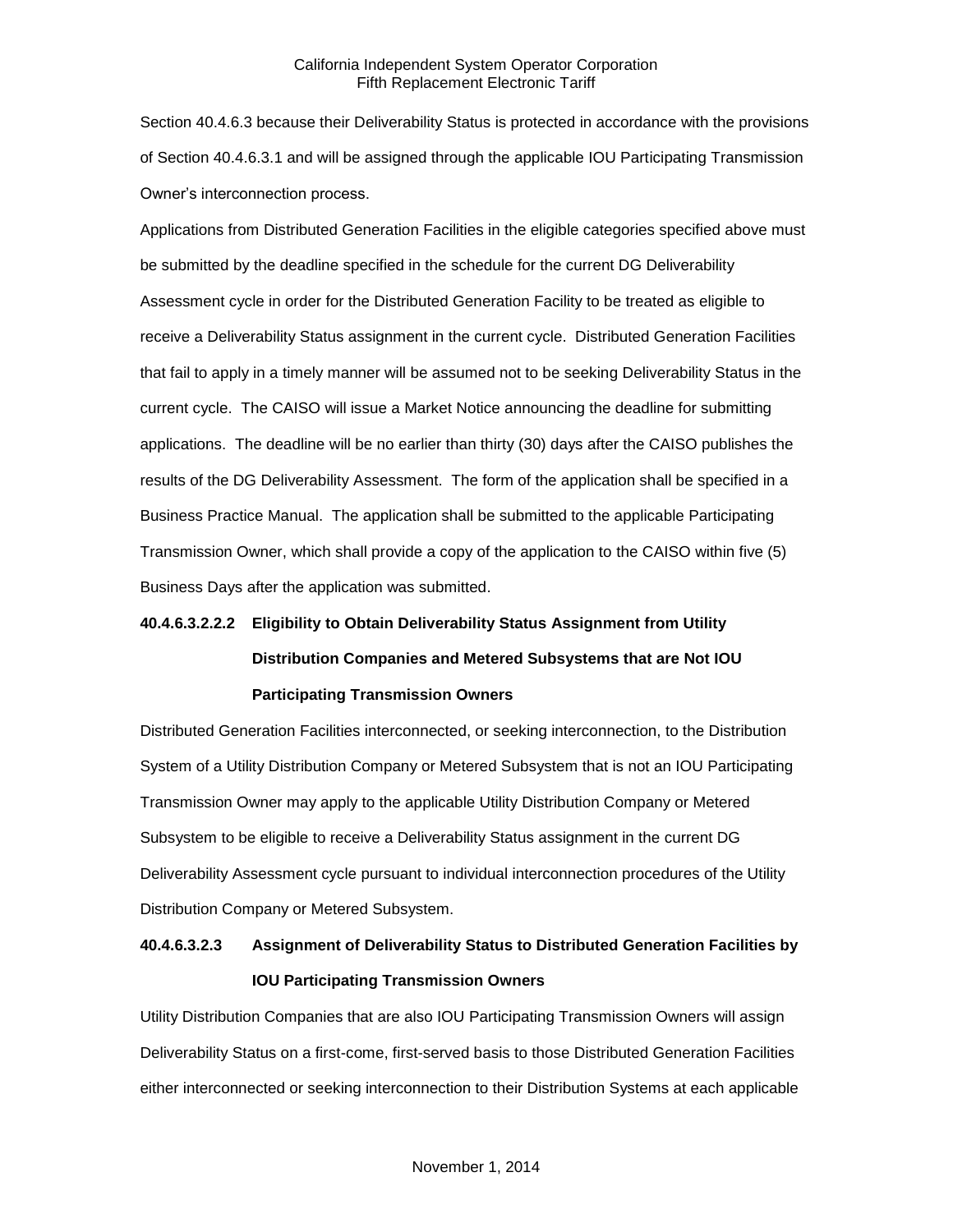Node, and that are eligible for assignment pursuant to Section 40.4.6.3.2.2.1, in the following priority order:

- (1) Distributed Generation Facilities already in Commercial Operation and interconnected to the Distribution System of the applicable IOU Participating Transmission Owner as of the deadline for submitting applications pursuant to Section 40.4.6.3.2.2.1, in order of the date they achieved Commercial Operation, from earliest to most recent. At Nodes where there is insufficient Potential DGD indicated in the DG Deliverability Assessment to fulfill all Deliverability Status applications received during the current cycle from Distributed Generation Facilities already in Commercial Operation, and two or more such Distributed Generation Facilities next in order to obtain the last remaining increment of Potential DGD at a Node have the same Commercial Operation date, each such resource shall receive a pro rata share of the remaining Potential DGD in proportion to its MW Energy production level as modeled by the CAISO for the purpose of the CAISO's Deliverability Assessment methodology, in accordance with the level of Deliverability Status applied for in the current cycle.
- (2) Distributed Generation Facilities with an active interconnection request in the interconnection queue of the applicable IOU Participating Transmission Owner that have submitted an application pursuant to Section 40.4.6.3.2.2.1 to obtain Deliverability Status through the process set forth in Section 40.4.6.3, in order of their queue position in the applicable interconnection process. At Nodes where there is insufficient Potential DGD indicated in the DG Deliverability Assessment to provide Deliverability Status to eligible Distributed Generation Facilities with active interconnection requests, and two or more such Distributed Generation Facilities next in order to obtain the last remaining increment of Potential DGD have the same interconnection queue position, the remaining amount of Potential DGD will be allocated in order of expected Commercial Operation date, from earliest to furthest in the future. For purposes of this determination, the expected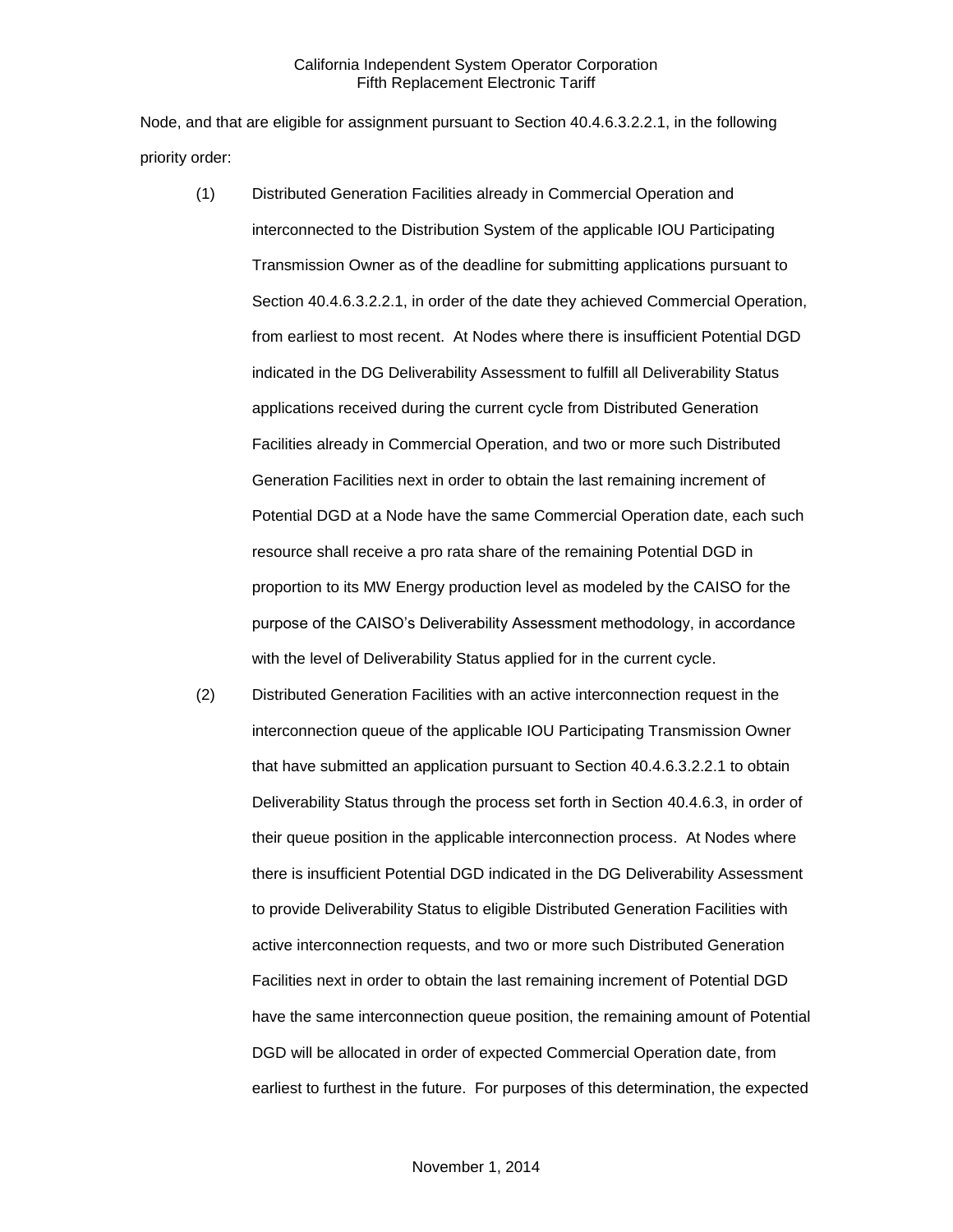Commercial Operation date shall be the Commercial Operation date specified in the Distributed Generation Facility's interconnection agreement, or if no interconnection agreement has yet been executed, the Distributed Generation Facility's application submitted pursuant to Section 40.4.6.3.2.2.1. If two or more such Distributed Generation Facilities have the same expected Commercial Operation date, each such resource shall receive a pro rata share of the remaining Potential DGD in proportion to its expected MW Energy production level as modeled by the CAISO for the purpose of the CAISO's Deliverability Assessment methodology, in accordance with the level of Deliverability Status requested in the current cycle.

Pursuant to this process, an IOU Participating Transmission Owner shall, during each cycle, fully utilize the maximum amount of Potential DGD available at each Node to provide Deliverability Status to eligible Distributed Generation Resources. If, however, the total MW quantity associated with eligible Distributed Generation Resources at a particular Node is less than the available Potential DGD for that Node as indicated in the DG Deliverability Assessment for the current cycle, then the excess quantity of Potential DGD shall be treated as unassigned Potential DGD in accordance with Section 40.4.6.3.3.

# **40.4.6.3.2.4 Assignment of Deliverability Status to Distributed Generation Facilities by Utility Distribution Companies and Metered Subsystems that are not IOU Participating Transmission Owners**

Utility Distribution Companies and Metered Subsystems that are not IOU Participating Transmission Owners will assign Deliverability Status to individual Distributed Generating Facilities interconnected, or seeking interconnection, to the Distribution System of such Utility Distribution Company or Metered Subsystem based on the Potential DGD available at applicable Nodes pursuant to their individual interconnection procedures. Such Utility Distribution Companies and Metered Subsystems may report assignments of Deliverability Status to the CAISO at any time. However, only those assignments of Deliverability Status that are reported to the CAISO in accordance with the assignment schedule established by the CAISO for the current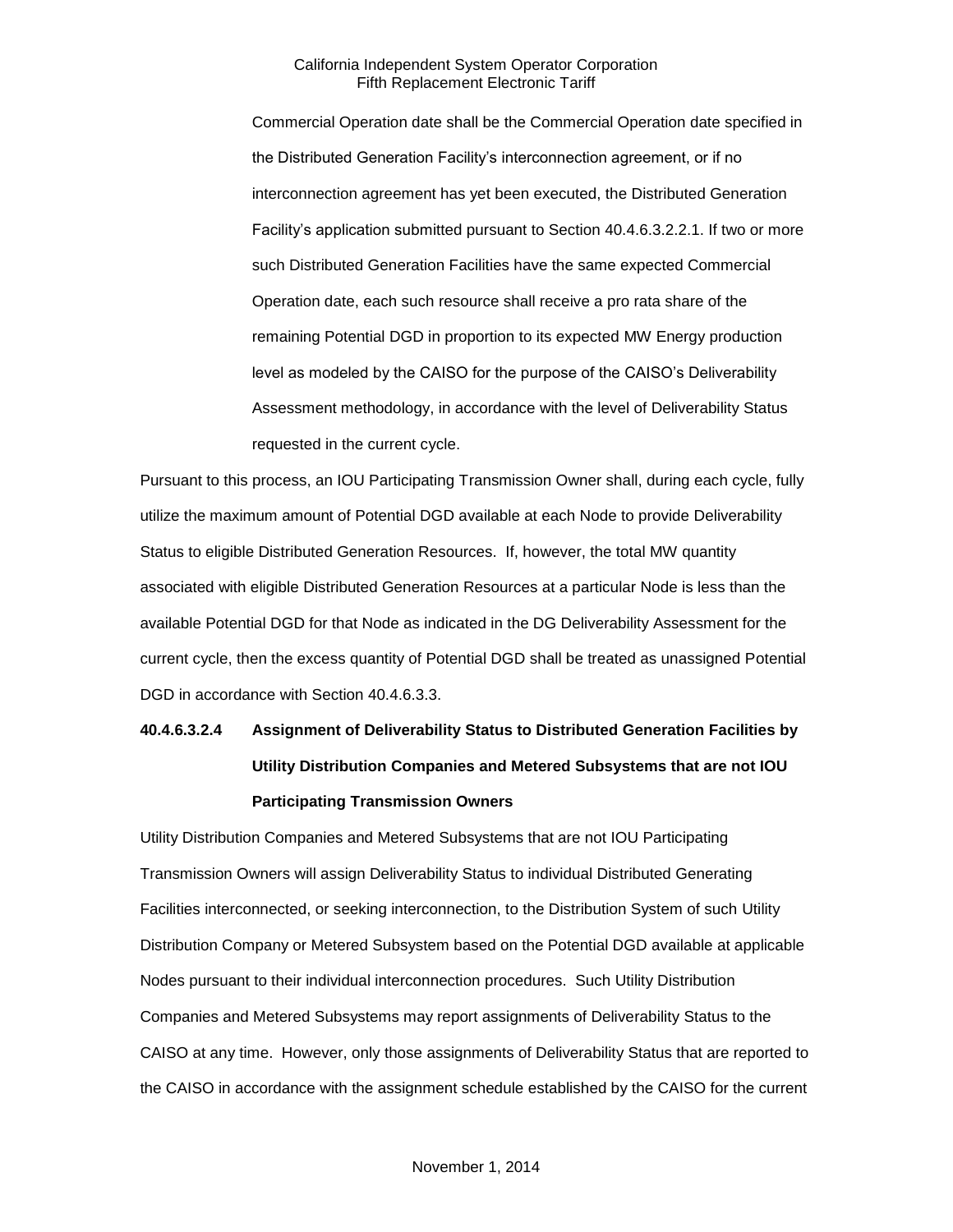DG Deliverability Assessment cycle will be eligible for inclusion in the CAISO's annual Net Qualifying Capacity determination as specified in Section 40.4.6.1 and thereby eligible to be designated as Resource Adequacy Resources for the next Resource Adequacy Compliance Year.

#### **40.4.6.3.3 Unassigned Potential DGD**

If a Utility Distribution Company or Metered Subsystem does not fully utilize the MW quantity of Potential DGD available to assign Deliverability Status to specific Distributed Generation Facilities during an annual DG Deliverability Assessment cycle, the CAISO will preserve the unassigned Potential DGD for that Utility Distribution Company or Metered Subsystem through the next cycle.

#### **40.4.6.3.4 Deliverability Status of Distributed Generation Facilities**

Once a Utility Distribution Company or Metered Subsystem has assigned Deliverability Status to a specific Distributed Generation Facility and reported such assignment to the CAISO, and the CAISO has validated and accepted the reported information as specified under Section 40.4.6.3.2, the Deliverability Status becomes an attribute of the Distributed Generation Facility to which it was assigned. A Distributed Generation Facility assigned Deliverability Status pursuant to an application submitted under Section 40.4.6.3.2.2.1(iii) will be subject to the provisions of Section 40.4.6.3 with regard to its assigned Deliverability Status and will continue through the interconnection process for all other purposes as a request for Energy-Only Deliverability Status. Distributed Generation Facilities that are assigned Deliverability Status pursuant to Section 40.4.6.3 prior to achieving Commercial Operation must, in order to retain such assignment, achieve Commercial Operation no later than six months after the Commercial Operation date specified in the Distributed Generation Facility's interconnection agreement, or if no interconnection agreement had been executed at the time the assignment was made, the Distributed Generation Facility's application submitted pursuant to Section 40.4.6.3.2.2. However, if the Distributed Generation Facility submitted its application pursuant to Section 40.4.6.3.2.2.1(ii), such assignment shall not be revoked if the Distributed Generation Facility's failure to achieve Commercial Operation within six months of its indicated Commercial Operation date is due to a delay in the Utility Distribution Company's or Metered Subsystem's completion of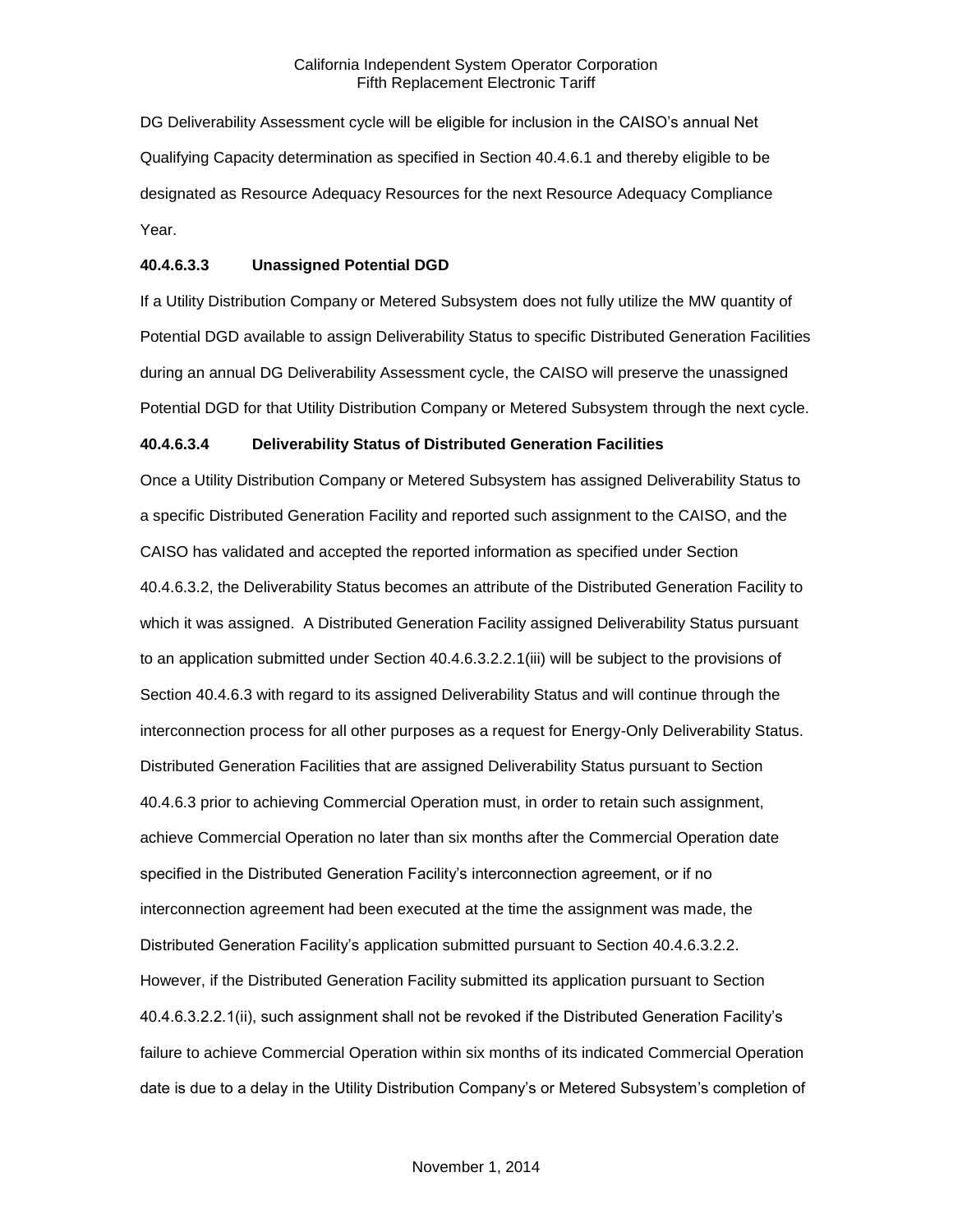the upgrades necessary for the Distributed Generation Facility's interconnection. The applicable Utility Distribution Company or Metered Subsystem must report any such revocations and delays to the CAISO in accordance with the date set forth in a Business Practice Manual or in a Market Notice establishing the schedule for the annual DG Deliverability Assessment cycle. With respect to a Distributed Generation Facility that meets this retention requirement, once that Distributed Generation Facility has achieved Commercial Operation, it will retain its assigned Deliverability Status for as long it remains in Commercial Operation. This also applies to Distributed Generation Facilities that were already in Commercial Operation at the time the assignment was made.

Any loss of Deliverability Status granted pursuant to Section 40.4.6.3, due to either permanent cessation of commercial operation of a Distributed Generation Facility or revocation due to failure to meet the Commercial Operation date requirement set forth above, will be appropriately modeled by the CAISO in the next DG Deliverability Assessment cycle. Depending on other changes that may have occurred on the CAISO Controlled Grid and connected Distribution Systems, or in associated interconnection queues, additional Potential DGD may be available in the next cycle for assignment of Deliverability Status in accordance with the process set forth in Section 40.4.6.3.

#### **40.4.7 Submission Of Supply Plans**

# **40.4.7.1 Schedule for Submission of Supply Plans**

Scheduling Coordinators representing Resource Adequacy Resources supplying Resource Adequacy Capacity shall provide the CAISO with annual and monthly Supply Plans, as follows:

- (a) The annual Supply Plan shall be submitted to the CAISO on the schedule set forth in the Business Practice Manual and shall verify their agreement to provide Resource Adequacy Capacity during the next Resource Adequacy Compliance Year.
- (b) The monthly Supply Plans or the same information as required to be included in the monthly Supply Plan, plus any other information the CAISO requires as identified in the Business Practice Manual, shall be submitted to the CAISO at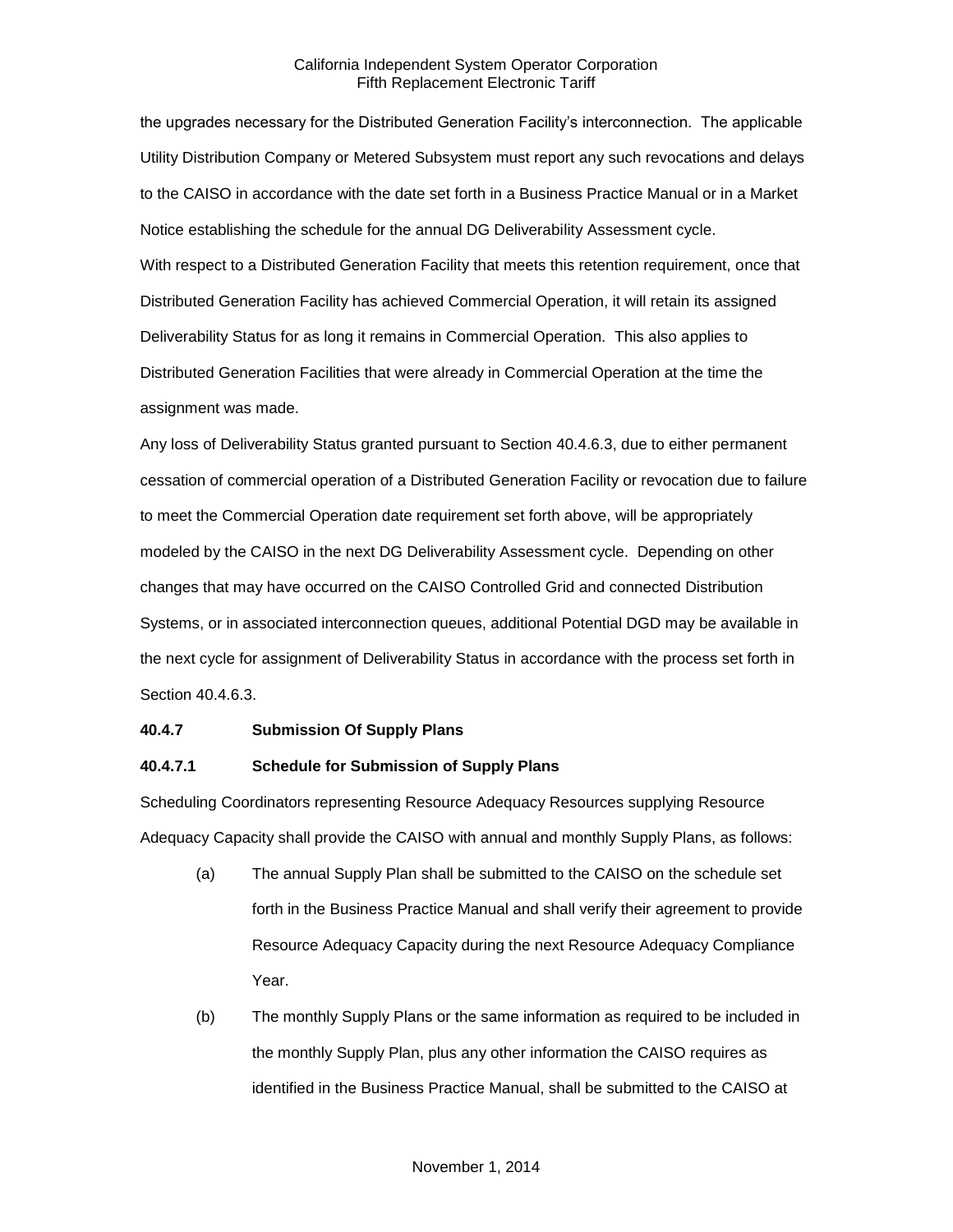least 45 days in advance of the first day of the month covered by the plan, and in accordance with the schedule and in the reporting format(s) set forth in the Business Practice Manual, and shall verify their agreement to provide Resource Adequacy Capacity during that resource adequacy month.

- (c) The Scheduling Coordinator for the Resource Adequacy Resource may submit, at any time from 45 days through 11 days in advance of the relevant month, a revision to its monthly Supply Plan to correct an error in the plan. The CAISO will not accept any revisions to a monthly Supply Plan from 10 days in advance of the relevant month through the end of the month, unless the Scheduling Coordinator for the Resource Adequacy Resource demonstrates good cause for the change and explains why it was not possible to submit the change earlier.
- (d) The monthly Supply Plan may indicate the willingness of the resource to offer capacity for procurement as backstop capacity under the Capacity Procurement Mechanism pursuant to Section 43, and provide the identity of the resource, the available capacity amount, the time periods when the capacity is available, and other information as may be specified in the Business Practice Manual.
- (e) Notwithstanding Section 40.4.7.1(b), for the resource adequacy month of January 2013, the monthly Supply Plans or the same information as required to be included in the monthly Supply Plans, plus any other information the CAISO requires as identified in the Business Practice Manual, shall be submitted to the CAISO no later than November 20, 2012, which is 42 days in advance of the first day of the month. Notwithstanding Section 40.2.2.4(c), for the resource adequacy month of January 2013, the Scheduling Coordinator for the resource adequacy resource may submit at any time from 42 days through 11 days in advance of the relevant month, a revision to its monthly Supply Plan to correct an error in the plan.

#### **40.4.7.2 Form of Supply Plans**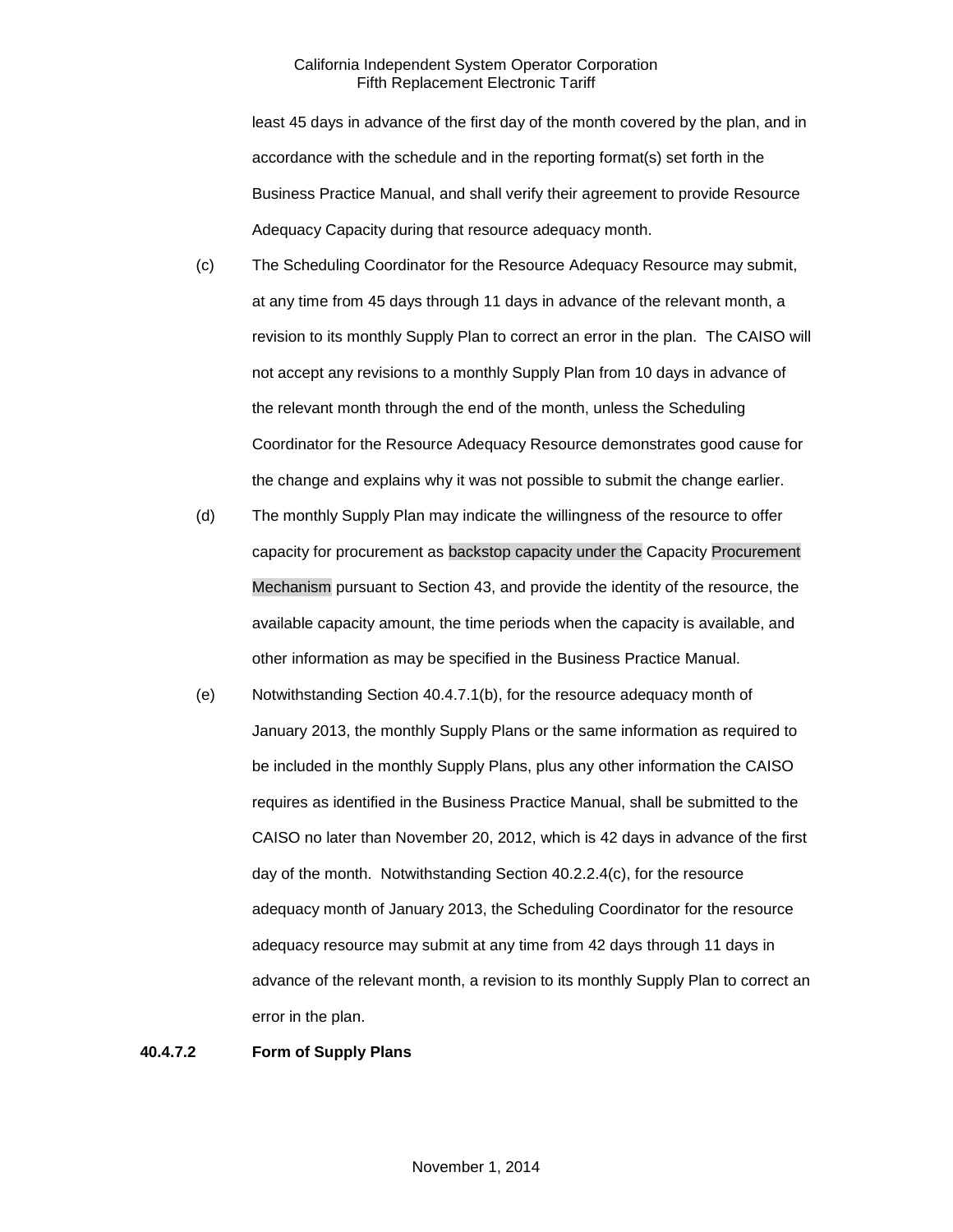The Supply Plan must be in the form of the template provided on the CAISO Website, which shall include an affirmative representation by the Scheduling Coordinator submitting the Supply Plan that the CAISO is entitled to rely on the accuracy of the information provided in the Supply Plan to perform those functions set forth in this Section 40.

#### **40.4.7.3 Validation of Supply Plans**

The CAISO shall be entitled to take reasonable measures to validate the accuracy of the information submitted in Supply Plans under this Section. Supply Plan validation measures may include the following:

- (a) The CAISO may compare a Resource Adequacy Resource's Resource Adequacy Capacity against the Resource Adequacy Resource's Net Qualifying Capacity, if applicable. To the extent the Resource Adequacy Capacity of a Resource Adequacy Resource included in a Supply Plan is greater than the Resource Adequacy Resource's Net Qualifying Capacity, the CAISO will notify the respective Scheduling Coordinators for the Resource Adequacy Resource and each Load Serving Entity that has included the Resource Adequacy Resource in its Resource Adequacy Plan that the Resource Adequacy Capacity from the Resource Adequacy Resource shall be reduced to the Resource Adequacy Resource's Net Qualifying Capacity and that it will be considered a mismatch under Section 40.7. If the CAISO is not advised as to how the reduction in Resource Adequacy Capacity to conform with the Resource Adequacy Resource's Net Qualifying Capacity shall be allocated among each Load Serving Entity that included the Resource Adequacy Resource on its Resource Adequacy Plan, the CAISO will apply a pro rata reduction based on the Supply Plan.
- (b) The CAISO may verify whether the Resource Adequacy Capacity listed in the monthly Supply Plan is scheduled to take an Approved Maintenance Outage during the month. To the extent the Resource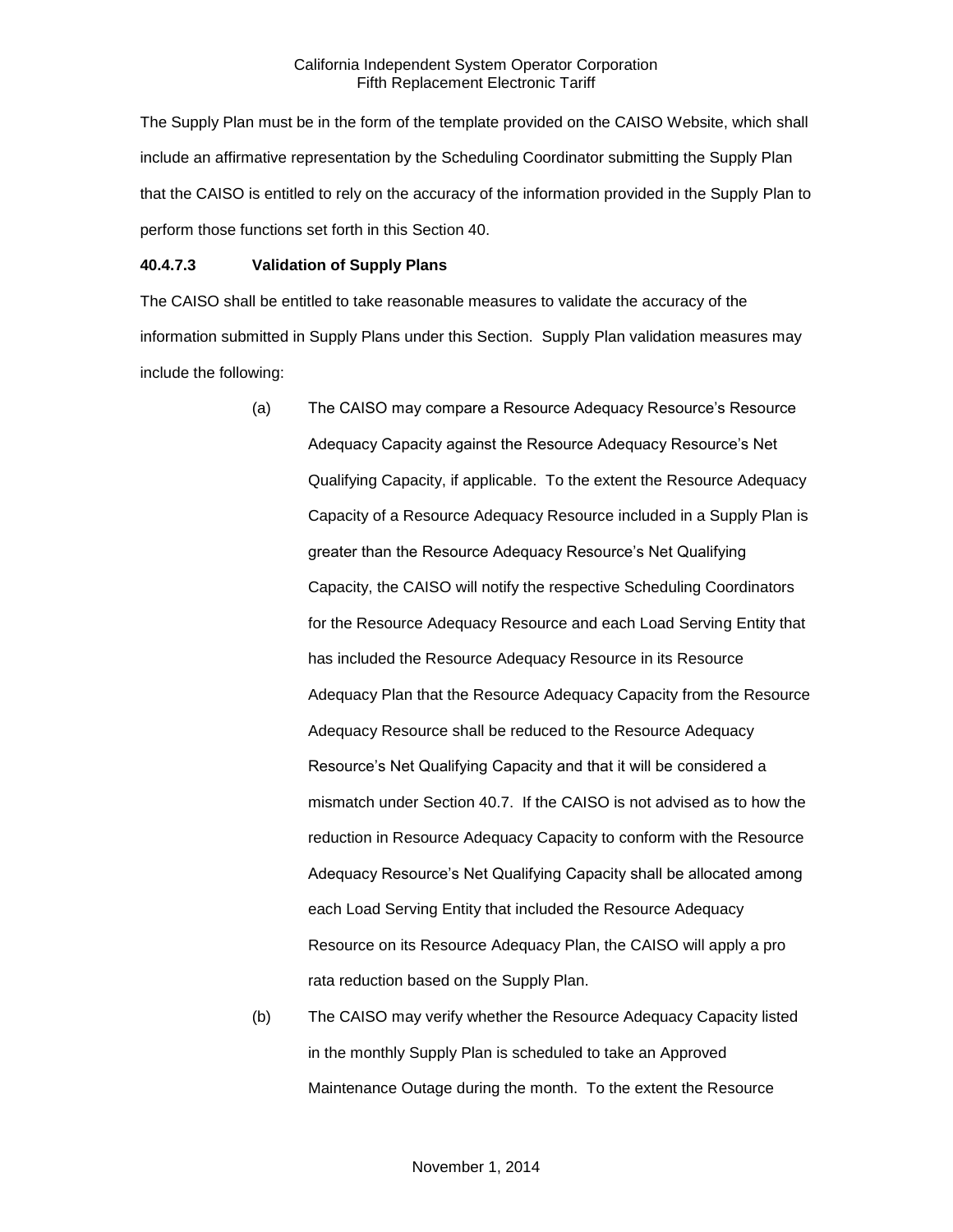Adequacy Capacity of a Resource Adequacy Resource included in a Supply Plan is greater than the Resource Adequacy Capacity designated for the resource in the Resource Adequacy Plan, or includes Resource Adequacy Capacity that is scheduled to take an Approved Maintenance Outage during the month, the CAISO will notify the Scheduling Coordinator for the Resource Adequacy Resource and the respective Scheduling Coordinators for each Load Serving Entity that has included the Resource Adequacy Resource in its Resource Adequacy Plan that there is a discrepancy, which will be treated as a mismatch under Section 40.7. To the extent the Resource Adequacy Capacity of a Resource Adequacy Resource included in a Supply Plan is less than the Resource Adequacy Capacity designated for the resource in the Resource Adequacy Plan, or includes Resource Adequacy Capacity that is scheduled for an Approved Maintenance Outage during the month, the CAISO will notify the Local Regulatory Authority, the Scheduling Coordinator for the Resource Adequacy Resource, and the respective Scheduling Coordinators for each Load Serving Entity that has included the Resource Adequacy Resource in its Resource Adequacy Plan that there is a discrepancy, which will be treated as a mismatch under Section 40.7.

(c) Other errors or inaccuracies identified by the CAISO in a Supply Plan shall be treated as a mismatch under Section 40.7.

Disputes regarding the CAISO's determination of Net Qualifying Capacity shall be subject to Section 40.5.2. The provisions of this Section shall not affect a Resource Adequacy Resource's Net Qualifying Capacity posted by the CAISO under Section 40.5.2.

# **40.5 Requirements Applying To Modified Reserve Sharing LSEs Only 40.5.1 Day Ahead Scheduling And Bidding Requirements**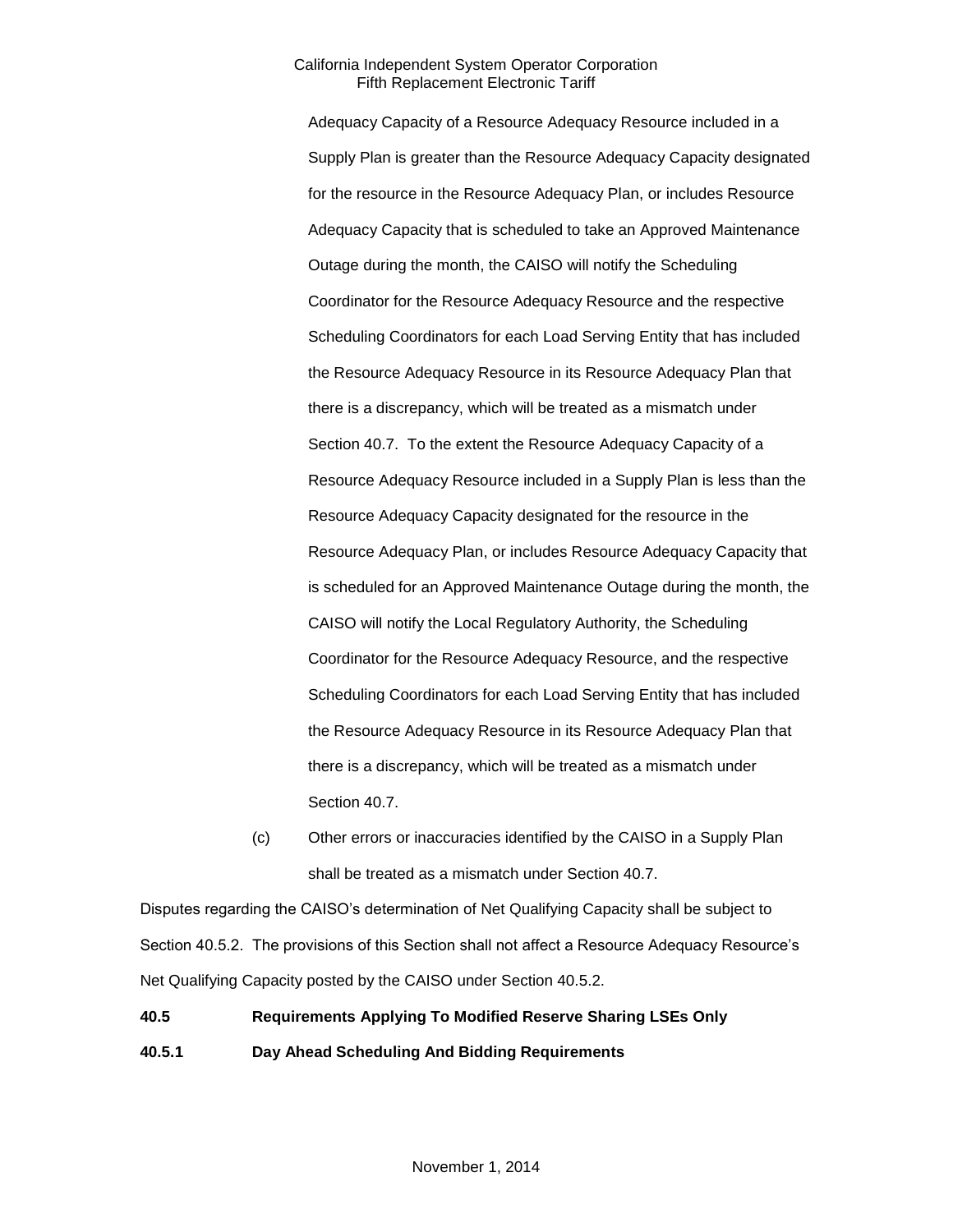- (1) Scheduling Coordinators on behalf of Modified Reserve Sharing LSEs serving Load within the CAISO Balancing Authority Area for whom they submit Demand Bids shall submit into the IFM Bids or Self-Schedules for Demand equal to one hundred (100) percent and for Supply equal to one hundred and fifteen (115) percent of the hourly Demand Forecasts for each Modified Reserve Sharing LSE it represents for each Trading Hour for the next Trading Day. Subject to Section 40.5.5, the resources included in a Self-Schedule or a Bid in each Trading Hour to satisfy one hundred and fifteen (115) percent of the Modified Reserve Sharing LSE's hourly Demand Forecasts will be deemed Resource Adequacy Resources and (a) shall be comprised of those resources listed in the Modified Reserve Sharing LSE's monthly Resource Adequacy Plan and (b) shall include all Local Capacity Area Resources listed in the Modified Reserve Sharing LSE's annual Resource Adequacy Plan, if any, except to the extent the Local Capacity Area Resources, if any, are unavailable due to any Outages or reductions in capacity reported to the CAISO in accordance with this CAISO Tariff.
	- (i) Local Capacity Area Resources physically capable of operating must submit: (a) Economic Bids for Energy and/or Self- Schedules for all their Resource Adequacy Capacity and (b) Economic Bids for Ancillary Services and/or a Submission to Self-Provide Ancillary Services for all of their Resource Adequacy Capacity that is certified to provide Ancillary Services. For Local Resource Adequacy Capacity that is certified to provide Ancillary Services and is not covered by a Submission to Self-Provide Ancillary Services, the resource must submit Economic Bids for each Ancillary Service for which the resource is certified. For Resource Adequacy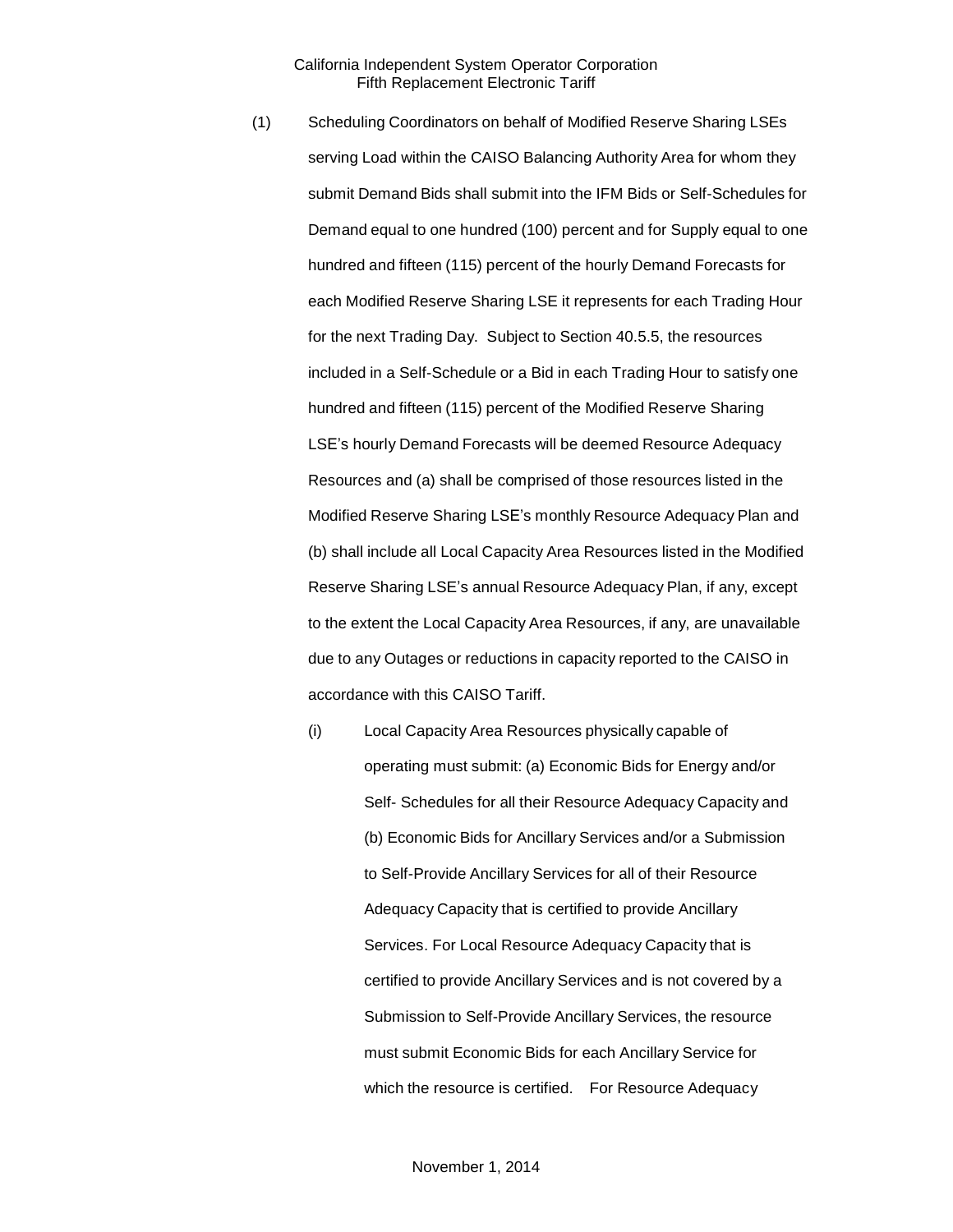Capacity subject to this requirement for which no Economic Energy Bid or Self-Schedule has been submitted, the CAISO shall insert a Generated Bid in accordance with Section 40.6.8. For Resource Adequacy Capacity subject to this requirement for which no Economic Bids for Ancillary Services or Submissions to Self-Provide Ancillary Services have been submitted, the CAISO shall insert a Generated Bid in accordance with Section 40.6.8 for each Ancillary Service the resource is certified to provide. However, to the extent the Generating Unit providing Local Capacity Area Resource capacity constitutes a Use-Limited Resource under Section 40.6.4, the provisions of Section 40.6.4 will apply.

- (ii) Resource Adequacy Resource must participate in the RUC to the extent that the resource has available Resource Adequacy Capacity that was offered into the IFM and is not reflected in an IFM Schedule. Resource Adequacy Capacity participating in RUC will be optimized using zero dollar (\$0/MW-hour) RUC Availability Bid.
- (iii) Capacity from Resource Adequacy Resources selected in RUC will not be eligible to receive a RUC Availability Payment.
- (iv) Through the IFM co-optimization process, the CAISO will utilize available Local Capacity Area Resource Adequacy Capacity to provide Energy or Ancillary Services in the most efficient manner to clear the Energy market, manage congestion and procure required Ancillary Services. In so doing the IFM will honor submitted Energy Self-Schedules of the Local Capacity Area Resource Adequacy Capacity of the Modified Reserve Sharing LSE unless the CAISO is unable to satisfy one hundred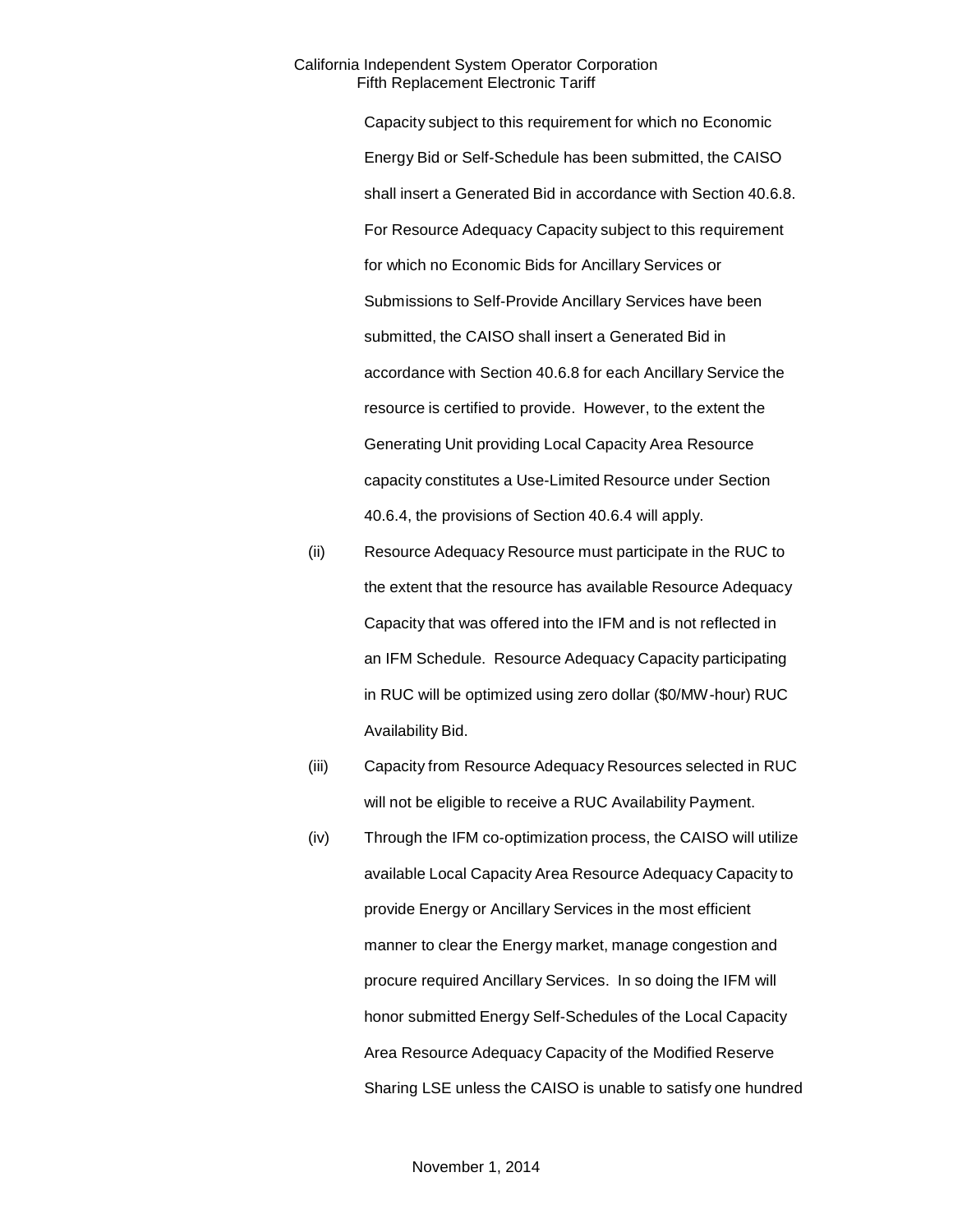(100) percent of the Ancillary Services requirements. In such cases the CAISO may curtail all or a portion of a submitted Energy Self-Schedule to allow Ancillary Service-certified Local Capacity Area Resource Adequacy Capacity to be used to meet the Ancillary Service requirements. The CAISO will not curtail for the purpose of meeting Ancillary Service requirements a Self-Schedule of a resource internal to a Metered Subsystem that was submitted by the Scheduling Coordinator for that Metered Subsystem. If the IFM reduces the Energy Self-Schedule of Resource Adequacy Capacity to provide an Ancillary Service, the Ancillary Service Marginal Price for that Ancillary Service will be calculated in accordance with Section 27.1.2 using the Ancillary Service Bids submitted by the Scheduling Coordinator for the Resource Adequacy Resource or inserted by the CAISO pursuant to this Section 40.5.1, and using the resource's Generated Energy Bid to determine the Resource Adequacy Resource's opportunity cost of Energy. If the Scheduling Coordinator for the Modified Reserve Sharing LSE's Resource Adequacy Resource believes that the opportunity cost of Energy based on the Resource Adequacy Resource's Generated Energy Bid is insufficient to compensate for the resource's actual opportunity cost, the Scheduling Coordinator may submit evidence justifying the increased amount to the CAISO and to the FERC no later than seven (7) days after the end of the month in which the submitted Energy Self-Schedule was reduced by the CAISO to provide an Ancillary Service. The CAISO will treat such information as confidential and will apply the procedures in Section 20.4 of this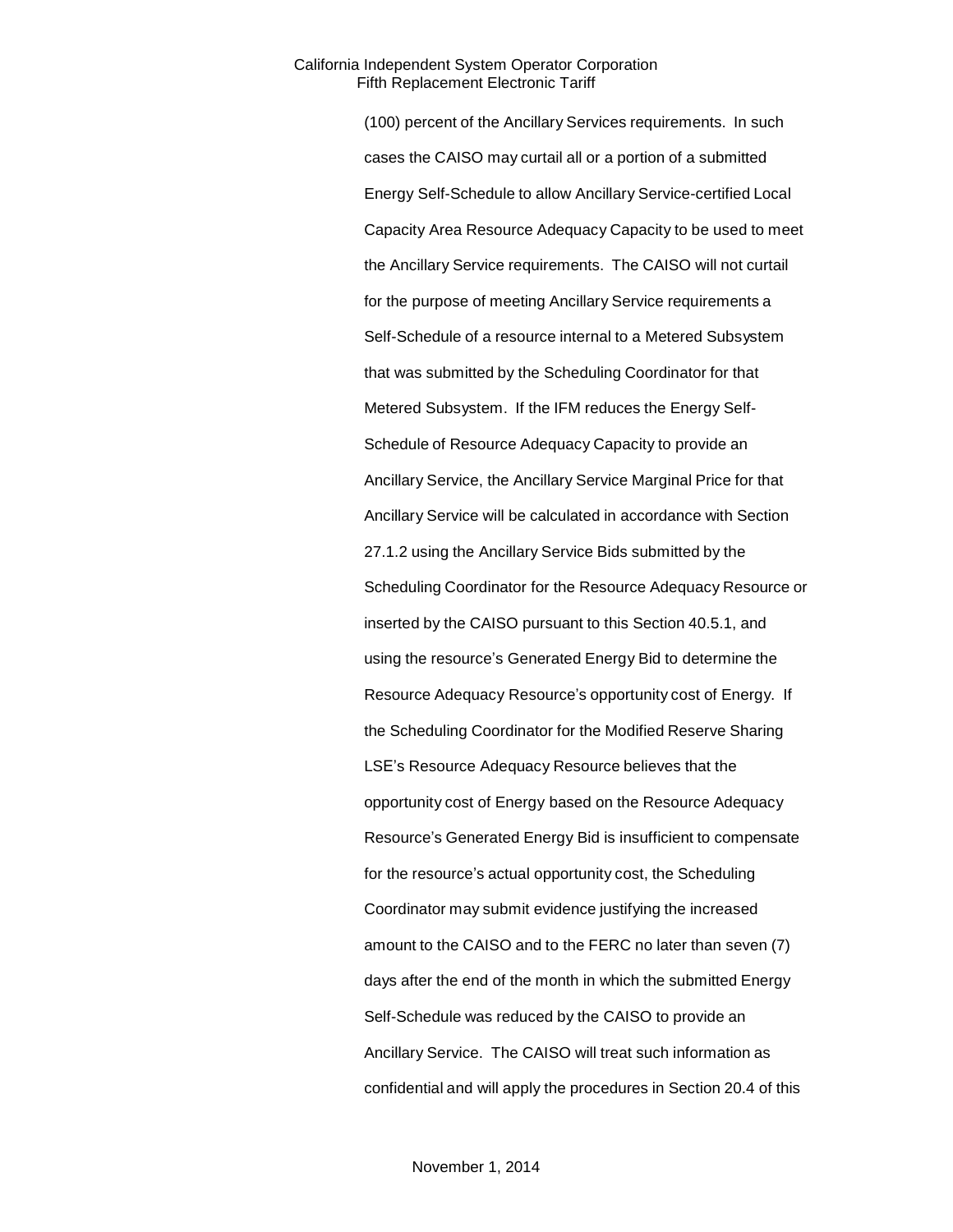CAISO Tariff with regard to requests for disclosure of such information. The CAISO shall pay the higher opportunity costs after those amounts have been approved by FERC.

- (2) Resource Adequacy Resources of Modified Reserve Sharing LSEs that do not clear in the IFM or are not committed in RUC shall have no further offer requirements in the RTM, except under System Emergencies as provided in this CAISO Tariff.
- (3) Resource Adequacy Resources committed by the CAISO must maintain that commitment through Real-Time. In the event of a Forced Outage on a Resource Adequacy Resource committed in the Day-Ahead Market to provide Energy, the Scheduling Coordinator for the Modified Reserve Sharing LSE will have up to the next RTM bidding opportunity, plus one hour, to replace the lesser of: (i) the committed resource suffering the Forced Outage, (ii) the quantity of Energy committed in the Day-Ahead Market, or (iii) one hundred and seven (107) percent of the hourly forecast Demand.

# **40.5.2 Demand Forecast Accuracy**

On a monthly basis, the CAISO will review Meter Data to evaluate the accuracy or quality of the hourly Day-Ahead Demand Forecasts submitted by the Scheduling Coordinator on behalf of Modified Reserve Sharing LSEs. If the CAISO determines, based on its review, that one or more Demand Forecasts materially under-forecasts the Demand of the Modified Reserve Sharing LSEs for whom the Scheduling Coordinator schedules, after accounting for weather adjustments, the CAISO will notify the Scheduling Coordinator of the deficiency and will cooperate with the Scheduling Coordinator and Modified Reserve Sharing LSE(s) to revise its Demand Forecast protocols or criteria. If the material deficiency affects ten (10) hourly Demand Forecasts over a minimum of two (2) non-consecutive Business Days within a month, the CAISO may: (i) inform State of California authorities including, but not necessarily limited to, the California Legislature, and identify the Modified Reserve Sharing LSE(s) represented by the Scheduling Coordinator and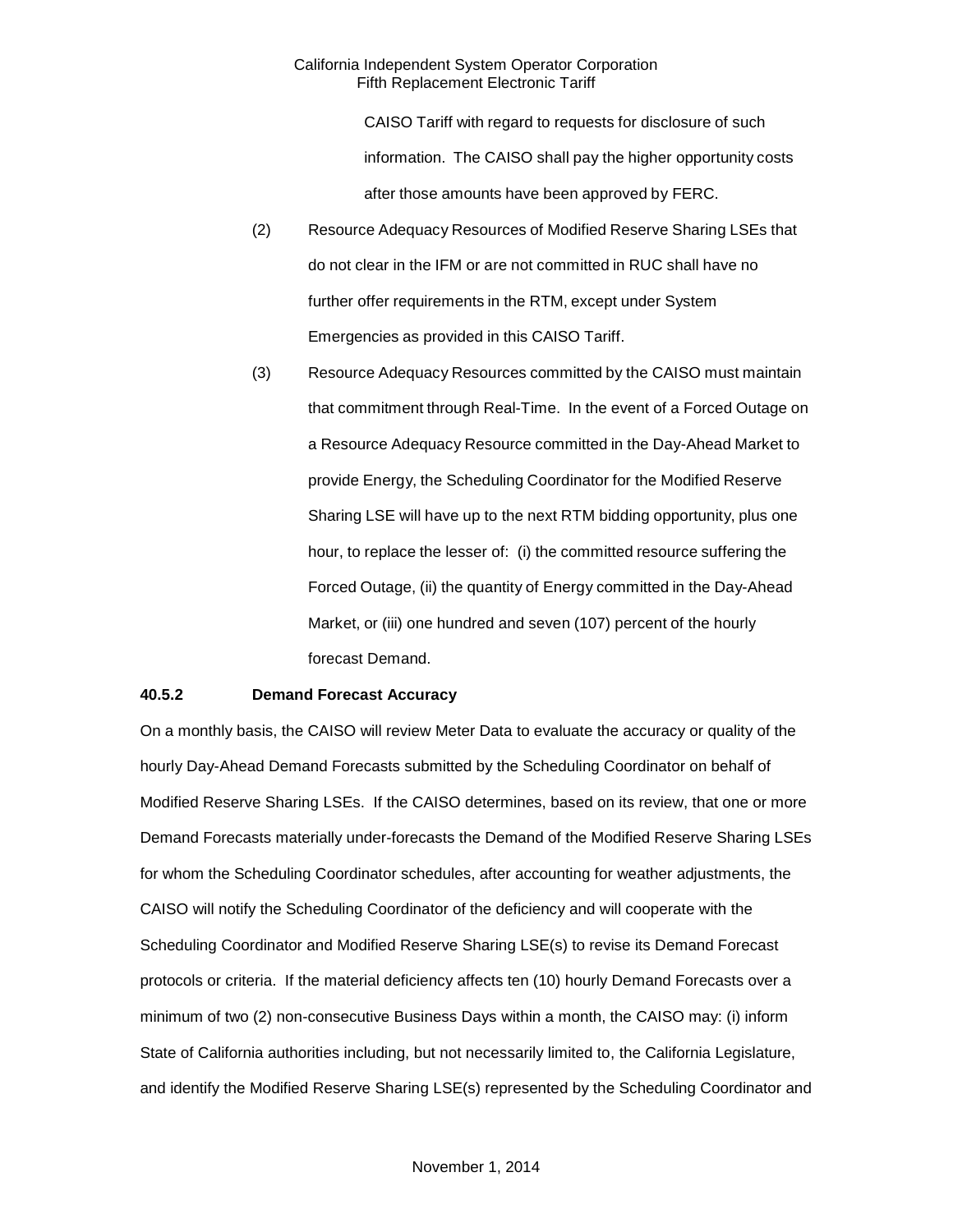(ii) assign to the Scheduling Coordinator responsibility for all tier 1 RUC charges as specified in Section 11.8.6.5 to address the uncertainty caused by the Scheduling Coordinator's deficient hourly Demand Forecasts until the deficiency is addressed.

# **40.5.3 Requirement To Make Resources Available In System Emergency**

Scheduling Coordinators for Modified Reserve Sharing LSEs that are MSS Operators shall make resources available to the CAISO during a System Emergency in accordance with the provisions of their Metered Subsystem Agreement. Scheduling Coordinators for all other Modified Reserve Sharing LSEs shall make available to the CAISO upon a warning or emergency notice of an actual or imminent System Emergency all resources that have not submitted a Self-Schedule or Economic Bid in the IFM that were listed in the Modified Reserve Sharing LSE's monthly Resource Adequacy Plan that are physically capable of operating without violation of any applicable law.

# **40.5.4 Consequence Of Failure To Meet Scheduling Obligation**

- (1) If the Scheduling Coordinator for the Modified Reserve Sharing LSE fails to submit a Self-Schedule or submit Bids equal to 115% of its hourly Demand Forecasts for each Trading Hour for the next Trading Day in the IFM and RUC, the Scheduling Coordinator will be charged a capacity surcharge of three times the price of the relevant Day-Ahead Hourly LAP LMP in the amount of the shortfall. To the extent the Scheduling Coordinator for the Modified Reserve Sharing LSE schedules imports on one or more Scheduling Points in an aggregate megawatt amount greater than its aggregate import deliverability allocation under Section 40.4.6.2, the quantity of megawatts in excess of its import deliverability allocation will not count toward satisfying the Modified Reserve Sharing LSE's scheduling obligation, unless it clears the Day-Ahead Market.
- (2) If the Scheduling Coordinator for the Modified Reserve Sharing LSE cannot fulfill its obligations under Section 40.5.1(3), the Scheduling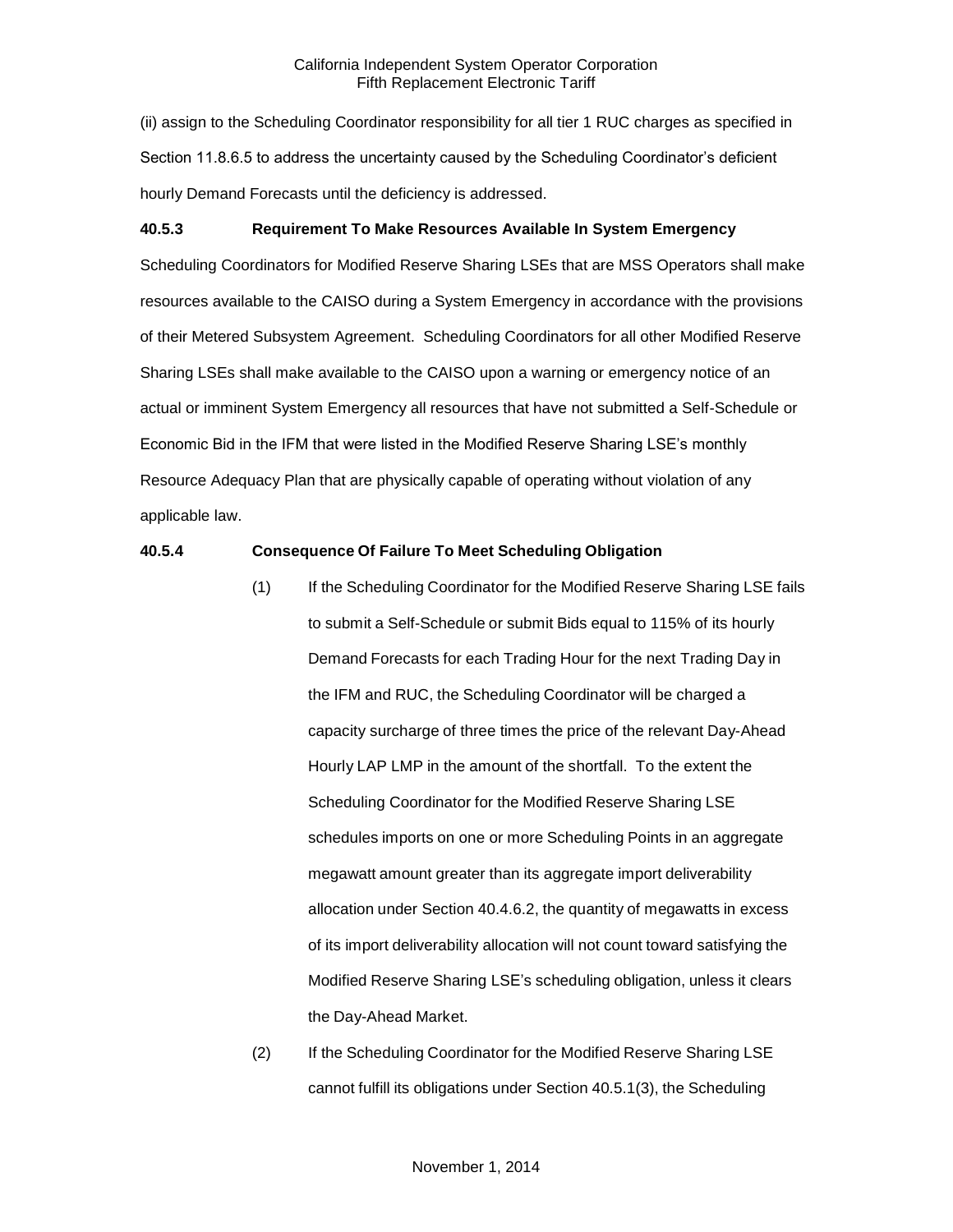Coordinator for the Modified Reserve Sharing LSE will be charged a capacity surcharge of two times the average of the six (6) Settlement Interval LAP prices for the hour in the amount of the shortfall. Energy scheduled in the RTM will not net against, or be used as a credit to correct, any failure to fulfill the Day-Ahead IFM hourly scheduling and RUC obligation in Section 40.5.1(1).

(3) Any Energy surcharge received by the CAISO pursuant to this Section 40.5.4 shall be allocated to Scheduling Coordinators representing other Load Serving Entities in proportion to each such Scheduling Coordinator's Measured Demand during the relevant Trading Hour(s) to the aggregate CAISO Measured Demand during the relevant Trading Hour(s).

# **40.5.5 Substitution Of Resources**

Subject to the provisions of this Section 40.5, the Scheduling Coordinator for a Modified Reserve Sharing LSE may substitute for its Resource Adequacy Resources listed in its monthly Resource Adequacy Plan provided:

- (1) Substitutions must occur no later than the close of the IFM; and
- (2) Resources eligible for substitution are either imports or capacity from non-Resource Adequacy Resources or Resource Adequacy Resources with additional available capacity defined as Net Qualifying Capacity in excess of previously sold Resource Adequacy Capacity; however a Local Capacity Area Resource may be substituted only with capacity from non-Resource Adequacy Resources located in the same Local Capacity Area.

# **40.6 Requirements For SCs And Resources For Reserve Sharing LSEs**

This Section 40.6 does not apply to Resource Adequacy Resources of Load following MSSs and those entities that participate in the Modified Reserve Sharing LSE program under Section 40.5. Scheduling Coordinators supplying Resource Adequacy Capacity shall make the Resource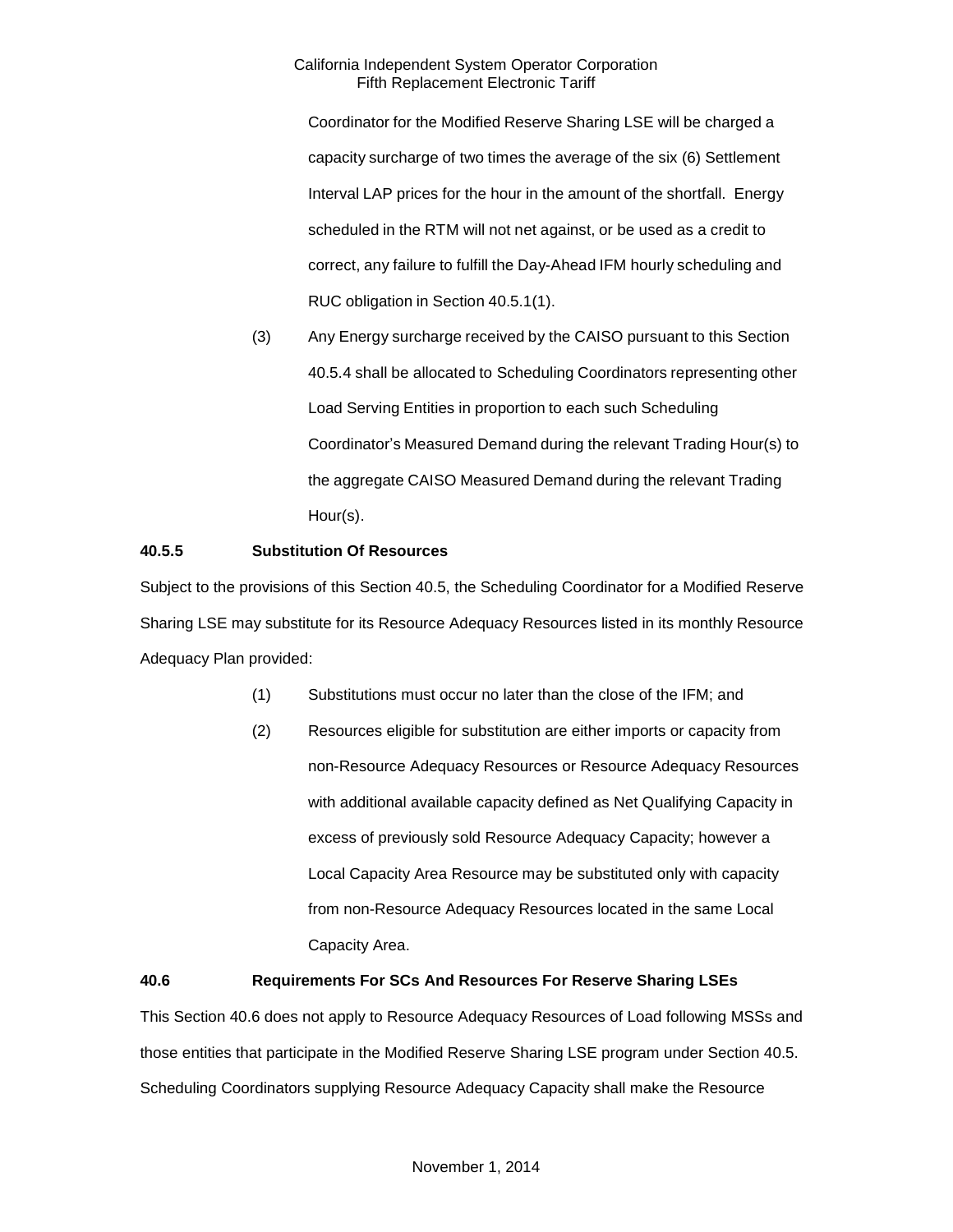Adequacy Capacity listed in the Scheduling Coordinator's monthly Supply Plans under Section 40.4.7 available to the CAISO each hour of each day of the reporting month in accordance with this Section 40.6 and Section 9.3.1.3.

# **40.6.1 Day-Ahead Availability**

Scheduling Coordinators supplying Resource Adequacy Capacity shall make the Resource Adequacy Capacity, except for that subject to Section 40.6.4, available Day-Ahead to the CAISO as follows:

- (1) Resource Adequacy Resources physically capable of operating must submit: (a) Economic Bids for Energy and/or Self-Schedules for all their Resource Adequacy Capacity and (b) Economic Bids for Ancillary Services and/or a Submission to Self-Provide Ancillary Services in the IFM for all of their Resource Adequacy Capacity that is certified to provide Ancillary Services. For Resource Adequacy Capacity that is certified to provide Ancillary Services and is not covered by a Submission to Self-Provide Ancillary Services, the resource must submit Economic Bids for each Ancillary Service for which the resource is certified. For Resource Adequacy Capacity subject to this requirement for which no Economic Energy Bid or Self-Schedule has been submitted, the CAISO shall insert a Generated Bid in accordance with Section 40.6.8. For Resource Adequacy Capacity subject to this requirement for which no Economic Bids for Ancillary Services or Submissions to Self-Provide Ancillary Services have been submitted, the CAISO shall insert a Generated Bid in accordance with Section 40.6.8 for each Ancillary Service the resource is certified to provide.
- (2) Resource Adequacy Resources that are Extremely Long-Start Resources must make themselves available to the CAISO by complying with the Extremely Long-Start Commitment Process under Section 31.7 or otherwise committing the ELS Resource upon instruction from the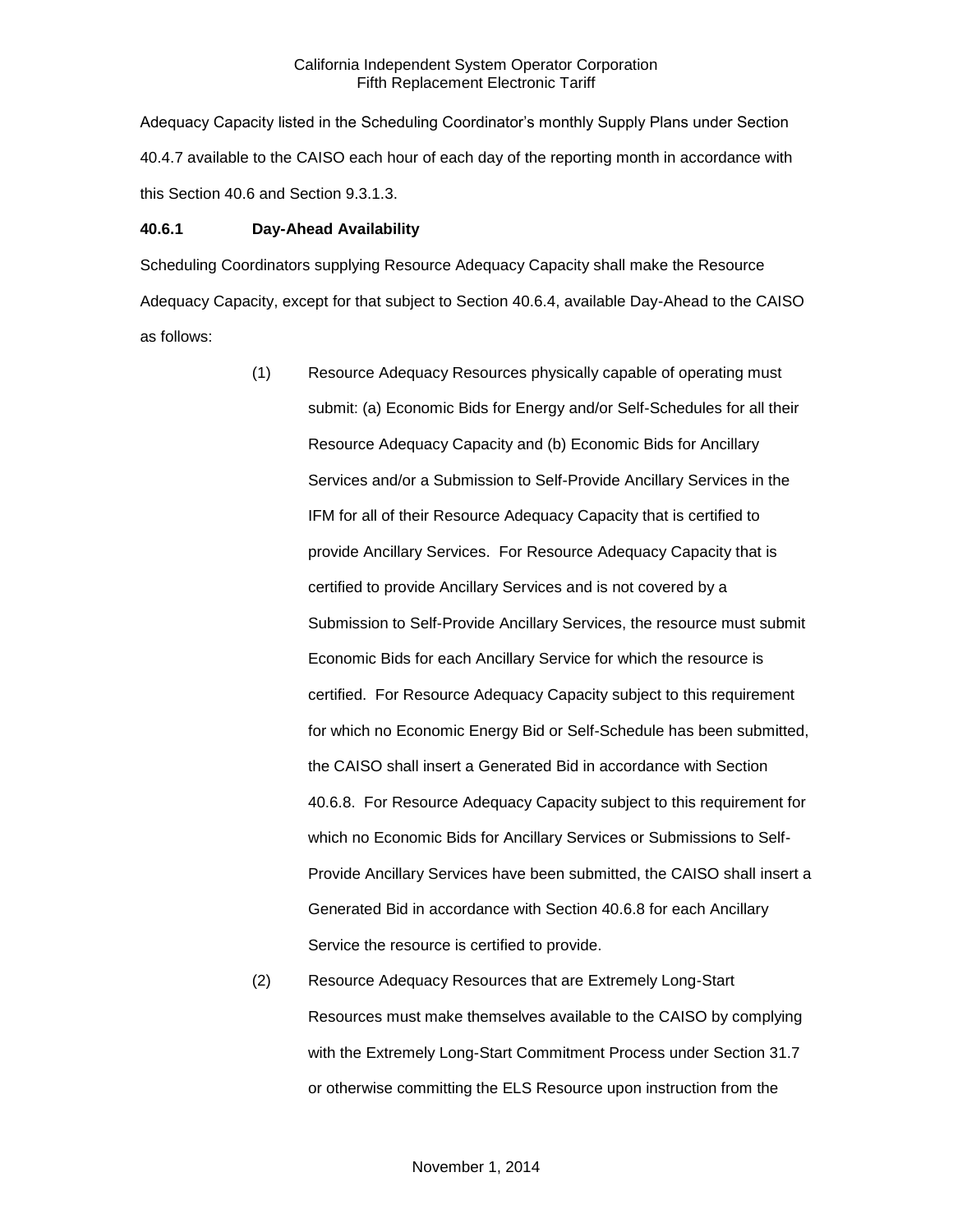CAISO, if physically capable. Once the ELS Resource is committed by the CAISO, it is subject to the provisions of this Section 40.6.1 regarding Day-Ahead Availability and Section 40.6.2 regarding Real-Time Availability for the Trading Days for which it was committed.

- (3) Resource Adequacy Resources must be available except for limitations specified in the Master File, legal or regulatory prohibitions or as otherwise required by this CAISO Tariff or by Good Utility Practice.
- (4) Through the IFM co-optimization process, the CAISO will utilize available Resource Adequacy Capacity to provide Energy or Ancillary Services in the most efficient manner to clear the Energy market, manage congestion and procure required Ancillary Services. In so doing, the IFM will honor submitted Energy Self-Schedules of Resource Adequacy Capacity unless the CAISO is unable to satisfy one hundred percent (100%) of the Ancillary Services requirements. In such cases, the CAISO may curtail all or a portion of a submitted Energy Self-Schedule to allow Ancillary Service-certified Resource Adequacy Capacity to be used to meet the Ancillary Service requirements. The CAISO will not curtail for the purpose of meeting Ancillary Service requirements a Self-Schedule of a resource internal to a Metered Subsystem that was submitted by the Scheduling Coordinator for that Metered Subsystem. If the IFM reduces the Energy Self-Schedule of Resource Adequacy Capacity to provide an Ancillary Service, the Ancillary Service Marginal Price for that Ancillary Service will be calculated in accordance with Section 27.1.2 using the Ancillary Service Bids submitted by the Scheduling Coordinator for the Resource Adequacy Resource or inserted by the CAISO pursuant to this Section 40.6.1, and using the resource's Generated Energy Bid to determine the Resource Adequacy Resource's opportunity cost of Energy. If the Scheduling Coordinator for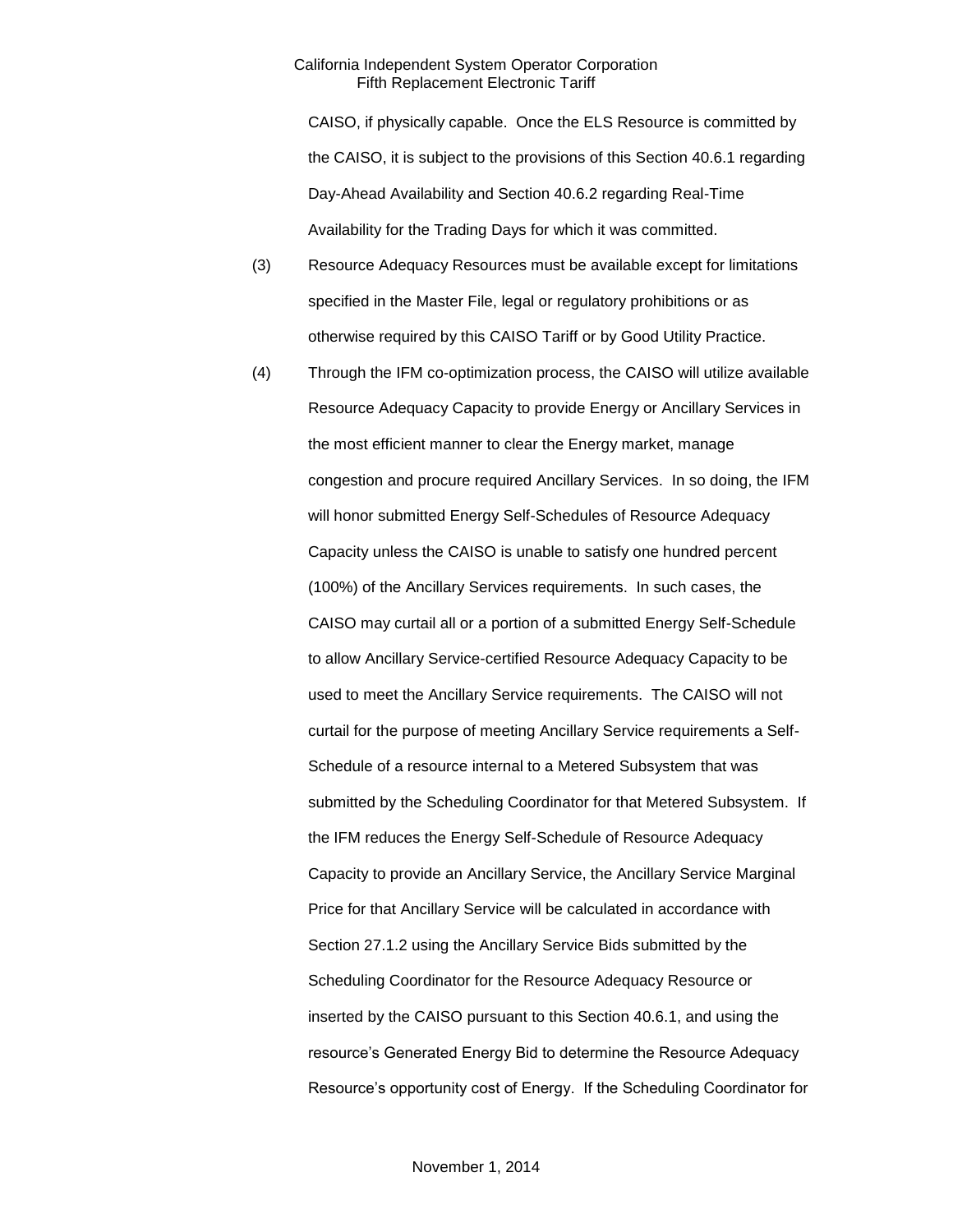the Resource Adequacy Resource believes that the opportunity cost of Energy based on the Resource Adequacy Resource's Generated Energy Bid is insufficient to compensate for the resource's actual opportunity cost, the Scheduling Coordinator may submit evidence justifying the increased amount to the CAISO and to the FERC no later than seven (7) days after the end of the month in which the submitted Energy Self-Schedule was reduced by the CAISO to provide an Ancillary Service. The CAISO will treat such information as confidential and will apply the procedures in Section 20.4 of this CAISO Tariff with regard to requests for disclosure of such information. The CAISO shall pay any higher opportunity costs approved by FERC.

- (5) A Resource Adequacy Resources must participate in the RUC to the extent that the resource has available Resource Adequacy Capacity that is not reflected in an IFM Schedule. Resource Adequacy Capacity participating in RUC will be optimized using a zero dollar (\$0/MW-hour) RUC Availability Bid.
- (6) Capacity from Resource Adequacy Resources selected in RUC will not be eligible to receive a RUC Availability Payment.

# **40.6.2 Real-Time Availability**

Resource Adequacy Resources that have received an IFM Schedule for Energy or Ancillary Services or a RUC Schedule for all or part of their Resource Adequacy Capacity must remain available to the CAISO through Real-Time for Trading Hours for which they receive an IFM or RUC Schedule, including any Resource Adequacy Capacity of such resources that is not included in an IFM Schedule or RUC Schedule, except for Resource Adequacy Capacity that is subject to Section 40.6.4.

Short Start Units or Long Start Units that are Resource Adequacy Resources that do not have an IFM Schedule or a RUC Schedule for any of their Resource Adequacy Capacity for a given Trading Hour may be required to be available to the CAISO through Real-Time as specified in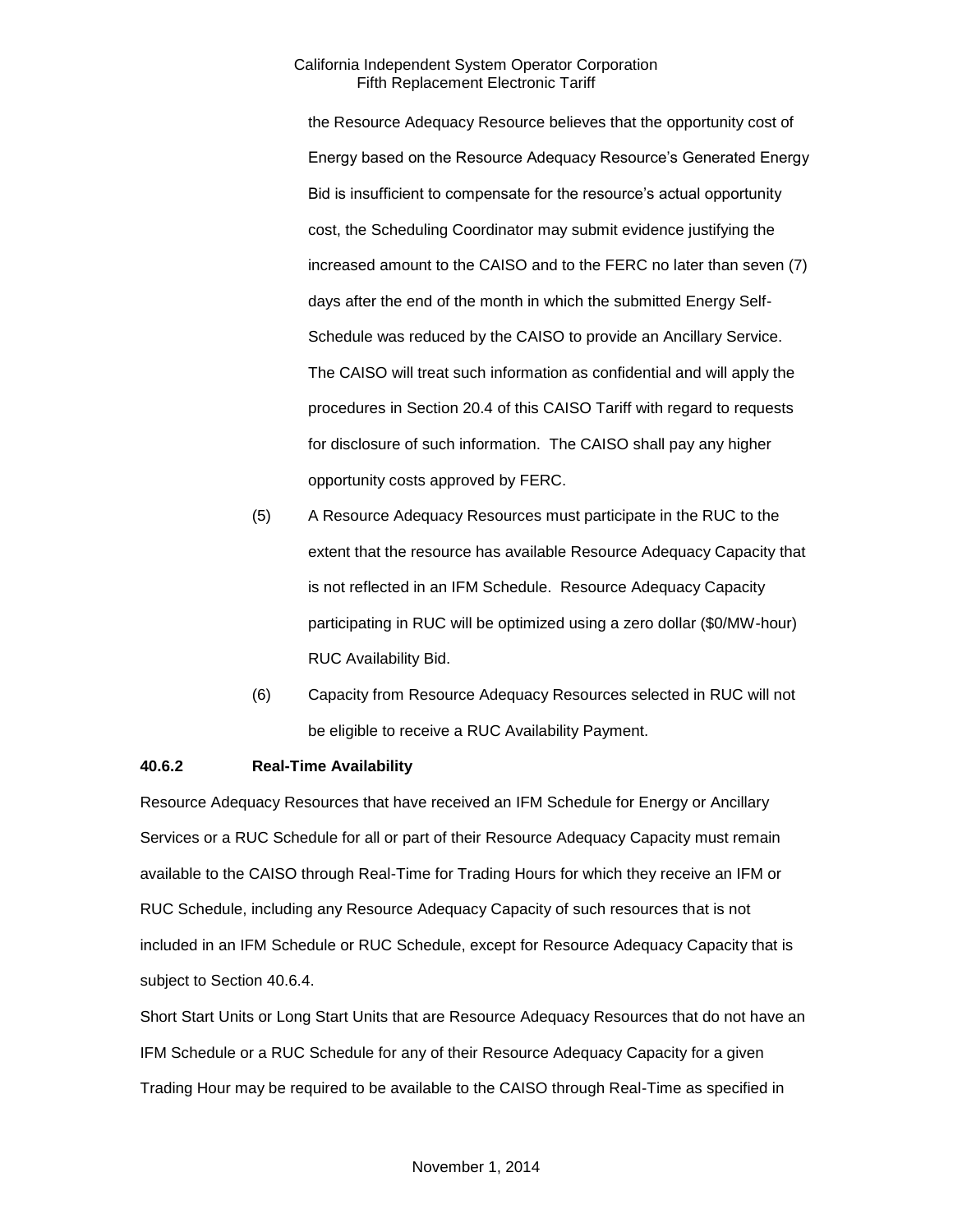Sections 40.6.3 and 40.6.7. Resource Adequacy Resources with Resource Adequacy Capacity that is required to be available to the CAISO through Real-Time and does not have an IFM Schedule or a RUC Schedule for a given Trading Hour must submit to the RTM for that Trading hour: (a) Energy Bids and Self-Schedules for the full amount of the available Resource Adequacy Capacity, including capacity for which it has submitted Ancillary Services Bids or Submissions to Self-Provide Ancillary Services; and (b) Ancillary Services Bids and Submissions to Self-Provide Ancillary Services for the full amount of the available Ancillary Service-certified Resource Adequacy Capacity and for each Ancillary Service for which the resource is certified, including capacity for which it has submitted Energy Bids and Self-Schedules. The CAISO will insert Generated Bids in accordance with Section 40.6.8 for any Resource Adequacy Capacity subject to the above requirements for which the resource has failed to submit the appropriate bids to the RTM.

The CAISO will honor submitted Energy Self-Schedules of Resource Adequacy Capacity unless the CAISO is unable to satisfy one hundred (100) percent of its Ancillary Services requirements. In such cases, the CAISO may curtail all or a portion of a submitted Energy Self-Schedule to allow Ancillary Service-certified Resource Adequacy Capacity to be used to meet the Ancillary Service requirements, as long as such curtailment does not lead to a real-time shortfall in energy supply. If the CAISO reduces a submitted Real-Time Energy Self-Schedule for Resource Adequacy Capacity when that capacity is needed to meet an Ancillary Services requirement, the Ancillary Service Marginal Price for that capacity will be calculated in accordance with Sections 27.1.2 and 40.6.1.

#### **40.6.3 Additional Availability Requirements For Short Start Units**

A Short Start Unit that is a Resource Adequacy Resource and that does not have an IFM Schedule or a RUC Schedule for any of its capacity for a given Trading Hour is required to participate in the Real Time Market in accordance with Section 40.6.2. Such a resource that is also a Use-Limited Resource subject to Section 40.6.4 is required, consistent with their applicable use plan, to submit Economic Bids or Self Schedules for Resource Adequacy Capacity into the Real Time Market.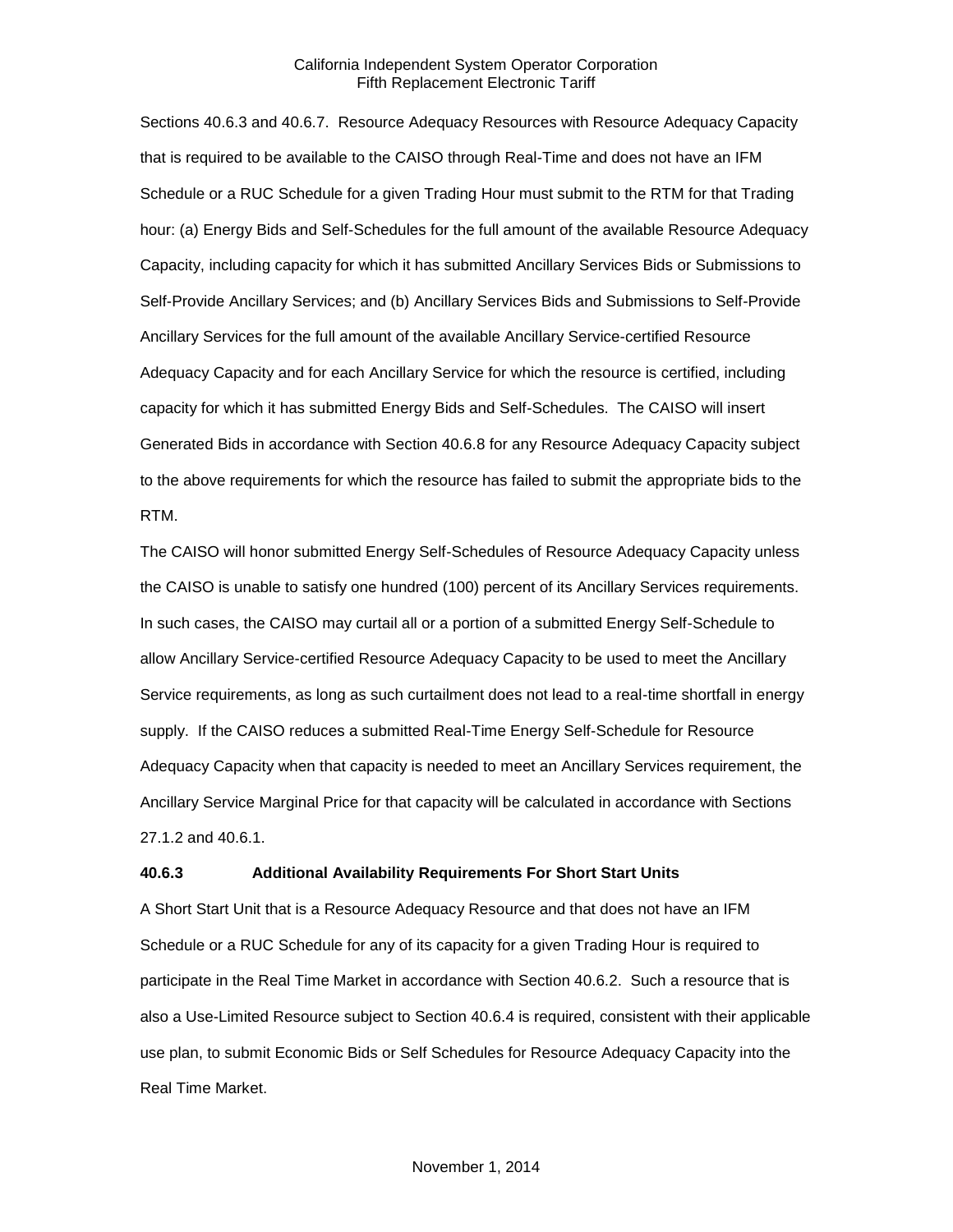The CAISO may waive these availability obligations for a Short Start Unit that does not have an IFM Schedule or a RUC Schedule based on the procedure to be published on the CAISO Website.

# **40.6.4 Use-Limited Resources Additional Availability Requirements**

# **40.6.4.1 Registration of Use-Limited Resources**

Hydroelectric Generating Units, Proxy Demand Resources, Reliability Demand Response Resources, and Participating Load, including Pumping Load, are deemed to be Use-Limited Resources for purposes of this Section 40 and are not required to submit the application described in this Section 40.6.4.1. Scheduling Coordinators for other Use-Limited Resources must provide the CAISO an application in the form specified on the CAISO Website requesting registration of a specifically identified resource as a Use-Limited Resource. This application shall include specific operating data and supporting documentation including, but not limited to:

- (1) a detailed explanation of why the resource is subject to operating limitations;
- (2) historical data to show attainable MWhs for each 24-hour period during the preceding year, including, as applicable, environmental restrictions for NOx, SOx, or other factors; and
- (3) further data or other information as may be requested by the CAISO to understand the operating characteristics of the unit.

Within five (5) Business Days after receipt of the application, the CAISO will respond to the Scheduling Coordinator as to whether or not the CAISO agrees that the facility is eligible to be a Use-Limited Resource. If the CAISO determines the facility is not a Use-Limited Resource, the Scheduling Coordinator may challenge that determination in accordance with the CAISO ADR Procedures.

# **40.6.4.2 Use Plan**

The Scheduling Coordinator shall provide for the following Resource Adequacy Compliance Year a proposed annual use plan for each Use-Limited Resource that is a Resource Adequacy Resource. For each Use-Limited Resource that is a Resource Adequacy Resource but is not a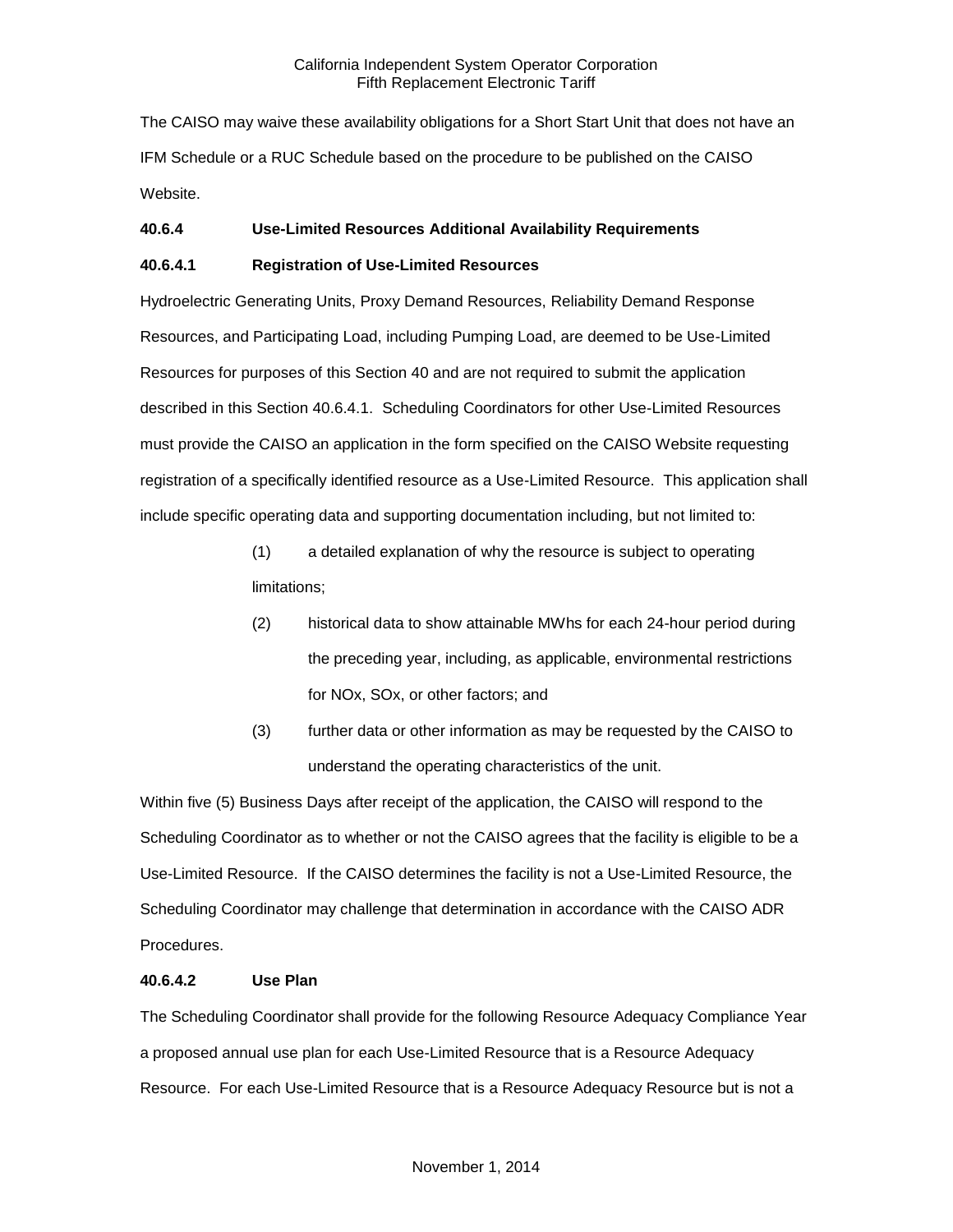Reliability Demand Response Resource, the proposed annual use plan will delineate on a monthby-month basis the total MWhs of Generation, total run hours, expected daily supply capability (if greater than four hours) and the daily Energy limit, operating constraints, and the timeframe for each constraint. The CAISO will have an opportunity to discuss the proposed annual use plan with the Scheduling Coordinator and suggest potential revisions to meet reliability needs of the system. The Scheduling Coordinator shall then submit its final annual use plan. Scheduling Coordinators for Use-Limited Resources must submit the proposed and final annual use plans in accordance with the schedule set forth in the Business Practice Manual. The Scheduling Coordinator will be able to update the projections made in the annual use plan in the monthly Resource Adequacy Plans. Hydroelectric Generating Units and Pumping Load will be able to update use plans intra-monthly as necessary to reflect evolving hydrological and meteorological conditions. The annual use plan must reflect the potential operation of the Use-Limited Resource at a level no less than the minimum criteria set forth by the Local Regulatory Authority for qualification of the resource.

# **40.6.4.3 Bidding Requirements on Use-Limited Resources**

#### **40.6.4.3.1 Non-Hydro, Non-RDRR, and Dispatchable Use-Limited Resources**

Use-Limited Resources, other than those subject to the provisions of 40.6.4.3.2, must submit a Supply Bid or Self-Schedule for their Resource Adequacy Capacity in the Day-Ahead Market whenever the Use-Limited Resources are physically capable of operating in accordance with their operating criteria, including environmental or other regulatory requirements. Use-Limited Resources will also provide a daily Energy limit as part of their Day-Ahead Market offer to enable the CAISO to schedule them for the period in which they are capable of providing the Energy. To the extent that the daily Energy limit has been reached through Self-Schedules, no further action will be taken by the CAISO, unless rescheduling of the Energy is necessary for System Reliability. Use-Limited Resources will attempt to reschedule the Energy in recognition of the System Reliability concern, to the extent that the change is possible without violating a Use-Limited Resource's operating criteria.

#### **40.6.4.3.2 Hydro, RDRR, and Non-Dispatchable Use-Limited Resources**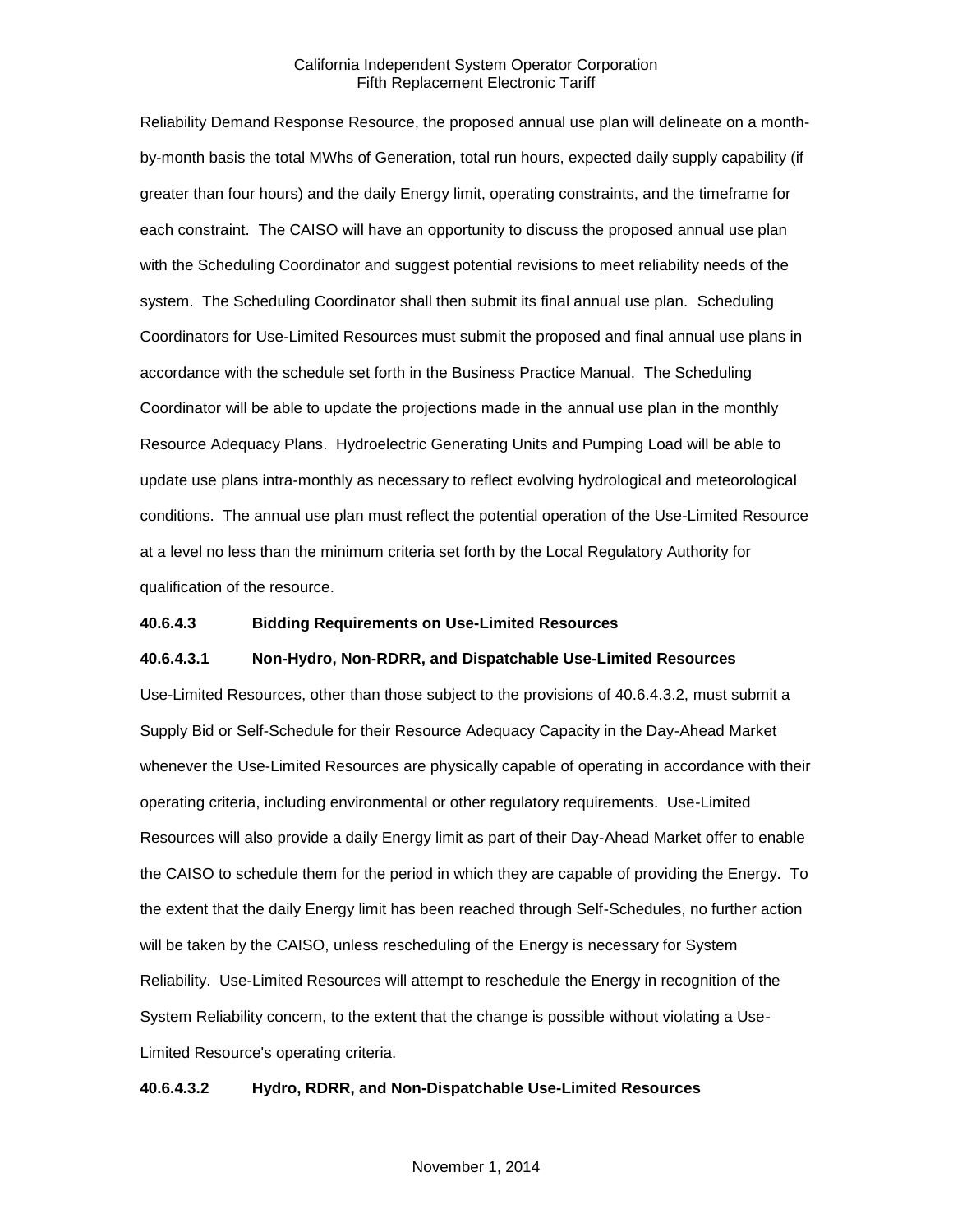Hydroelectric Generating Units, Pumping Load, and Non-Dispatchable Use-Limited Resources, but not Reliability Demand Response Resources, shall submit Self-Schedules or Bids in the Day-Ahead Market for their expected available Energy or their expected as-available Energy, as applicable, in the Day-Ahead Market and RTM. Such resources shall also revise their Self-Schedules or submit additional Bids in RTM based on the most current information available regarding Expected Energy deliveries. Hydroelectric Generating Units, Pumping Load, Reliability Demand Response Resources, and Non-Dispatchable Use-Limited Resources will not be subject to commitment in the RUC process. The CAISO will retain discretion as to whether a particular resource should be considered a Non-Dispatchable Use-Limited Resource, and this decision will be made in accordance with the provisions of Section 40.6.4.1.

#### **40.6.4.3.3 Availability of Use-Limited Resources During System Emergencies**

All Use-Limited Resources remain subject to Section 7.7.2.3 regarding System Emergencies to the extent the Use-Limited Resource is owned or controlled by a Participating Generator.

#### **40.6.4.3.4 Availability of Intermittent Resources**

Any Eligible Intermittent Resource that provides Resource Adequacy Capacity may, but is not required to, submit Bids in the Day-Ahead Market.

#### **40.6.5 Additional Availability Requirements For System Resources**

In the IFM, the multi-hour block constraints of a System Resource, other than a System Resource capable of submitting a Dynamic Schedule or a Resource-Specific System Resource, are honored in the optimization. Such a resource that is also a Resource Adequacy Resource must be capable of hourly scheduling by the CAISO in RUC if it is not fully scheduled in the IFM. If such a Resource Adequacy Resource is scheduled in the RUC, the CAISO will schedule the resource in the RTM for each hour of the resource's RUC schedule without regard to the multihour block constraint that was submitted to the IFM. For an existing System Resource that provides Resource Adequacy Capacity through a call-option that expires prior to the close of the IFM, such a System Resource listed on a Resource Adequacy Plan must be reported to the CAISO for consideration in the Extremely Long-Start Commitment Process.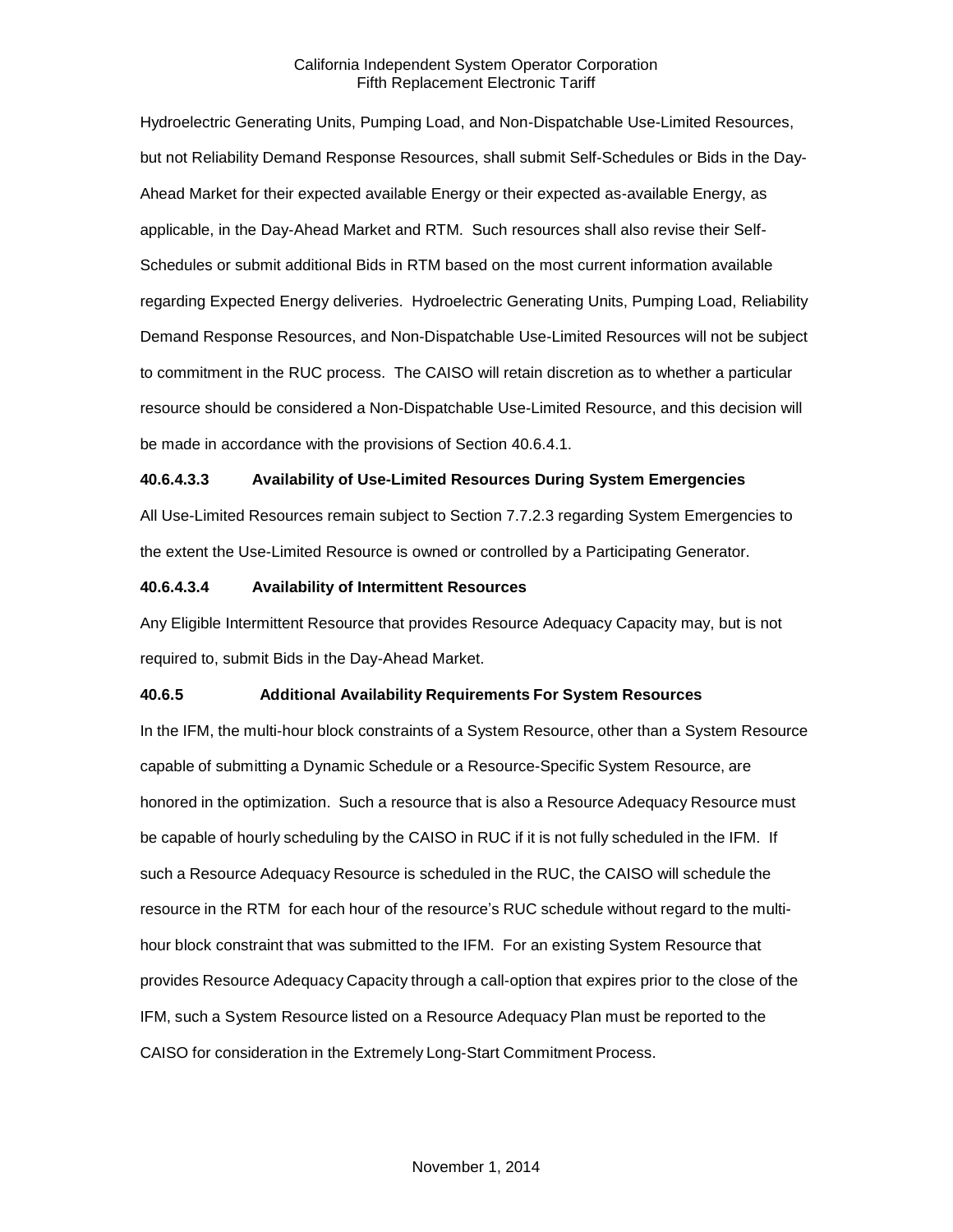# **40.6.5.1 Additional Availability Requirements for Dynamic and Non-Dynamic Resource-Specific System Resources**

A Dynamic or Non-Dynamic Resource-Specific System Resource that supplies Resource Adequacy Capacity, and is not otherwise a Use-Limited Resource under Section 40.6.4, will be subject to the requirements of Sections 40.6.1, 40.6.2 and either Section 40.6.3 as a Short Start Unit or Section 40.6.7 as a Long Start Unit based upon the Dynamic Resource-Specific System Resource's registered physical operating characteristics.

# **40.6.5.2 Dynamic Non-Resource-Specific System Resources**

A Dynamic non-Resource-Specific System Resource that provides Resource Adequacy Capacity will be subject to the provisions of 40.6.1 and 40.6.2.

# **40.6.6 Requirements For Partial Resource Adequacy Resources**

Only that output of a Partial Resource Adequacy Resource that is designated by a Scheduling Coordinator as Resource Adequacy Capacity in its monthly or annual Supply Plan shall have an availability obligation to the CAISO. Exports being supported by non-Resource Adequacy Capacity from a Partial Resource Adequacy Resource that becomes unavailable or unusable shall be considered as an export of non-Resource Adequacy Capacity based on the pro-rata allocation of derated capacity of the Partial Resource Adequacy Resource as follows:

- (a) Resource Adequacy Capacity [(Resource Adequacy Capacity/PMax Capacity of Resource Adequacy Resource) x MW Derate or Outage]; or
- (b) [1- (Resource Adequacy Capacity/PMax Capacity of Resource Adequacy Resource)] x De-rated PMax].

# **40.6.7 Release Of Long Start Units**

Long Start Units not committed in the Day-Ahead Market will be released from any further obligation to submit Self-Schedules or Bids for the relevant Operating Day. Scheduling Coordinators for Long Start Units are not precluded from self-committing the unit after the Day-Ahead Market and submitting a Self-Schedule for Wheeling-Out in the RTM, unless precluded by terms of their contracts.

# **40.6.8 Use Of Generated Bids**

Prior to completion of the Day-Ahead Market, the CAISO will determine if Resource Adequacy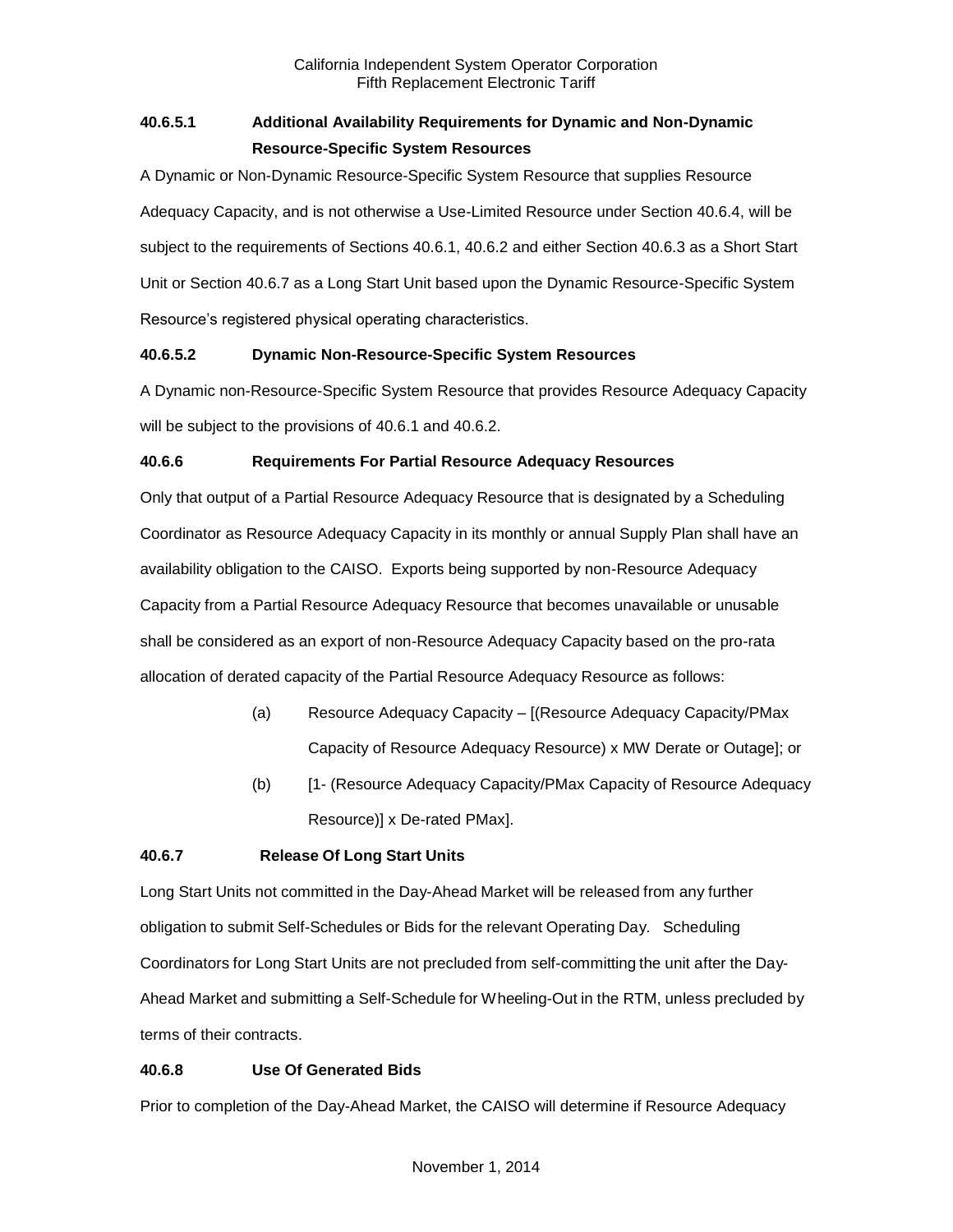Capacity subject to the requirements of Sections 40.5.1 or 40.6.1 and for which the CAISO has not received notification of an Outage has not been reflected in a Bid and will insert a Generated Bid for such capacity into the CAISO Day-Ahead Market. Prior to running the Real-Time Market, the CAISO will determine if Resource Adequacy Capacity subject to the requirements of Section 40.6.2 and for which the CAISO has not received notification of an Outage has not been reflected in a Bid and will insert a Generated Bid for such capacity into the Real-Time Market. If a Scheduling Coordinator for an RA Resource submits a partial bid for the resource's RA Capacity, the CAISO will insert a Generated Bid only for the remaining RA Capacity. In addition, the CAISO will determine if all dispatchable Resource Adequacy Capacity from Short Start Units, not otherwise selected in the IFM or RUC, is reflected in a Bid into the Real-Time Market and will insert a Generated Bid for any remaining dispatchable Resource Adequacy Capacity for which the CAISO has not received notification of an Outage. As provided in the Business Practice Manuals, a Generated Bid for Energy will be calculated and will include: (i) a greenhouse gas cost adder for a resource registered with the California Air Resources Board as having a greenhouse gas compliance obligation; and (ii) a volumetric Grid Management Charge adder that consists of: (i) the Market Services Charge; (ii) the System Operations Charge; and (iii) the Bid Segment Fee divided by the MW in the Bid segment. A Generated Bid for Ancillary Services will equal zero dollars (\$0/MW-hour). Notwithstanding any of the provisions of Section 40.6.8 set forth above, the CAISO will not insert any Bid in the Real-Time Market required under this Section 40 for a Resource Adequacy Resource that is a Use-Limited Resource unless the resource submits an Energy Bid and fails to submit an Ancillary Service Bid.

# **40.6.8.1 Generated Bids for NRS-RA Resources**

Generated Bids to be submitted by the CAISO pursuant to Section 40.6.8 for non-Resource-Specific System Resources that provide Resource Adequacy capacity shall be calculated in accordance with this Section.

# **40.6.8.1.1 Calculation Options for Generated Bids**

The Scheduling Coordinator for each non-Resource Specific System Resource that provides Resource Adequacy Capacity shall select the price taker option, LMP-based option, or negotiated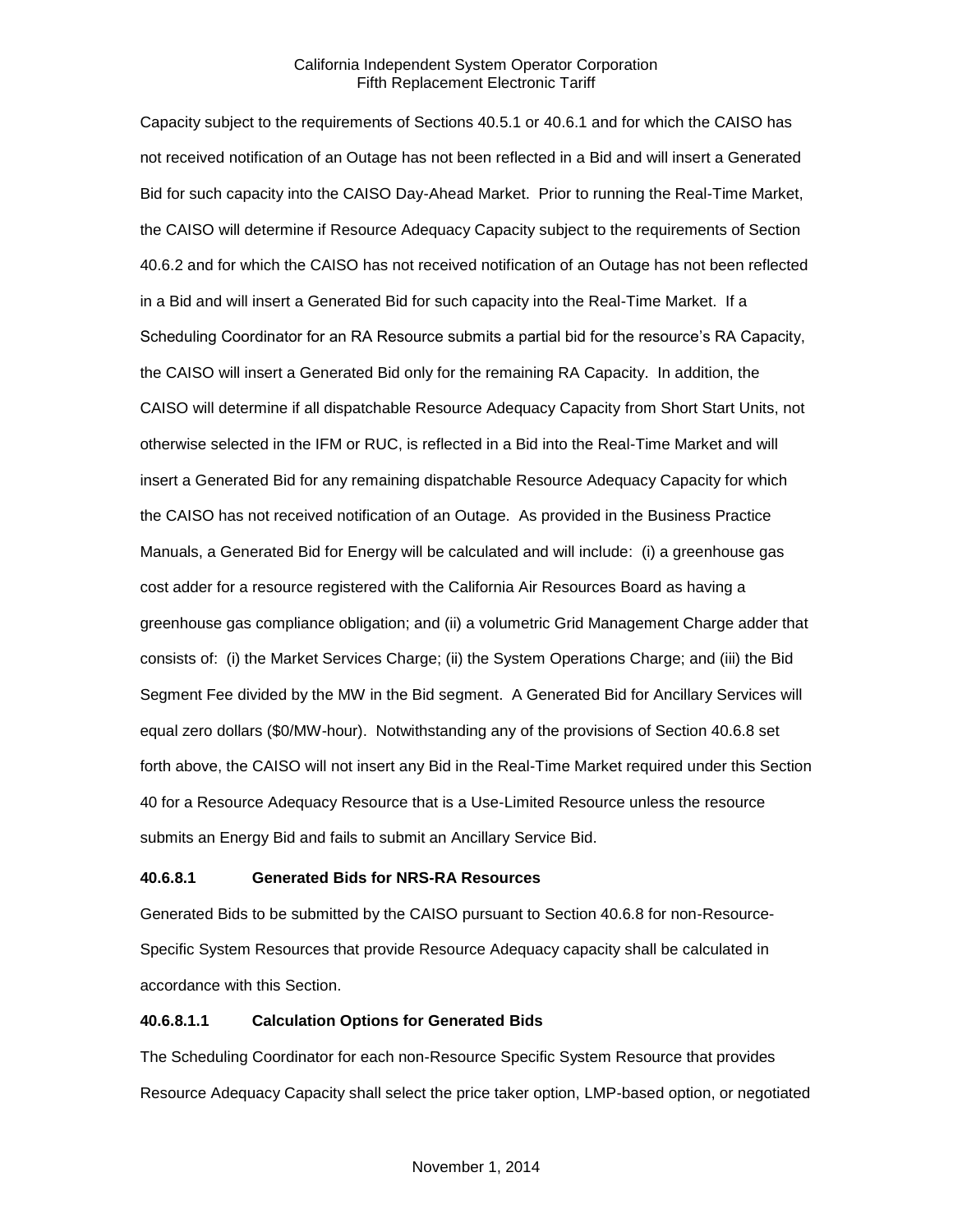price option as the methodology for calculating the Generated Bids to be submitted by the CAISO under Section 40.6.8 for both the DAM and RTMs. If no selection is made, the CAISO will apply the price taker option to calculate the Generated Bids. For the first ninety (90) days after a resource becomes a non-Resource-Specific System Resource, the calculation of Generated Bids for Resource Adequacy capacity is limited to the price taker option or negotiated price option.

# **40.6.8.1.2 Price Taker Option**

The price taker option is a Generated Bid of \$0/MWh plus the CAISO's estimate of the applicable grid management charge per MWh based on the gross amount of MWh scheduled in the DAM and RTM.

# **40.6.8.1.3 LMP-Based Option**

The LMP-based option calculates the Generated Bid as the weighted average of the lowest quartile of LMPs, at the Intertie point designated for the non-Resource-Specific System Resource's Resource Adequacy Capacity in the Supply Plan, during periods in which the resource was dispatched in the preceding ninety (90) days for which LMPs that have passed the price validation and correction process set forth in Section 35 are available. The weighted average will be calculated based on the quantities Dispatched within each segment of the Generated Bid curve. Each Bid segment created under the LMP-based option for Generated Bids will be subject to a feasibility test, as set forth in a Business Practice Manual, to determine whether there are a sufficient number of data points to allow for the calculation of an LMP-based Generated Bid. The feasibility test is designed to avoid excessive volatility of the Generated Bid under the LMP-based option that could result when calculated based on a relatively small number of prices. If the Scheduling Coordinator for the non-Resource Specific System Resource elects the LMP-based method, it must additionally select either the price-taker method or the negotiated-rate method as the alternative calculation method for the Generated Bids in the event that the feasibility test fails for the LMP-based method.

# **40.6.8.1.4 Negotiated Price Option**

Under the negotiated price option, a Scheduling Coordinator shall submit a proposed Generated Bid along with supporting information and documentation as described in a Business Practice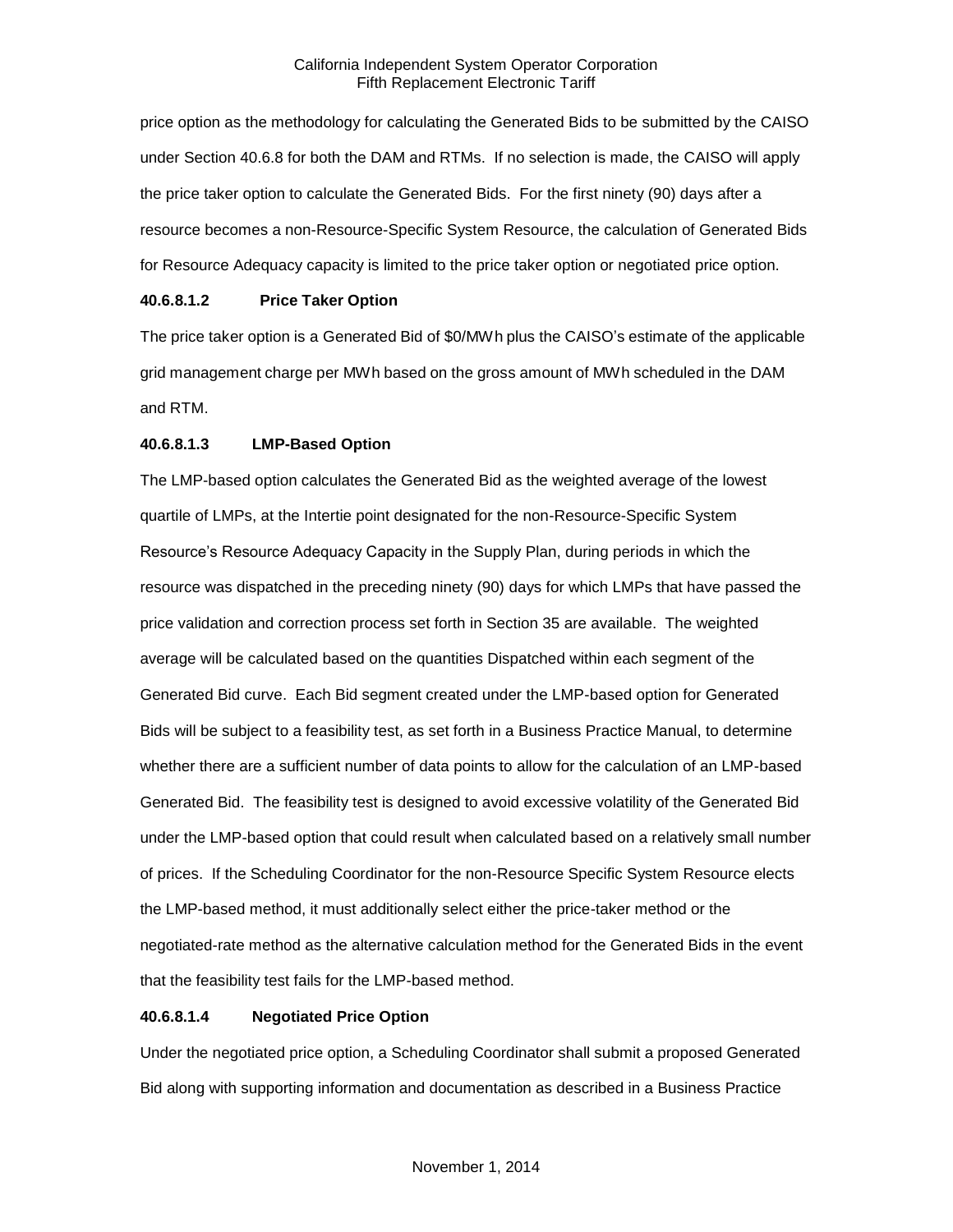Manual. Within ten (10) Business Days of receipt, the CAISO or an Independent Entity selected by the CAISO will provide a written response. If the CAISO or Independent Entity accepts the proposed Generated Bid, it will become effective within three (3) Business Days from the date of acceptance by the CAISO and remain in effect until: (1) the Generated Bid is modified by FERC; (2) the Generated Bid is modified by mutual agreement of the CAISO and the Scheduling Coordinator; or (3) the Generated Bid expires, is terminated or is modified pursuant to any agreed upon term or condition or pertinent FERC order.

If the CAISO or Independent Entity selected by the CAISO does not accept the proposed Generated Bid, the CAISO or Independent Entity selected by the CAISO and the Scheduling Coordinator shall enter a period of good faith negotiations that terminates sixty (60) days following the date of submission of a proposed Generated Bid by a Scheduling Coordinator. If at any time during this period, the CAISO or Independent Entity selected by the CAISO and the Scheduling Coordinator agree upon the Generated Bid, it will be become effective within three (3) Business Days of the date of agreement and remain in effect until: (1) the Generated Bid is modified by FERC; (2) the Generated Bid is modified by mutual agreement of the CAISO and the Scheduling Coordinator; or (3) the Generated Bid expires, is terminated or is modified pursuant to any agreed upon term or condition or pertinent FERC order.

If by the end of the sixty (60) day period the CAISO or Independent Entity selected by the CAISO and the Scheduling Coordinator fail to agree on the Generated Bid to be used under the negotiated price option, the Scheduling Coordinator has the right to file a proposed Generated Bid with FERC pursuant to Section 205 of the Federal Power Act.

During the sixty (60) day period following the submission of a proposed negotiated Generated Bid by a Scheduling Coordinator, and pending FERC's acceptance in cases where the CAISO or Independent Entity selected by the CAISO fail to agree on the Generated Bid for use under the negotiated price option and the Scheduling Coordinator filed a proposed Generated Bid with FERC pursuant to Section 205 of the Federal Power Act, the Scheduling Coordinator has the option of electing to use any of the other options available pursuant to this Section.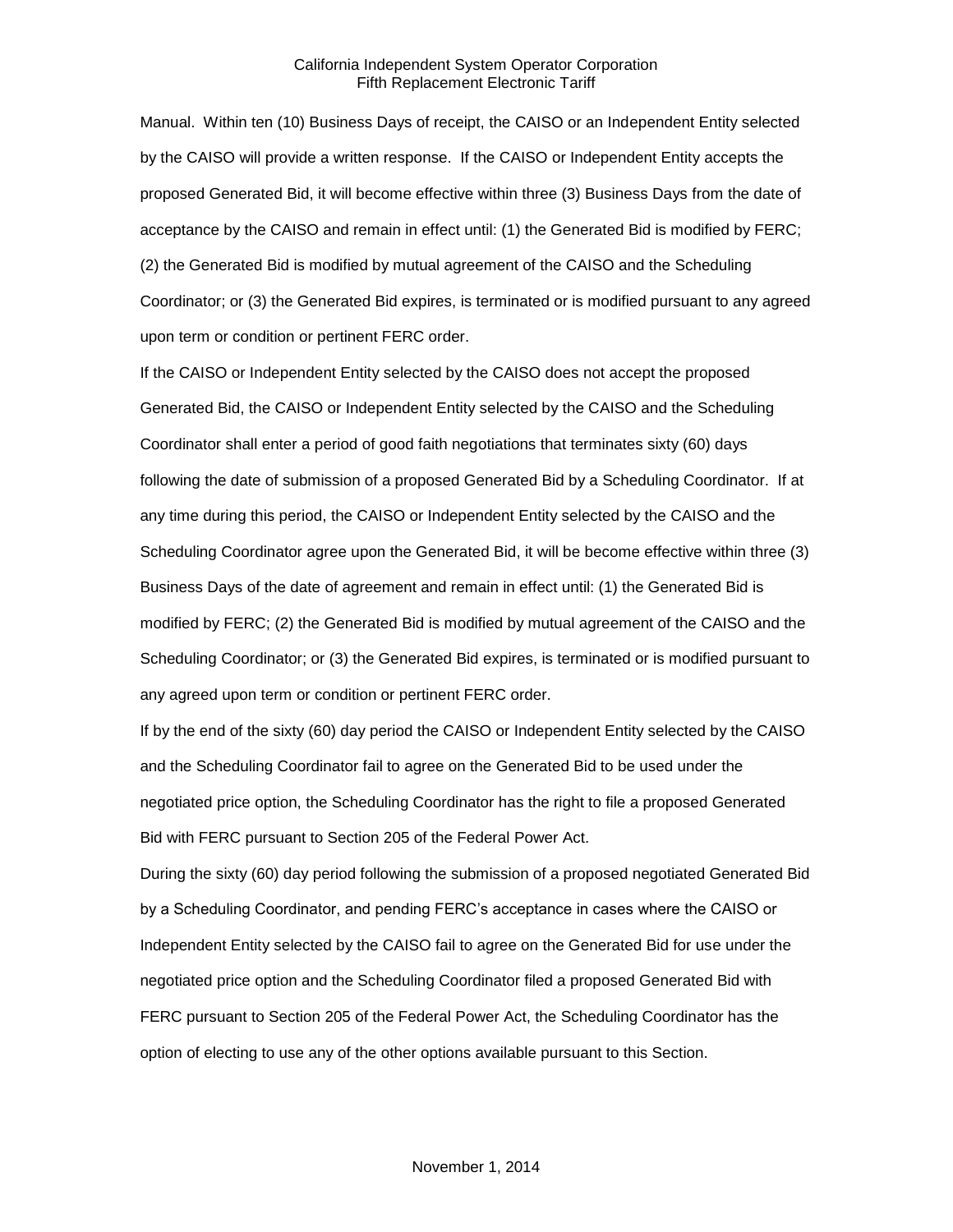The CAISO shall make an informational filing with FERC of any Generated Bids negotiated pursuant to this Section no later than seven (7) days after the end of the month in which the Generated Bids were established.

#### **40.6.8.1.5 Partial Bids**

If a Scheduling Coordinator for a non-Resource-Specific System Resource that provides Resource Adequacy Capacity submits a bid for a MW quantity less than the Resource Adequacy Capacity identified in the resource's Supply Plan, the CAISO will insert a Generated Bid only for the remaining Resource Adequacy Capacity by extending the last segment of the resource's bid curve to the full quantity (MWh) of the Resource Adequacy obligation.

# **40.6.8.1.6 Subset-of-Hours Contracts**

The CAISO will submit Generated Bids for non-Resource-Specific System Resources that provide Resource Adequacy Capacity subject to a Subset-of-Hours Contract during only those hours in which the resource is contractually obligated to make the Resource Adequacy Capacity available and the CAISO has not received either notification of an Outage or a Bid for such capacity. If the Scheduling Coordinator for the non-Resource Specific System Resource submits a Bid for part of the Resource Adequacy Capacity subject to a Subset-of-Hours Contract for any hour the resource is contractually obligated to provide the Resource Adequacy Capacity, the CAISO will insert a Generated Bid only for the remaining Resource Adequacy Capacity. Non-Resource-Specific System Resources that provide Resource Adequacy Capacity subject to a Subset-of-Hours Contract must meet the technical interface specifications and submit contractual information as required by a Business Practice Manual.

# **40.6.9 Grandfathered Firm Liquidated Damages Contracts Requirements**

Resource Adequacy Capacity represented by a Firm Liquidated Damages Contract and relied upon by a Scheduling Coordinator in a monthly or annual Resource Adequacy Plan shall be submitted as a Self-Schedule or Bid in the Day-Ahead IFM to the extent such scheduling right exists under the Firm Liquidated Damages Contract.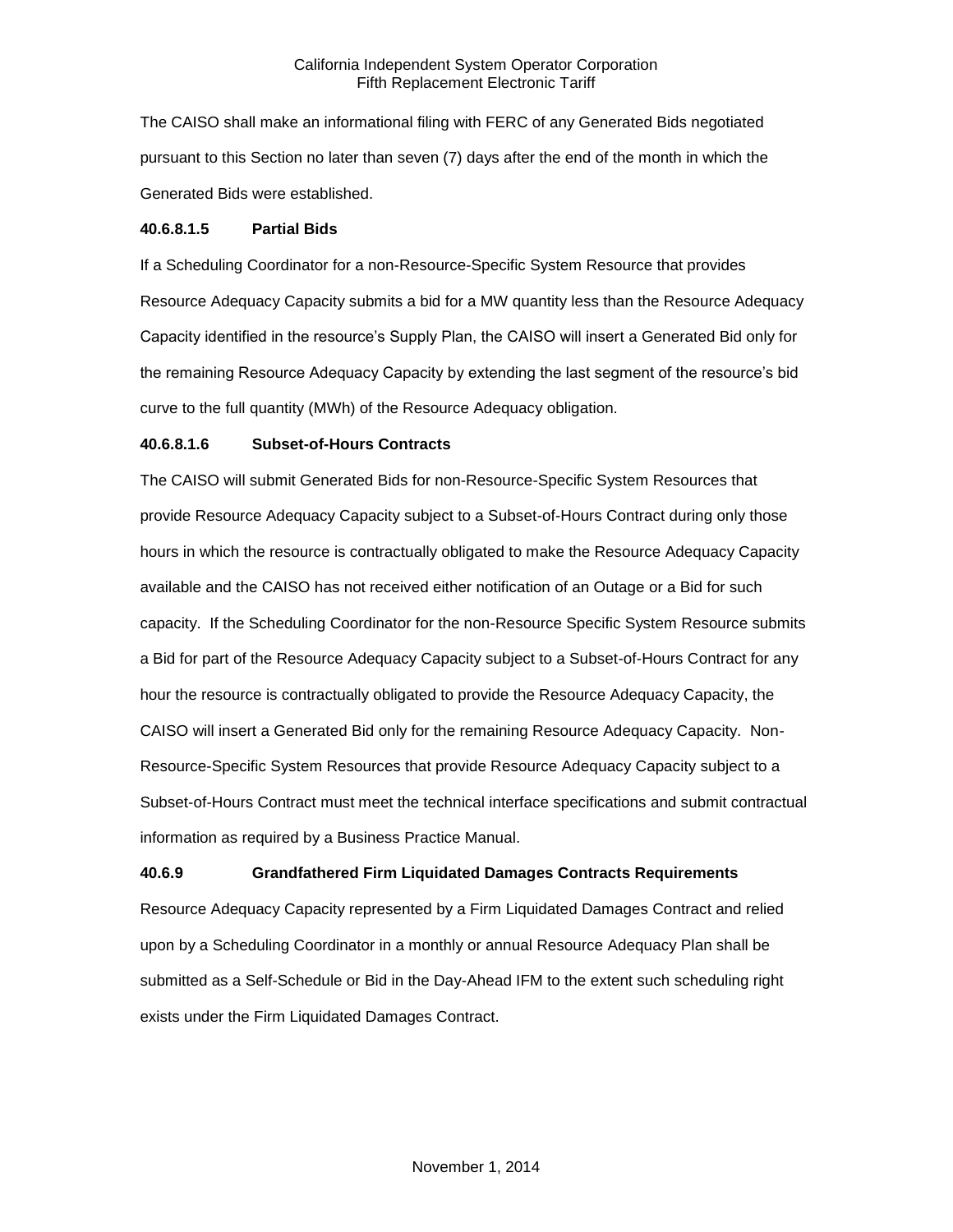# **40.6.10 Exports Of Energy From Resource Adequacy Capacity**

Resource Adequacy Capacity may be utilized to serve an Export Bid. An Export Bid may be submitted into the CAISO Markets and be cleared by the Energy being provided by Resource Adequacy Capacity.

# **40.6.11 Curtailment Of Exports In Emergency Situations**

At its sole discretion, the CAISO may curtail exports from Resource Adequacy Capacity to prevent or alleviate a System Emergency. An Export Bid or a Self-Schedule to provide exports included in a binding Schedule accepted in the IFM or RTM will not be distinguished from a Demand Bid or Self-Schedule to serve Load within the CAISO Balancing Authority Area included in a binding Schedule accepted in the IFM or RTM for purposes of curtailment under this Section, except as consistent with Good Utility Practice.

# **40.6.12 Participating Loads, PDRs, and RDRRs**

Participating Loads, Reliability Demand Response Resources, or Proxy Demand Resources that are included in a Resource Adequacy Plan and Supply Plan, if the Scheduling Coordinator for the Participating Loads, Reliability Demand Response Resources, or Proxy Demand Resources is not the same as that for the Load Serving Entity, will be administered by the CAISO in accordance with the terms and conditions established by the CPUC or the Local Regulatory Authority.

# **40.7 Compliance**

The CAISO will evaluate Resource Adequacy Plans and Supply Plans as follows:

(a) The CAISO will evaluate whether each annual and monthly Resource Adequacy Plan submitted by a Scheduling Coordinator on behalf of a Load Serving Entity demonstrates Resource Adequacy Capacity sufficient to satisfy the Load Serving Entity's (i) allocated responsibility for Local Capacity Area Resources under Section 40.3.2 and (ii) applicable Demand and Reserve Margin requirements. If the CAISO determines that a Resource Adequacy Plan does not demonstrate Local Capacity Area Resources sufficient to meet its allocated responsibility under Section 40.3.2, compliance with applicable Demand and Reserve Margin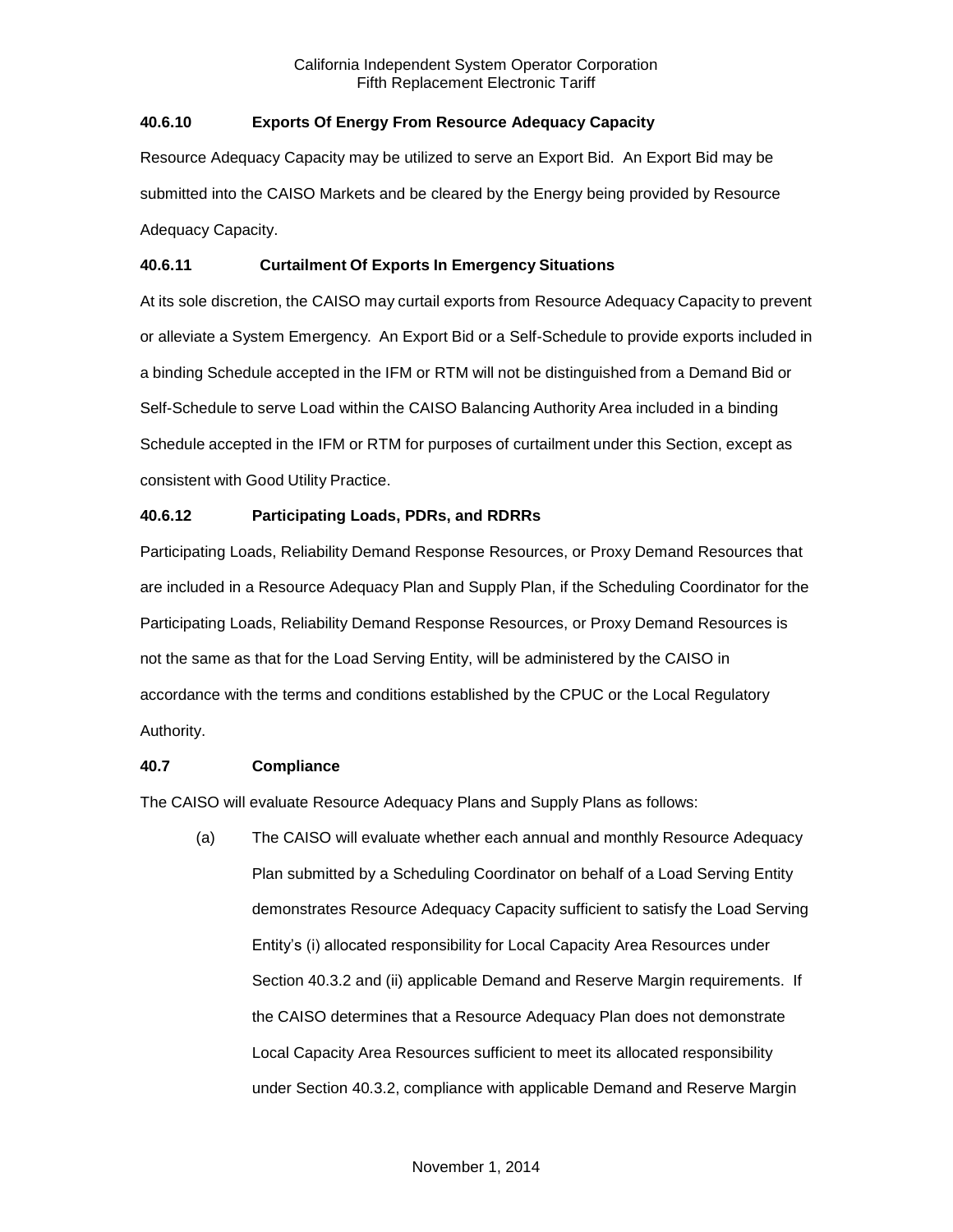requirements, or compliance with any other resource adequacy requirement in this Section 40 or adopted by the CPUC, Local Regulatory Authority, or federal agency, as applicable, the CAISO will notify the relevant Scheduling Coordinator, CPUC, Local Regulatory Authority, or federal agency with jurisdiction over the relevant Load Serving Entity, or in the case of a mismatch between Resource Adequacy Plan(s) and Supply Plan(s), the relevant Scheduling Coordinators, in an attempt to resolve any deficiency in accordance with the procedures set forth in the Business Practice Manual. The notification will be made at least 25 days in advance of the first day of the month covered by the plan and will include the reasons the CAISO believes a deficiency exists. If the deficiency relates to the demonstration of Local Capacity Area Resources in a Load Serving Entity's annual Resource Adequacy Plan, and the CAISO does not provide a written notice of resolution of the deficiency as set forth in the Business Practice Manual, the Scheduling Coordinator for the Load Serving Entity may demonstrate that the identified deficiency is cured by submitting a revised annual Resource Adequacy Plan within thirty (30) days of the beginning of the Resource Adequacy Compliance Year. For all other identified deficiencies, at least ten (10) days prior the effective month of the relevant Resource Adequacy Plan, the Scheduling Coordinator for the Load Serving Entity shall (i) demonstrate that the identified deficiency is cured by submitting a revised Resource Adequacy Plan or (ii) advise the CAISO that the CPUC, Local Regulatory Authority, or federal agency, as appropriate, has determined that no deficiency exists.

(b) The CAISO will evaluate whether each monthly Resource Adequacy Plan submitted by a Scheduling Coordinator on behalf of a Load Serving Entity demonstrates operationally available Resource Adequacy Capacity, excluding capacity scheduled to take an Approved Maintenance Outage during the resource adequacy month, that is equal to or greater than the Load Serving Entity's applicable forecasted monthly Demand and Reserve Margin. For each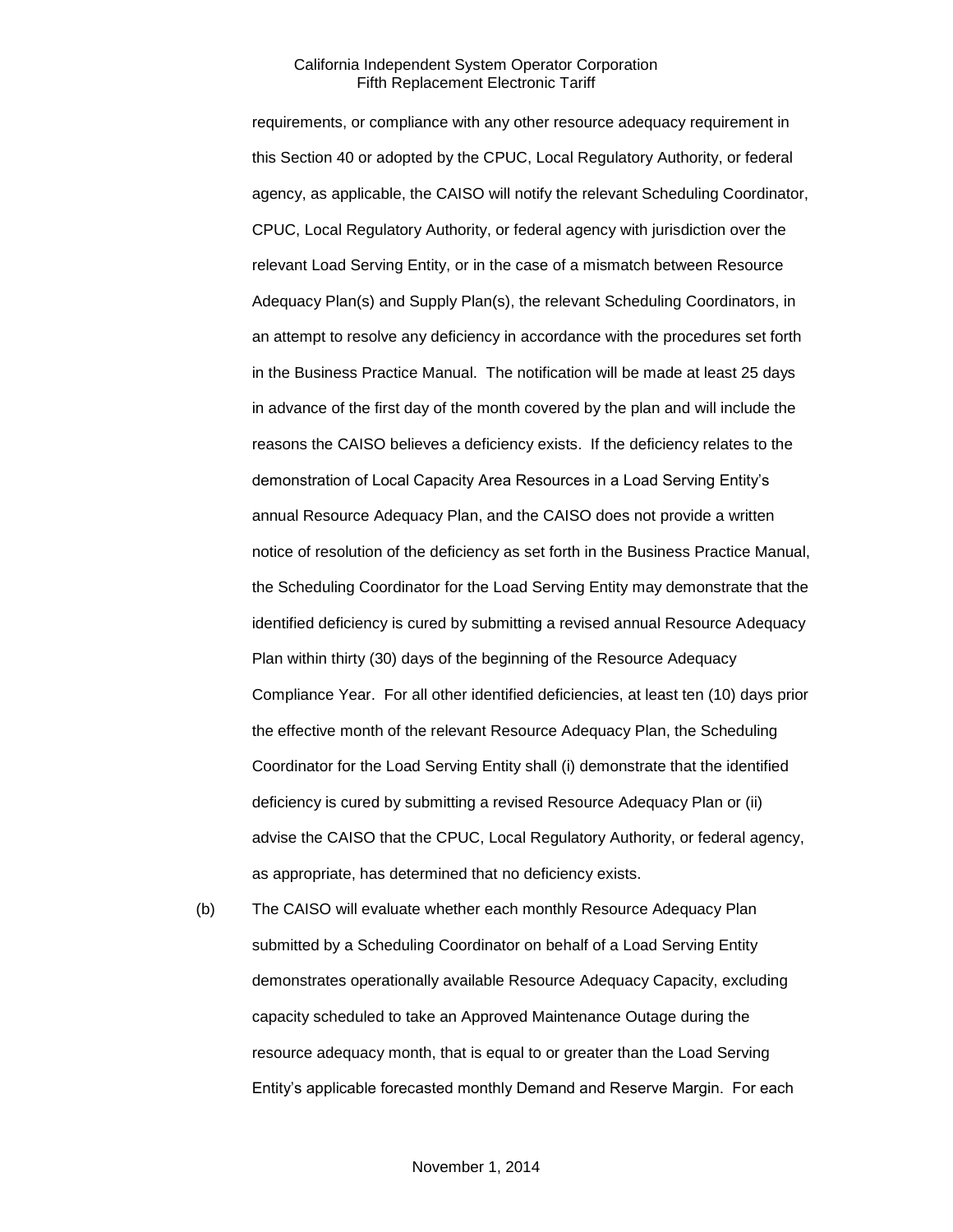day of the month where the CAISO determines that the criteria set forth in Section 9.3.1.3.2.3(b) is not met, if a monthly Resource Adequacy Plan (i) includes capacity scheduled to take an Approved Maintenance Outage on that day that has not been replaced pursuant to Sections 9.3.1.3.1, or 9.3.1.3.2, and (ii) does not demonstrate operationally available Resource Adequacy Capacity equal to or greater than the Load Serving Entity's applicable forecasted monthly Demand and Reserve Margin, the CAISO will require outage replacement and will provide notice of the outage replacement requirement to the Local Regulatory Authority, the Scheduling Coordinator for the Load Serving Entity, and the Scheduling Coordinator for the Resource Adequacy Resource scheduled to take the Approved Maintenance Outage. The notification will be made at least 25 days in advance of the first day of the month covered by the plan and will include the reasons why the CAISO believes an outage replacement requirement exists. At least eleven (11) days prior to the resource adequacy month, the Scheduling Coordinator for either the Load Serving Entity or the Resource Adequacy Resource may demonstrate that the identified outage replacement requirement is cured by submitting to the CAISO a revision or update to the monthly Resource Adequacy Plan or Supply Plan, as applicable. If neither the Scheduling Coordinator for the Load Serving Entity nor the Scheduling Coordinator for the Resource Adequacy Resource timely advises the CAISO that the identified outage replacement requirement is cured, the CAISO may exercise its authority to procure backstop capacity under the Capacity Procurement Mechanism pursuant to Section 43.

(c) In the case of a mismatch between Resource Adequacy Plan(s) and Supply Plan(s), if resolved, the relevant Scheduling Coordinator(s) must provide the CAISO with revised Resource Adequacy Plan(s) or Supply Plans, as applicable, at least ten (10) days prior to the effective month. If the CAISO is not advised that the deficiency or mismatch is resolved at least ten (10) days prior to the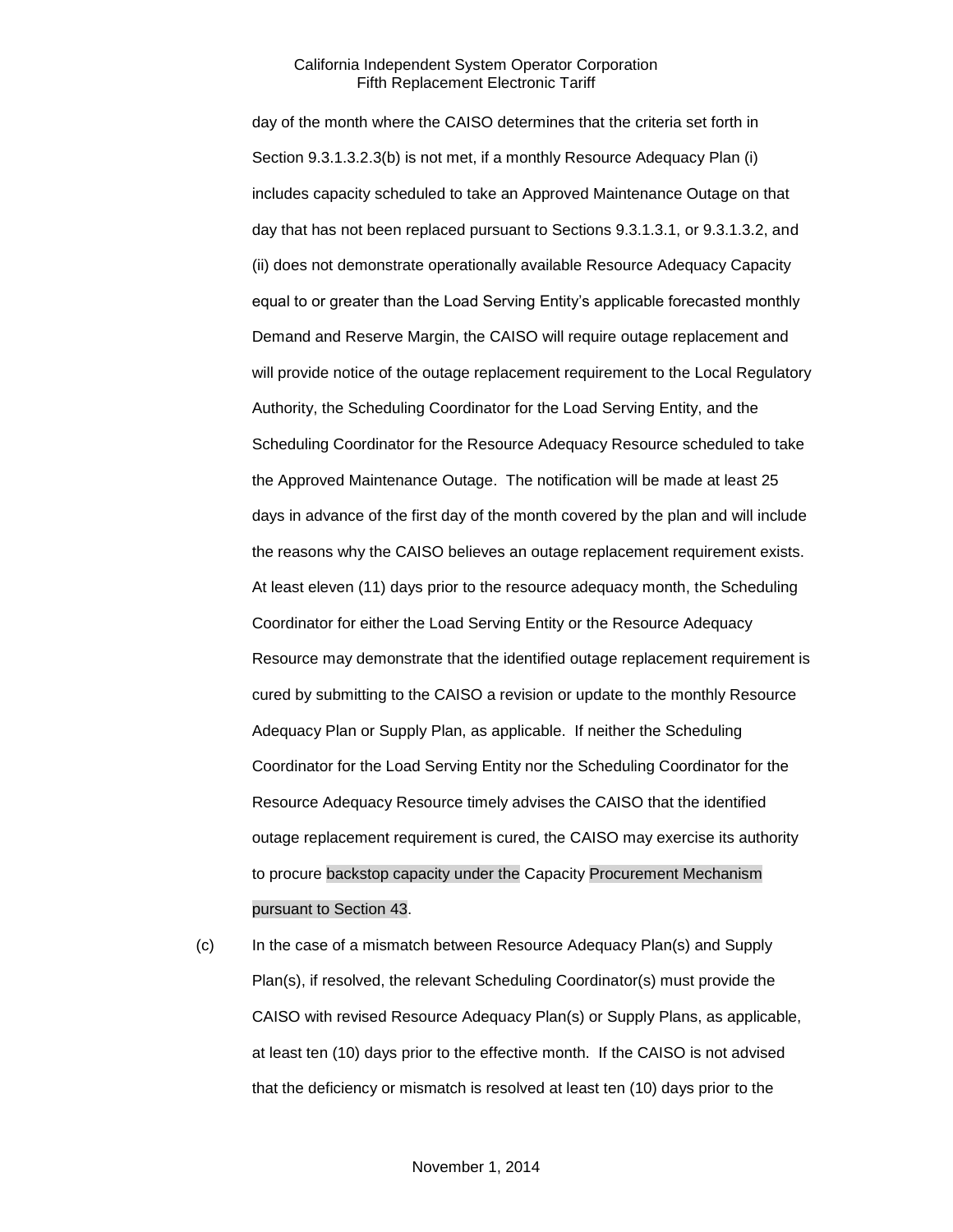effective month, the CAISO will use the information contained in the Supply Plan to set the obligations of Resource Adequacy Resources under this Section 40 and/or to assign any costs incurred under this Section 40 and Section 43.

#### **40.7.1 Other Compliance Issues**

Scheduling Coordinators representing Generating Units, System Units or System Resources supplying Resource Adequacy Capacity that fail to provide the CAISO with an annual or monthly Supply Plan, as applicable, as set forth in Section 40.7, shall be subject to Section 37.6.1. Further, Scheduling Coordinators representing Generating Units, System Units or System Resources supplying Resource Adequacy Capacity that fail to provide the CAISO with information required for the CAISO to determine Net Qualifying Capacity shall not be eligible for inclusion in the Net Qualifying Capacity annual report under Section 40.4.2 for the next Resource Adequacy Compliance Year and shall be subject to any applicable Sanctions under Section 37.6.1.

# **40.7.2 Penalties For Non-Compliance**

The failure of a Resource Adequacy Resource or Resource Adequacy Capacity to be available to the CAISO in accordance with the requirements of this Section 40 or Section 9.3.1.3, and the failure to operate a Resource Adequacy Resource by placing it online or in a manner consistent with a submitted Bid or Generated Bid shall be subject to the applicable Sanctions set forth in Section 37.2.4. However, any failure of the Resource Adequacy Resource to satisfy any obligations prescribed under this Section 40 or Section 9.3.1.3 during a Resource Adequacy Compliance Year for which Resource Adequacy Capacity has been committed to a Load Serving Entity shall not limit in any way, except as otherwise established under Section 40.4.5 or requirements of the CPUC, Local Regulatory Authority, or federal agency, as applicable, the ability of the Load Serving Entity to whom the Resource Adequacy Capacity has been committed to use such Resource Adequacy Capacity for purposes of satisfying the resource adequacy requirements of the CPUC, Local Regulatory Authority, or federal agency, as applicable. In addition, a Reserve Sharing LSE shall not be subject to any sanctions, penalties, or other compensatory obligations under this Section 40 on account of a Resource Adequacy Resource's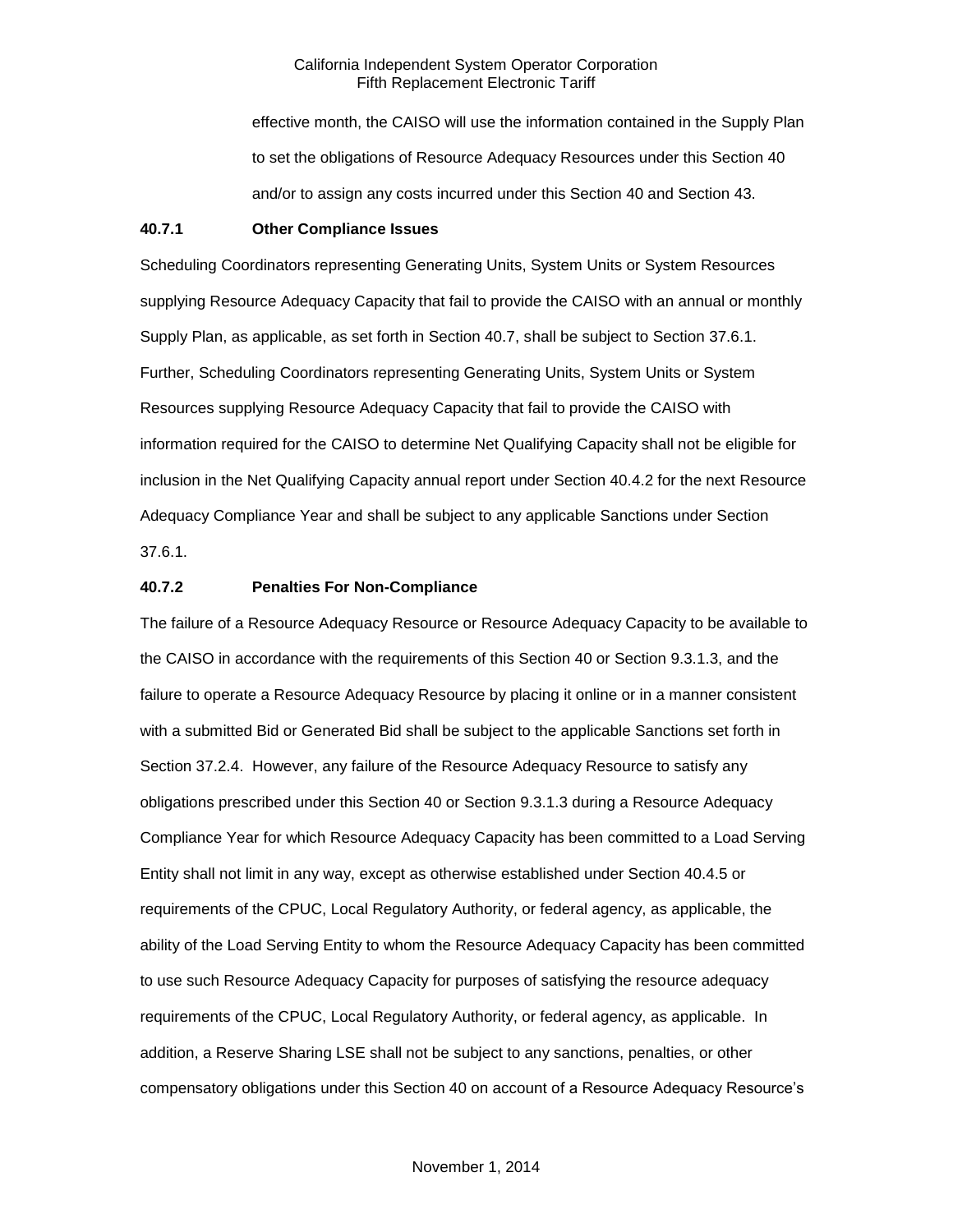satisfaction or failure to satisfy its obligations under this Section 40 or Section 9.3.1.3.

# **40.8 CAISO Default Qualifying Capacity Criteria**

# **40.8.1 Applicability**

The criteria in this Section 40.8 shall apply only: (i) where the CPUC or Local Regulatory Authority has not established and provided to the CAISO criteria to determine the types of resources that may be eligible to provide Qualifying Capacity and for calculating Qualifying Capacity for such eligible resource types and (ii) until the CAISO has been notified in writing by the CPUC of its intent to overturn, reject or fundamentally modify the capacity-based framework in CPUC Decisions 04-01-050 (Jan. 10, 2004), 04-10-035 (Oct. 28, 2004), and 05-10-042 (Oct. 31, 2005). The types of resources specified in this Section 40.8.1 will be eligible to provide Qualifying Capacity to the extent they meet the criteria for each type of resource set forth in this Section 40.8.1.

# **40.8.1.2 Nuclear and Thermal**

Nuclear and thermal Generating Units, other than Qualifying Facilities with Existing QF Contracts addressed in Section 40.8.1.8 below, must be a Participating Generator or a System Unit. The Qualifying Capacity of nuclear and thermal units, other than Qualifying Facilities addressed in Section 40.8.1.8, will be based on net dependable capacity defined by NERC Generating Availability Data System information.

# **40.8.1.3 Hydro**

Hydroelectric Generating Units, other than Qualifying Facilities with Existing QF Contracts, must be either Participating Generators or System Units. The Qualifying Capacity of a pond or Pumped-Storage Hydro Unit, other than a QF, will be determined based on net dependable capacity defined by NERC GADS minus variable head derate based on an average dry year reservoir level. The Qualifying Capacity of a pond or Pumped-Storage Hydro Unit that is a QF will be determined based on historic performance during the hours of noon to 6:00 p.m., using a three-year rolling average.

The Qualifying Capacity of all run-of-river hydro units, including Qualifying Facilities, will be based on net dependable capacity defined by NERC GADS minus an average dry year conveyance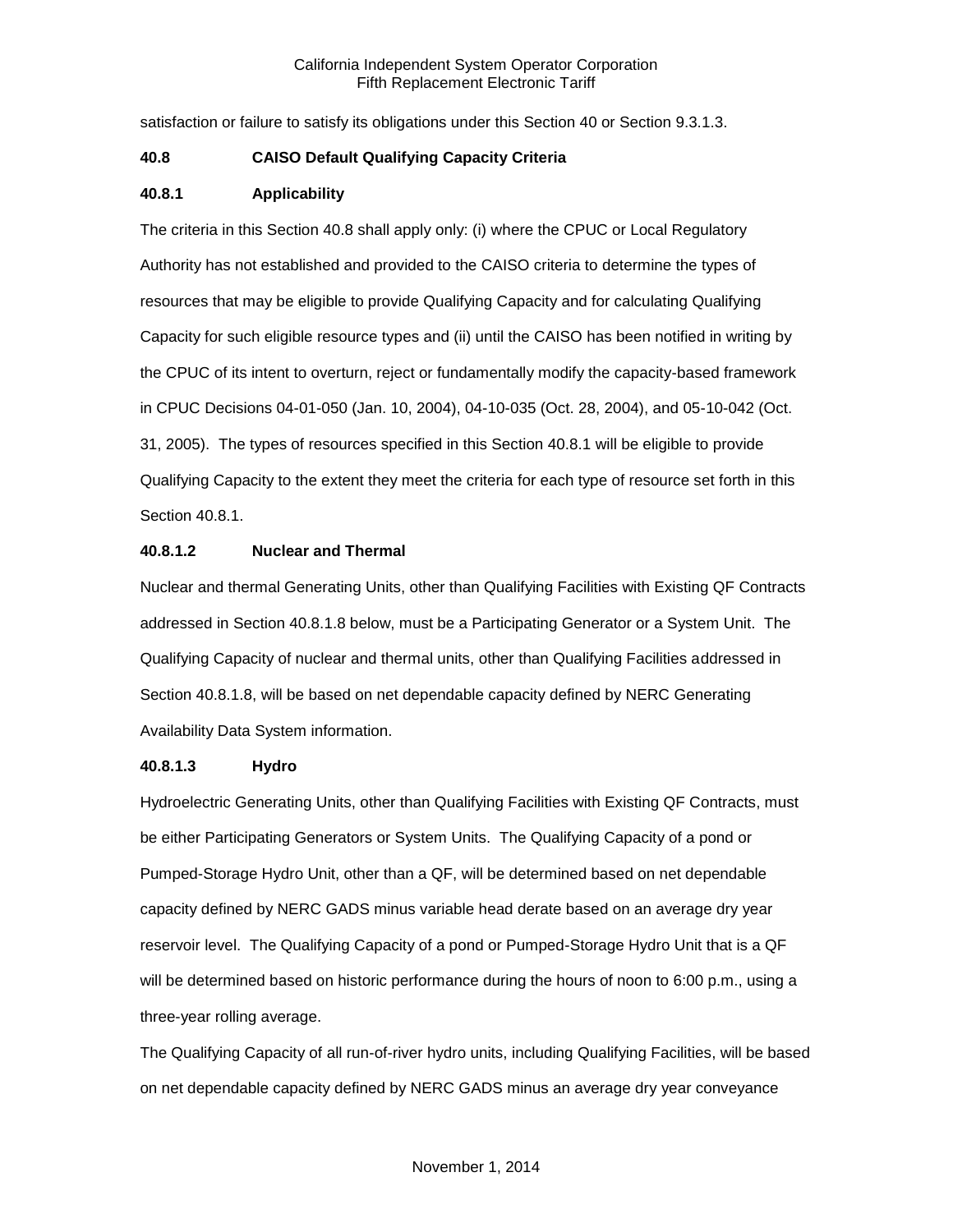flow, stream flow, or canal head derate. As used in this section, average dry year reflects a onein-five year dry hydro scenario (for example, using the 4th driest year from the last 20 years on record).

# **40.8.1.4 Unit-Specific Contracts**

Unit-specific contracts with Participating Generators or System Units will qualify as Resource Adequacy Capacity subject to the verification that the total MW quantity of all contracts from a specific unit do not exceed the total Net Qualifying Capacity (MW) consistent with the Net Qualifying Capacity determination for that unit.

# **40.8.1.5 Contracts with Liquidated Damage Provisions**

Firm Energy contracts with liquidated damages provisions, as generally reflected in Service Schedule C of the Western Systems Power Pool Agreement or the Firm LD product of the Edison Electric Institute pro forma agreement, or any other similar firm Energy contract that does not require the seller to source the Energy from a particular unit, and specifies a delivery point internal to the CAISO Balancing Authority Area entered into before October 27, 2005 shall be eligible to count as Qualifying Capacity until the end of 2008. A Scheduling Coordinator, however, cannot have more than twenty-five percent (25%) of its portfolio of Qualifying Capacity met by contracts with liquidated damage provisions for 2008.

# **40.8.1.6 Wind and Solar**

As used in this Section, wind units are those wind Generating Units without backup sources of Generation and solar units are those solar Generating Units without backup sources of Generation. Wind and solar units, other than Qualifying Facilities with Existing QF Contracts, must be Participating Intermittent Resources or subject to availability provisions of Section 40.6.4.3.4.

The Qualifying Capacity of all wind or solar units, including Qualifying Facilities, for each month will be based on their monthly historic performance during that same month during the hours of noon to 6:00 p.m., using a three-year rolling average. For wind or solar units with less than three years operating history, all months for which there is no historic performance data will utilize the monthly average production factor of all units (wind or solar, as applicable) within the TAC Area,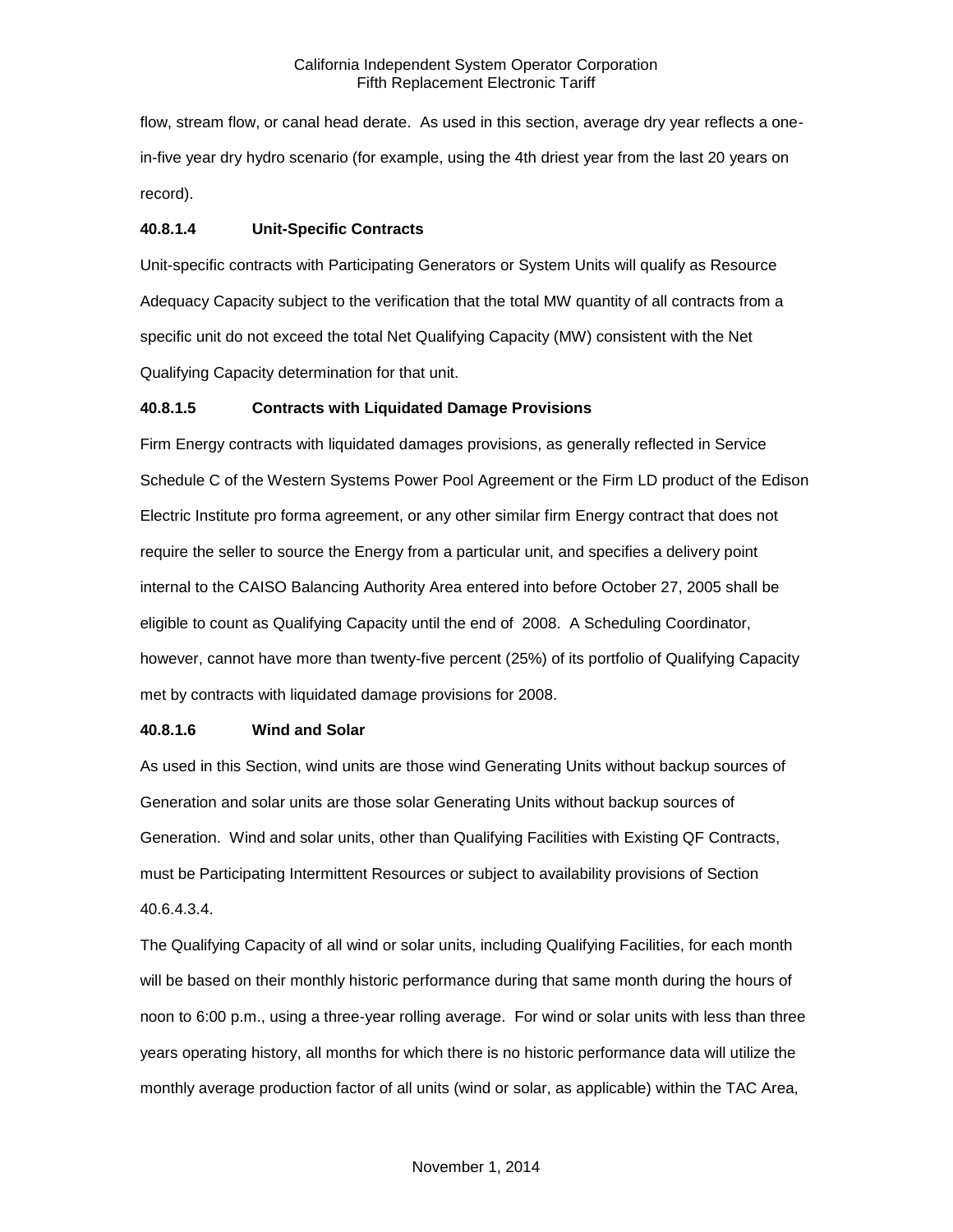or other production data from another area determined by the CAISO to be appropriate if the unit is not within a TAC Area, in which the Generating Unit is located.

#### **40.8.1.7 Geothermal**

Geothermal Generating Units, other than Qualifying Facilities with Existing QF Contracts addressed in Section 40.8.1.8, must be Participating Generators or System Units. The Qualifying Capacity of geothermal units, other than Qualifying Facilities addressed in Section 40.8.1.8, will be based on NERC GADS net dependable capacity minus a derate for steam field degradation.

# **40.8.1.8 Treatment of Qualifying Capacity for Qualifying Facilities**

Qualifying Facilities must be subject to an effective Participating Generator Agreement or Net Scheduled Participating Generator Agreement or must be System Units, unless they have an Existing QF Contract. Except for hydro, wind, and solar Qualifying Facilities addressed pursuant to Sections 40.8.1.3 and 40.8.1.6, the Qualifying Capacity of Qualifying Facilities under Existing QF Contracts, will be based on historic monthly Generation output during the hours of noon to 6:00 p.m. (net of Self-provided Load) during a three-year rolling average.

# **40.8.1.9 Participating Loads**

The Qualifying Capacity of Participating Loads shall be the average reduction in Demand over a three-year period on a per Dispatch basis or, if the Load does not have three years of performance history, based on comparable evaluation data using similar programs. Loads of Participating Loads must be available at least 48 hours, and if the Loads can only be dispatched for a maximum of two hours per event, then only 0.89 percent of a Scheduling Coordinator's portfolio may be made up of such Loads.

# **40.8.1.10 Jointly-Owned Facilities**

A jointly-owned facility must be either a Participating Generator or a System Unit. The Qualifying Capacity for the entire facility will be determined based on the type of resource as described elsewhere in this Section 40.8.1. In addition, the Scheduling Coordinator must provide the CAISO with a demonstration of its entitlement to the output of the jointly-owned facility's Qualified Capacity and an explanation of how that entitlement may change if the facility's output is restricted.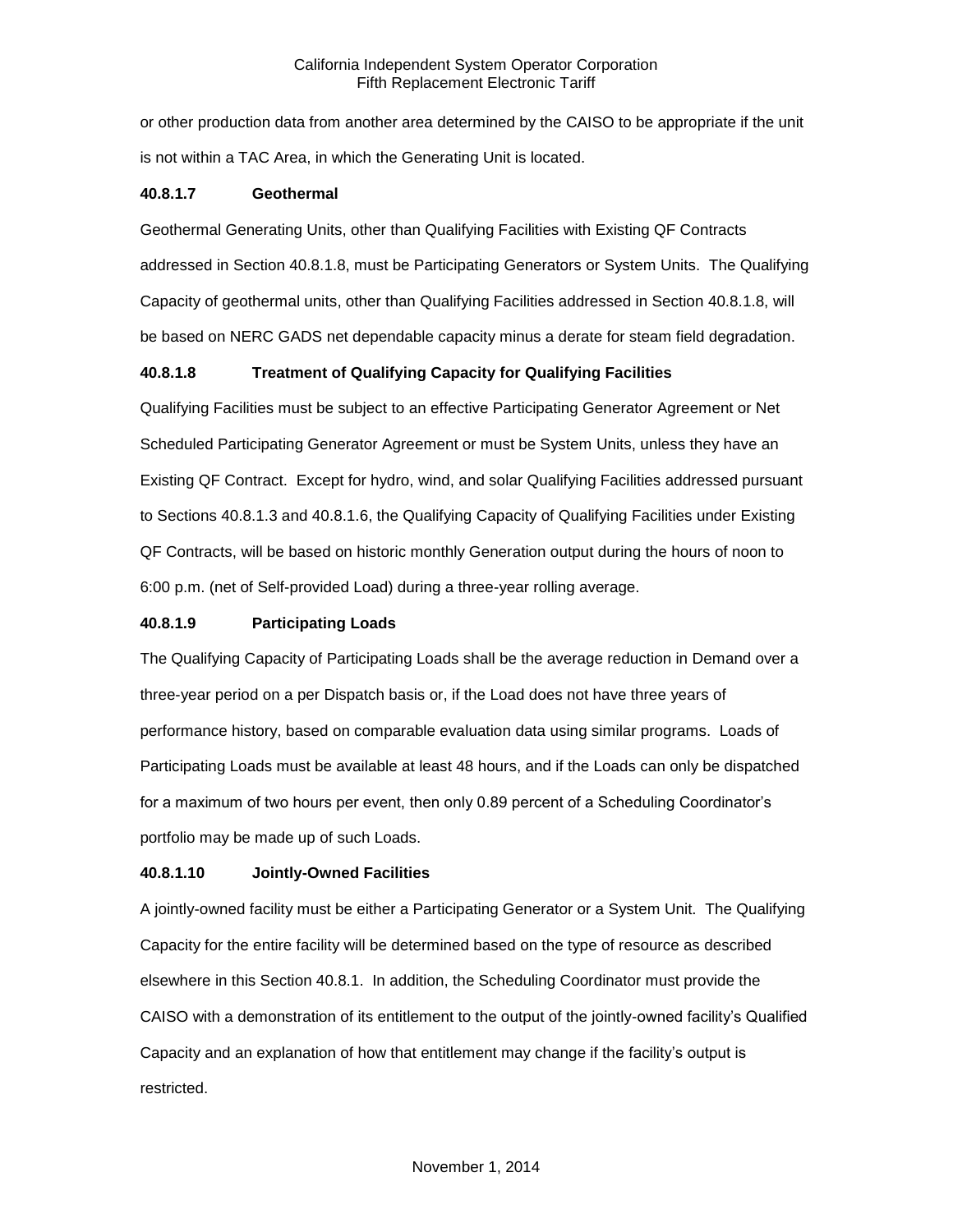# **40.8.1.11 Facilities under Construction**

The Qualifying Capacity for facilities under construction will be determined based on the type of resource as described elsewhere in this Section 40.8. In addition, the facility must have been in commercial operation for no less than one month to be eligible to be included as a Resource Adequacy Resource in a Scheduling Coordinator's monthly Resource Adequacy Plan.

#### **40.8.1.12 System Resources and Pseudo-Ties**

# **40.8.1.12.1 Dynamic System Resources and Pseudo-Ties**

Dynamic System Resources and Pseudo-Ties of Generating Units to the CAISO Balancing Authority Area shall be treated similar to resources within the CAISO Balancing Authority Area, except with respect to the deliverability screen under Section 40.4.6.1 and with respect to the limitation on the Qualifying Capacity of wind and solar resources set forth in Section 40.8.1.6. However, eligibility as a Resource Adequacy Resource is contingent upon a showing by the Scheduling Coordinator that the Dynamic System Resource or Pseudo-Tie of a Generating Unit to the CAISO Balancing Authority Area has secured transmission through any intervening Balancing Authority Areas for the Operating Hours that cannot be curtailed for economic reasons or bumped by higher priority transmission and that the Load Serving Entity for which the Scheduling Coordinator is submitting Demand Bids has an allocation of import capacity at the import Scheduling Point under Section 40.4.6.2 that is not less than the Resource Adequacy Capacity provided by the Dynamic System Resource or Pseudo-Tie of a Generating Unit to the CAISO Balancing Authority Area.

# **40.8.1.12.2 Non-Dynamic System Resources**

For Non-Dynamic System Resources, the Scheduling Coordinator must demonstrate that the Load Serving Entity for which the Scheduling Coordinator is scheduling Demand has an allocation of import capacity at the import Scheduling Point under Section 40.4.6.2 that is not less than the Resource Adequacy Capacity from the Non-Dynamic System Resource. The Scheduling Coordinator must also demonstrate that the Non-Dynamic System Resource is covered by Operating Reserves, unless unit contingent, in the sending Balancing Authority Area. Eligibility as Resource Adequacy Capacity is contingent upon a showing by the Scheduling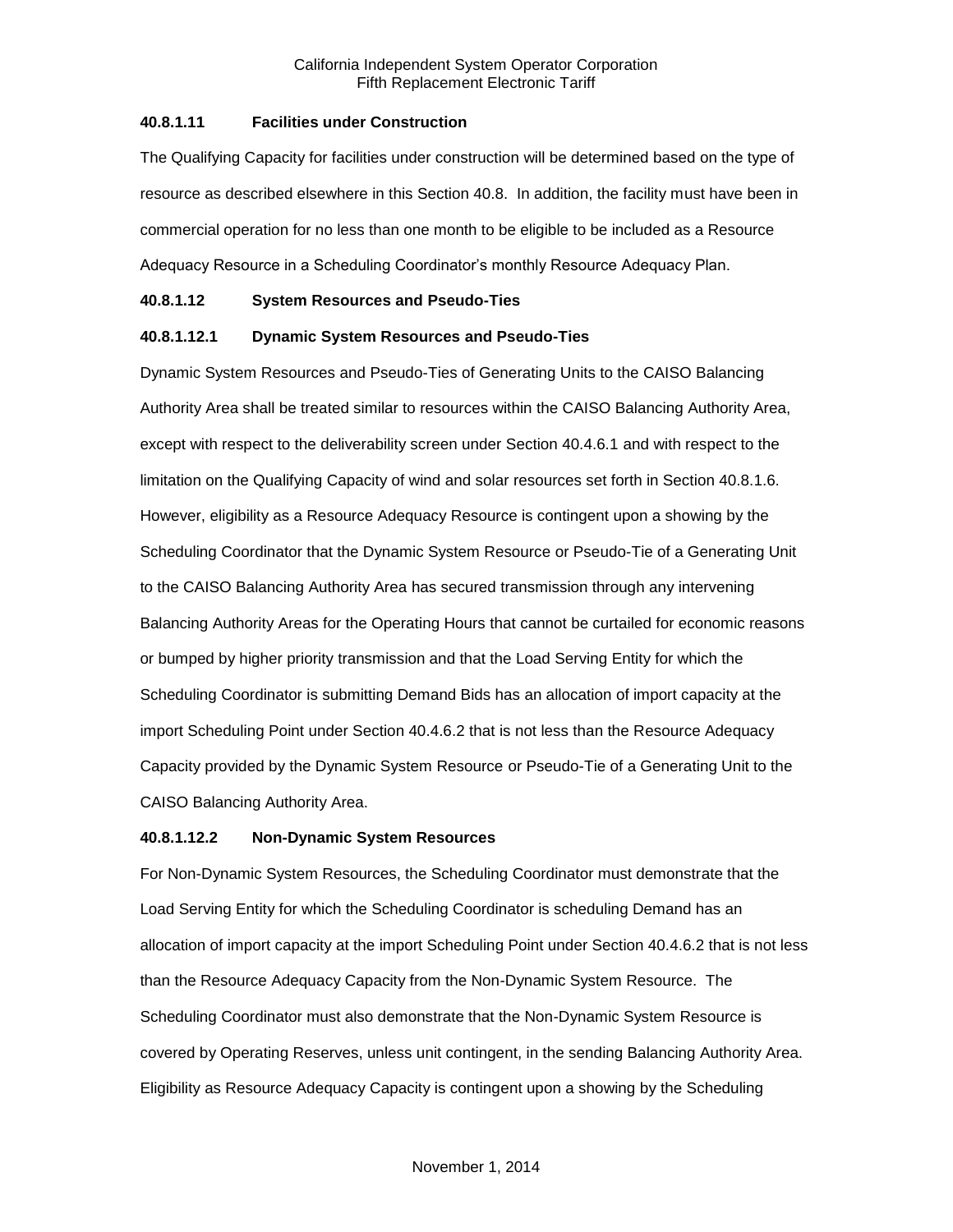Coordinator of the System Resource that it has secured transmission through any intervening Balancing Authority Areas for the Operating Hours that cannot be curtailed for economic reasons or bumped by higher priority transmission. With respect to Non-Dynamic System Resources, any inter-temporal constraints, such as multi-hour run blocks, must be explicitly identified in the monthly Resource Adequacy Plan, and no constraints may be imposed beyond those explicitly stated in the plan.

#### **40.8.1.13 Proxy Demand Resources**

The Qualifying Capacity of a Proxy Demand Resource, for each month, will be based on the resource's average monthly historic demand reduction performance during that same month during the Availability Assessment Hours, as described in Section 40.9.3, using a three-year rolling average. For a Proxy Demand Resource with fewer than three years of performance history, for all months for which there is no historic data, the CAISO will utilize a monthly megawatt value as certified and reported to the CAISO by the Demand Response Provider; otherwise, where available, the CAISO will use the average of historic demand reduction performance data available, by month, for a Proxy Demand Resource. Proxy Demand Resources must be available at least four (4) hours per month in which they are eligible to provide RA Capacity and must be dispatchable for a minimum of thirty (30) minutes per event within each of those months.

# **40.8.1.14 Reliability Demand Response Resources**

The Net Qualifying Capacity of a Reliability Demand Response Resource, for each month, will be based on the resource's average monthly historic demand reduction performance during that same month during the Availability Assessment Hours, as described in Section 40.9.3, using a three-year rolling average. For a Reliability Demand Response Resource with fewer than three years of performance history, for all months for which there is no historic data, the CAISO will use a monthly megawatt value as certified and reported to the CAISO by the Demand Response Provider; otherwise, where available, the CAISO will use the average of historic demand reduction performance data available, by month, for a Reliability Demand Response Resource.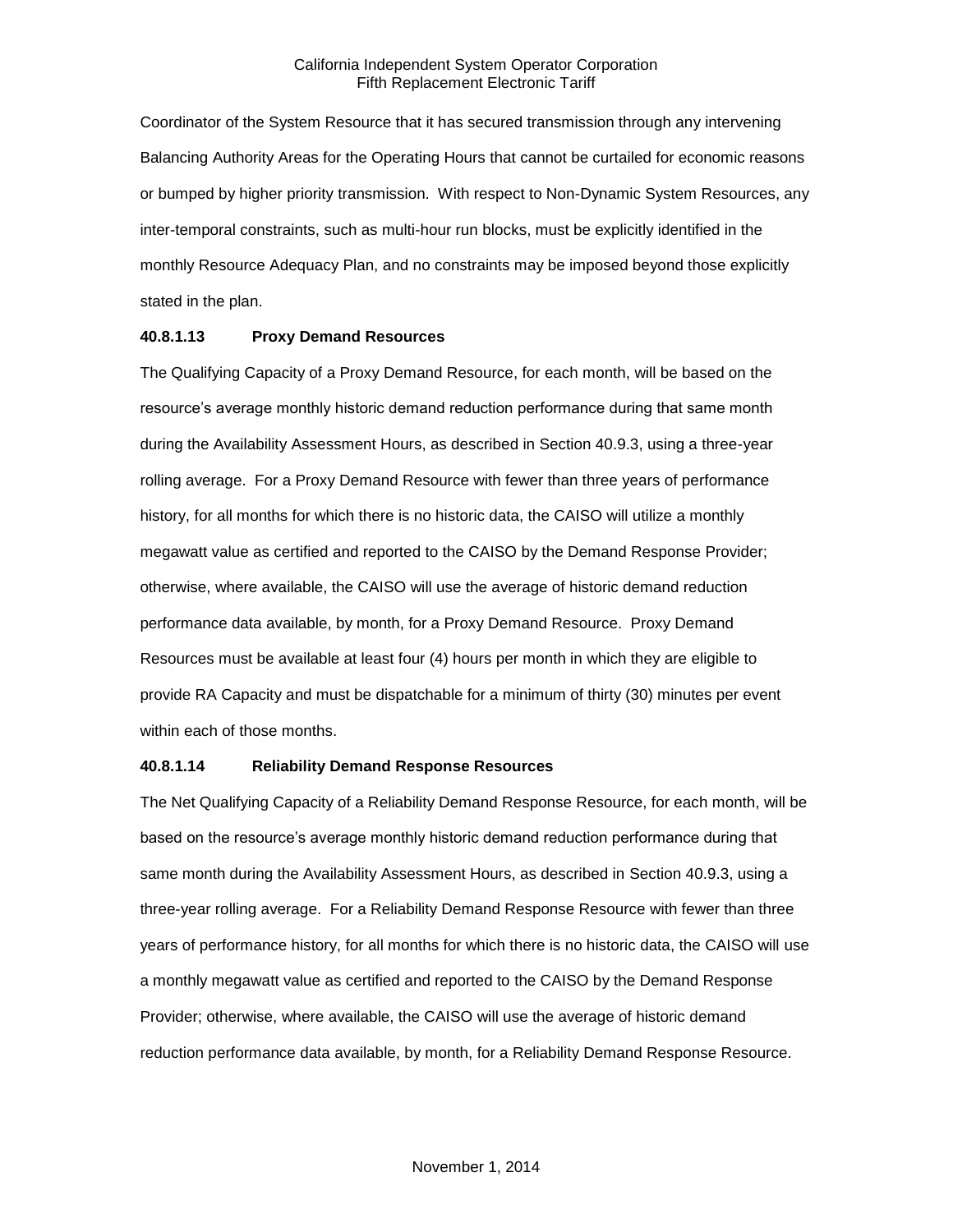# **40.9. Availability Standards And Payment; Non-Availability Charges**

#### **40.9.1 General**

Except for the exemptions specified in Section 40.9.2, the CAISO will track the availability of Resource Adequacy Capacity during the Availability Assessment Hours of each month, as specified in Section 40.9.3, in order to determine the amount of Resource Adequacy Capacity that was available to the CAISO. Each non-exempt Resource Adequacy Resource will be subject to the Availability Standards determined in accordance with either Section 40.9.4 or 40.9.7, whichever is applicable, for each month during each Resource Adequacy Compliance Year, starting with the 2010 Resource Adequacy Compliance Year. Scheduling Coordinators for Resource Adequacy Resources will be subject to Non-Availability Charges or Availability Incentive Payments as specified in either Section 40.9.4 or Section 40.9.7, whichever is applicable. MW values or percentages used by the CAISO in this Section 40.9 will be calculated to no less than two decimal places.

# **40.9.2 Exemptions**

The following exemptions apply to the CAISO's Availability Standards program of this Section 40.9:

- (1) Resources with a PMax less than one (1.0) MW will not be used to determine Availability Standards, will not be subject to Non-Availability Charges or Availability Incentive Payments, and will not be subject to the additional Outage reporting requirements of this Section 40.9.
- (2) Capacity under a resource specific power supply contract that existed prior to June 28, 2009 and Resource Adequacy Capacity that was procured under a contract that was either executed or submitted to the applicable Local Regulatory Authority for approval prior to June 28, 2009, and is associated with specific Generating Units or System Resources, will not be subject to Non-Availability Charges or Availability Incentive Payments. Such contracted Resource Adequacy Capacity, except for non Resource-Specific System Resources, will be included in the development of Availability Standards and will be subject to any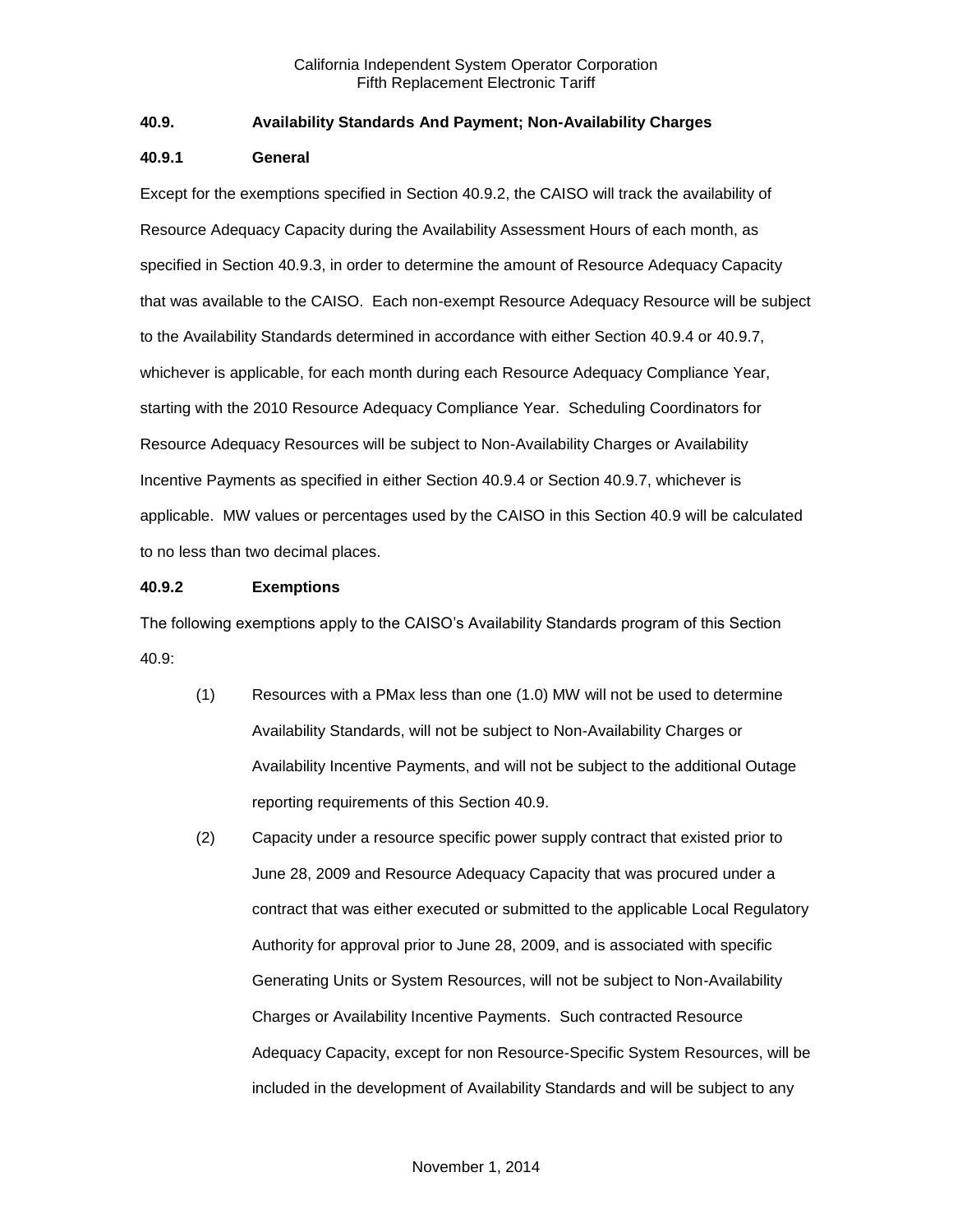Outage reporting requirements necessary for this purpose. The exemption will apply only for the initial term of the contract and to the MW capacity quantity and Resource Adequacy Resources specified in the contract prior to June 28, 2009. The exemption shall terminate upon the conclusion of the initial contract term. Exempt contracts may be re-assigned or undergo novation on or after June 28, 2009, but the exemption shall not apply for any extended contract term, increased capacity quantity or additional resource(s) beyond those specified in the contract prior to June 28, 2009, except as provided in Section 40.9.2(7) or 40.9.2(8). Scheduling Coordinators for Resource Adequacy Resources subject to these contracts will be required to certify the start date of the contract, the expiration date, the Resource ID(s), and the amount of Resource Adequacy Capacity associated with each Resource ID included in the contract. For Resource Adequacy Resources whose Qualifying Capacity value is determined by historical output, the capacity under a resource specific power supply contract or Resource Adequacy Capacity that was procured under a contract that was either executed or submitted to the applicable Local Regulatory Authority for approval that meets the requirements in this subsection (2) will not be subject to Non-Availability Charges or Availability Incentive Payments, except that the deadline date for either type of contract shall be August 22, 2010 instead of June 28, 2009.

(3) For a contract entered into prior to June 28, 2009 that provides for the amount of Resource Adequacy Capacity to increase during the original term of the contract, based on a ratio of the Resource Adequacy Resource's output or due to an addition of capacity, the exemption provided in subsection (2) of this Section 40.9.2 will apply to the additional capacity allowed under the contract; provided that the capacity increase (i) is expressly contained in the provisions of the contract, (ii) occurs during the primary term of the contract; and (iii) does not result from contract extensions or other amendments to the original terms and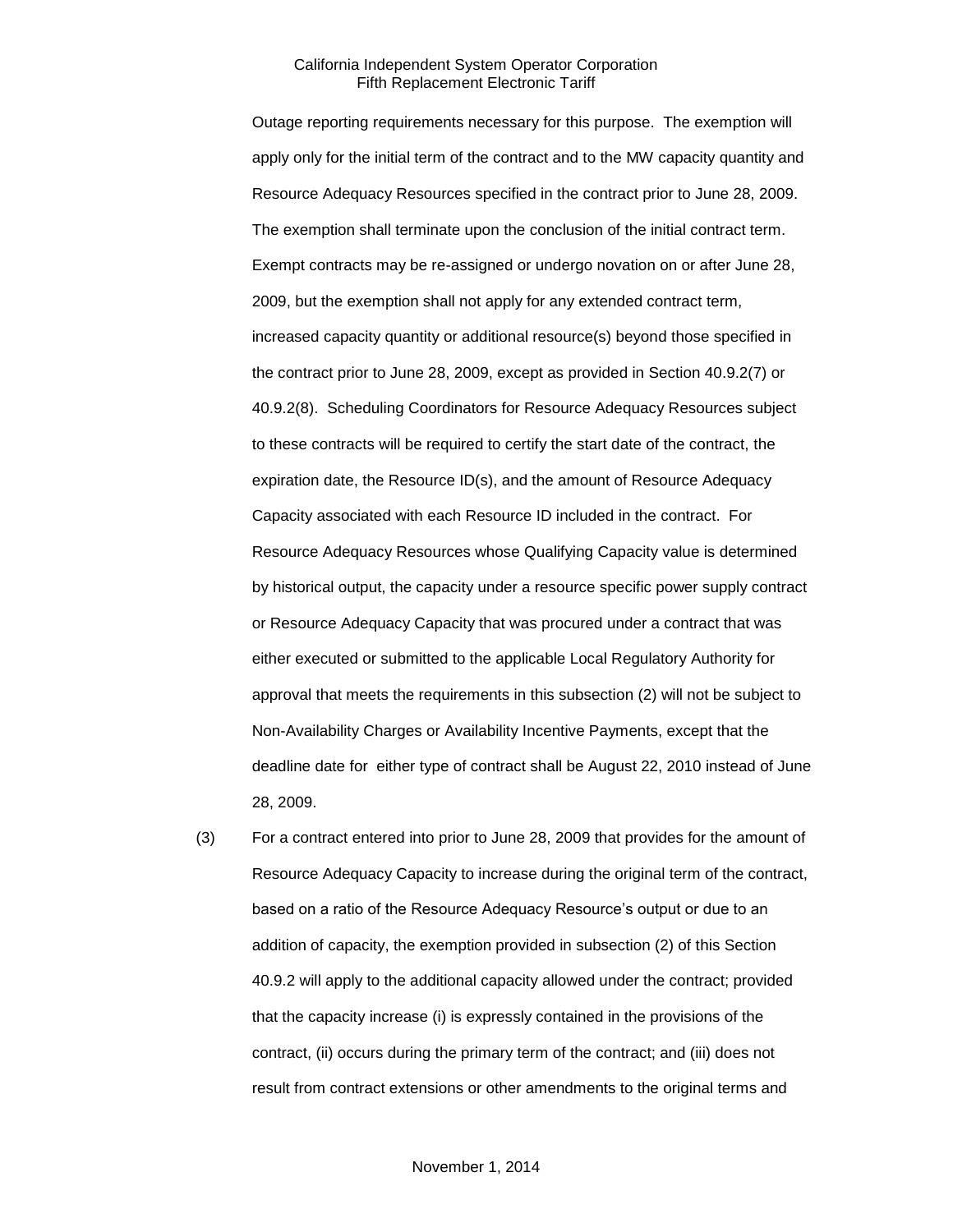conditions of the contract, except as provided in Section 40.9.2(7) or 40.9.2(8). Scheduling Coordinators for Resource Adequacy Resources subject to contracts that provide for such capacity increases or additions must include in their certification, in addition to the requirements of subsection (2) of this Section 40.9.2, (i) the citation to any contract provisions that might entitle them to increased exempt Resource Adequacy Capacity from the contracted resources during the primary term of the contract; (ii) the amount of additional capacity to which they might be entitled; and (iii) the actual effective date of the capacity increase. If the actual amount of capacity and/or the actual effective date of the capacity increase is not known at the time of the initial certification, the Scheduling Coordinator shall provide a supplemental certification(s) when this information becomes known. For Resource Adequacy Resources whose Qualifying Capacity value is determined by historical output the exemption provided in subsection (2) of this Section 40.9.2 will apply to an increase in the capacity under a resource specific power supply contract or Resource Adequacy Capacity that was procured under a contract that was either executed or submitted to the applicable Local Regulatory Authority for approval that meets the requirements in this subsection (3), except that the deadline date for either type of contract to be exempt shall be August 22, 2010 instead of June 28, 2009.

- (4) Demand response resources will not be used to determine Availability Standards, will not be subject to Non-Availability Charges or Availability Incentive Payments, and will not be subject to the additional Outage reporting requirements of this Section 40.9.
- (5) Resource Adequacy Capacity provided through contracts for Energy from nonspecified resources delivered within the CAISO Balancing Authority Area will not be used to determine Availability Standards, will not be subject to Non-Availability Charges or Availability Incentive Payments, and will not be subject to the additional Outage reporting requirements of this Section 40.9.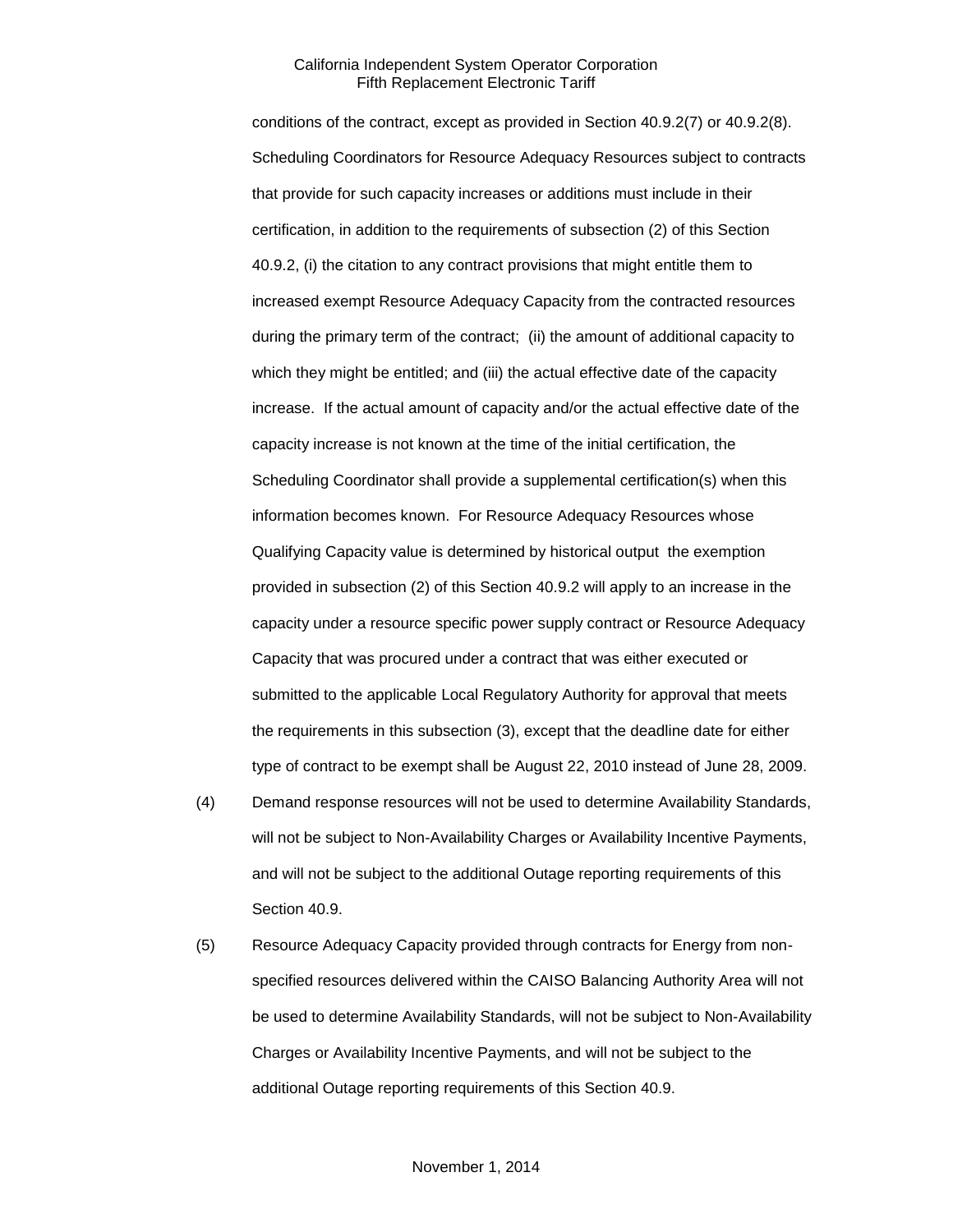- (6) Resource Adequacy Resources of a Modified Reserve Sharing LSE or a Load following MSS will be used to determine the Availability Standards and will be subject to any Outage reporting requirements necessary for this purpose. Non-Local Capacity Area Resource Adequacy Resources of a Modified Reserve Sharing LSE or a Load following MSS will not be subject to Non-Availability Charges or Availability Incentive Payments, but those entities shall remain responsible for any other applicable deficiency payments under this CAISO Tariff or the applicable MSS Agreement.
- (7) Scheduling Coordinators for resources with Existing QF Contracts or Amended QF Contracts that are Resource Adequacy Resources shall be exempt from the Outage reporting requirements of Section 40.9 if the resource previously provided Resource Adequacy Capacity under an Existing QF Contract that was exempt from the application of Non-Availability Charges and Availability Incentive Payments pursuant to Section 40.9.2(2) or 40.9.2(3). This exemption from the Outage reporting requirements of Section 40.9 shall end for each resource when the Existing QF Contract or Amended QF Contract terminates or it is no longer eligible for exemption under Section 40.9.2(2) or 40.9.2(3), or if requested by the Scheduling Coordinator for the resource, whichever is earlier.
- (8) Scheduling Coordinators for resources with Existing QF Contracts or Amended QF Contracts that are Resource Adequacy Resources shall be exempt from the Outage reporting requirements of Section 40.9, and will not be subject to Non-Availability Charges or Availability Incentive Payments, if the QF resource previously provided Resource Adequacy Capacity pursuant to an Existing QF Contract that was executed prior to the August 22, 2010 deadline for exemption under Section 40.9.2(2), and remained in effect pursuant to California Public Utilities Commission Decision 07-09-040 that extended the term of expiring contracts until such time as the new contracts resulting from that decision are available. This exemption from the Outage reporting requirements of Section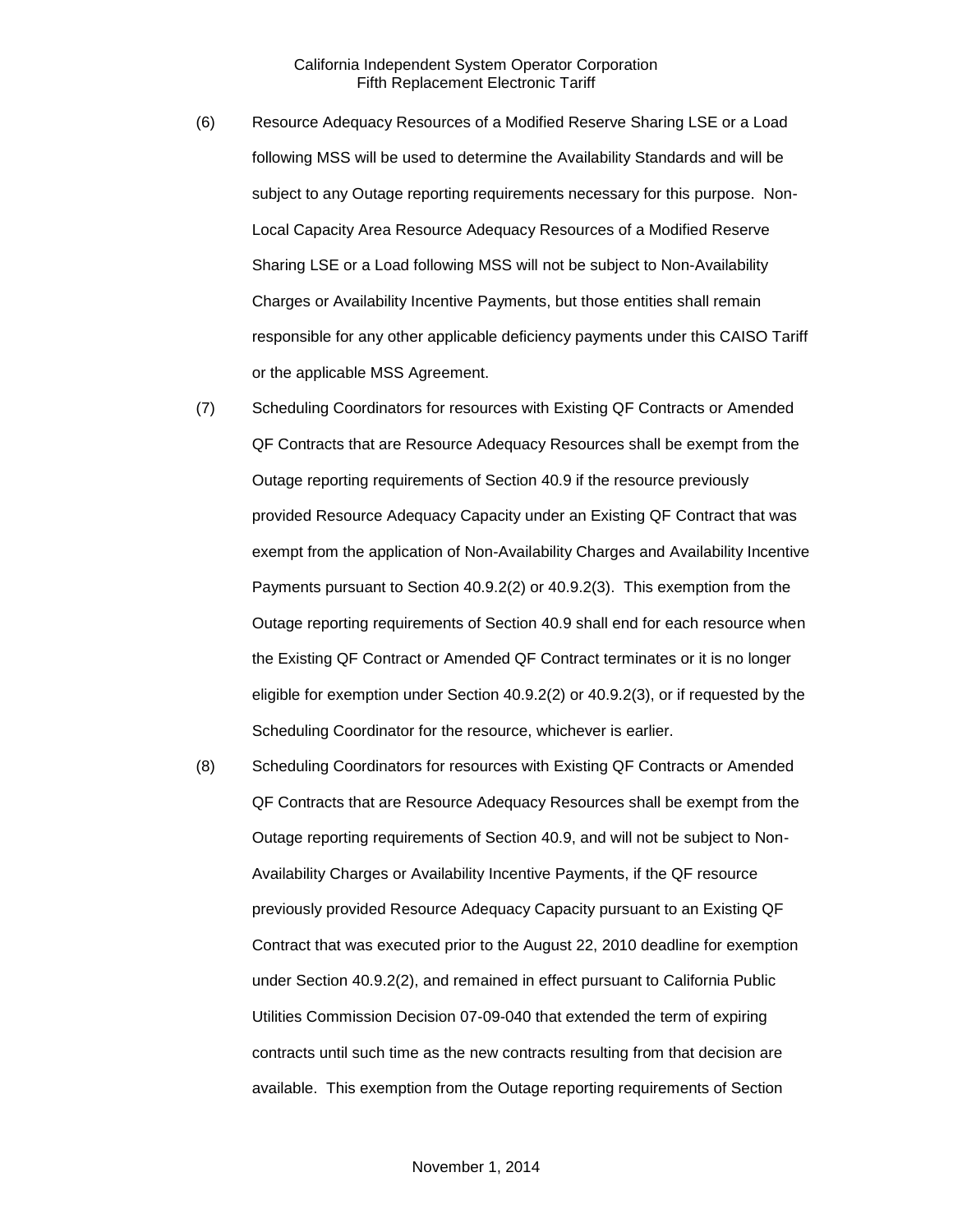40.9, and the Availability Incentive Payments and Non-Availability Charges, shall end for each resource when its Existing QF Contract or Amended QF Contract terminates or if requested by the Scheduling Coordinator for the resource, whichever is earlier.

Exclusions from the Availability Standards and Outage reporting requirements established in this Section 40.9 are for this Section 40.9 alone and do not affect any other obligation arising under the CAISO Tariff.

#### **40.9.3 Availability Assessment Hours**

The CAISO shall establish Availability Assessment Hours applicable for each month of each Resource Adequacy Compliance Year, which shall be applied starting with Resource Adequacy Compliance Year 2010, in order to assess the extent to which each Resource Adequacy Resource has met the Availability Standards of this Section 40.9. The Availability Assessment Hours shall be a pre-defined set of hours in each month corresponding to the operating periods when high demand conditions typically occur and when the availability of Resource Adequacy Capacity is most critical to maintaining system reliability. The Availability Assessment Hours shall be comprised of five consecutive hours of each non-weekend, non-federal holiday day. The five hour period will vary by season as necessary such that, based on historical actual load data, the coincident peak load hour typically falls within the five-hour range each day during the month. The CAISO shall annually determine the five hour range for the Availability Assessment Hours for each month of the next Resource Adequacy Compliance year prior to the start of each Resource Adequacy Compliance Year and shall specify them in the Business Practice Manual.

#### **40.9.4 Availability Determinations**

This Section 40.9.4 addresses availability assessment for all Resource Adequacy Capacity, including the Resource Adequacy Capacity of Resource-Specific System Resources, subject to the Section 40.9 Availability Standards program; however, this Section 40.9.4 does not apply to Resource Adequacy Capacity provided by non-Resource-Specific System Resources which are addressed in Section 40.9.7.

#### **40.9.4.1 Availability Standard**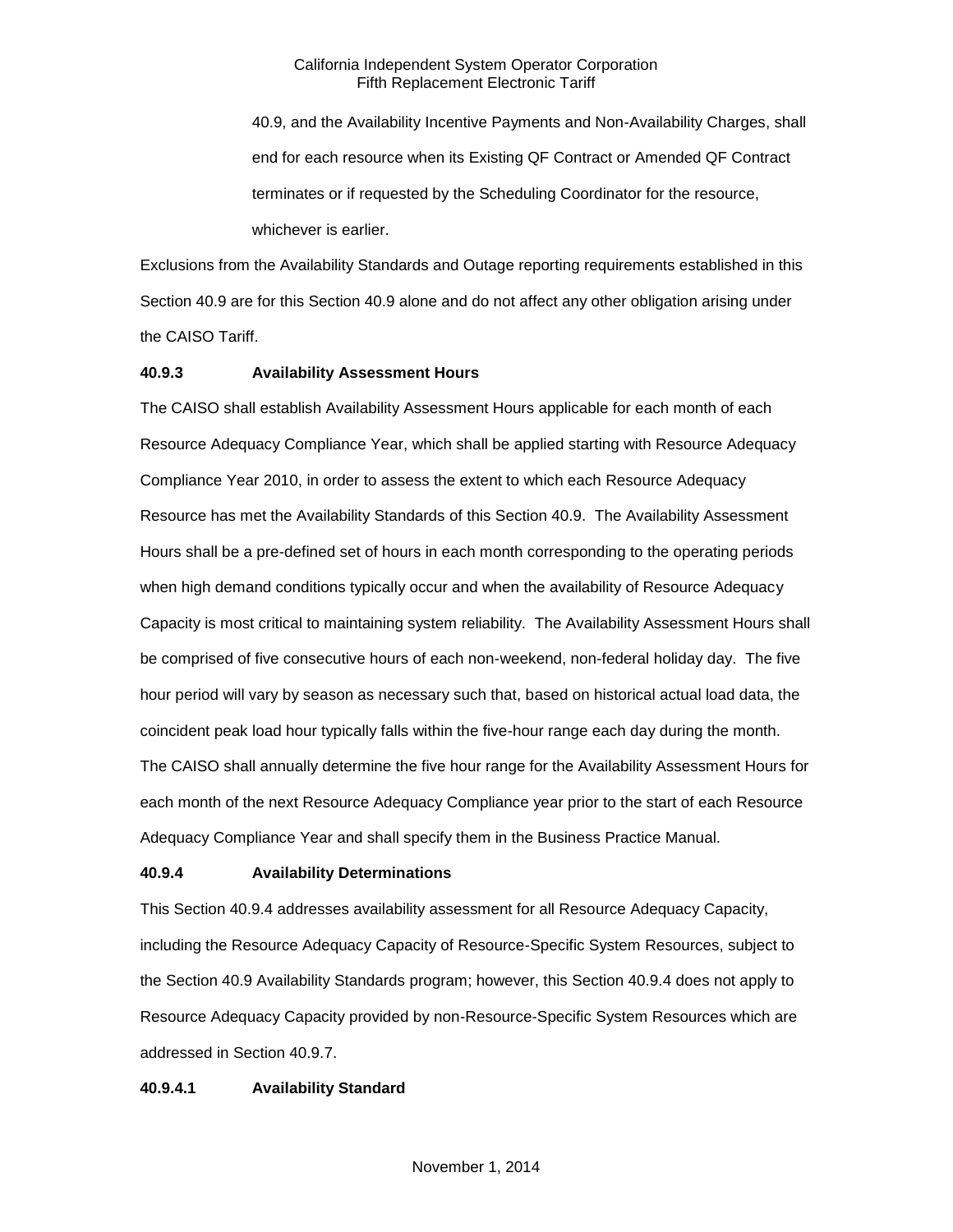The CAISO shall calculate and publish the monthly Availability Standards for Resource Adequacy Compliance Year 2010 no later than forty five (45) days after a FERC order approving this section and by July 1 prior to each Resource Adequacy Compliance Year thereafter. For Resource Adequacy Compliance Year 2010, the monthly Availability Standards applicable to Resource Adequacy Resources subject to this Section 40.9.4 will be based on the historical availability of Resource Adequacy Resources during the Availability Assessment Hours of the corresponding months during the period from June 2006 through December 2008. For subsequent years, the monthly Availability Standards will be based on historical availability for the Availability Assessment Hours over the previous three years. Each monthly Availability Standard will be calculated as the sum of the available Resource Adequacy Capacity of the included Resource Adequacy Resources across all the Availability Assessment Hours of the month, divided by the sum of the designated Resource Adequacy Capacity for the same set of hours and resources, and multiplied by 100 to obtain a number between zero (0) and one hundred percent (100%). For the purpose of determining the available Resource Adequacy Capacity in each month, the CAISO will use the Outage information reported in SLIC and, when available, the Outage reports submitted pursuant to Section 40.9.5. To ensure consistency between the calculation of the monthly Availability Standard and the calculation of each resource's monthly availability, the data utilized for both calculations will be in accordance with the provisions of Sections 40.9.4.2. All Resource Adequacy Resources except for the following will be included in the calculation of the Availability Standards:

- (1) Resource Adequacy Resources exempted in Section 40.9.2;
- (2) Non-Resource-Specific System Resources;
- (3) Resources between one (1) MW and ten (10) MW subject to the reporting requirements of Section 40.9.5, until such time that the CAISO has received the outage reports and can begin to utilize the data; and
- (4) Use-Limited Resources for Compliance Year 2010 and 2011.

## **40.9.4.2 Availability Calculation for a Resource Adequacy Resource**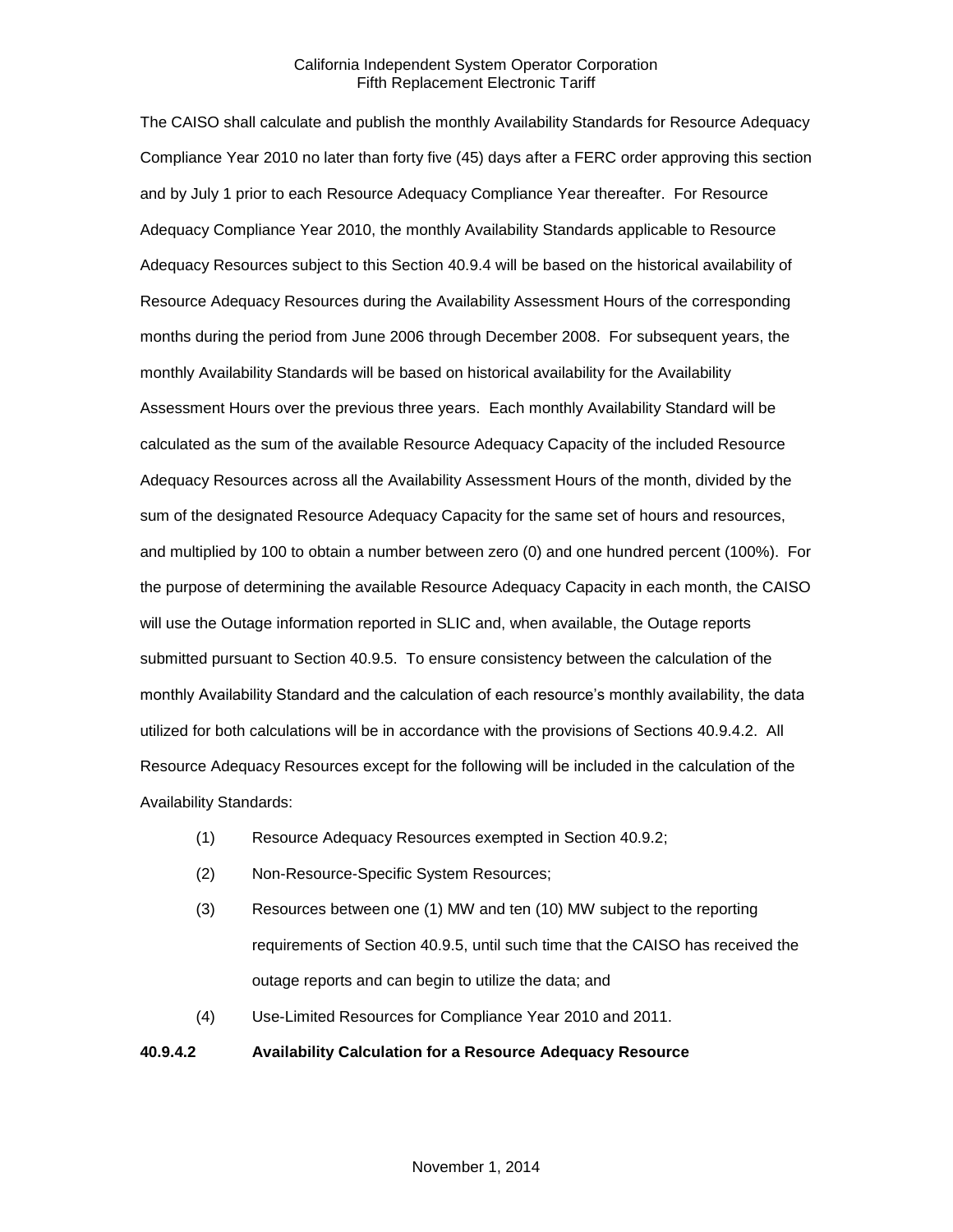The CAISO will calculate the monthly availability for each Resource Adequacy Resource subject to this Section 40.9.4 as follows:

The sum of the hourly available Resource Adequacy Capacity of the resource over all Availability Assessment Hours of the month, divided by the sum of the hourly Resource Adequacy Capacity of the resource as designated in the Supply Plan for the resource for those hours, and multiplied by 100 to obtain a number between zero percent (0%) and one hundred percent (100%).

- (c) A Resource Adequacy Resource will be determined to be less than one hundred percent (100%) available in a given month if it has any Forced Outages or temperature-related ambient de-rates that impact the availability of its designated Resource Adequacy Capacity during the Availability Assessment Hours of that month.
- (d) For Resource Adequacy Resources whose Qualifying Capacity value is determined by historical output, its hourly available Resource Adequacy Capacity for each Availability Assessment Hour will be determined from three components: the total actual amount of Energy the resource delivered during that hour; Resource Adequacy Capacity of the resource as designated in its Supply Plan; and the resource's Net Qualifying Capacity as reduced for that hour by the same percentage by which any Forced Outages or temperature-related ambient derates reduced the resource's capacity from its PMax capacity. If the total actual amount of Energy delivered by the resource in an Availability Assessment Hour is greater than or equal to the amount of Resource Adequacy Capacity designated in the Supply Plan, the hourly available Resource Adequacy Capacity for the hour will equal the resource's Resource Adequacy Capacity as designated in its Supply Plan. If the total actual amount of Energy delivered by the resource in an Availability Assessment Hour is less than the amount of Resource Adequacy Capacity designated in the Supply Plan, the available Resource Adequacy Capacity of the resource for that hour will be the higher of the total actual Energy the resource delivered in that hour or the resource's Net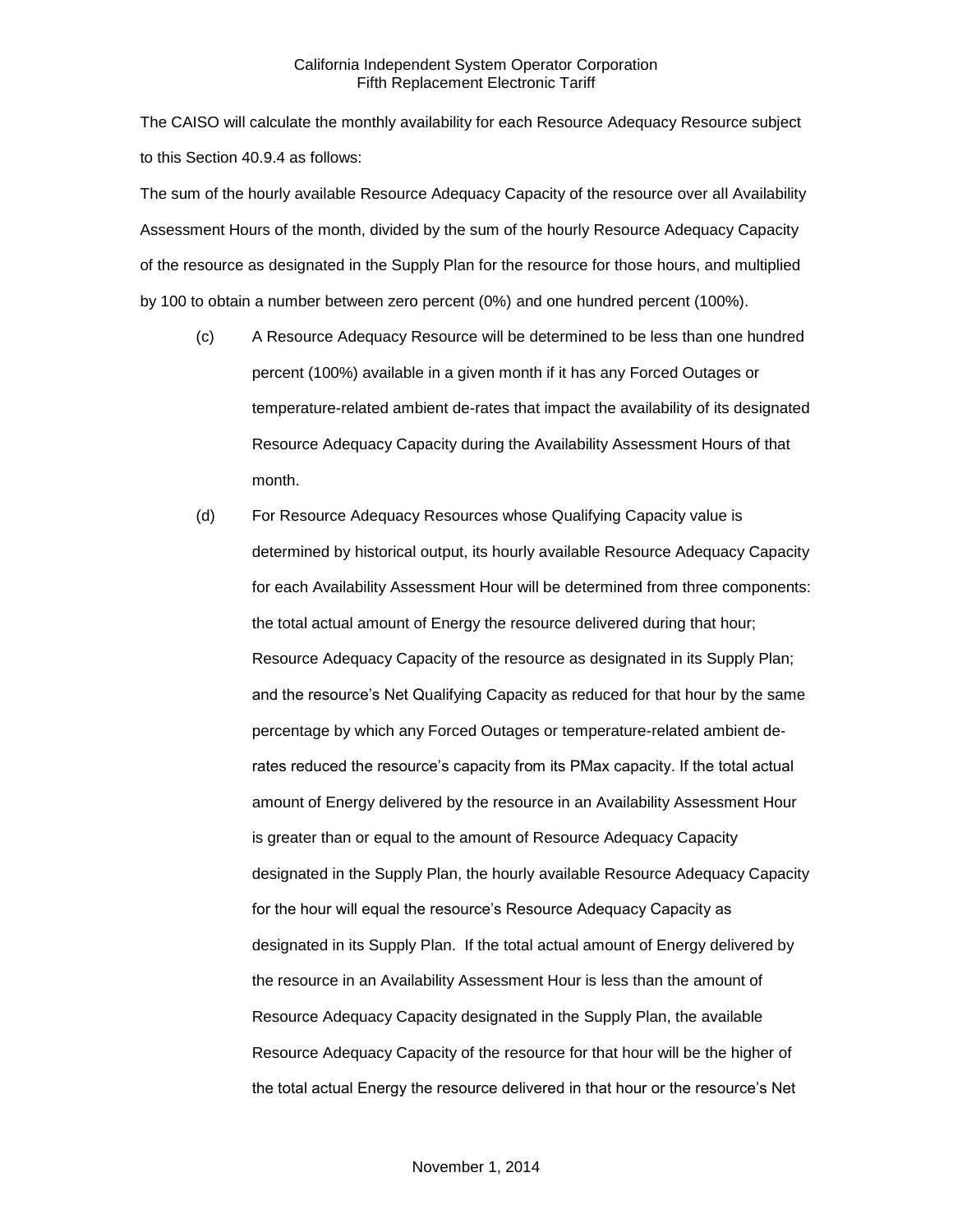Qualifying Capacity as reduced for that hour by the same percentage by which any Forced Outages or temperature-related ambient de-rates reduced the resource's capacity from its PMax capacity. The Resource Adequacy Capacity for each resource will be determined in accordance with the following formula: Hourly Available Resource Adequacy Capacity = Min (RA Capacity, Max

(Actual Energy, Proportional Derated Capacity))

Where:

RA Capacity = Resource Adequacy Capacity designated in the Supply Plan

Actual Energy = Total actual Energy delivered by the resource in the Availability Assessment Hour

Proportional Derated Capacity = Resource's Net Qualifying Capacity as reduced for that hour by the same percentage by which any Forced Outages or temperature-related ambient de-rates reduced the resource's capacity from its PMax capacity

If the SC for the Resource Adequacy Resource requests to convert from a Forced Outage to a Maintenance Outage in accordance with Section 9.3.3, the SC must terminate the existing Forced Outage and submit a new request for a Maintenance Outage. In the event the CAISO rejects the request to convert from a Forced Outage to a Maintenance Outage due to reliability criteria, the Outage will not be converted and the Forced Outage will continue. Outages properly submitted for temperature-related ambient derates for a Use Limited Resource will be counted against its availability only until such time as the Use Limited Resource reaches its energy limit constraint, at which time such Outages or derates will no longer count against the availability of the Use Limited Resource for the relevant month.

The start and end times used in calculating the availability of each resource each month will be the Outage time reported in the SLIC system or through the alternative reporting process of Section 40.9.5 for resources not included in the SLIC system.

#### **40.9.4.2.1 RA Substitute Capacity**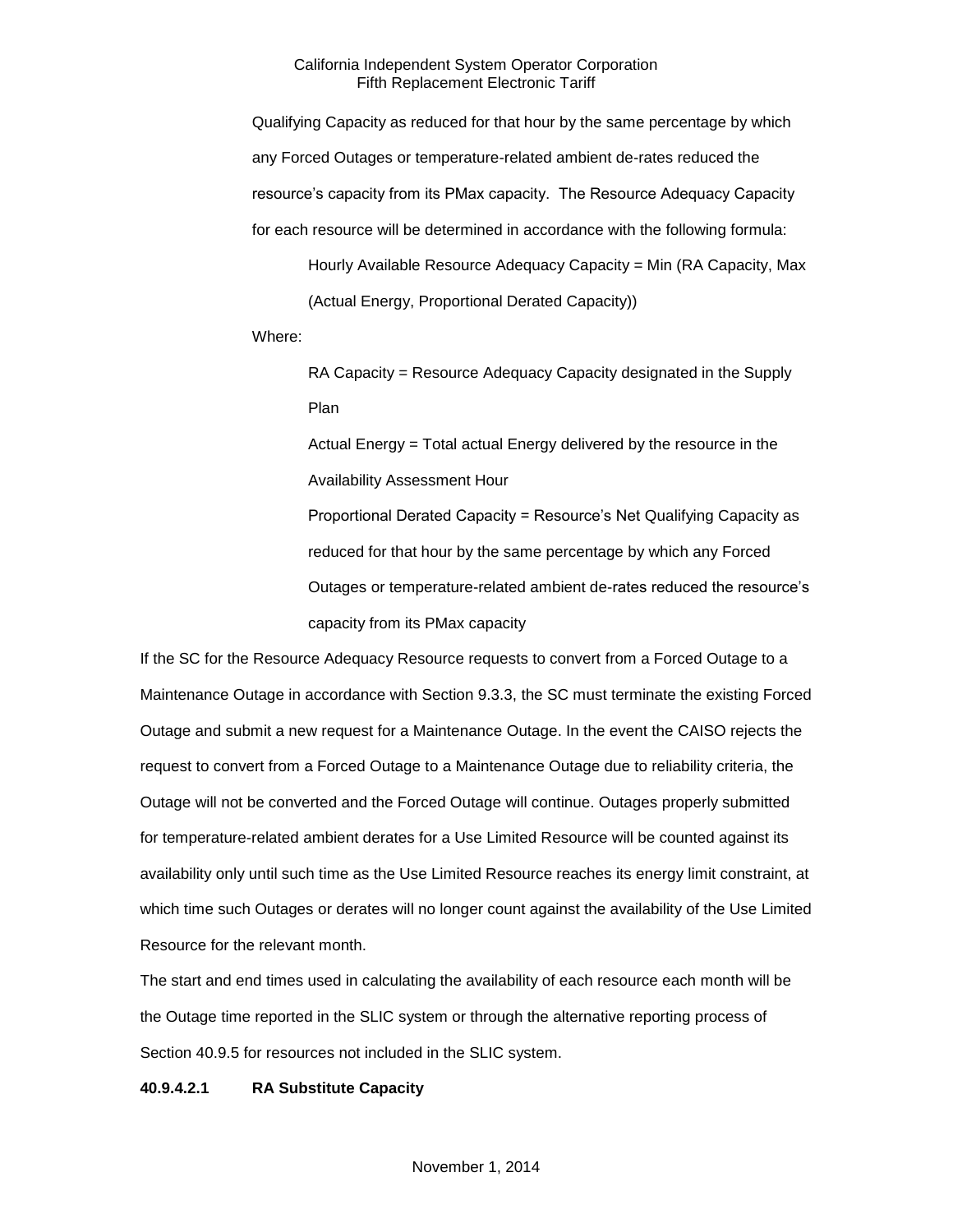(a) **Substitution Option.** A Scheduling Coordinator may provide RA Substitute Capacity for its Resource Adequacy Capacity that is on a Forced Outage or de-rate in order to mitigate the impact of the Forced Outage or de-rate on its Resource Adequacy Resource's availability calculation.

#### (b) **RA Substitute Capacity Availability.**

- (1) RA Substitute Capacity must be operationally available to the CAISO:
- (2) Capacity on, or scheduled to be on, a Forced Outage, Approved Maintenance Outage, or de-rate, is not operationally available and shall not qualify to be RA Substitute Capacity for the duration of the period that it is unavailable.
- (3) RA Replacement Capacity, RMR Capacity, CPM Capacity, and capacity committed to be Resource Adequacy Capacity in a monthly Supply Plan shall not qualify to be RA Substitute Capacity for the duration of that commitment.
- (4) RA Substitute Capacity shall not qualify to be RA Replacement Capacity, RMR Capacity, CPM Capacity, or Resource Adequacy Capacity in a monthly Supply Plan, for the duration of the substitution.
- (5) If a resource provides RA Substitute Capacity for multiple Resource Adequacy Resources under Section 40.9.4.2.1(f), the same capacity committed as RA Substitute Capacity for one Resource Adequacy Resource shall not qualify as RA Substitute Capacity for a different Resource Adequacy Resource during the same substitution period.
- (6) RA Substitute Capacity will be treated as Resource Adequacy Capacity during the period of substitution for purposes of a Forced Outage or de-rate allocation.
- (c) **Local Capacity Area Resource Substitution.**
	- (1) **Pre-Qualification.** A Scheduling Coordinator for a Local Capacity Area Resource Adequacy Resource may pre-qualify alternate resources for substitution by submitting a prequalification request to the CAISO in accordance with the form and schedule specified in the Business Practice Manual. If the alternate resource is located at the same bus as the Local Capacity Area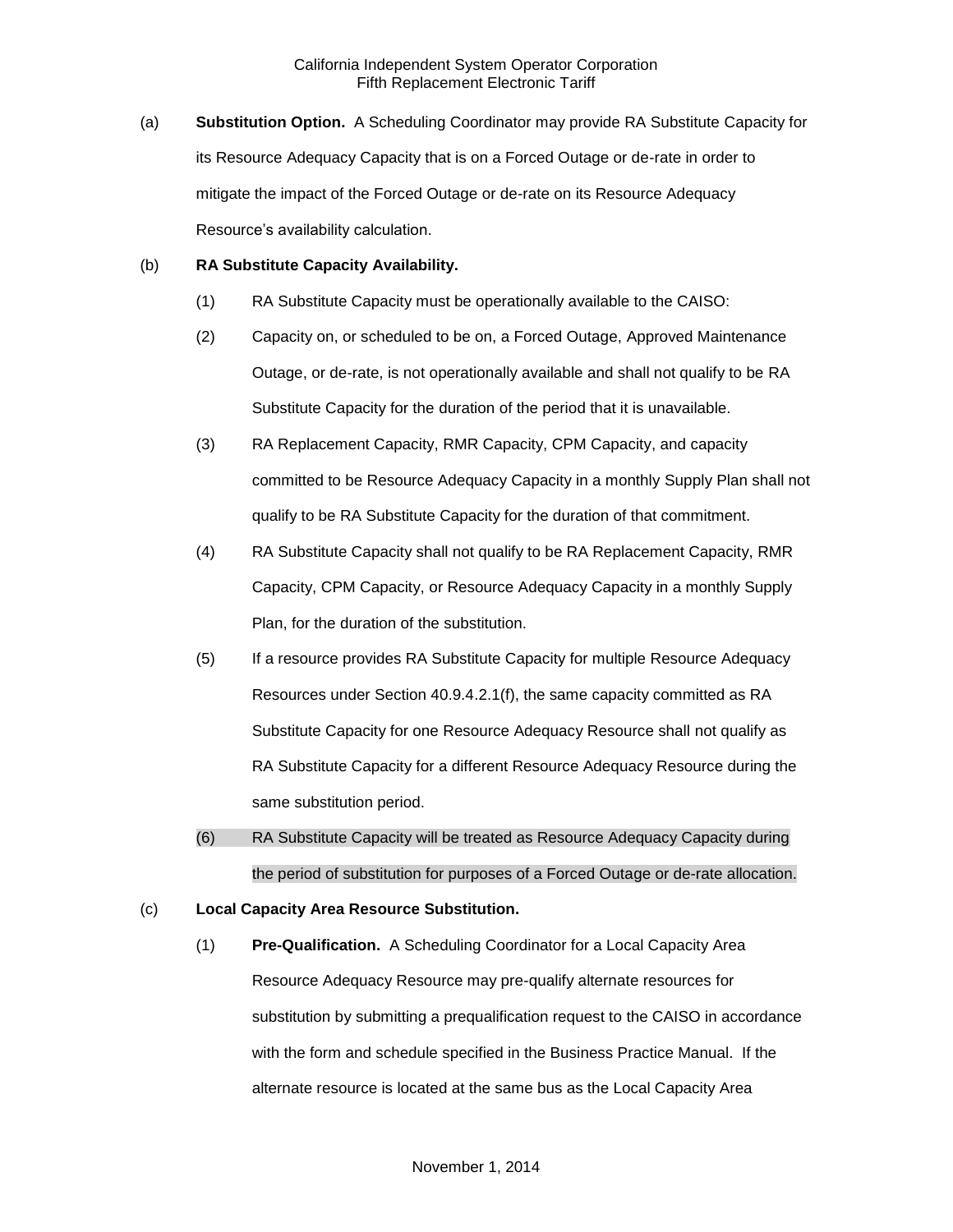Resource Adequacy Resource for which it would substitute and has similar operational characteristics, the CAISO will approve the pre-qualification request for use of the substitute resource in the subsequent Resource Adequacy Compliance Year. To use a pre-qualified resource as RA Substitute Capacity, the Scheduling Coordinator for the Local Capacity Area Resource Adequacy Resource must submit a substitution request prior to or in real time, and the resource must meet the requirements in Section 40.9.4.2.1(b).

- (2) **Non-Pre-Qualified Substitution.** A Scheduling Coordinator for a Local Capacity Area Resource Adequacy Resource that has a Forced Outage or de-rate may, prior to the close of the Day-Ahead Market for the next Trading Day, request to provide RA Substitute Capacity from a non-pre-qualified resource. The CAISO will grant the request if the alternate resource meets the requirements in Section 40.9.4.2.1(b) and (i) is located at the same bus as the Local Capacity Area Resource Adequacy Resource and meets the CAISO's operational needs, or (ii) if not located at the same bus, is located in the same Local Capacity Area, and meets the CAISO's effectiveness and operational needs, including size of resource, as determined by the CAISO in its reasonable discretion.
- (d) **Non-Local Capacity Area Resource Substitution.** A Scheduling Coordinator for a non-Local Capacity Area Resource Adequacy Resource that has a Forced Outage or de-rate that would count against its availability under Section 40.9.4.2, may, prior to the close of the Day-Ahead Market for the next Trading Day, request to provide RA Substitute Capacity from an alternate resource. A Scheduling Coordinator for an NRS-RA Resource that has a Forced Outage or de-rate that would count against its availability under Section 40.9.4.2, may, prior to the close of the Day-Ahead Market for the next Trading Day, request to provide RA Substitute Capacity from an alternate resource that is internal to the CAISO Balancing Area Authority (which does not include a Pseudo-Tie of a Generating Unit to the CAISO Balancing Authority Area) to be used in the place of the original resource. The CAISO will grant the request if the alternative resource (i) has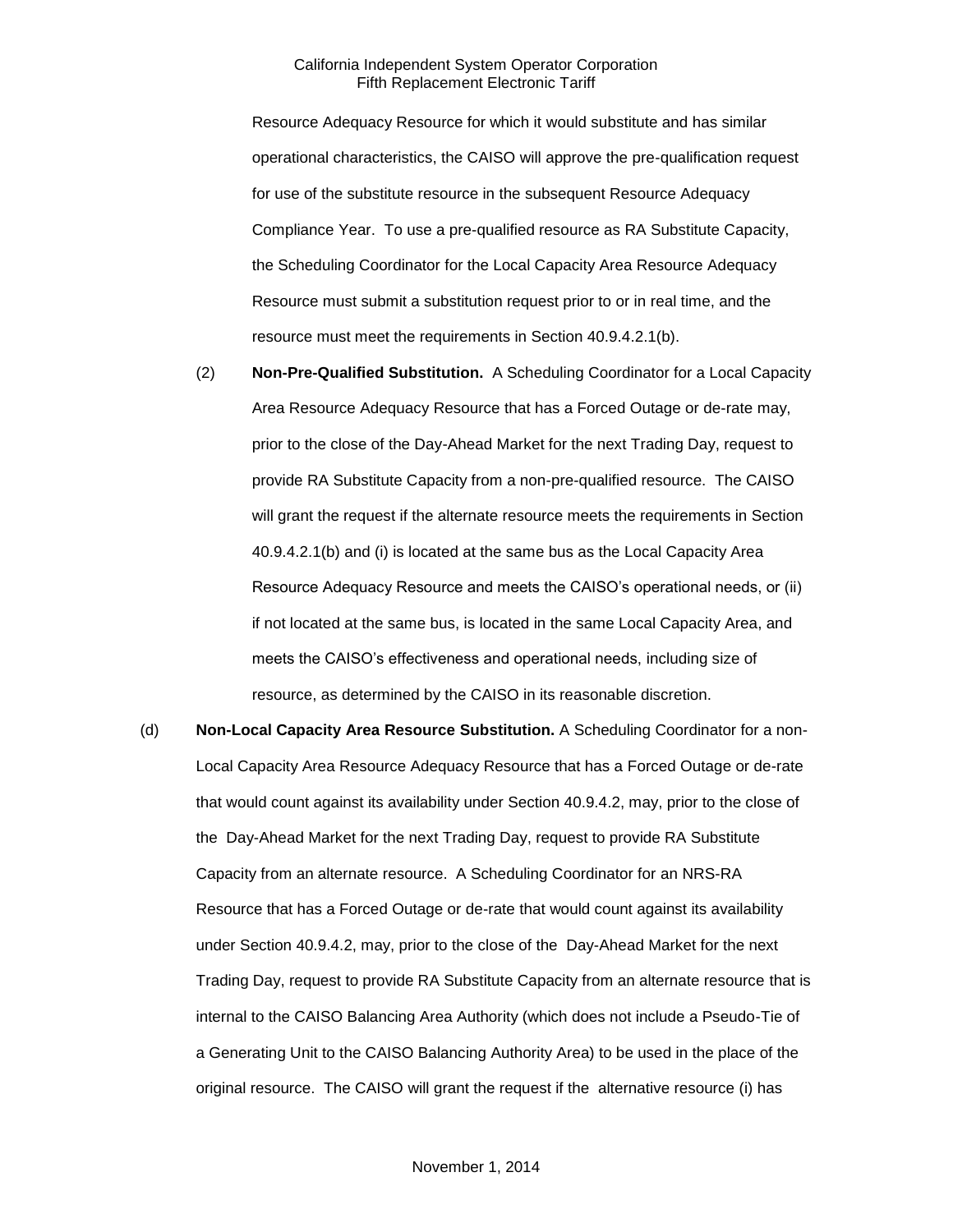adequate deliverable capacity to provide the RA Substitute Capacity, (ii) meets the requirements in Section 40.9.4.2.1(b), and (iii) meets the CAISO's effectiveness and operational needs, as determined by the CAISO in its reasonable discretion.

- (e) **RA Substitute Capacity From Multiple Resources.** The Scheduling Coordinator for Resource Adequacy Capacity on a Forced Outage or de-rate may request to substitute that capacity with RA Substitute Capacity from multiple alternate resources, including a resource already providing RA Substitute Capacity for one or more different Resource Adequacy Resources. The request must be submitted prior to the close of the Day-Ahead Market for the next Trading Day; except that, if each alternate resource is prequalified to provide RA Substitute Capacity for that Resource Adequacy Resource and if none of the alternate resources are already providing RA Substitute Capacity for another Resource Adequacy Resource, then the substitution request may be submitted in real time. If the request incudes an alternate resource providing RA Substitute Capacity for another resource adequacy resource during the same period, that alternate resource must submit a request to provide RA Substitute Capacity in accordance with Section 40.9.4.2.1(f).
	- (1) **Local Capacity Area Resources.** If the Scheduling Coordinator for an RA Local Capacity Area Resource on a Forced Outage or de-rate requests to substitute that capacity with RA Substitute Capacity from multiple resources, the CAISO will grant the request if the alternate resources are (i) located at the same bus as the Local Capacity Area Resource Adequacy Resource and pre-qualified under Section 40.9.4.2.1(c)(1), or (ii) if not located at the same bus, are located in the same Local Capacity Area and meet the CAISO's effectiveness and operational needs, as determined by the CAISO in its reasonable discretion.
	- (2) **Non-Local Capacity Area Resources.** If the Scheduling Coordinator for a non-Local Capacity Area Resource Adequacy Resource or an NRS-RA Resource on a Forced Outage or de-rate requests to substitute that capacity with RA Substitute Capacity from multiple resources, the CAISO will grant the request if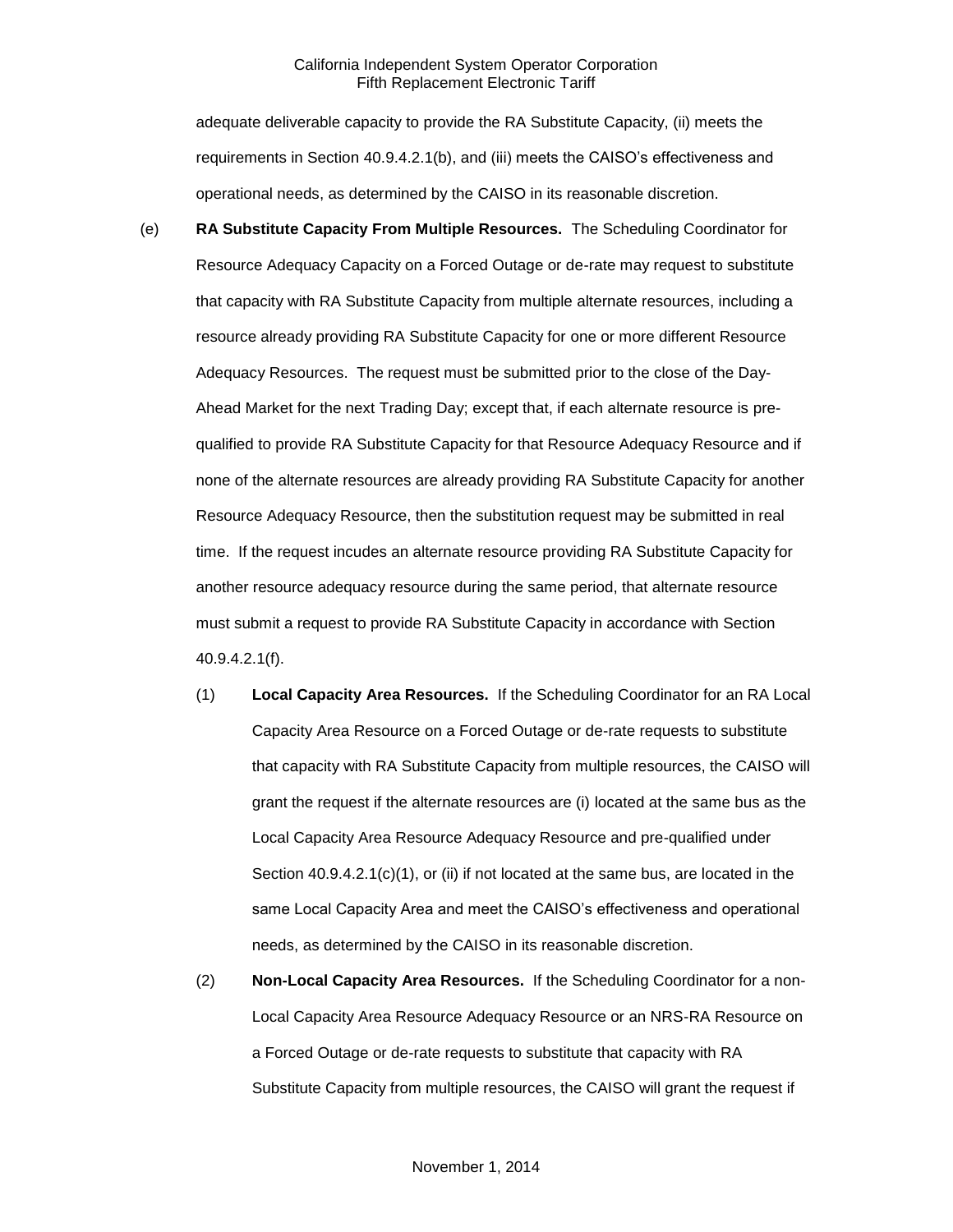the alternate resources are located within the CAISO Balancing Authority Area, meet the requirements in Section 40.9.4.2.1(b), and meet the CAISO's effectiveness and operational needs, as determined by the CAISO in its reasonable discretion.

(f) **Multiple Substitution By One Resource.** A resource may provide RA Substitute Capacity for no more than two Resource Adequacy Resources at the same time. The Scheduling Coordinator for a resource already providing RA Substitute Capacity may request approval to provide RA Substitute Capacity for a second Resource Adequacy Resource on a Forced Outage or de-rate through the CAISO's manual process. The request must be submitted prior to the close of the Day-Ahead Market for the next Trading Day. The CAISO will approve the request if the alternate resources are located within the CAISO Balancing Authority Area, meet the requirements in Section 40.9.4.2.1(b), and meet the CAISO's effectiveness and operational needs, as determined by the CAISO in its reasonable discretion.

#### (g) **Approval of Multiple Substitution By One Resource.**

Within five Business Days of receiving the substitution request through the manual process, the CAISO will respond to the request and include approved substitutions in CAISO systems. Approved substitutions shall be effective on the start date requested for the substitution.

- (h) **Resource Adequacy Obligation.** To the extent a resource provides RA Substitute Capacity, the resource must meet and comply with all requirements in Section 40 applicable to RA Substitute Capacity for the duration of the substitution.
- (i) **Treatment of Unbid Capacity.** If the Scheduling Coordinator for RA Substitute Capacity does not submit bids or Self-Schedules for all or a portion of that capacity in accordance with Section 40.6, the CAISO --
	- (1) will treat the unbid capacity as unavailable for purposes of Section 40.9;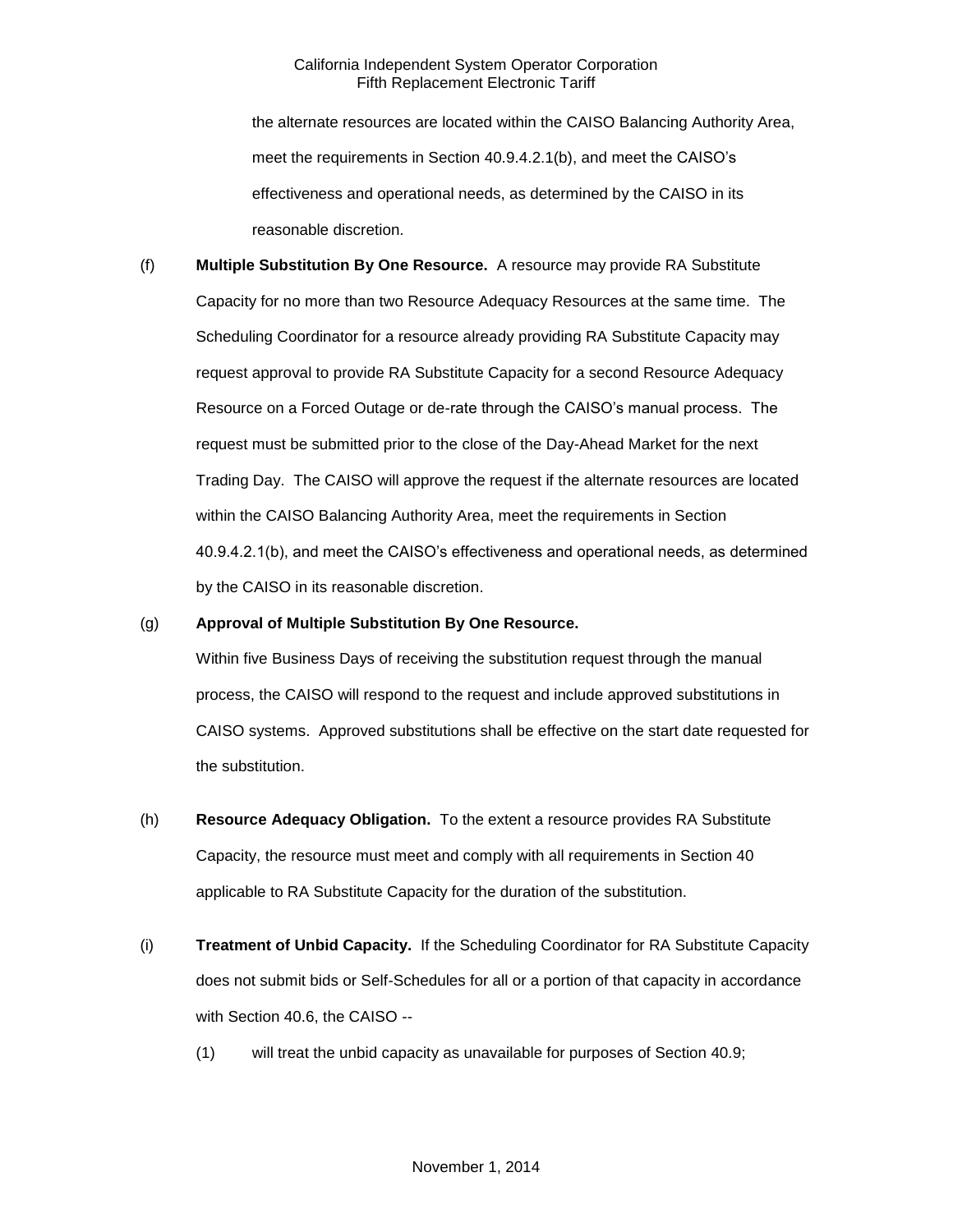- (2) will reflect that unavailability in the availability calculation under Section 40.9.4.2 for the Resource Adequacy Resource for which the RA Substitute Capacity is substituting; and
- (3) will not submit Generated Bids for unbid RA Substitute Capacity; however, if a resource providing both RA Capacity and RA Substitute Capacity has a partial Forced Outage, the CAISO will submit Generated Bids for the resource up to the MW amount of its RA Capacity commitment or its MW amount of availability, whichever is lower.
- (j) Allocation of Unavailable RA Substitute Capacity. In the event the resource providing RA Substitute Capacity has an Outage or de-rate during the substitution period, the CAISO shall allocate the MW reduction in available capacity in accordance with Section 40.9.4.2.2. The allocation to any non-exempt Resource Adequacy Capacity shall be made on a pro-rata basis to each commitment of the substitute resource to provide RA Capacity, RA Replacement Capacity, RA Substitute Capacity, and CPM Capacity.

#### **40.9.4.2.2 Accounting for De-Rates**

In accounting for a de-rate of a unit that has not committed one hundred percent (100%) of its Net Qualified Capacity in its Monthly Supply Plan, the CAISO will follow the following principles:

- (1) Any de-rate will be applied first to any non Resource Adequacy Capacity of the resource; and
- (2) Any de-rate to Resource Adequacy Capacity will be applied pro-rata to any contract capacity exempt under Section 40.9.2(2) and any non-exempt Resource Adequacy Capacity commitment from that resource.

#### **40.9.5 Outage Reporting**

Scheduling Coordinators for Generating Units or Resource-Specific System Resources that are also Resource Adequacy Resources with a maximum output capability of one (1) MW or more, but which do not meet the requirement to provide information on Forced Outages in accordance with Section 9.3.10, shall provide equivalent availability-related information in the form and on the schedule specified in the Business Practice Manuals. This information shall identify all Forced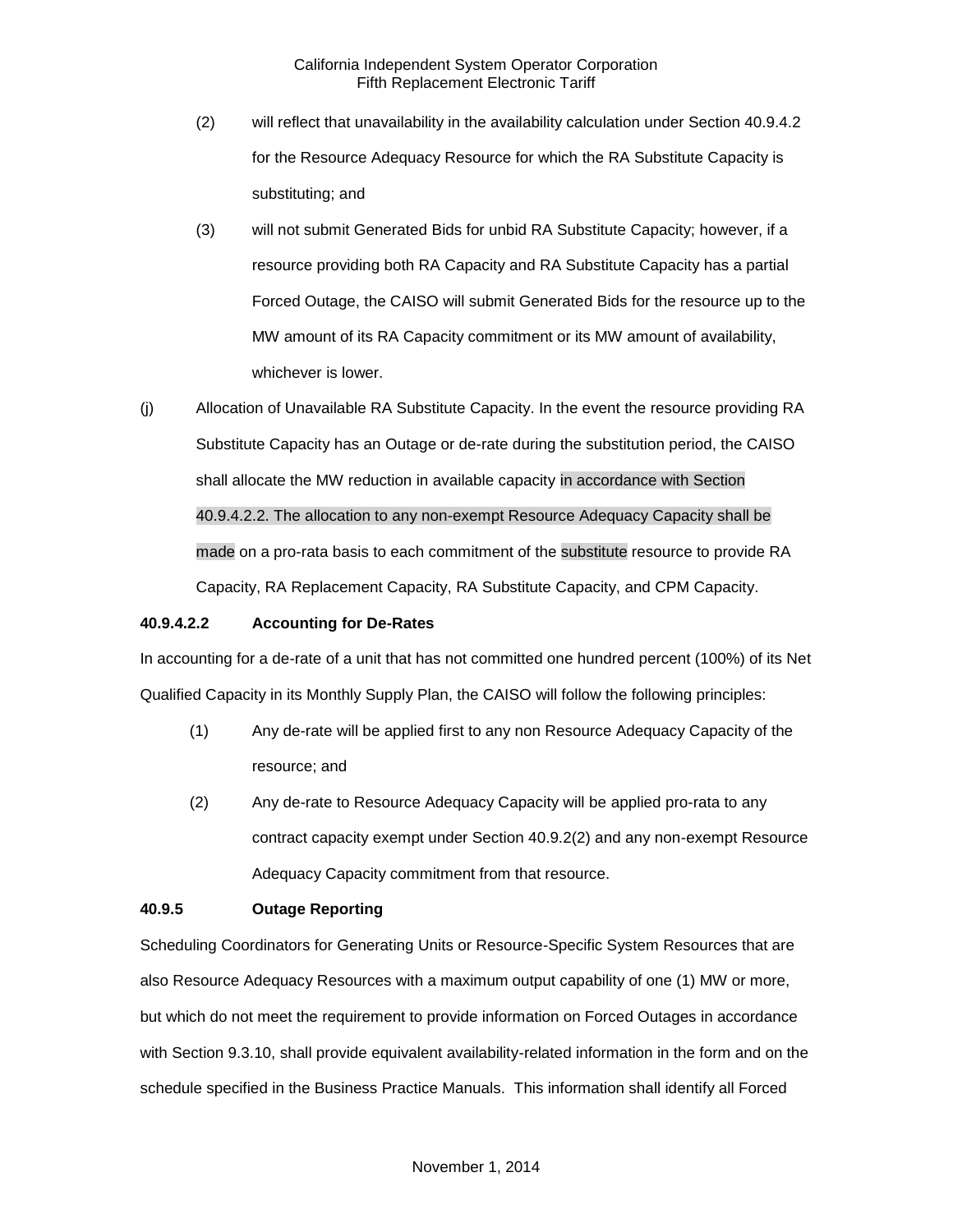Outages and temperature-related ambient de-rates that have occurred over the previous calendar month and shall contain all relevant details needed to enable the CAISO to perform the availability calculation for the resource in accordance with Section 40.9.4, including: the start and end times of any Outages or de-rates, the MW availability in all Availability Assessment Hours, and the causes of any Forced Outages or de-rates. Scheduling Coordinators for Resource Adequacy Resources whose maximum output capability is ten (10) MW or more shall report Outage-related information in accordance with the reporting obligations in Section 9.3.10.

#### **40.9.6 Non-Availability Charges And Availability Incentive Payments**

A Resource Adequacy Resource that is subject to the availability assessment in accordance with Section 40.9.4 and whose monthly availability calculation under Section 40.9.4.2 is more than two and a half percent (2.5%) below the monthly Availability Standard will be subject to a Non-Availability Charge for the month. A Resource Adequacy Resource subject to Section 40.9.4 whose availability calculation under Section 40.9.4.2 is more than two and a half percent (2.5%) above the monthly Availability Standard will be eligible for an Availability Incentive Payment for the month. For Resources whose Qualifying Capacity is determined by their historical output, the CAISO will calculate but not apply through the settlements process the Non-Availability Charges or Availability Incentive Payments to Trading Days within the three months of January, February, and March 2011.

# **40.9.6.1 Determination of Resource Adequacy Capacity Subject to Non-Availability Charge**

The amount of Resource Adequacy Capacity of a Resource Adequacy Resource subject to the Non-Availability Charge will be determined as follows:

(1) A Resource Adequacy Resource with actual availability calculated in accordance with Section 40.9.4.2 that is less than the Availability Standard minus the tolerance band of two and a half percent (2.5%) for a given month will have the Non-Availability Charge assessed to that portion of its non-exempt Resource Adequacy Capacity determined in accordance with the following formula:

 $P = RA*(S - .025) - X$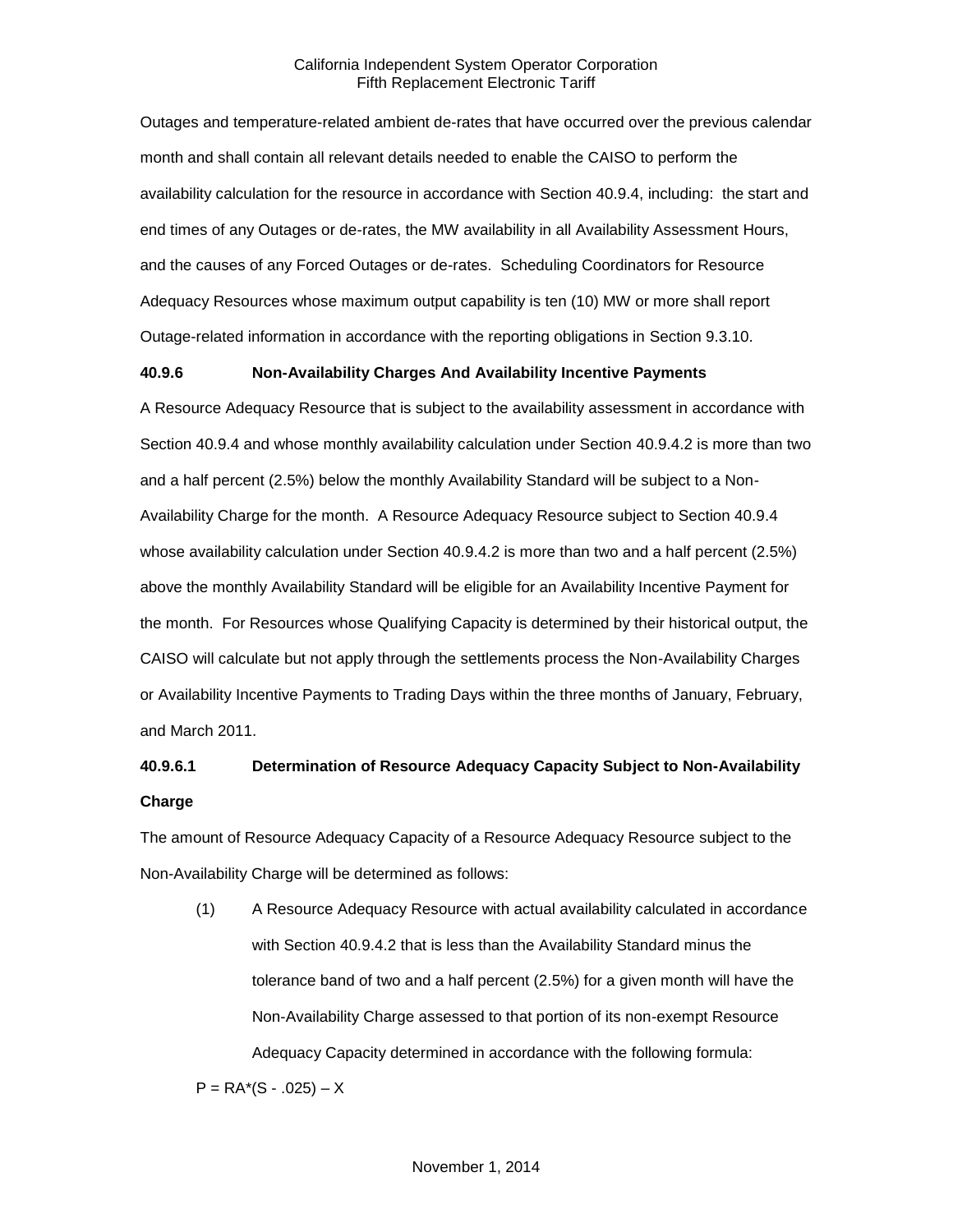Where:

- $P =$  The RA Resource's RA Capacity subject to Non-Availability Charge
- $S =$  Monthly Availability Standard as a fraction, so that  $0 < S < 1.0$
- RA = The RA Resource's RA Capacity (MW) {as designated in its Supply Plan, less any exempt capacity}
- $X =$  The {mean of the} RA Resource's {hourly available RC Capacity over all Availability Assessment Hours of the month (MW).}
- (2) No Non-Availability Charge will be applied when a Resource Adequacy Resource's actual availability, calculated in accordance with Section 40.9.4.2 for a given month, is equal to or greater than the Availability Standard less two and a half percent (2.5%).
- (3) Any Forced Outage or temperature-related ambient de-rates of a resource providing RA Substitute Capacity for a Resource Adequacy Resource in accordance with Section 40.9.4.2.1 will be applied in calculating the availability of the Resource Adequacy Resource for which it is substituting.

#### **40.9.6.2 Determination of the Non-Availability Charge**

The per-MW Non-Availability Charge rate will be the Monthly CPM Capacity Payment price as specified in Schedule 6 of Appendix F of this CAISO Tariff. The Non-Availability Charge for a Resource Adequacy Resource shall be determined by multiplying the resource's capacity subject to the Non-Availability Charge calculated in accordance with Section 40.9.6.1 by the Non-Availability Charge rate.

#### **40.9.6.3 Availability Incentive Payment**

Scheduling Coordinators for Resource Adequacy Resources that achieve monthly availability that is more than two and a half percent (2.5%) above the monthly Availability Standard are eligible to receive the monthly Availability Incentive Payment. This payment will be funded entirely through the monthly Non-Availability Charges assessed for the same month. For each resource eligible for the Availability Incentive Payment, its eligible capacity will be that portion of its designated Resource Adequacy Capacity equal to its actual availability calculated in accordance with Section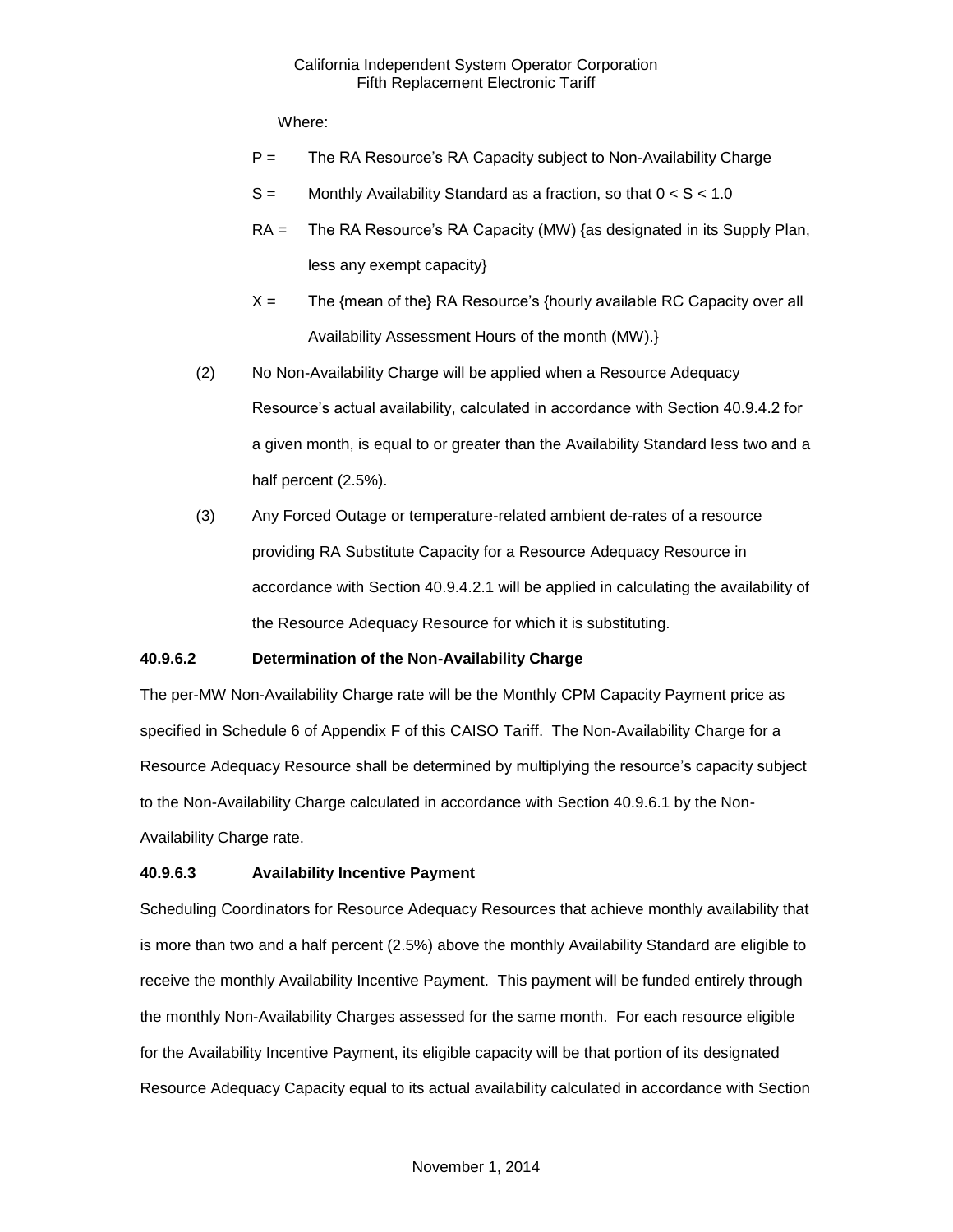40.9.4.2 minus the Availability Standard percent minus two and a half percent (2.5%). The monthly Availability Incentive Payment rate will equal the total Non-Availability Charges assessed for the month divided by the total Resource Adequacy Capacity eligible to receive the Availability Incentive Payment that month, provided that the Availability Incentive Payment rate shall not exceed three times the Non-Availability Charge rate. The Availability Incentive Payment the CAISO shall pay to each eligible resource will equal the product of its eligible capacity and the Availability Incentive Payment rate. Any remaining Non-Availability Charge funds that are not distributed to eligible Resource Adequacy Resources will be credited against the Real-Time neutrality charge to metered CAISO Demand for that Trade Month.

#### **40.9.6.4 Monthly Settlement**

The CAISO shall calculate and settle Non-Availability Charges and Availability Incentive Payments on a Trade Month basis so that all Non-Availability Charges collected for a Trade Month are allocated in accordance with Section 40.9.6.3 for that same Trade Month.

#### **40.9.7 Assessment For NRS-RA Resources**

Non-Resource-Specific System Resources that provide Resource Adequacy Capacity will comprise a distinct category for purposes of the CAISO's Availability Standards program. This category will utilize the same Availability Standard determined for other Resource Adequacy Resources in accordance with Section 40.9.4.1, but will have its own availability calculations, as well as a separate account for settling Non-Availability Charges and Availability Incentive Payments.

#### **40.9.7.1 Availability Standard for NRS-RA Resources**

Through Resource Adequacy Compliance Year 2015, the monthly Availability Standard for the non-Resource-Specific System Resources that provide Resource Adequacy Capacity will be the Availability Standard determined in accordance with Section 40.9.4.1. Beginning with Resource Adequacy Compliance year 2016, the monthly Availability Standard for the non-Resource-Specific System Resources that provide Resource Adequacy Capacity will be based on historical availability for the Availability Assessment Hours over the previous three years. Each monthly Availability Standard will be calculated as the sum of the available Resource Adequacy Capacity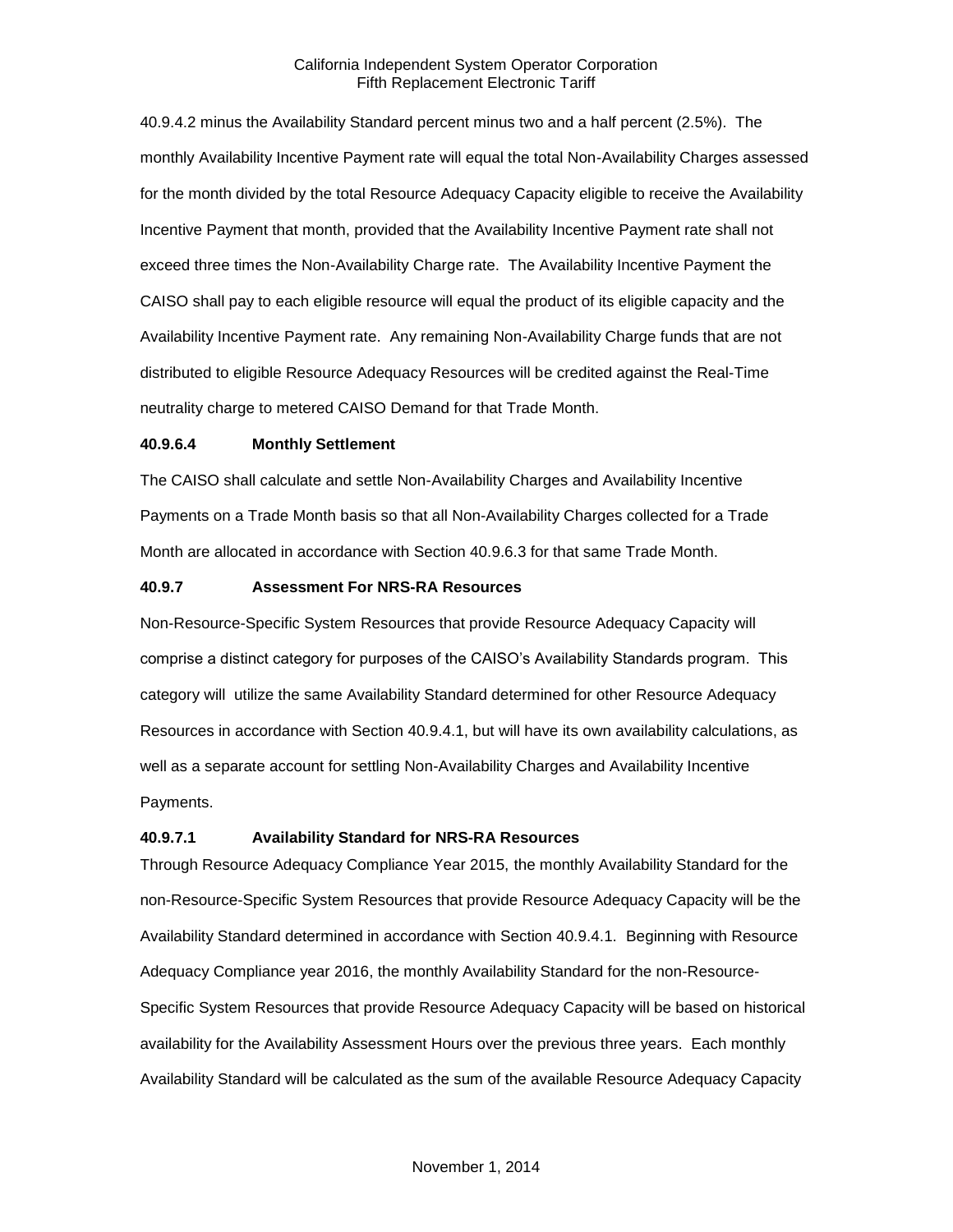of the included non-Resource-Specific System Resources across all Availability Assessment Hours of the month, divided by the sum of the designated Resource Adequacy Capacity for the same set of hours and resources, and multiplied by one hundred (100) to obtain a number between zero (0) and one hundred (100) percent. For non-Resource-Specific System Resources that provide Resource Adequacy Capacity subject to a Subset-of-Hours Contract, the sum of the available Resource Adequacy Capacity will be based on the Availability Assessment Hours of the month that overlap the hours during which the resource is contractually obligated to make the Resource Adequacy Capacity available to the CAISO. The Availability Standard applicable to a non-Resource Specific System Resource shall not include any hours in which the resource was prohibited by Section 30.8 from bidding across an out-of-service transmission path at its designated Scheduling Point. A non-Resource Specific System Resource providing Resource Adequacy Capacity whose monthly availability calculation under Section 40.9.7.2 is more than two and a half (2.5) percent below the monthly Availability Standard will be subject to a Non-Availability Charge for the month. A non-Resource Specific System Resource providing Resource Adequacy Capacity whose monthly availability calculation under Section 40.9.7.2 is more than two and a half (2.5) percent above the monthly Availability Standard will be eligible for Availability Incentive Payments. Non-Resource-Specific System Resources will not be included in the calculation of the Availability Standards for other Resource Adequacy Resources as determined in Section 40.9.4.

#### **40.9.7.2 Availability Calculation for NRS-RA Resources**

The availability of Resource Adequacy Capacity provided by a non-Resource-Specific System Resource will be calculated as the sum of the MW-hours of the resource's available Resource Adequacy Capacity over all Availability Assessment Hours of the month, divided by the sum of the resource's designated non-exempt hourly Resource Adequacy Capacity for all Availability Assessment Hours, times one hundred (100) to obtain a number between zero (0) and one hundred (100) percent. For non-Resource-Specific System Resources that provide Resource Adequacy Capacity subject to a Subset-of-Hours Contract, the sum of the available Resource Adequacy Capacity will be based on the Availability Assessment Hours of the month that overlap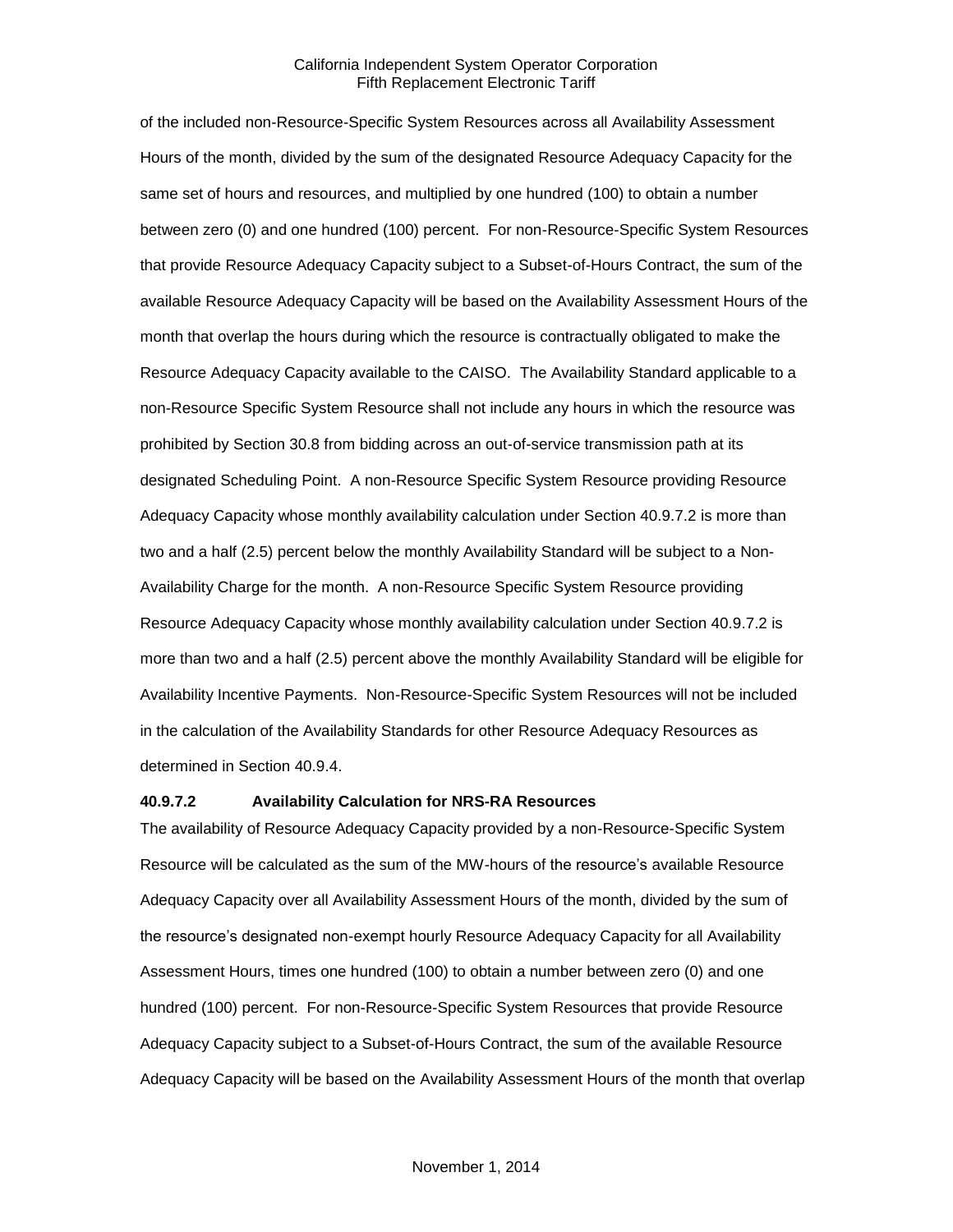the hours during which the resource is contractually obligated to make the Resource Adequacy Capacity available to the CAISO. The Scheduling Coordinator for Resource Adequacy Capacity provided by non-Resource-Specific System Resources is expected to secure sufficient transmission rights to deliver the Resource Adequacy Capacity to its designated CAISO Scheduling Point. In determining monthly availability of a non-Resource-Specific System Resource under Section 40.9.7.2, any hours in which the resource was prohibited by Section 30.8 from bidding across an out-of-service transmission path at its designated Scheduling Point will be excluded from the calculation. Scheduling Coordinators for non-Resource-Specific System Resources must submit a monthly report of such hours occurring under Section 30.8, in the format and manner described in the Business Practice Manual for Reliability Requirements.

## **40.9.7.3 Determination of Non-Availability Charges and Availability Incentive Payments for NRS-RA Resources**

A Non-Resource-Specific System Resource that provides Resource Adequacy Capacity and whose actual availability calculated in accordance with Section 40.9.7.2 is less than the Availability Standard defined in Section 40.9.7.1 minus the tolerance band of two and one-half (2.5) percent for a given month shall be assessed a Non-Availability Charge. This charge for such a resource shall apply to that portion of the resource's designated non-exempt Resource Adequacy Capacity equal to one hundred (100) percent minus the ratio of its actual availability calculated in accordance with Section 40.9.7.2 to the Availability Standard minus two and onehalf (2.5) percent. The Non-Availability Charge will then equal the resource's applicable capacity that is subject to Non-Availability Charges multiplied by the a Non-Availability Charge rate equal to the Monthly CPM Capacity Payment price as specified in Schedule 6 of Appendix F of this CAISO Tariff.

Funds collected for Non-Availability Charges pursuant to this Section 40.9.7.3 in a Trade Month will be used to provide Availability Incentive Payments to non-Resource-Specific System Resources providing Resource Adequacy Capacity that exceed the Availability Standard established in Section 40.9.7.1 plus the tolerance band of two and one-half (2.5) percent for that same Trade Month. The funds will be distributed to each such resource in proportion to the resource's share of the total non-exempt Resource Adequacy Capacity provided by non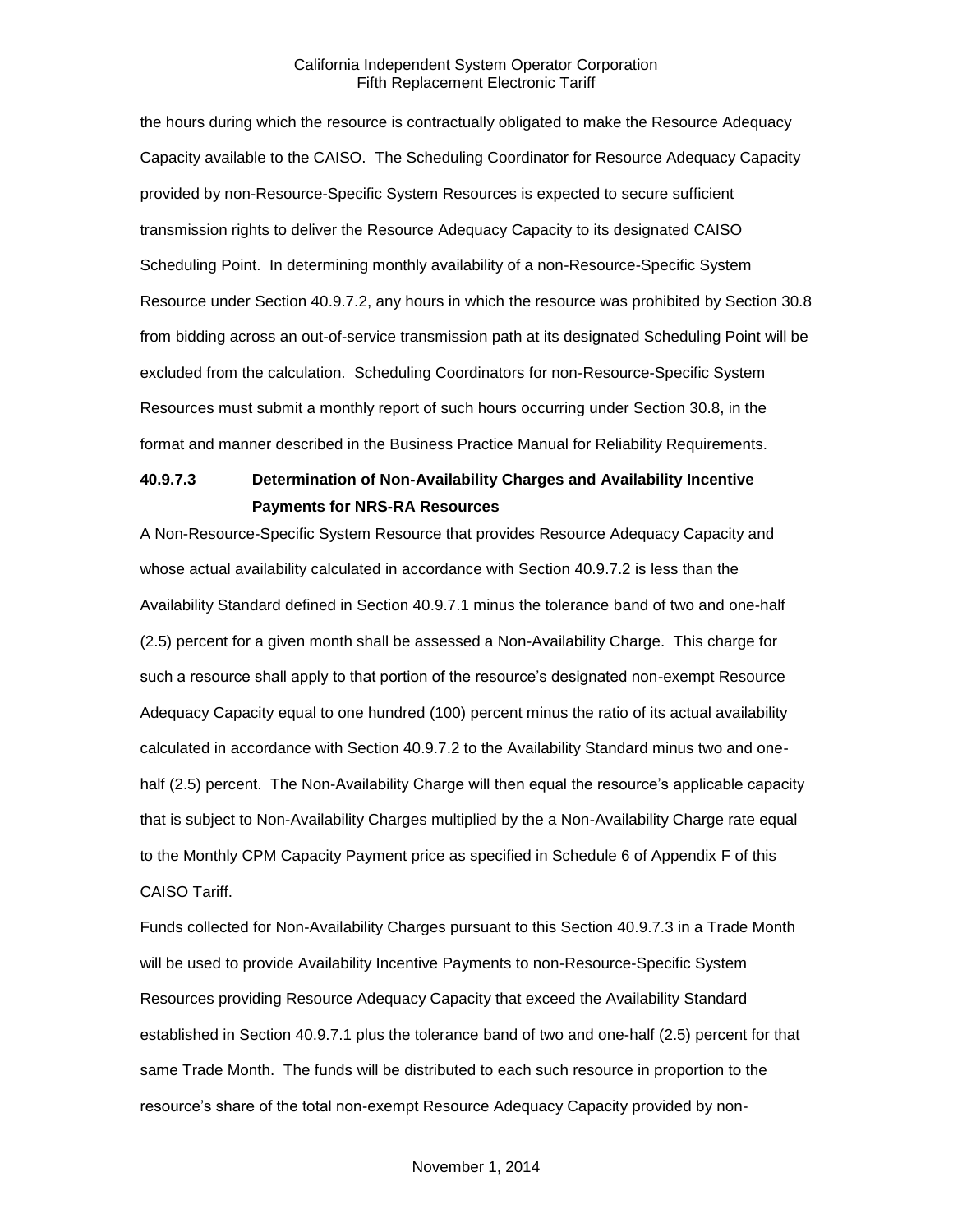Resource-Specific System Resources that are eligible for Availability Incentive Payments or the month.

Any Availability Incentive Payment to a non-Resource-Specific System Resource providing Resource Adequacy Capacity under this Section 40.9.7.3 will be capped at three times the Non-Availability Charge rate multiplied by the amount of the resource's non-exempt Resource Adequacy Capacity. Any remaining monthly surplus of Non-Availability Charges from non-Resource-Specific System Resources providing Resource Adequacy Capacity in a Trade Month will be credited against the Real-Time neutrality charge for that Trade Month in accordance with Section 11.5.2.3. Only revenues received from the assessment of Non-Availability Charges to non-Resource-Specific System Resources providing Resource Adequacy Capacity will be used to fund Availability Incentive Payments for non-Resource-Specific System Resources providing Resource Adequacy Capacity.

#### **40.9.8 Reporting**

By July 1 of each year, the CAISO will provide an informational report that will be posted on the CAISO Website and include the following information: (1) the Availability Standard value for each month of the year and (2) information on the average actual availability each month of Resource Adequacy Resources, the total amount of Non-Availability Charges assessed and the total amount of Availability Incentive Payments made.

## **40.10 Flexible RA Capacity**

## **40.10.1 Flexible Capacity Needs Assessment**

The CAISO shall annually conduct a study to determine the Flexible Capacity Need of the CAISO Balancing Authority Area for each month of the next calendar year and provide the results of the study in the Flexible Capacity Needs Assessment.

#### **40.10.1.1 Process**

- (a) **Schedule.** The CAISO shall conduct the study pursuant to the schedule set forth in the Business Practice Manual, which shall include a process for stakeholders to review and provide input on the study methodology and assumptions and on the draft study results.
- (b) **Completion and Distribution.** The CAISO shall provide the final results of the Flexible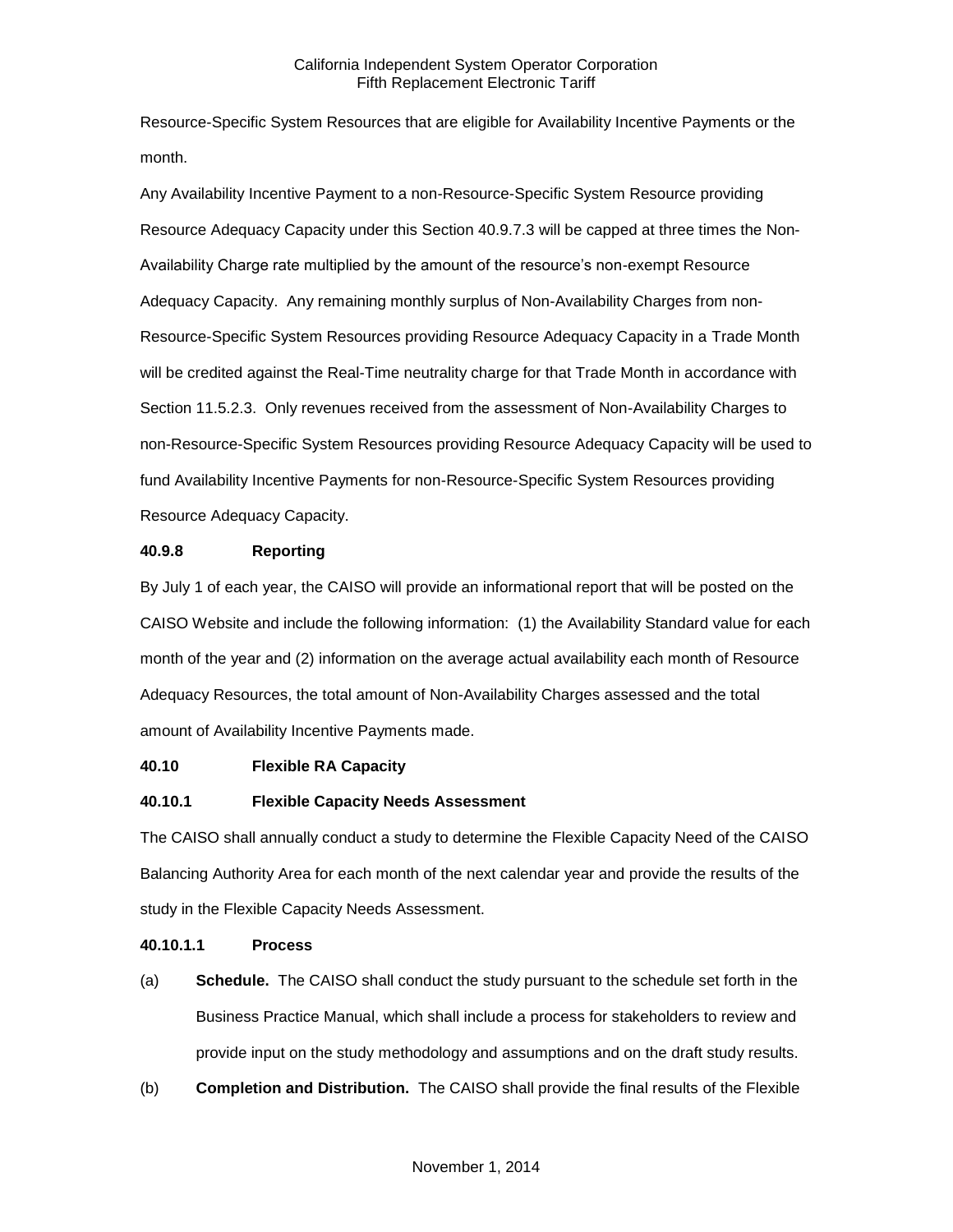Capacity Needs Assessment to each Local Regulatory Authority in the CAISO Balancing Authority Area and post the Flexible Capacity Needs Assessment on the CAISO Website no later than 120 days prior to the date that the annual Flexible RA Capacity Plans must be submitted under Section 40.

## **40.10.1.2 Required Information From LSEs**

- (a) **Submission Requirement.** The Scheduling Coordinator for each Load Serving Entity in the CAISO Balancing Authority Area shall submit the information required by this Section, no later than January 15 each year, for use in the CAISO's study to generate minute-byminute net-load data that will be used to determine the Maximum Three-Hour Net-Load Ramp for each month.
- (b) **Required Information.** The Scheduling Coordinator for each Load Serving Entity in the CAISO Balancing Authority Area must submit information that --
	- (1) covers the calendar year in which the information is submitted and each year in the next five-year period;
	- (2) identifies each wind and solar resource connected to the CAISO Controlled Grid, and distributed wind and solar resources, that is owned, in whole or in part, by the Load Serving Entity, or under contractual commitment to the Load Serving Entity, for all or a portion of its capacity;
	- (3) indicates the status of the resource as either in service or in development with its expected commercial operation date;
	- (4) for each wind and solar resource, specifies the MWs of installed capacity, renewable energy area location, MWs of flexible capacity owned by or contractually committed to the Load Serving Entity, and other information required by the Business Practice Manual;
	- (5) describes the balancing services, if any, provided by another balancing authority area for a wind or solar resource that is located outside of the CAISO Balancing Authority Area and that is owned by or contractually committed to the Load Serving Entity; and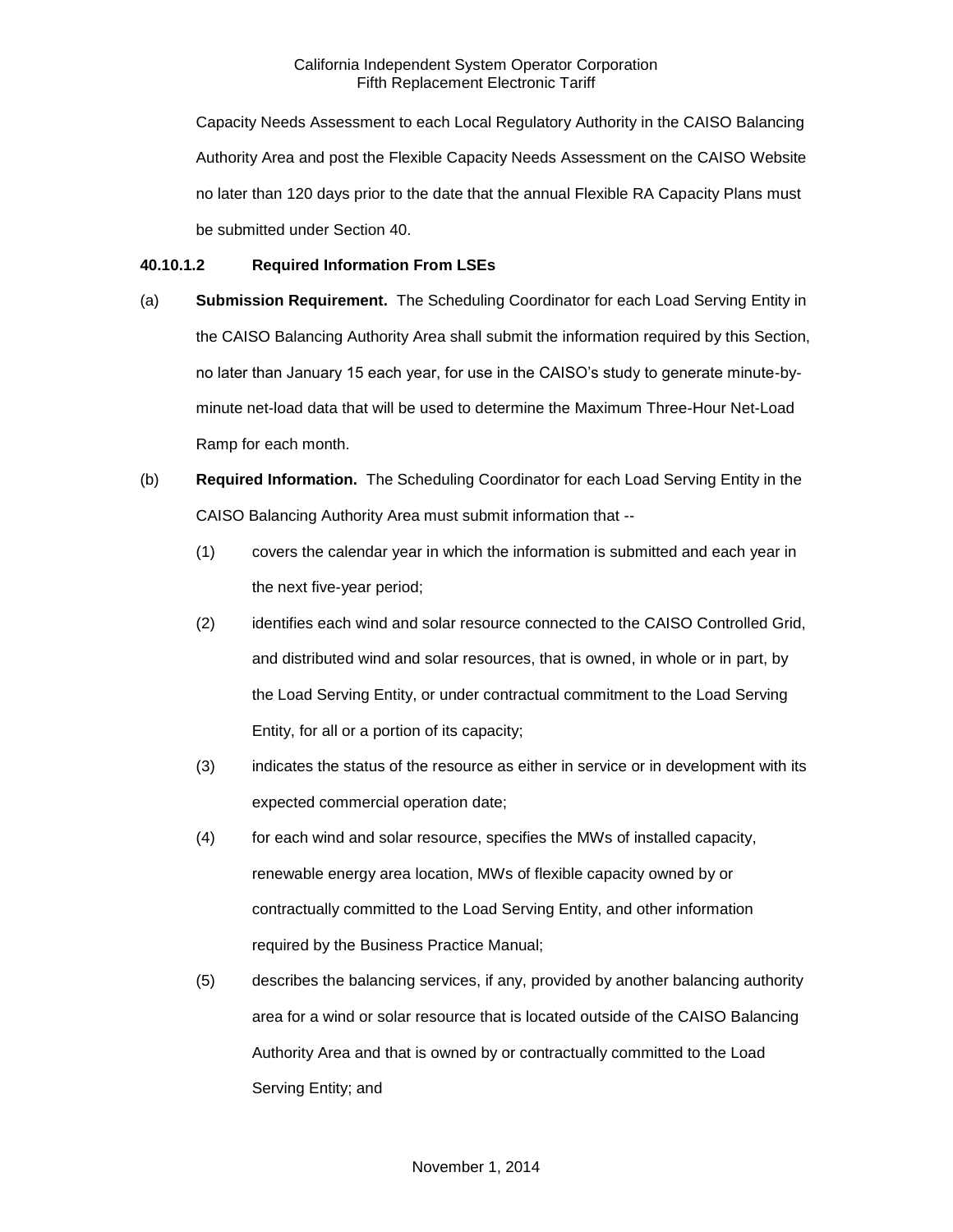- (6) forecasts the MW of installed, behind-the-meter solar capacity in the Load Serving Entity's service area or part of its forecast served load.
- (c) **Confidential Treatment.** The CAISO will treat the resource-specific information provided under Section 40.10.1.2(b) as confidential under Section 20.
- (d) **Aggregated Information.** In addition to the required resource-specific information, the Scheduling Coordinator for each Load Serving Entity in the CAISO Balancing Authority Area shall submit the information required in Section 40.10.1.2(b) on an aggregated basis, as described in the Business Practice Manual, for inclusion in the Flexible Capacity Needs Assessment that will be posted on the CAISO Website.

#### **40.10.1.2.1 Incomplete or Inaccurate Information.**

- (a) **Rerun of Study.** If the CAISO finds that a Load Serving Entity submitted incomplete or inaccurate information under Section 40.10.1.2(b), which was used in the calculation of the Flexible Capacity Need for the next calendar year, the CAISO may rerun its study using corrected information to recalculate Flexible Capacity Need for the entire year.
- (b) **Criteria for Rerun.** The CAISO will not rerun its study to recalculate the Flexible Capacity Need unless:
	- (1) the incomplete or inaccurate information represents a net error in excess of either (i) 200 MW; or (ii) one percent of the total MWs of wind and solar capacity submitted under Section 40.10.1.2(b) for any month; and
	- (2) the CAISO has sufficient time to obtain corrected information and complete rerunning the study for the next calendar year by May 1.
- (c) **Revised Flexible Capacity Need.** If the CAISO determines that the requirements in Sections 40.10.1.2.1(a) and (b) are met, the CAISO will recalculate the Flexible Capacity Need for the next calendar year and will no later than May 1 post a revised Flexible Capacity Needs Assessment on the CAISO Website.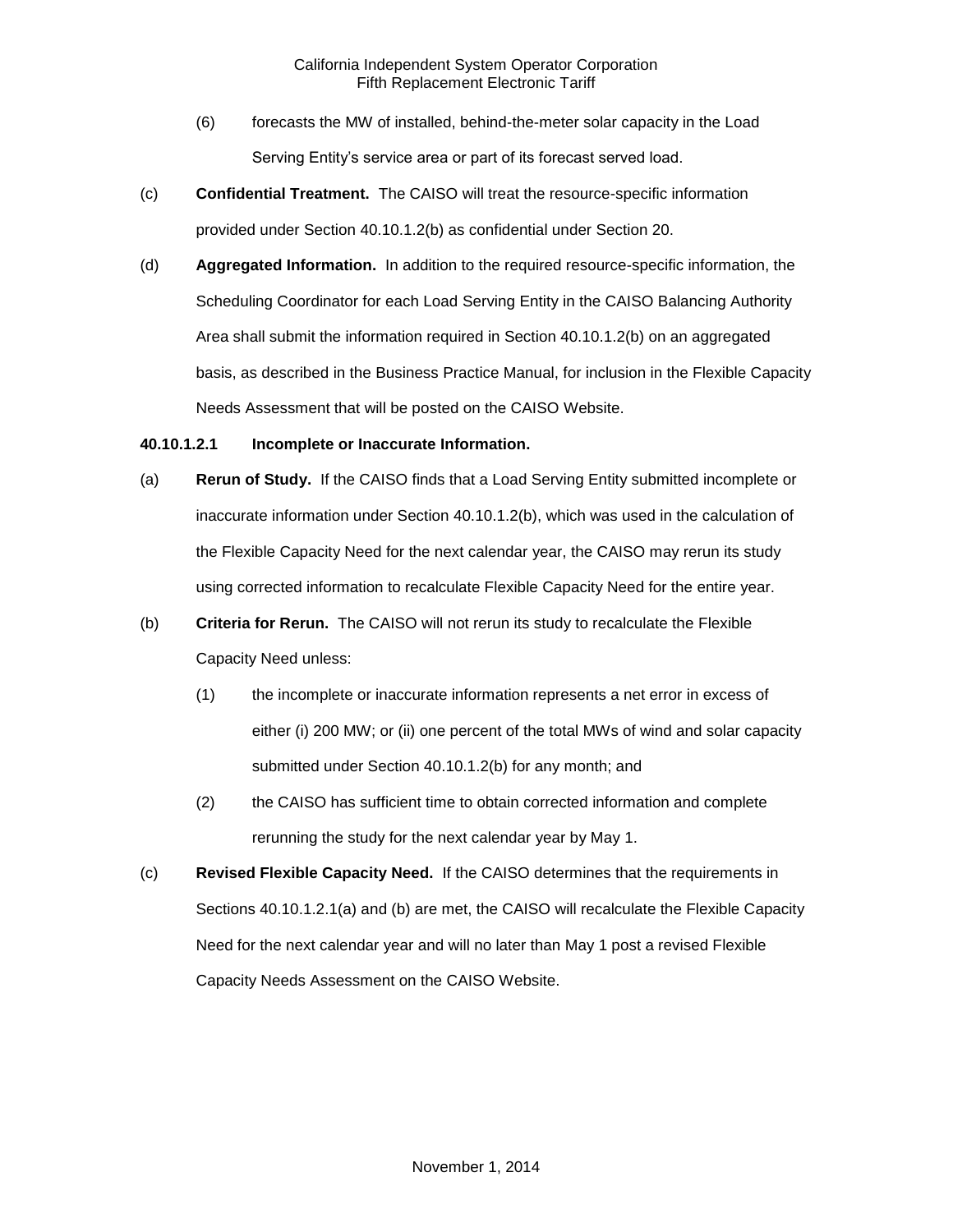## **40.10.1.3 Flexible Capacity Need Methodology**

The CAISO shall conduct the study to determine the Flexible Capacity Need for the system for each month of the next calendar year as follows:

- (1) forecast the minute-to-minute system load and net-load using actual load data, as adjusted for monthly peak load growth, and generation profiles for wind and solar resources that are in-service or expected to be in-service during the study period;
- (2) calculate the Maximum Three-Hour Net-Load Ramp for each month using the forecasted minute-to-minute system net-load;
- (3) determine the higher of the most severe single contingency or 3.5 percent of forecasted peak load for each month;
- (4) may include a forecast adjustment, as described in Section 40.10.1.4; and
- (5) compute the resultant Flexible Capacity Need for each month based on the sum of the Maximum Three-Hour Net-Load Ramp, and the higher of the most severe single contingency or 3.5 percent of the forecasted monthly peak load.

## **40.10.1.4 Flexible Capacity Need Forecast Adjustment**

- (a) The Flexible Capacity Need determination may include a positive or negative forecast adjustment to capture a systemic difference between the value determined in Section 40.10.1.3(3) and the historic amount of Operating Reserves met by Flexible Capacity:
- (b) The CAISO will determine the need for a forecast adjustment in consultation with the CPUC and other Local Regulatory Authorities, and as part of the stakeholder process under Section 40.10.1.1; and
- (c) The amount of the forecast adjustment calculated for each month shall not exceed the forecasted monthly peak Operating Reserves multiplied by the difference between (i) the historic percentage of Operating Reserves met by Flexible RA Capacity and (ii) the percentage calculation that results from dividing the quantity determined in Section 40.10.1.3(3) by the forecasted monthly peak Operating Reserves.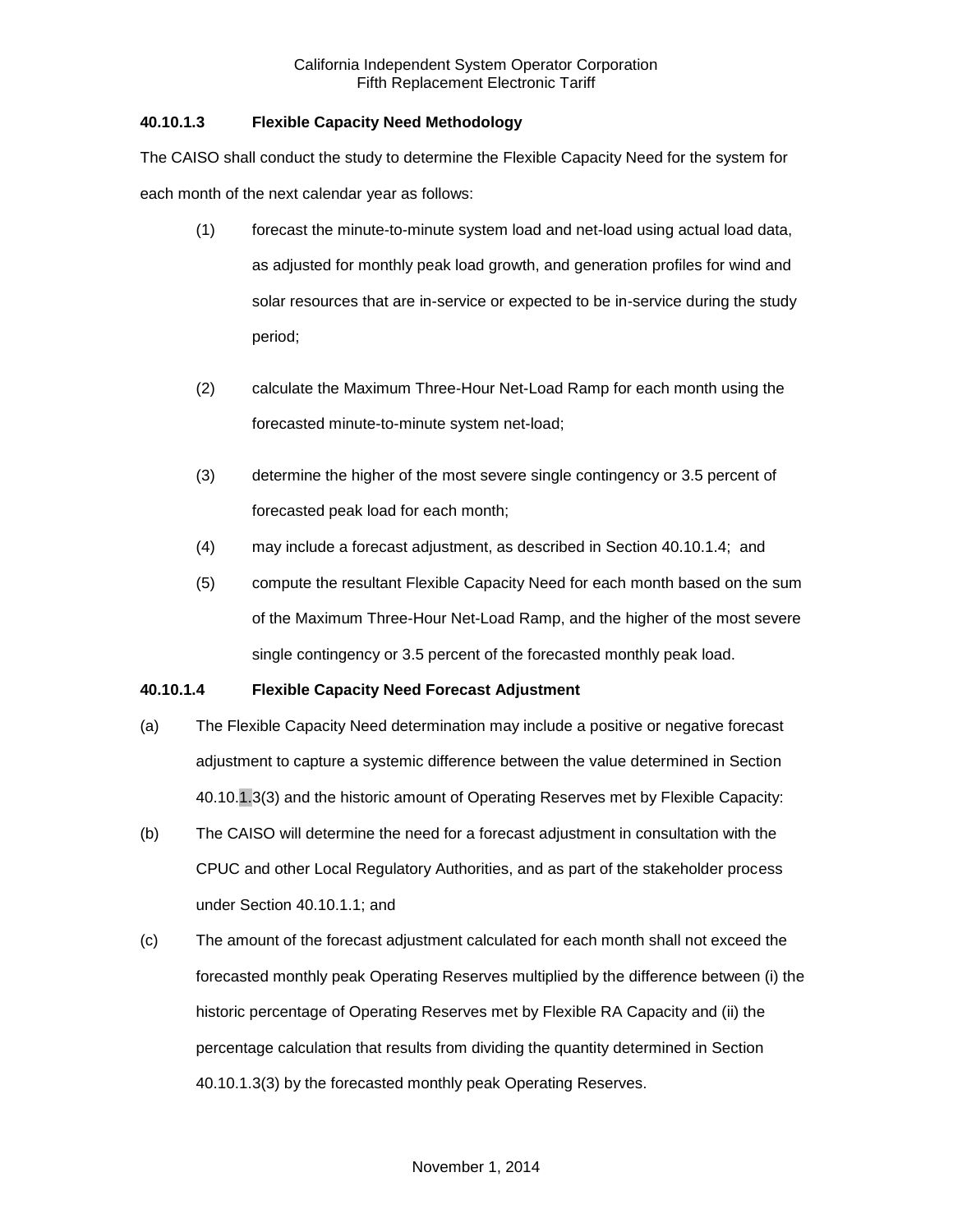## **40.10.1.5 Flexible Capacity Category Need**

- (a) The CAISO shall calculate the total system amount of Flexible Capacity needed in each Flexible Capacity Category, for each month of the next calendar year to ensure that forecast system operational needs will be met, as follows:
	- (1) The minimum quantity of Flexible Capacity needed in the Flexible Capacity Category for base ramping resources for each month will be calculated on a seasonal basis based on the system ramping characteristics identified in the Flexible Capacity Needs Assessment and the changes in MWs of the Maximum Secondary Three-Hour Net-Load Ramps for each month within a season, and will be specified in MW and as the percentage of total Flexible Capacity Needs.
	- (2) The maximum quantity of Flexible Capacity in the Flexible Capacity Category for peak ramping resources will be calculated for each month as the difference between the minimum quantity needed in the Flexible Capacity Category for base ramping resources and the total Flexible Capacity Need, and will be specified in MW and as the percentage of total Flexible Capacity Needs.
	- (3) The maximum quantity of Flexible Capacity in the Flexible Capacity Category for super-peak ramping resources will be five percent of the total Flexible Capacity Need.
- (b) The CAISO shall provide the results of the Flexible Capacity Category need determination with the Flexible Capacity Needs Assessment.

## **40.10.2 Allocation of Flexible Capacity Need**

The CAISO will calculate each Local Regulatory Authority's allocable share of the total system Flexible Capacity Need, and the contribution of each of the Local Regulatory Authority's jurisdictional Load Serving Entities to the Maximum Three-Hour Net-Load Ramp used to calculate its share of the total system Flexible Capacity Need. The CAISO shall provide these calculations to each Local Regulatory Authority no later than 120 days prior to the date that the annual Flexible RA Capacity Plans must be submitted under Section 40. Nothing in this Section 40 obligates any individual Load Serving Entity to demonstrate that it has procured Flexible Capacity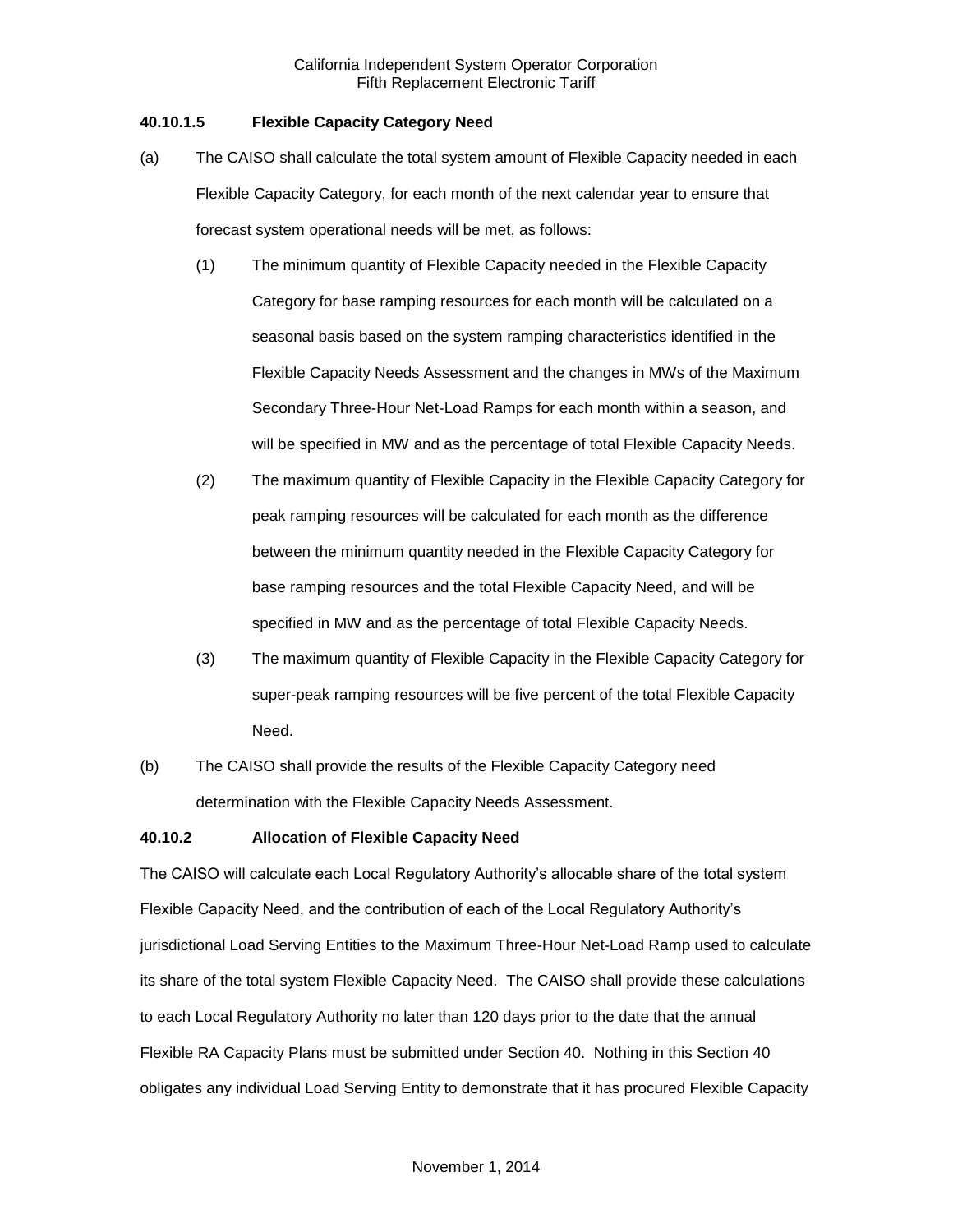Resources to satisfy a minimum or maximum quantity needed, as applicable, within each Flexible Capacity Category.

## **40.10.2.1 Calculation of LRA Allocations**

- (a) **Allocation of Maximum Three-Hour Net-Load Ramp.** The CAISO will calculate the Local Regulatory Authority's allocable share of the Flexible Capacity Need as the average of the sum of its jurisdictional Load Serving Entities' change in load, minus the change in wind output, minus the change in solar PV output, minus the change in solar thermal output during the five highest three-hour net-load changes in the month.
- (b) **Allocation of MSSC or Forecasted Peak Load.** The CAISO will determine the higher of the most severe single contingency or 3.5 percent of forecasted peak load for each Load Serving Entity based on the respective Load Serving Entity's peak load ratio share, and calculate each Local Regulatory Authority's allocable share based on the sum of its jurisdictional Load Serving Entities' shares.
- (c) **Allocation of Forecast Adjustment.** If the CAISO includes a forecast adjustment in its draft study results, it will allocate the forecast adjustment using the same methodology set forth in Section 40.10.2.1(b).

#### **40.10.2.2 Allocation to Load-Following MSS**

The CAISO will calculate the allocable share of the Flexible Capacity Need for each Loadfollowing MSS in accordance with the provisions for Local Regulatory Authorities in Section 40.10.2. The CAISO will deduct the Flexible Capacity Need allocated to each Load-following MSS from the calculation to determine whether a cumulative deficiency in Flexible RA Capacity exists under Section 43.2.7.

#### **40.10.3 Flexible Capacity Categories**

**40.10.3.1 Flexible Capacity Category Calculation.** A resource qualifies to provide Flexible RA Capacity in each Flexible Capacity Category for which it meets the qualifications set forth in this Section 40.10.3.

#### **40.10.3.2 Flexible Capacity Category-- Base Ramping Resources**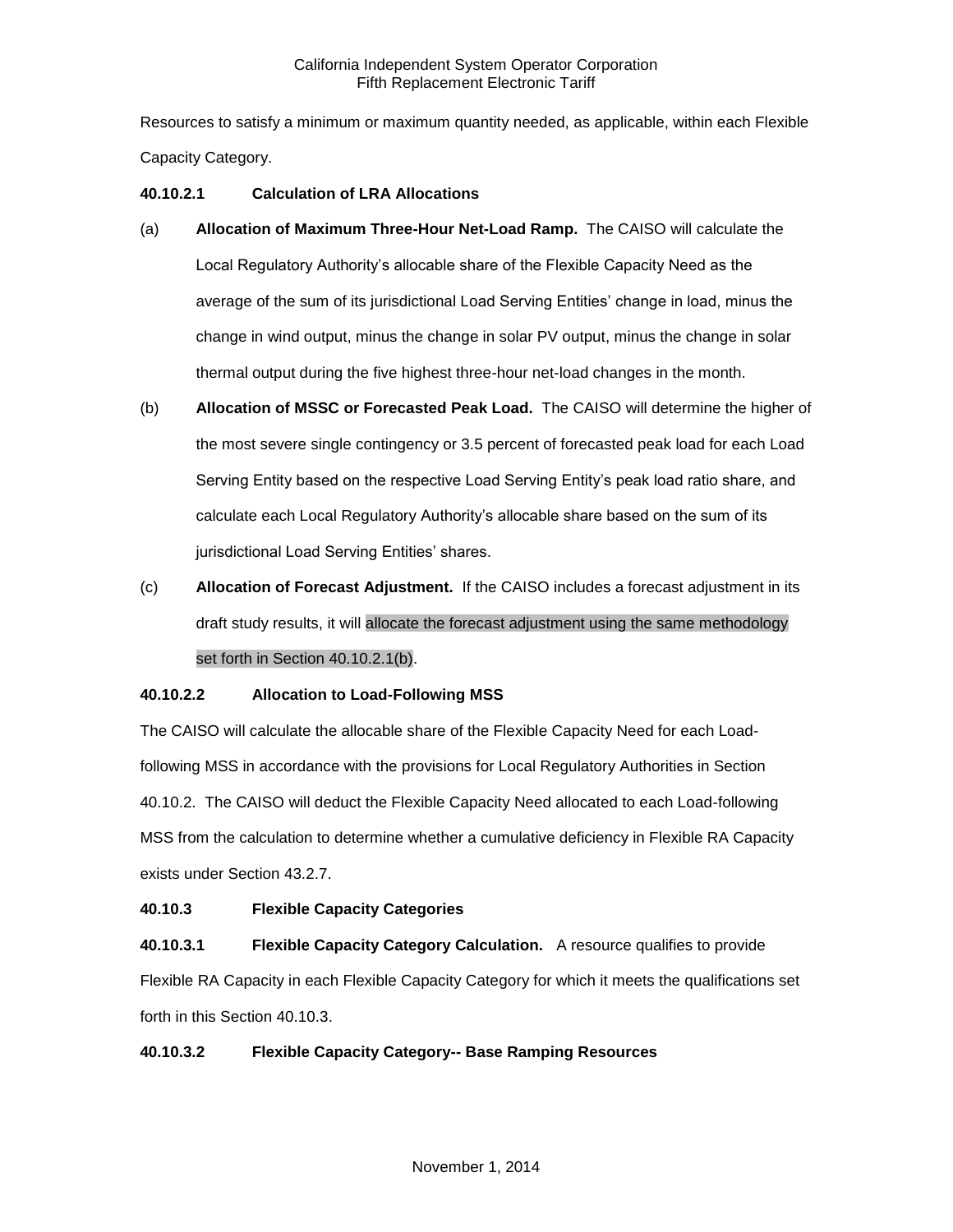- (a) **Resource Criteria.** Base ramping resources must meet all of the following criteria, except as provided in Sections 40.10.3.2(b) and (c) --
	- (1) The resource must be capable of providing Flexible RA Capacity to the CAISO Markets through Economic Bids for Energy and Economic Bids for Ancillary Services that are not flagged as Contingency Only in the Day-Ahead Market, if and to the extent the resource is certified to provide Ancillary Services, submitted daily for the 17-hour period from 5:00 a.m. through 10:00 p.m.;
	- (2) The resource must be capable of providing Energy for a minimum of six hours up to its full Effective Flexible Capacity value including PMin;
	- (3) The resource must be capable of being available seven days a week;
	- (4) The resource must be able to provide the minimum of (i) two Start-Ups per day for every day of the month or sixty Start-Ups per month, or (ii) the number of Start-Ups allowed by its operational limits, including minimum up and minimum down time; and
	- (5) The resource must not have annual or monthly limitations on the number of Start-Ups or the amount of energy produced that, on a daily basis, are lower than the requirements in Section 40.10.3.2(a)(1) through (4).

#### (b) **Use-Limited Resource**

- (1) A Use-Limited Resource may be included in this category if it meets the criteria in Section 40.10.3.2(a), except that use-limited resources providing Flexible RA Capacity are not required to submit bids for Ancillary Service bids in the Day-Ahead Market.
- (2) A Load Serving Entity may include in this category a combined resource consisting of two Use-Limited Resources that do not individually meet the minimum operational and availability requirements but in combination meet the criteria in Section 40.10.3.2(a).
- (3) The Flexible RA Capacity amount for the combined resource will be less than or equal to the lowest Effective Flexible Capacity value shown on the Resource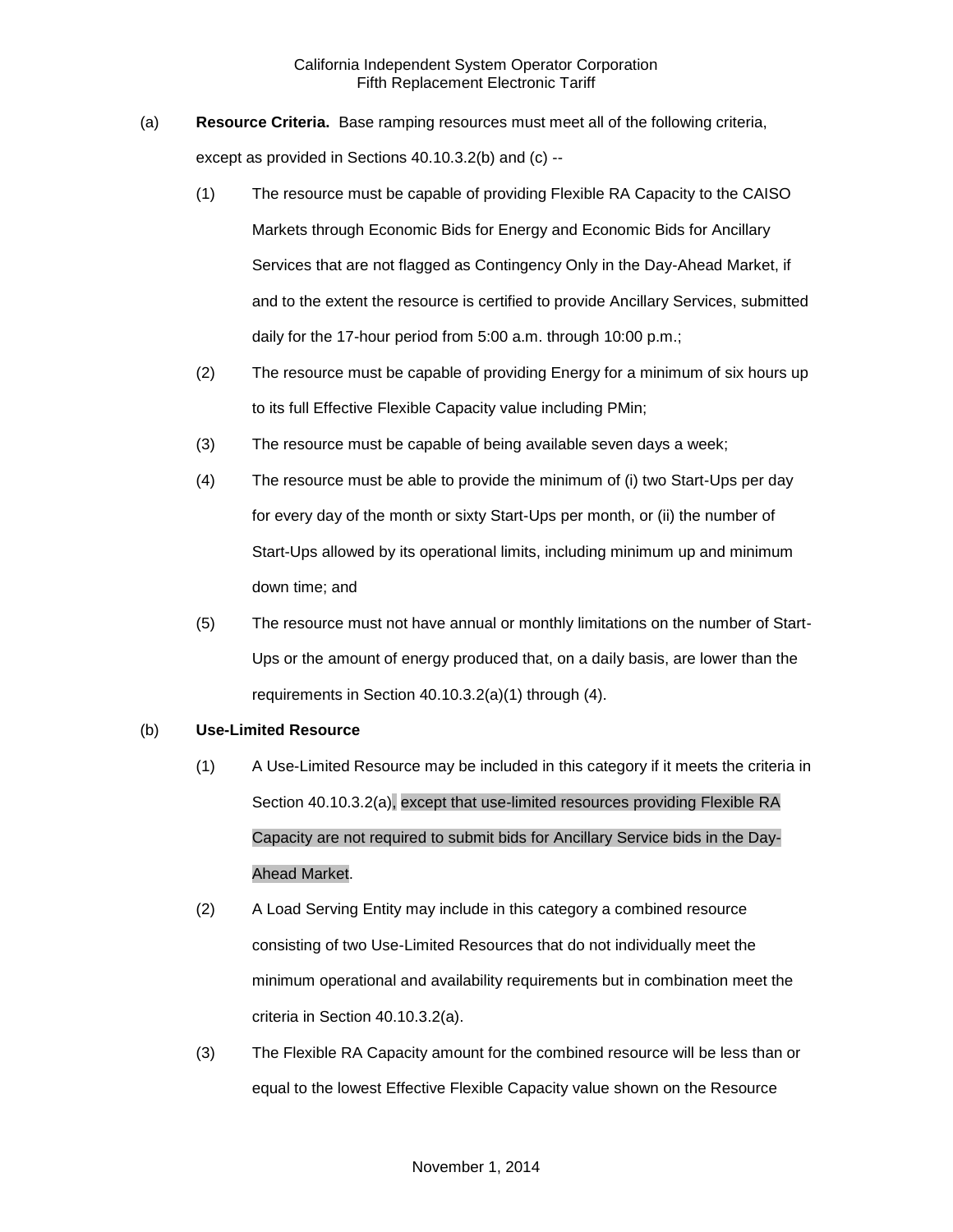Flexible RA Capacity Plan for a resource in the combination.

- (4) Both resources in the combination shall be subject to the must-offer obligation up to their Flexible RA Capacity amounts.
- (c) **Non-Generator Resource.** A Non-Generator Resource that elects to provide Flexible RA Capacity may be included in this category if it meets the criteria in Section 40.10.3.2(a). A Non-Generator Resource that elects to provide Flexible RA Capacity and Regulation Energy Management is not eligible to be included in this category.

## **40.10.3.3 Flexible Capacity Category -- Peak Ramping Resources**

- (a) **Resource Criteria.** Peak ramping resources must meet all of the following criteria, except as provided in Sections 40.10.3.3(b) and (c) --
	- (1) The resource must be capable of providing Flexible RA Capacity to the CAISO Markets through Economic Bids for Energy and Economic Bids for Ancillary Services that are not flagged as Contingency Only in the Day-Ahead Market, if and to the extent the resource is certified to provide Ancillary Services, which must be submitted daily for a five-hour period to be determined by the CAISO on a seasonal basis;
	- (2) The resource must be capable of providing Energy for a minimum of three continuous hours up to its full Effective Flexible Capacity value including PMin;
	- (3) The resource must be capable of being available seven days a week.
	- (4) The resource must be capable of at least one Start-Up per day; and
	- (5) The resource must not have annual or monthly limitations on the number of unit Start-Ups or the amount of energy produced that, on a daily basis, are lower than the requirements in Section 40.10.3.3(a)(1) through (4).

## (b) **Use-Limited Resource.**

(1) A Use-Limited Resource may be included in this category if it meets the criteria in Section 40.10.3.3(a), except that use-limited resources providing Flexible RA Capacity are not required to submit bids for Ancillary Service bids in the Day-Ahead Market.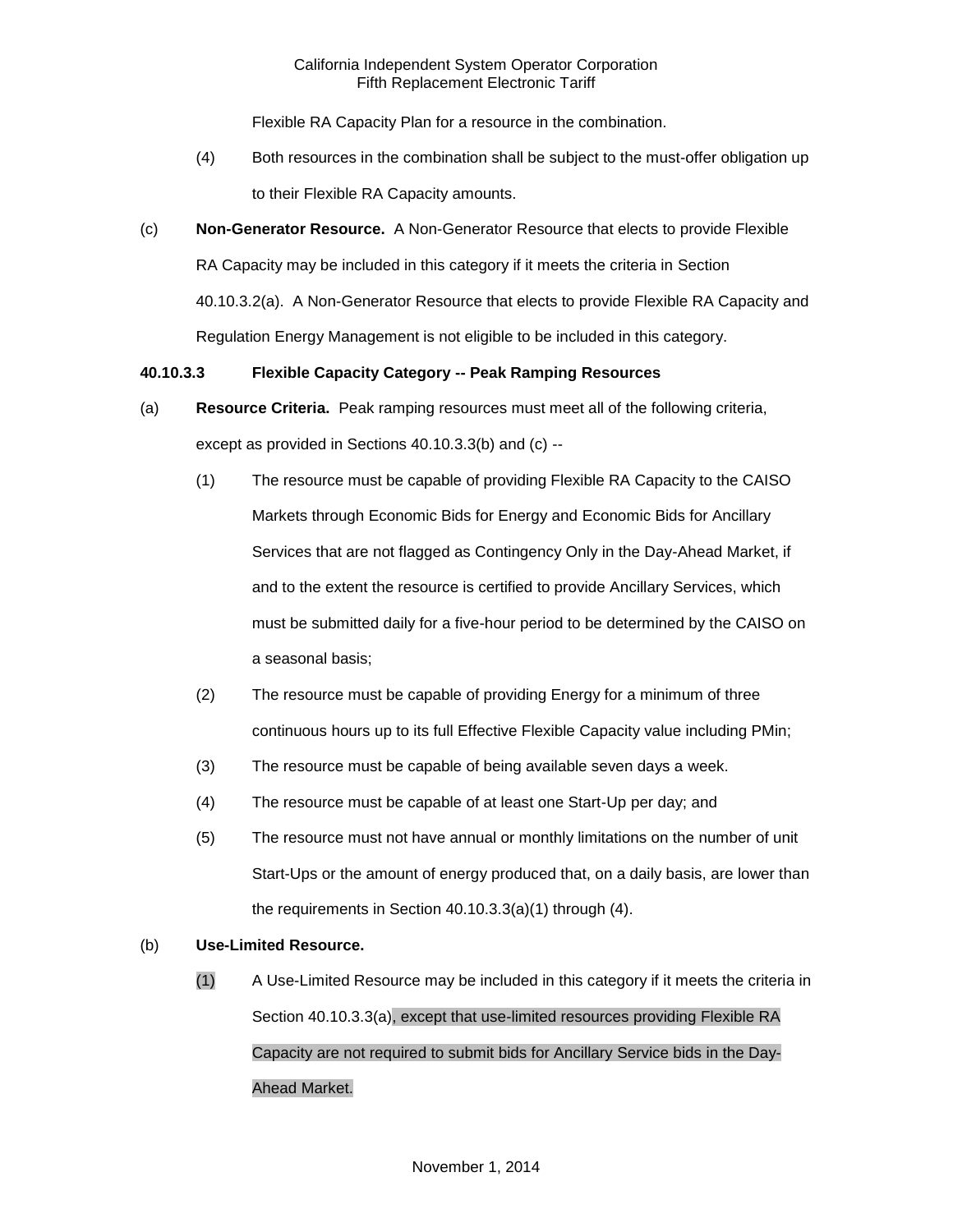- (2) A Load Serving Entity may include in this category a combined resource consisting of two Use-Limited Resources that do not individually meet the minimum operational and availability requirements but in combination meet the criteria in Section 40.10.3.3(a).
- (3) The Flexible RA Capacity amount for the combined resource will be less than or equal to the lowest Effective Flexible Capacity value shown on the Resource Flexible RA Capacity Plan for a resource in the combination.
- (4) Both resources in the combination shall be subject to the must-offer obligation up to their Flexible RA Capacity amounts.
- (c) **Non-Generator Resource.** A Non-Generator Resource that elects to provide Flexible RA Capacity may be included in this category if it meets the criteria in Section 40.10.3.3(a). A Non-Generator Resource that elects to provide Flexible RA Capacity and Regulation Energy Management is not eligible to be included in this category.
- (d) **Base Ramping Resource.** A resource that meets the qualifications of the Flexible Capacity Category for base ramping resources also qualifies to be included in this category as a peak ramping resource; however, a resource that meets only the qualifications of a peak ramping resource does not qualify as a base ramping resource.

#### **40.10.3.4 Flexible Capacity Category -- Super-Peak Ramping Resources.**

- (a) **Resource Criteria.** Super-peak ramping resources must meet all of the following criteria, except as provided in Sections 40.10.3.4(b), (c) and (d) --
	- (1) The resource must be capable of providing Flexible RA Capacity to the CAISO Markets through Economic Bids for Energy and Economic Bids for Ancillary Services Bids that are not flagged as Contingency Only in the Day-Ahead Market, if and to the extent the resource is certified to provide Ancillary Services, which must be submitted each weekday that is not holiday, for a five-hour period to be determined by the CAISO on a seasonal basis;
	- (2) The resource must be capable of providing Energy for a minimum of three continuous hours up to its full Effective Flexible Capacity value including PMin;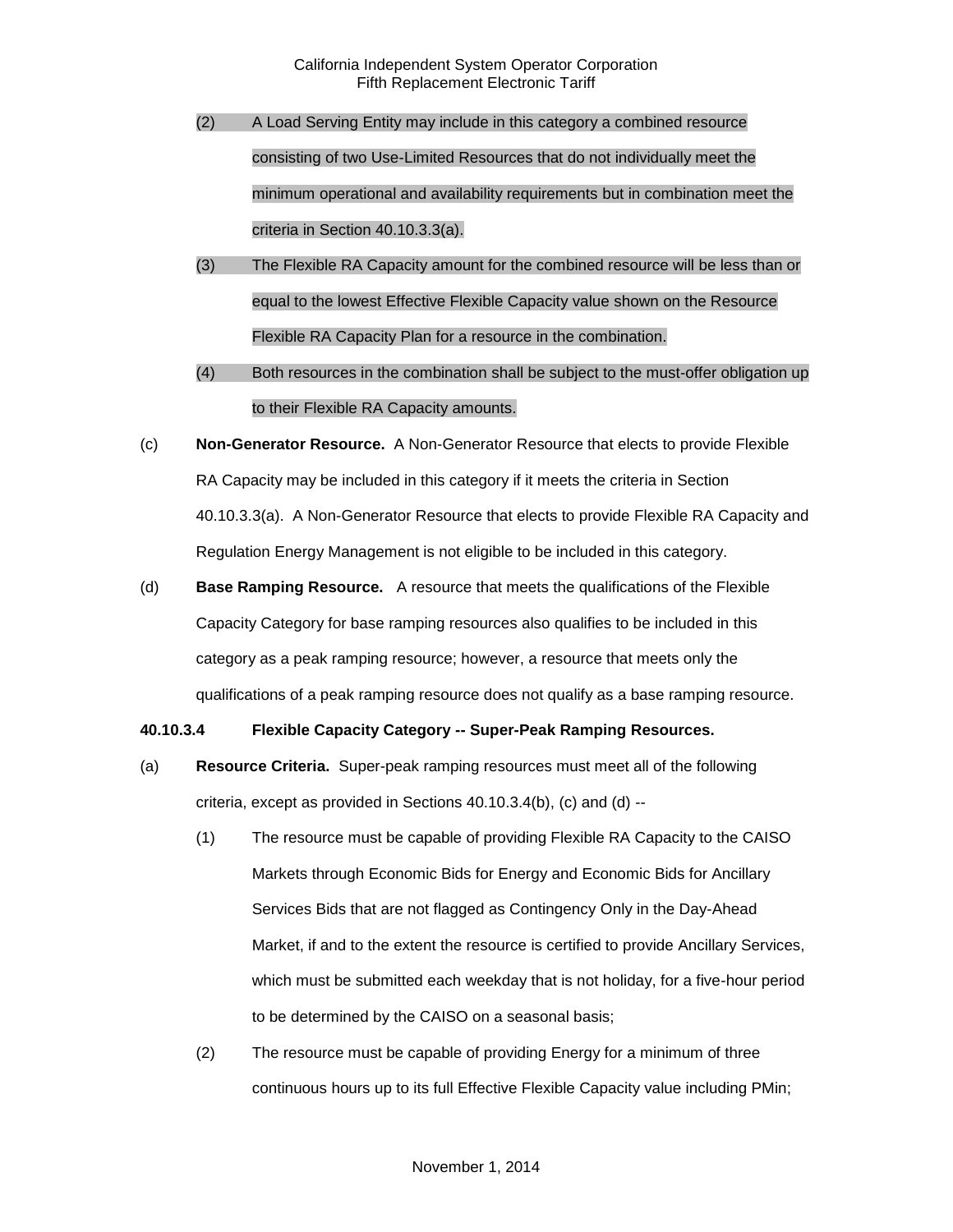- (3) The resource must be capable of being available on weekdays that are not holidays, as defined in the Business Practice Manual;
- (4) The resource must be capable of at least one Start-Up per day; and
- (5) The resource must be capable of responding to at least five CAISO dispatches per month, during the five-hour period of the must offer obligation, for the resource to Start-Up.

## (b) **Use-Limited Resource.**

- (1) A Use-Limited Resource may be included in this category if it meets the criteria in Section 40.10.3.4(a), except that use-limited resources providing Flexible RA Capacity are not required to submit bids for Ancillary Service bids in the Day-Ahead Market.
- (2) A Load Serving Entity may include in this category a combined resource consisting of two Use-Limited Resources that do not individually meet the minimum operational and availability requirements but in combination meet the criteria in Section 40.10.3.4(a).
- (3) The Flexible RA Capacity amount for the combined resource will be less than or equal to the lowest Effective Flexible Capacity value shown on the Resource Flexible RA Capacity Plan for a resource in the combination.
- (4) Both resources in the combination shall be subject to the must-offer obligation up to their Flexible RA Capacity amounts.
- (c) **Non-Generator Resource.** A Non-Generator Resource may be included in this category if it meets the criteria in Section 40.10.3.4(a) and is not registered in the CAISO's Master File as a Regulation Energy Management resource.
- (d) **Non-Generator Resource, Regulation Energy Management.** A Non-Generator Resource that is a Regulation Energy Management resource may be included in this category if it meets the following criteria --
	- (1) The resource must be capable of providing Regulation Energy Management to the CAISO Markets through Economic Bids for Regulation Up and Regulation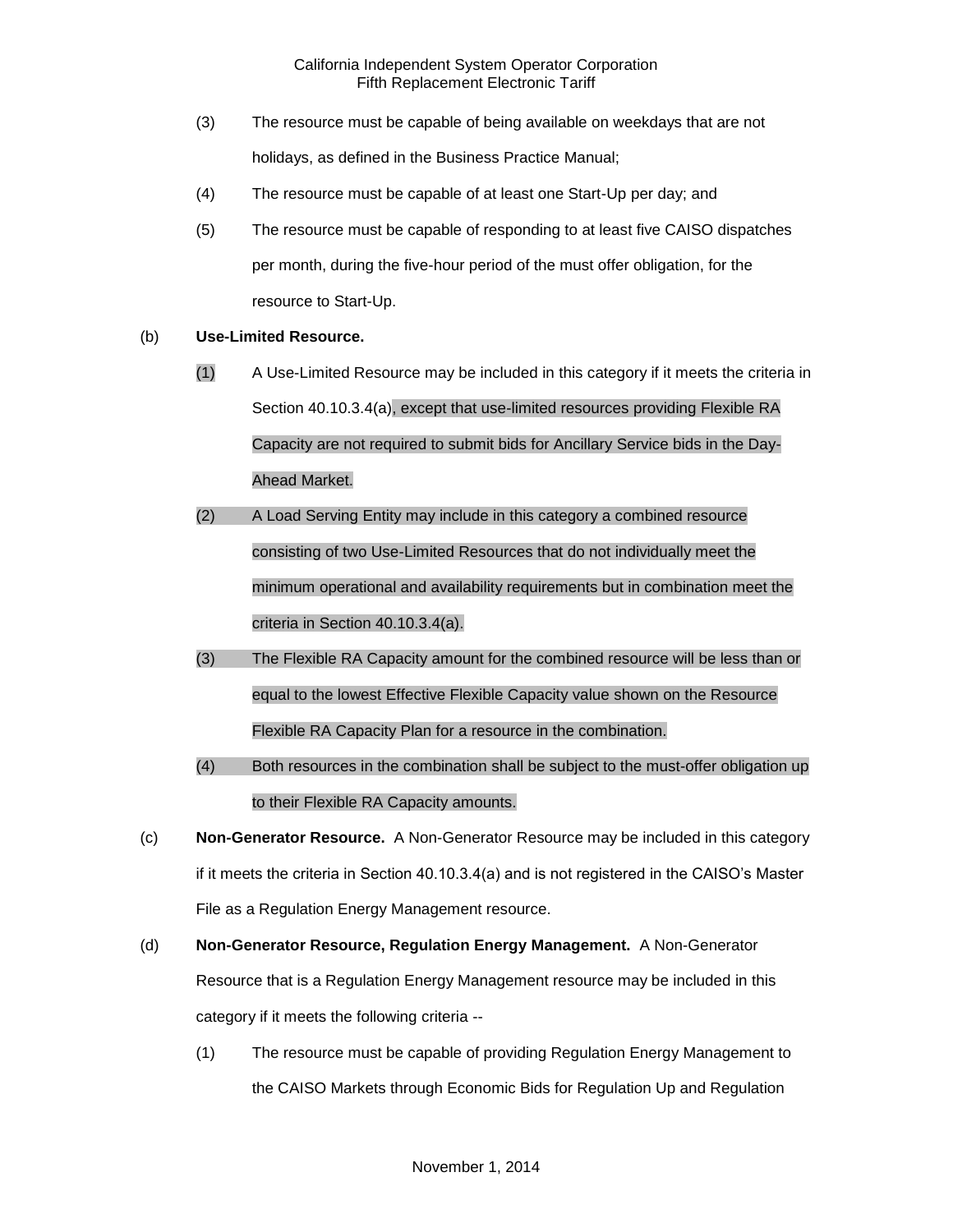Down submitted daily for a 17-hour period from 5:00 a.m. through 10:00 p.m.;

- (2) The resource shall not submit bids to provide Energy;
- (3) The resource must be capable of being available seven days a week;
- (4) The resource must be capable of unlimited Start-Ups per day; and
- (5) The resource must be registered as a Non-Generator Resource providing Regulation Energy Management in the CAISO's Master File.

(e) **Base Ramping and Peak Ramping Resources.** A resource that meets the qualifications of the Flexible Capacity Category for base ramping resources or peak ramping resources also qualifies to be included in this category as a super-peak ramping resource; however, a resource that meets only the qualifications of a super-peak ramping resource does not qualify as a base ramping resource or a peak ramping resource.

## **40.10.3.5 Flexible Capacity Category By Resource**

The CAISO will provide to the Scheduling Coordinator of each resource a non-binding determination of the Flexible Capacity Category with the highest qualifications for which the resource qualifies to provide Flexible Capacity, as provided in Section 40.10.4.

## **40.10.3.6 Non-Eligible Resources**

Intertie resources and imports, other than Pseudo-Ties and Dynamic Scheduled resources, are not eligible to provide Flexible RA Capacity.

#### **40.10.4 Effective Flexible Capacity**

The CAISO shall calculate the Effective Flexible Capacity value for each resource that submitted at least one Economic Bid for Energy in the Real-Time Market on at least 10 days in the previous calendar year, or in the most recent 12-month period for which data is available. The CAISO shall publish the draft and final lists of the Effective Flexible Capacity values for such resources and the Flexible Capacity Categories for which each resource qualifies to provide Flexible Capacity on the CAISO Website each year in accordance with the schedule for publishing the Net Qualifying Capacity values, as set forth in the BPM, for use in the next calendar year.

#### **40.10.4.1 Effective Flexible Capacity Calculation**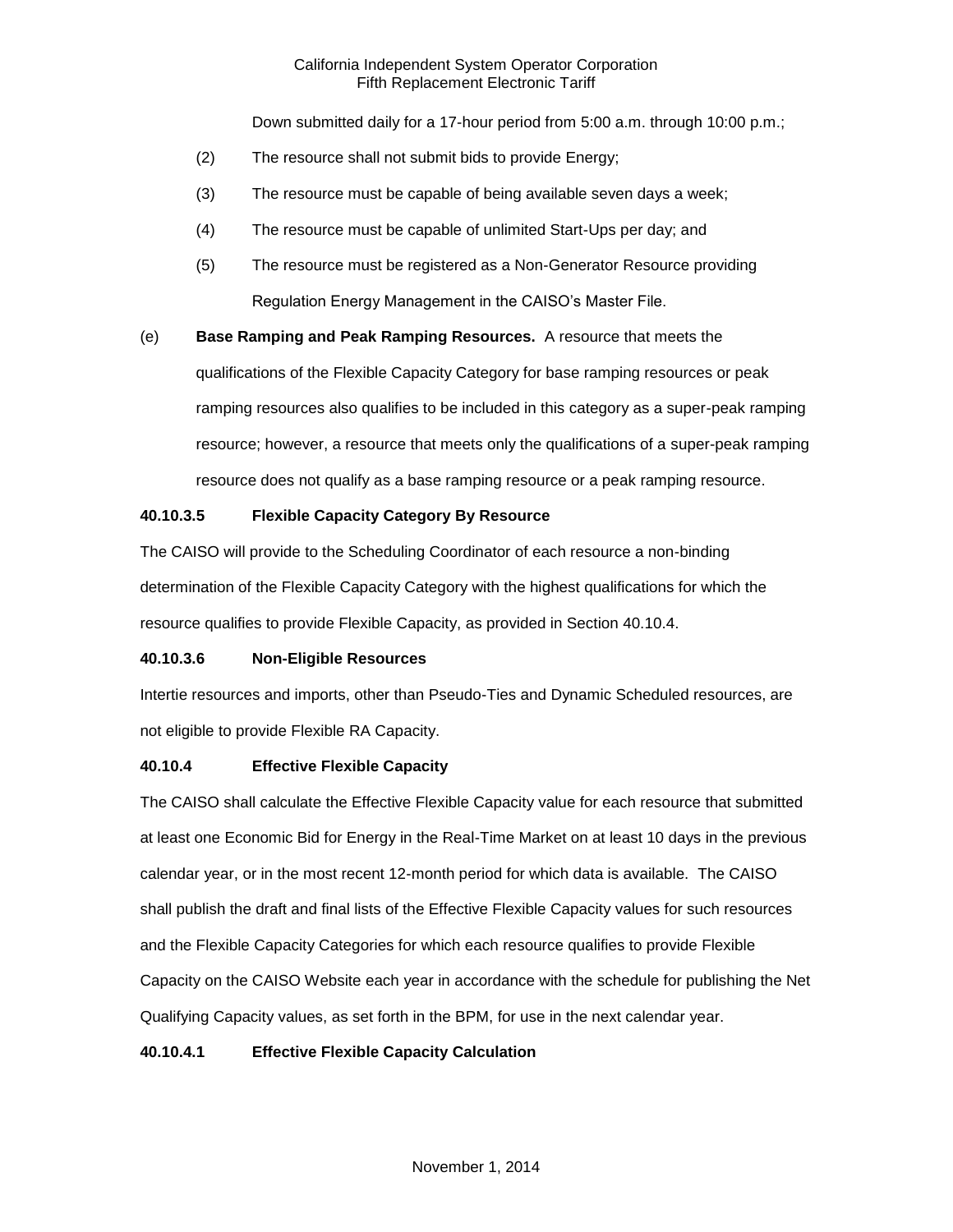- (a) **Flexible Resources.** The CAISO will calculate the Effective Flexible Capacity value of a resource, for use (i) if a Local Regulatory Authority has not established criteria for calculating the Effective Flexible Capacity value for eligible resource types, and (ii) for determining if a cumulative deficiency exists under Sections 43.2.7(a) and (b), as follows, except as provided in Sections 40.10.4.1 (b) through (f) --
	- (1) If the Start-Up Time of the resource is greater than 90 minutes, the Effective Flexible Capacity value shall be the weighted average ramp rate of the resource calculated from PMin to Net Qualifying Capacity multiplied by 180 minutes. The Effective Flexible Capacity shall not exceed the difference between the PMin and PMax of the resource.
	- (2) If the Start-Up Time of the resource is less than or equal to 90 minutes, the Effective Flexible Capacity value shall be the weighted average ramp rate of the resource calculated from zero to Net Qualifying Capacity multiplied by 180 minutes. The Effective Flexible Capacity shall not exceed the Net Qualifying Capacity of the resource.
- (b) **Hydroelectric Generating Unit.** The Effective Flexible Capacity of a hydroelectric generating unit will be the amount of capacity from which the resource can produce Energy consistently for 6 hours based upon the resource's physical storage capacity, which shall not exceed its Net Qualifying Capacity.
- (c) **Proxy Demand Response Resource.** The Effective Flexible Capacity of a Proxy Demand Response Resource will be based on the resource's actual MWs of load modification in response to a dispatch by the CAISO during a test event. In determining the Effective Flexible Capacity of a Proxy Demand Response Resource, the CAISO will --
	- (1) conduct the test at a random time during the flexible capacity must-offer obligation period for the resource;
	- (2) use the baseline load data, as described in the CAISO Tariff or Business Practice Manual, to measure the load modification for the Proxy Demand Response Resource being tested; and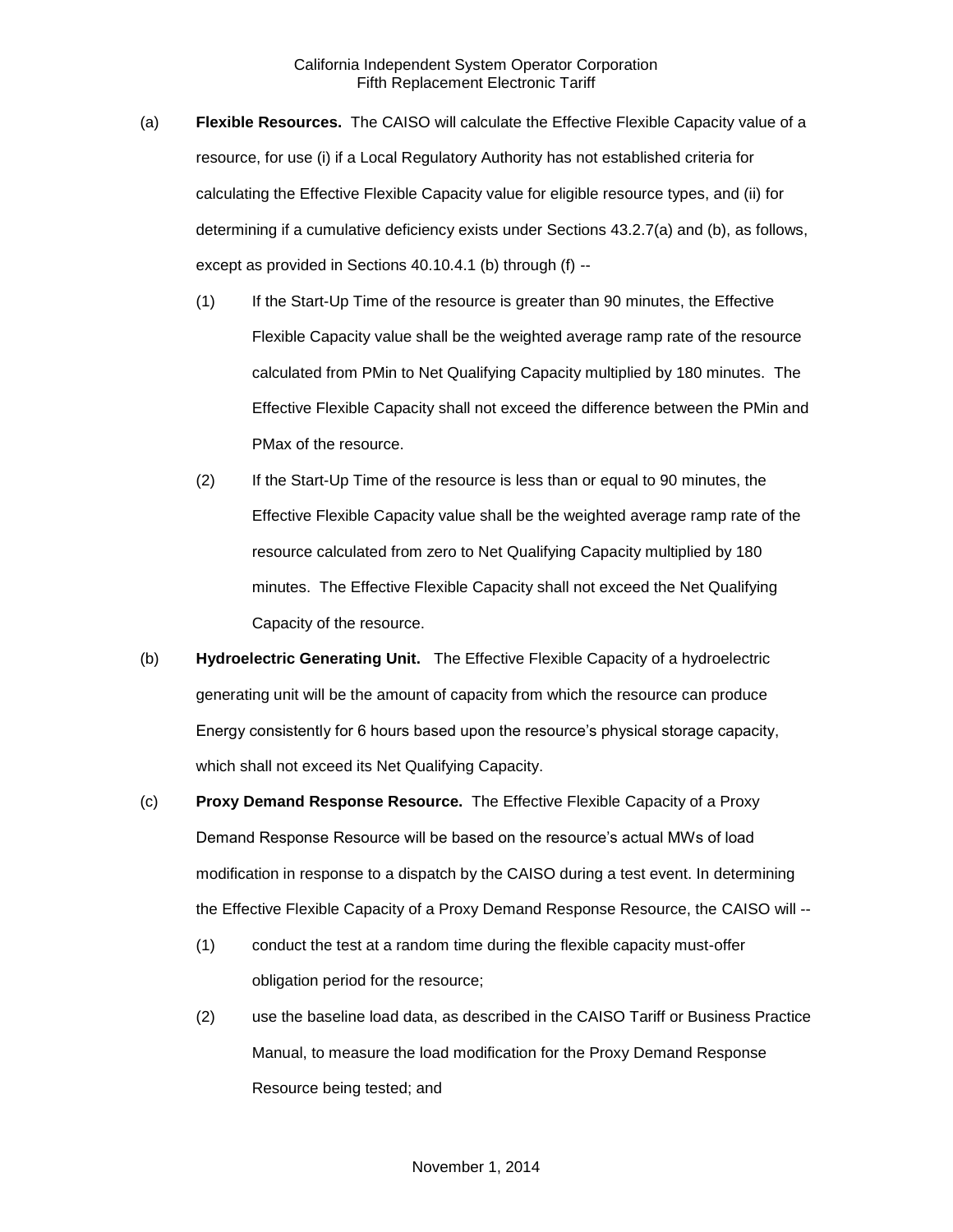- (3) pay the resource's bid price for the testing period.
- (d) **Energy Storage Resource.** The Effective Flexible Capacity value for an energy storage resource will be determined as follows --
	- (1) for an energy storage resource that provides Flexible RA Capacity but not Regulation Energy Management, the Effective Flexible Capacity value will be the MW output range the resource can provide over three hours of charge/discharge while constantly ramping.
	- (2) for an energy storage resource that provides Flexible RA Capacity and Regulation Energy Management, the Effective Flexible Capacity value will be the resource's 15-minute energy output capability.
- (e) **Multi-Stage Generating Resource.** The Effective Flexible Capacity value for a Multi-Stage Generating Resource will be calculated using the longest Start-Up Time of the resource's configuration that has the lowest PMin.
- (f) **Combined Heat and Power Resource.** The Effective Flexible Capacity value of a Combined Heat and Power Resource will be the lesser of (i) the resource's Net Qualifying Capacity, or (ii) the MW difference between the CHP resource's maximum output and its minimum operating level, such quantity not to exceed the quantity of generating capacity capable of being delivered over a three-hour period.

### **40.10.4.2 EFC Omission or Correction**

- (a) **Draft List.** The posted draft list of Effective Flexible Capacity values may be modified only as follows –
	- (1) If the Scheduling Coordinator for a resource that was not included on the draft list of Effective Flexible Capacity values seeks to have the resource included on the list, it must no later than September 1 submit a request to the CAISO either showing that the resource meets the criteria in Section in 40.10.4.1 or is capable of meeting the criteria, and provide documentation to enable the CAISO to determine the resource's Effective Flexible Capacity pursuant to the criteria in Section 40.10.4.1.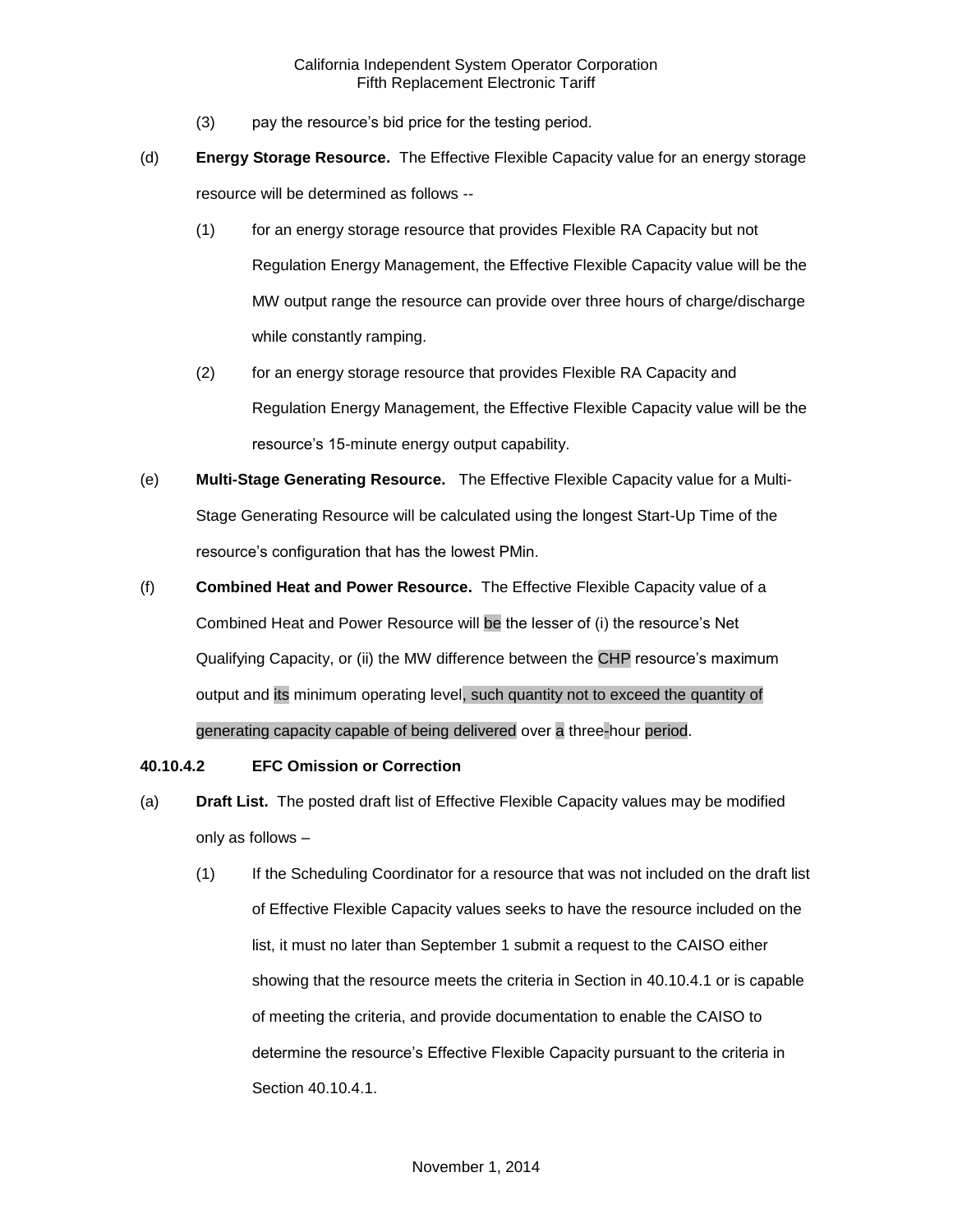- (2) If the Scheduling Coordinator for a resource that was included on the draft list of Effective Flexible Capacity values seeks to change the value for that resource, it must submit documentation no later than September 1 that supports such a change.
- (3) The CAISO will review the information submitted and notify the Scheduling Coordinator whether the change was accepted at least 15 days prior to posting the final list of Effective Flexible Capacity values on the CAISO Website.
- (b) **Final List.** The CAISO will post on the CAISO Website the final list of Effective Flexible Capacity values for resources that are in service or that are under construction with an expected in service date during the year and the Flexible Capacity Categories for which each resource qualifies to provide Flexible Capacity. The final list shall be used for the next calendar year and shall not be changed during that year, except as follows –
	- (1) If the Net Qualifying Capacity or PMax of a resource included on the final list increases or decreases during the year, and that value is changed in the Master File, the Scheduling Coordinator for the resource may request that the Effective Flexible Capacity value be recalculated to account for the change; or
	- (2) If a resource identified as under construction on the final list, or other new resource, achieves commercial operation during the year, the Scheduling Coordinator for the resource may request that the CAISO calculate and add its Effective Flexible Capacity value and the Flexible Capacity Categories for which the resource qualifies to provide Flexible Capacity to the final list as an in-service resource.
- (c) **Disputes.** Any disputes as to the CAISO's determination regarding Effective Flexible Capacity shall be subject to the CAISO ADR Procedure.

## **40.10.5 Flexible RA Capacity Plans**

## **40.10.5.1 LSE Flexible RA Capacity Plans**

(a) **Submission Requirement.** A Scheduling Coordinator must submit annual and monthly LSE Flexible RA Capacity Plans for each Load Serving Entity it represents; except that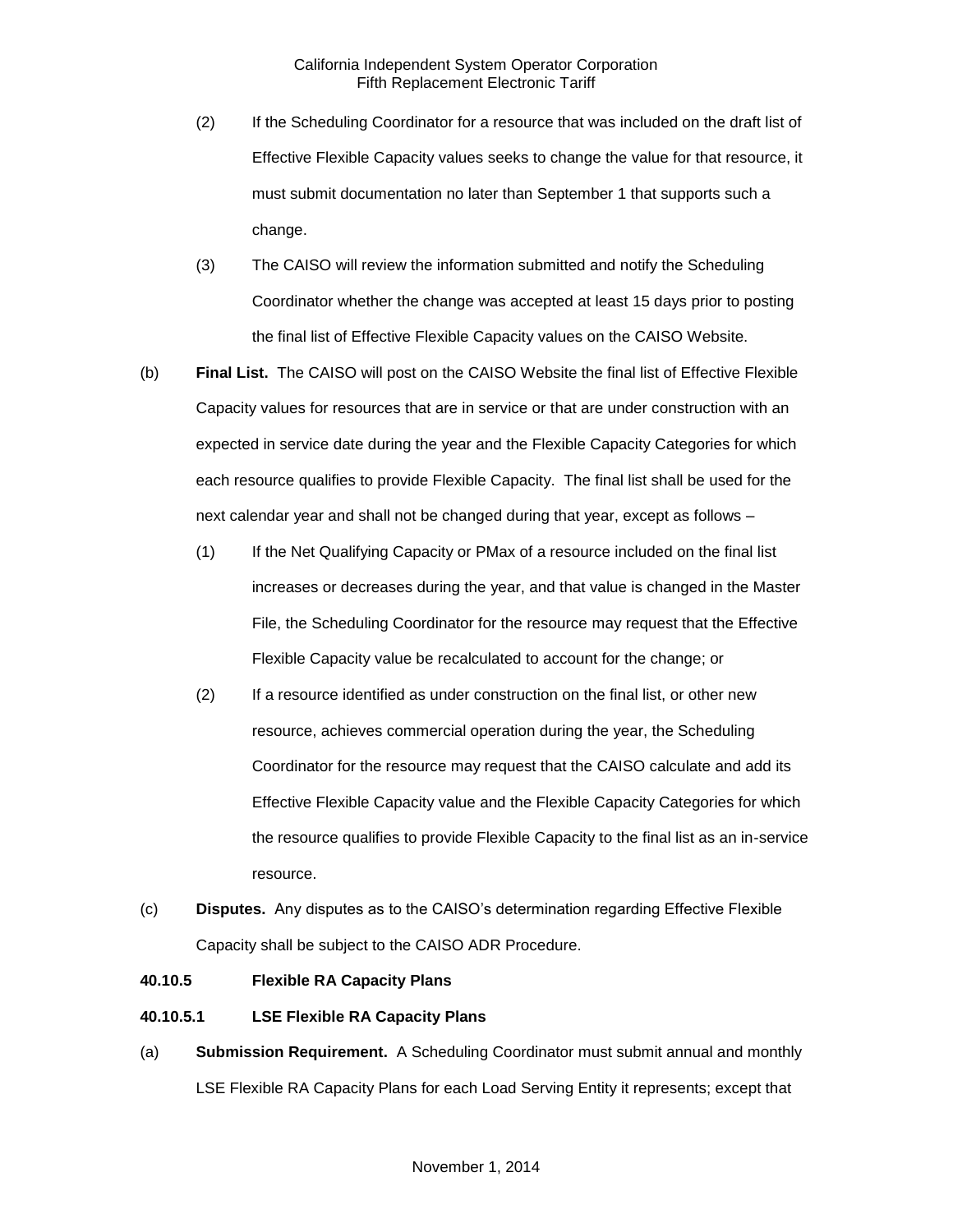an annual plan for 2015 is not required. A Load-Following MSS is not required to submit annual or monthly LSE Flexible RA Capacity Plans.

- (b) **Annual Plan.** Each annual LSE Flexible RA Capacity Plan must
	- (1) demonstrate that the Load Serving Entity has procured for each month at least 90 percent of the annual Flexible RA Capacity requirement determined by the CAISO; or the amount of Flexible RA Capacity required by the Load Serving Entity's Local Regulatory Authority, if the Local Regulatory Authority has set such requirement;
	- (2) identify the resources the Load Serving Entity intends to rely on to provide the Flexible RA Capacity; and
	- (3) include all information and be submitted no later than the last Business Day in October, in accordance with the reporting requirements and schedule set forth in the Business Practice Manual.
- (c) **Monthly Plan.** The monthly LSE Flexible RA Capacity Plan must --
	- (1) demonstrate that the Load Serving Entity procured 100 percent of the total monthly Flexible RA Capacity requirement determined by the CAISO; or the monthly amount of Flexible RA Capacity required by the Local Regulatory Authority, if the Local Regulatory Authority has set such requirement;
	- (2) include information for purposes of the validation under Section 40.10.5.3(a) and the evaluation for cumulative deficiency under Section 40.10.5.3(c)that shows the MW of Flexible RA Capacity the Load Serving Entity designates based on the total monthly requirement determined by the CAISO within the minimum or maximum quantity, as applicable, for each Flexible Capacity Category; or only if the Local Regulatory Authority has established its own flexible capacity requirement, shows the MW of Flexible RA Capacity the Load Serving Entity designates based on the total monthly requirement determined by the Local Regulatory Authority within the minimum or maximum quantity for each Flexible Capacity Category required by the Local Regulatory Authority, if applicable;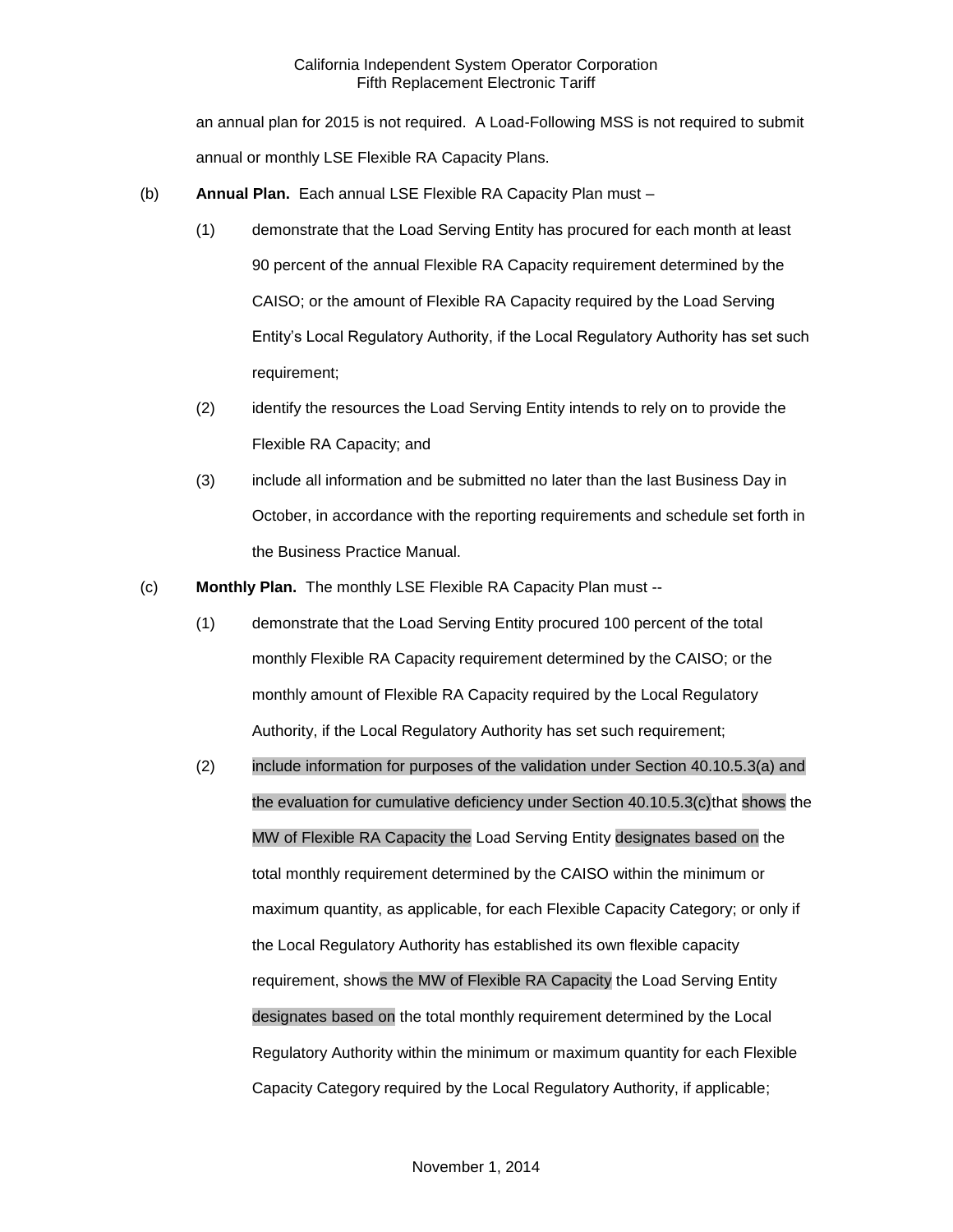- (3) identify all resources the Load Serving Entity will rely on to provide the Flexible RA Capacity and for each resource specify the Flexible Capacity Category in which the Flexible RA Capacity will be provided; and
- (4) include all information and be submitted to the CAISO at least 45 days in advance of the first day of the month covered by the plan, in accordance with the reporting requirements and schedule set forth in the Business Practice Manual.
- (d) **Correction to Monthly Plan.** The Scheduling Coordinator for the Load Serving Entity may submit at any time from 45 days through 11 days in advance of the first day of the month covered by the plan, a revision to its monthly LSE Flexible RA Capacity Plan to correct an error in the plan. The CAISO will not accept any revisions to a monthly LSE Flexible RA Capacity Plan from 10 days in advance of the relevant month through the end of the month, unless the Scheduling Coordinator for the Load Serving Entity demonstrates good cause for the change and explains why it was not possible to submit the change earlier.

#### **40.10.5.2 Resource Flexible RA Capacity Plans**

- (a) **Submission Requirement.** A Scheduling Coordinator must submit annual and monthly Resource Flexible RA Capacity Plans for each resource it represents that provides Flexible RA Capacity; except that an annual plan is not required for 2015.
- (b) **Annual Plan.** The annual Resource Flexible RA Capacity Plan shall --
	- (1) verify the resource's agreement to provide Flexible RA Capacity during the next Resource Adequacy Compliance Year; and
	- (2) include all information and be submitted no later than the last Business Day in October, in accordance with the reporting requirements and schedule set forth in the Business Practice Manual.
- (c) **Monthly Plan.** The monthly Resource Flexible RA Capacity Plan shall --
	- (1) verify the resource's agreement to provide Flexible RA Capacity during the month;
	- (2) include an affirmative representation by the Scheduling Coordinator submitting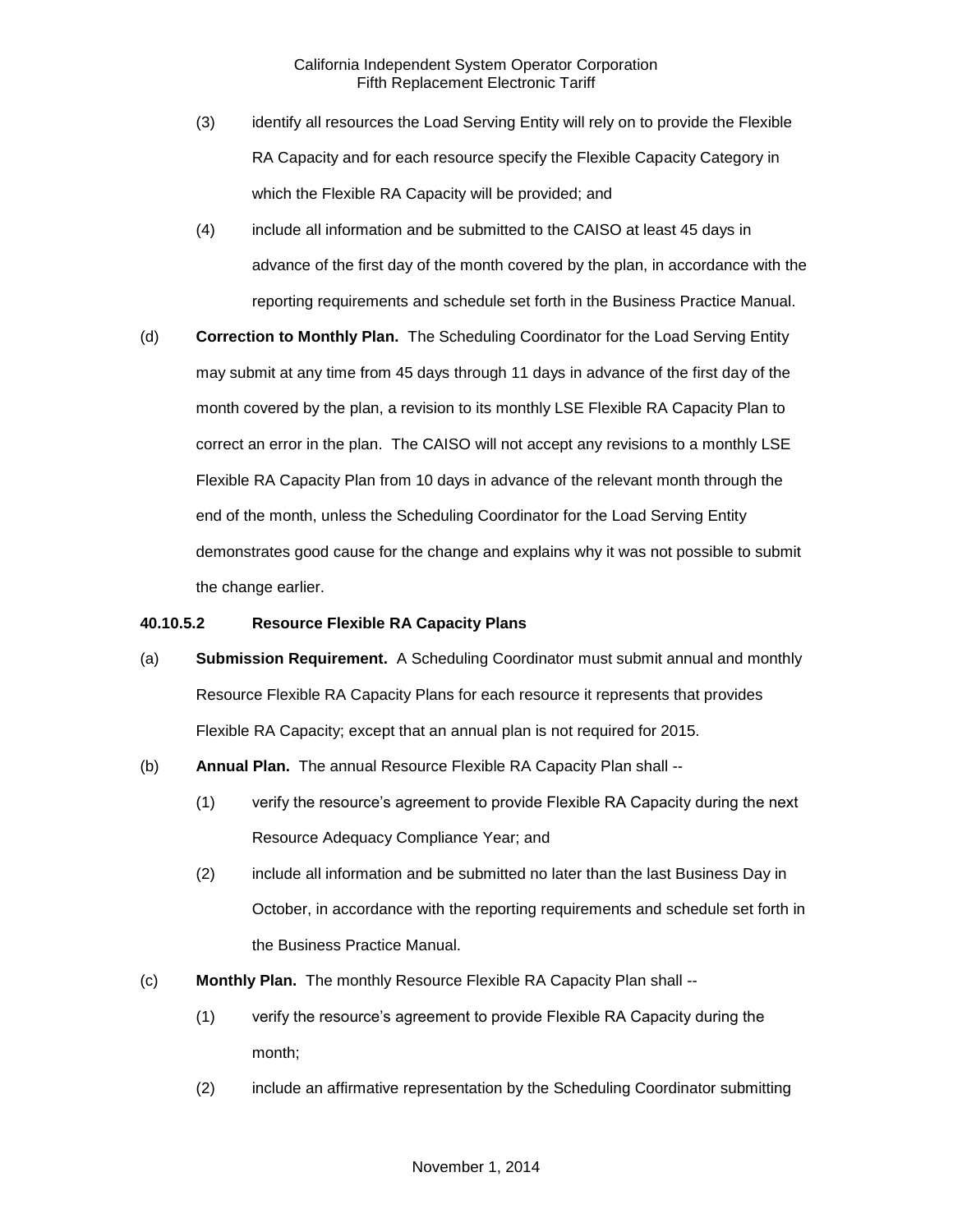the plan that the CAISO is entitled to rely on the accuracy of the information provided in the plan to perform those functions set forth in this Section 40; and

- (3) include all information and be submitted to the CAISO at least 45 days in advance of the first day of the month covered by the plan, in accordance with the reporting requirements and schedule set forth in the Business Practice Manual.
- (d) **Correction to Monthly Plan.** The Scheduling Coordinator for the resource may correct an error in the plan by submitting a revision to its monthly Resource Flexible RA Capacity Plan at any time from 45 days through 11 days in advance of the first day of the month covered by the plan. The CAISO will not accept any revisions to a monthly Resource Flexible RA Capacity Plan from 10 days in advance of the relevant month through the end of the month, unless the Scheduling Coordinator for the Resource demonstrates good cause for the change and explains why it was not possible to submit the change earlier.

## **40.10.5.3 Review of Flexible RA Capacity Plans**

#### (a) **Validation For Deficiency In An Individual LSE Plan.**

- (1) If the Local Regulatory Authority has not established its own flexible capacity procurement requirements, the CAISO will validate the annual and monthly LSE Flexible RA Capacity Plans for that Local Regulatory Authority's jurisdictional Load Serving Entities, and will use the Effective Flexible Capacity value for each resource calculated under Section 40.10.4. The CAISO will determine whether each Load Serving Entity met its annual or monthly total Flexible RA Capacity Requirement, and for the monthly LSE Flexible RA Capacity Plan, whether it met the total monthly requirement within the minimum or maximum quantity, as applicable, for each Flexible Capacity Category.
- (2) If the Local Regulatory Authority has established its own flexible capacity procurement requirements, the CAISO will not validate the individual LSE Flexible Capacity Plans for that Local Regulatory Authority's jurisdictional Load Serving Entities.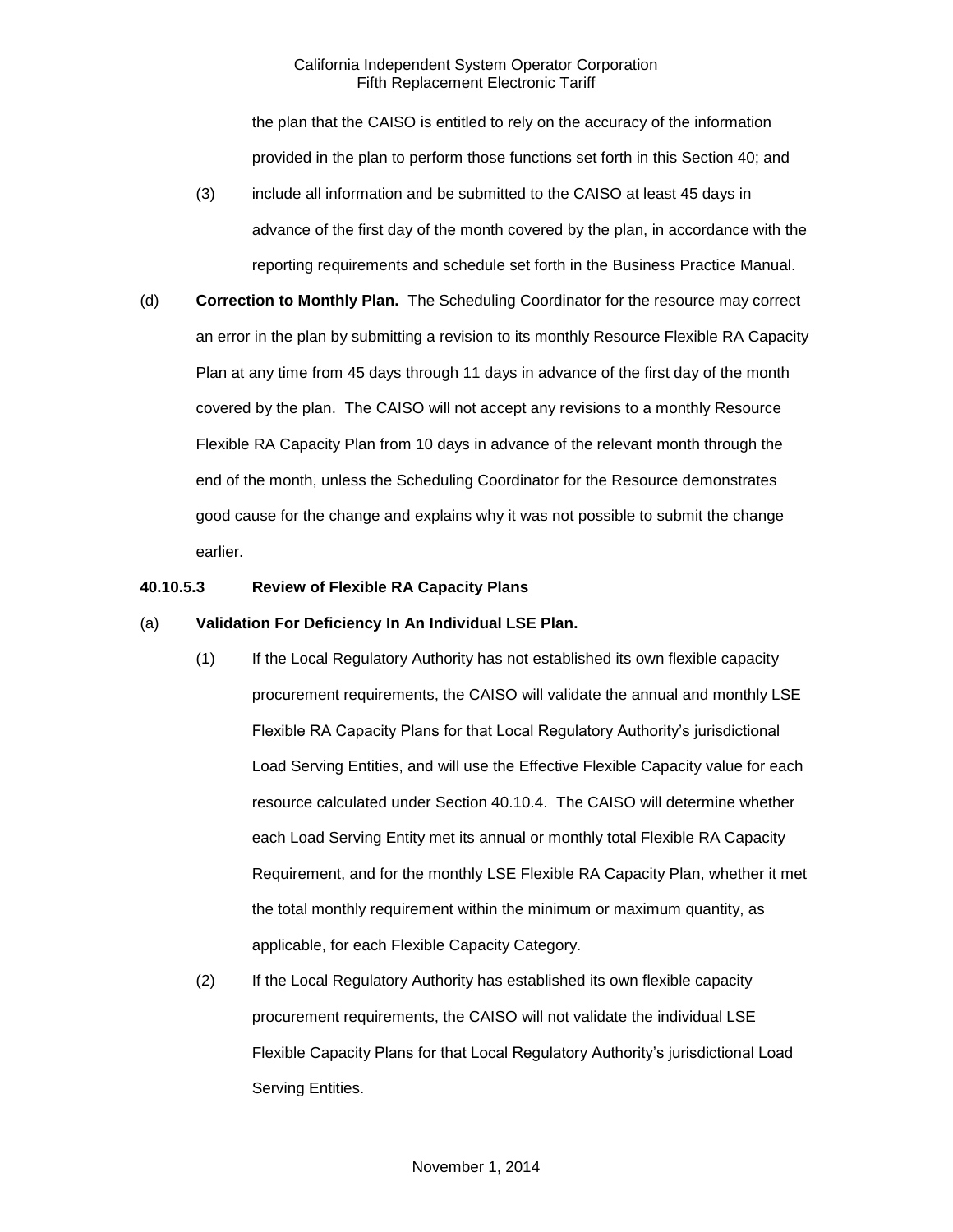(b) **Identification of Discrepancy.** The CAISO will compare all LSE Flexible RA Capacity Plans and Resource Flexible RA Capacity Plans to identify any discrepancy in the Resource Adequacy Resources listed or the amount of the Resource Adequacy Capacity committed.

#### (c) **Evaluation For Cumulative Deficiency.**

- (1) The CAISO will evaluate the annual LSE Flexible RA Capacity Plans of all Load Serving Entities on a cumulative basis to determine whether the total amount of Flexible RA Capacity shown in the plans meets 90 percent of the annual Flexible Capacity Need determined by the CAISO pursuant to Section 40.10.1 or whether a cumulative deficiency may exist under Section 43.2.7(a).
- (2) The CAISO will evaluate the monthly Flexible RA Capacity Plans of all Load Serving Entities to determine whether (i) the total amount of Flexible RA Capacity shown in the plans, limited to the maximum monthly requirement for each category, meets the applicable monthly Flexible Capacity Need determined by the CAISO pursuant to Section 40.10.1 or whether a cumulative deficiency may exist under Section 43.2.7(b)(1); or (ii) the total amount of Flexible RA Capacity shown in the base ramping Flexible Capacity Category in the plans meets the minimum monthly requirement for the base ramping Flexible Capacity Category determined by the CAISO pursuant to Section 40.10.1.5 or whether a cumulative deficiency may exist under Section 43.2.7(b)(2).
- (d) **Calculation of Flexible RA Capacity.** The CAISO will calculate the amount of Flexible RA Capacity included in the annual and monthly Flexible RA Capacity Plans using the MW amount of Flexible RA Capacity for each resource designated in a plan as a Flexible RA Capacity Resource up to the Effective Flexible Capacity value for the resource calculated under Section 40.10.4.
- (e) **Allocated Flexible RA Capacity Requirement.** The CAISO will calculate the Load Serving Entity's allocated annual and monthly Flexible RA Capacity Requirement --
	- (1) For Load Serving Entities within a Local Regulatory Authority that has not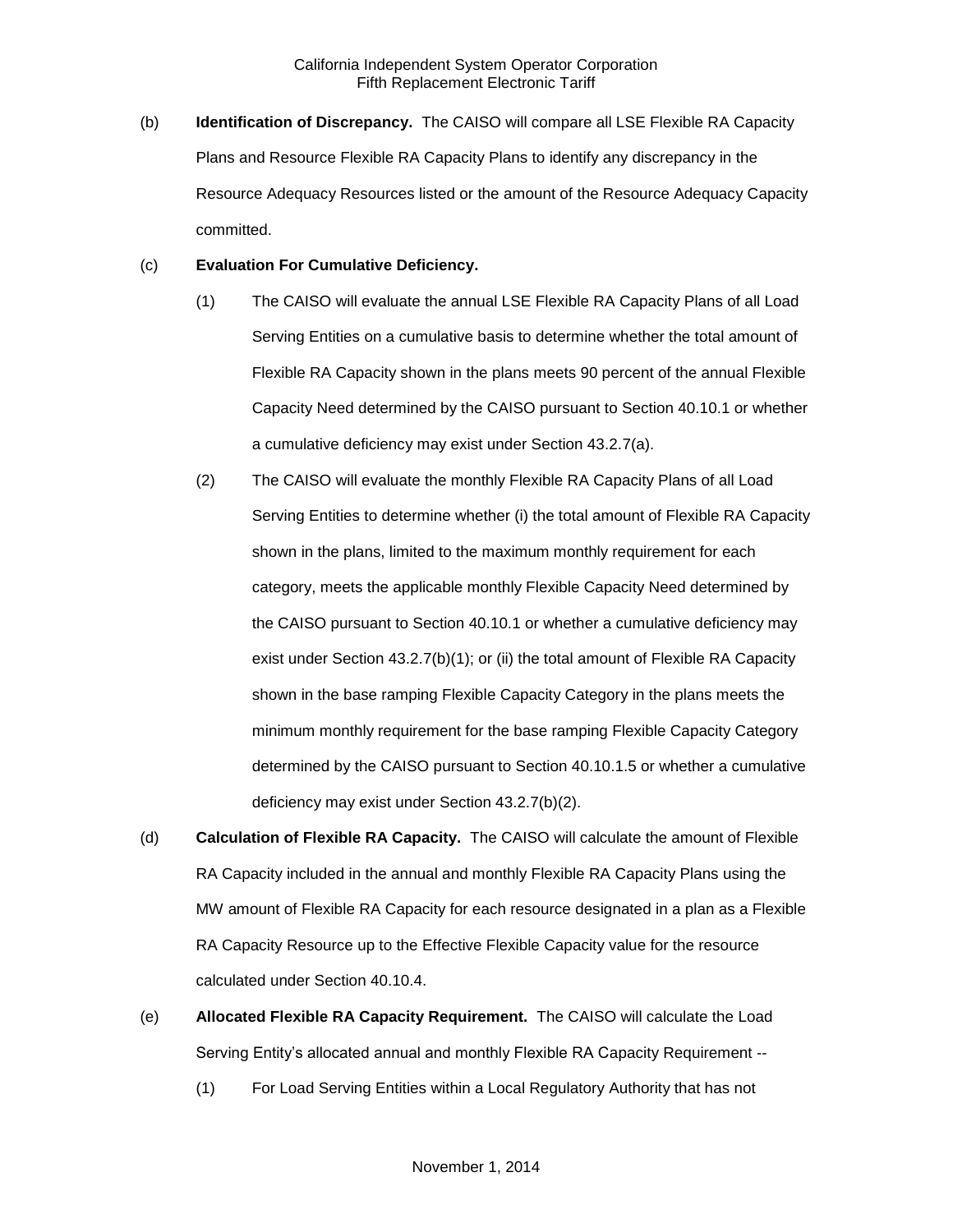adopted its own allocation methodology, the CAISO will calculate the Load Serving Entity's allocated requirement based on the CAISO's allocation methodology set forth in Section 40.10.2.

(2) For Load Serving Entities within a Local Regulatory Authority that has adopted its own allocation methodology, the CAISO will use that Local Regulatory Authority's methodology for the Local Regulatory Authority's jurisdictional Load Serving Entities.

## **40.10.5.4 Deficiency in LSE Flexible RA Capacity Plan**

- (a) **Finding and Notification.** If the CAISO's validation under Section 40.10.5.3(a) finds either (i) that the total amount of Flexible RA Capacity included in an annual or monthly LSE Flexible RA Capacity Plan is not sufficient to satisfy the Load Serving Entity's allocated Flexible RA Capacity Requirement or (ii) that the total monthly requirement in a monthly LSE Flexible RA Capacity Plan was not met within the minimum or maximum quantity, as applicable, for each Flexible Capacity Category, the CAISO will --
	- (1) notify the relevant Scheduling Coordinator, and the Local Regulatory Authority or federal agency with jurisdiction over the relevant Load Serving Entity, in an attempt to resolve any deficiency in accordance with the procedures set forth in the Business Practice Manual; and
	- (2) provide the notice at least 25 days in advance of the first day of the month covered by the plan and include the reasons the CAISO believes a deficiency exists.
- (b) **Resolved Deficiency.** If the CAISO issues a notice of deficiency under Section 40.10.5.4(a), and the deficiency is resolved, the Scheduling Coordinator for the Load Serving Entity shall –
	- (1) demonstrate, no less than 11 days prior to the first day of the month covered by the LSE Flexible RA Capacity Plan, that the identified deficiency is cured by submitting a revised LSE Flexible RA Capacity Plan, or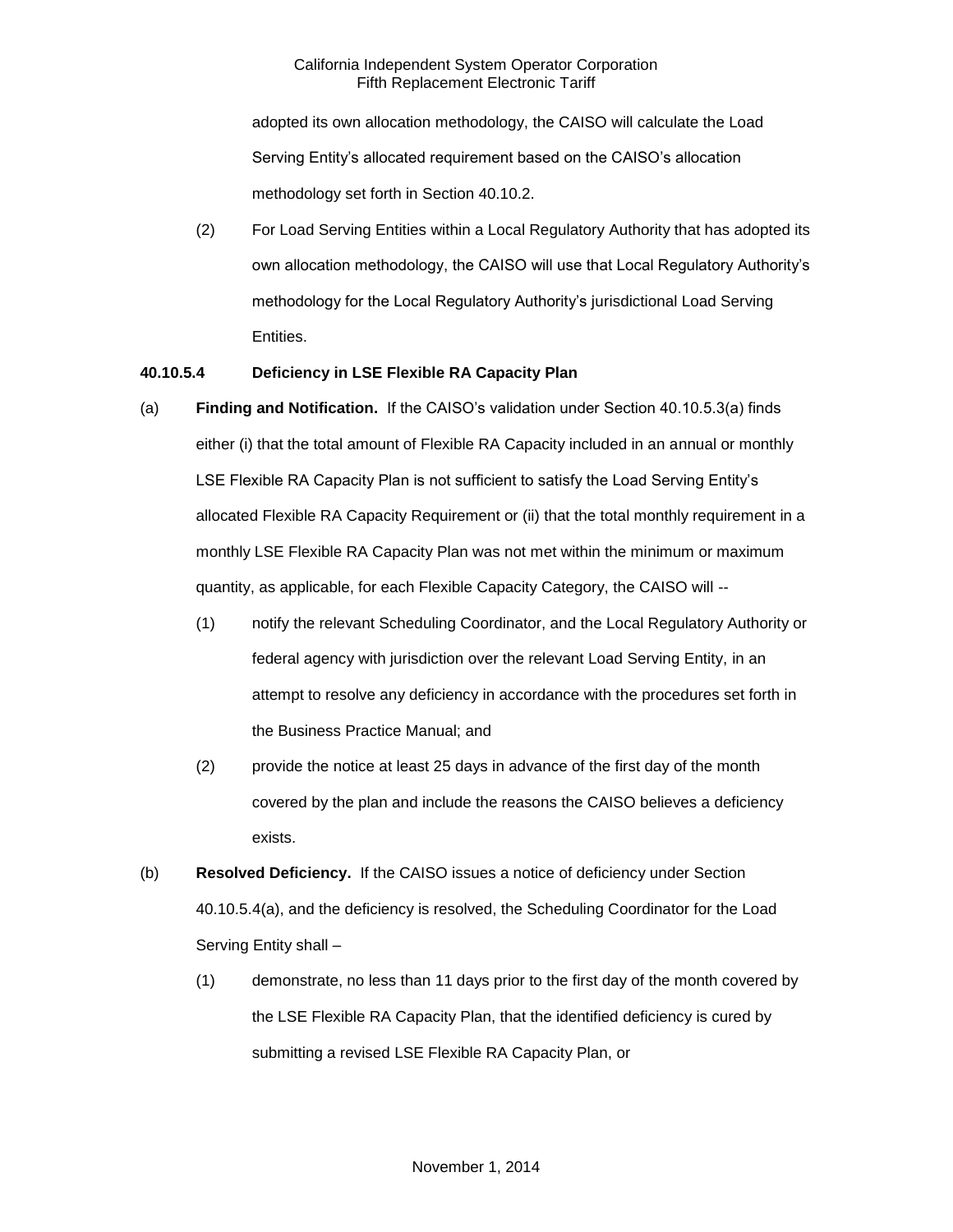- (2) advise the CAISO that the Load Serving Entity's Local Regulatory Authority, or federal agency, as appropriate, has determined that no deficiency exists.
- (c) **Unresolved Deficiency.** If the CAISO issues a notice of deficiency under Section 40.10.5.4(a) and is not advised that the deficiency is resolved, the CAISO will use the information contained in the Resource Flexible RA Capacity Plan to set the obligations of resources under Section 40.10 and/or to assign any costs incurred under this Section 40 and Section 43.

#### **40.10.5.5 Discrepancy Between Flexible RA Capacity Plans.**

- (a) **Finding and Notification.** If the CAISO's review under Section 40.10.5.3(b) finds a discrepancy between an LSE Flexible RA Capacity Plan and a Resource Flexible RA Capacity Plan, the CAISO will --
	- (1) notify the relevant Scheduling Coordinators of the mismatch in an attempt to resolve the discrepancy in accordance with the procedures set forth in the Business Practice Manual; and
	- (2) provide the notice at least 25 days in advance of the first day of the month covered by the plans and include the reasons the CAISO believes a discrepancy exists.
- (b) **Resolved Discrepancy.** If the CAISO issues a notice of discrepancy under Section 40.10.5.5(a) and the discrepancy is resolved, the Scheduling Coordinator must provide the CAISO with a revised LSE Flexible RA Capacity Plan or Resource Flexible RA Capacity Plan, as applicable, no less than 11 days prior to the first day of the month covered by the plans.
- (c) **Unresolved Discrepancy.** If the CAISO issues a notice of discrepancy under Section 40.10.5.5(a) and is not advised that the discrepancy is resolved, the CAISO will use the information contained in the Resource Flexible RA Capacity Plan to set the obligations of resources under Section 40.10 and/or to assign any costs incurred under this Section 40 and Section 43.

#### **40.10.5.6 LRA Deficiency.**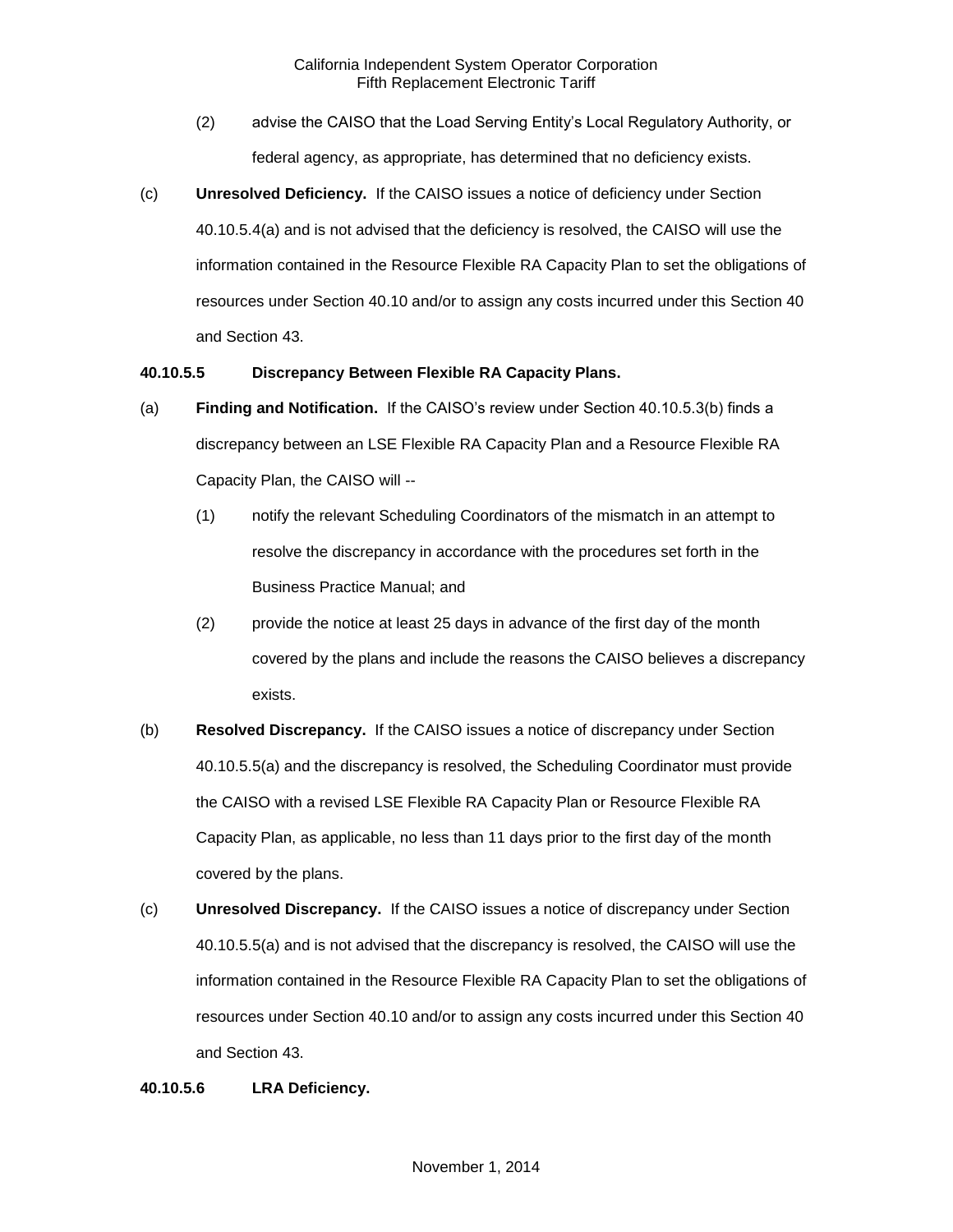- (a) **Finding and Notification.** If the CAISO's evaluation under Section 40.10.5.3(c) finds a cumulative deficiency in Flexible RA Capacity, the CAISO will --
	- (1) identify each Local Regulatory Authority that did not meet its allocable share of the Flexible Capacity Need using the cumulative amount of Flexible RA Capacity that the Local Regulatory Authority's jurisdictional Load Serving Entities included in their annual and monthly Flexible RA Capacity Plans in total and, for the monthly Flexible RA Capacity Plans, in each Flexible Capacity Category;
	- (2) identify each Load Serving Entity that (i) is subject to the jurisdiction of a Local Regulatory Authority that did not meet its allocable share of the Flexible Capacity Need under Section 40.10.5.6, and (ii) did not include sufficient Flexible RA Capacity in an annual or monthly plan to meet its allocated Flexible RA Capacity Requirement or did not meet the monthly requirement within the minimum or maximum quantity, as applicable, for each Flexible Capacity Category, based on the allocation methodology of the Local Regulatory Authority if it has established its own methodology for allocating the Flexible Capacity Need to its jurisdictional Load Serving Entities;
	- (3) notify each Local Regulatory Authority identified under Section 40.10.5.6(a)(1) and the Scheduling Coordinator for each Load Serving Entity identified under Section 40.10.5.6(a)(2) of the cumulative deficiency in an attempt to resolve any deficiency in accordance with the procedures set forth in the Business Practice Manual; and
	- (4) provide the notice at least 25 days in advance of the first day of the month covered by the plan and include the reasons the CAISO believes a cumulative deficiency exists.
- (b) **Resolved Deficiency.** If the CAISO provides a notice of cumulative deficiency under Section 40.10.5.6(a), and the deficiency is resolved, the Scheduling Coordinator for the Load Serving Entity shall demonstrate, no less than 11 days prior to the first day of the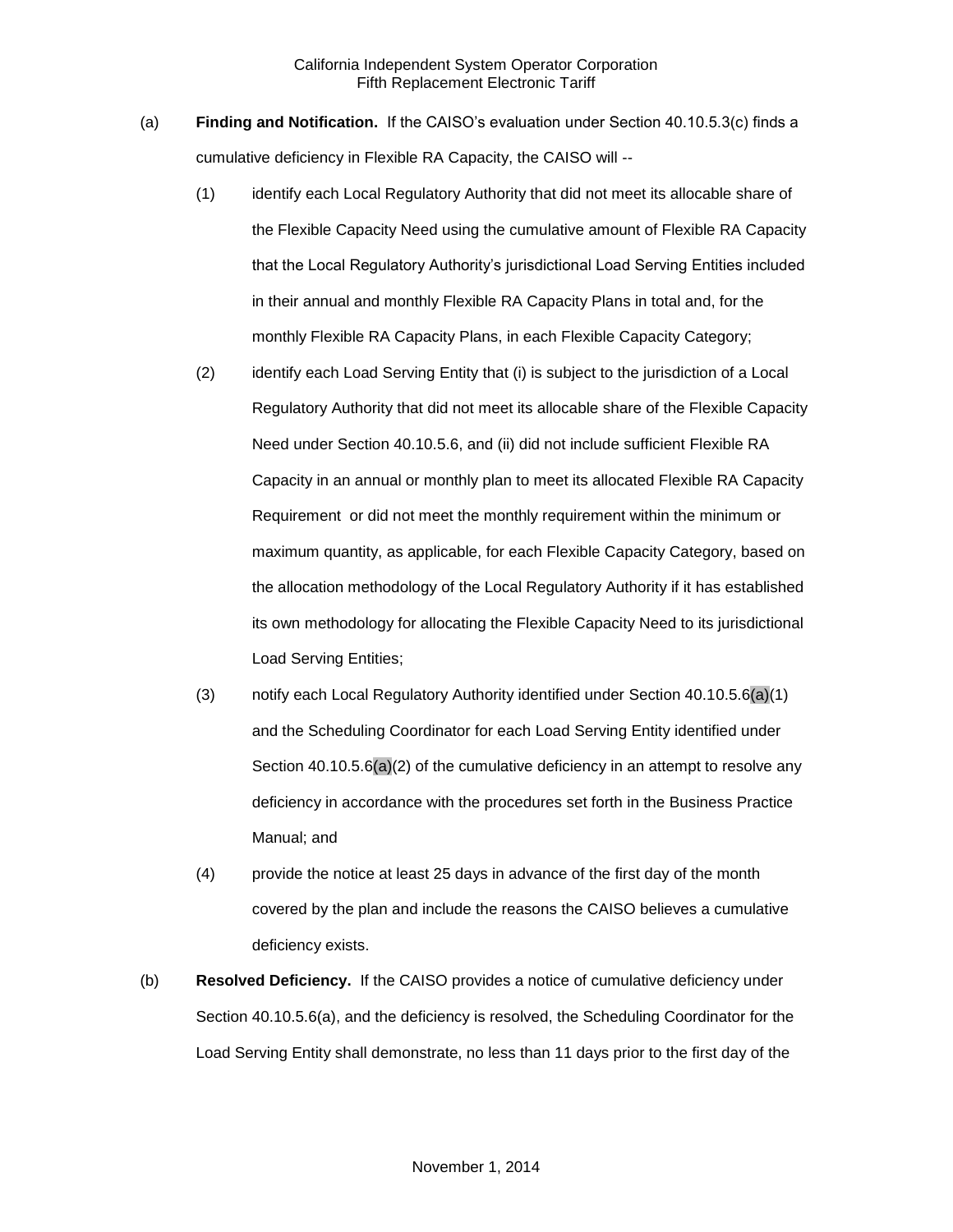## California Independent System Operator Corporation Fifth Replacement Electronic Tariff

month covered by the LSE Flexible RA Capacity Plan, that the identified deficiency is cured by submitting a revised LSE Flexible RA Capacity Plan.

(c) **Unresolved Deficiency.** If the CAISO provides a notice of deficiency under Section 40.10.5.6(a) and is not advised that the deficiency is resolved, the CAISO will use the information contained in the Resource Flexible RA Capacity Plan to set the obligations of resources under Section 40.10 and/or to assign any costs incurred under this Section 40 and Section 43.

## **40.10.6 Flexible RA Capacity Must-Offer Obligation**

#### **40.10.6.1 Day-Ahead and Real-Time Availability**

- (a) **Must-Offer Obligation.** The Scheduling Coordinator for a resource supplying Flexible RA Capacity must submit Economic Bids for Energy for the full amount of the resource's Flexible RA Capacity, and Economic Bids for Ancillary Services that are not flagged as Contingency Only in the Day-Ahead Market for the full amount of the resource's Flexible RA Capacity that is certified to provide Ancillary Services, in the Day-Ahead Market and the Real-Time Market for the applicable Trading Hours that is capable of being economically dispatched as follows, except as provided in Section 40.10.6.1(e) through(h) --
	- (1) Flexible Capacity Category for base ramping resources the 17-hour period from 5:00 a.m. to 10:00 p.m., seven days a week;
	- (2) Flexible Capacity Category for peak ramping resources the five-hour period determined for each season by the CAISO's Flexible Capacity Needs Assessment, seven days a week; and
	- (3) Flexible Capacity Category for super-peak ramping resources the five-hour period determined for each season by the CAISO's Flexible Capacity Needs Assessment, weekdays, except holidays and as provided in Section 40.10.6.1(h), until the resource receives during the five-hour period of the must offer obligation and responds to five CAISO dispatches for Start-Up during the month, after which the resource will not be subject to a must-offer obligation as a super-peak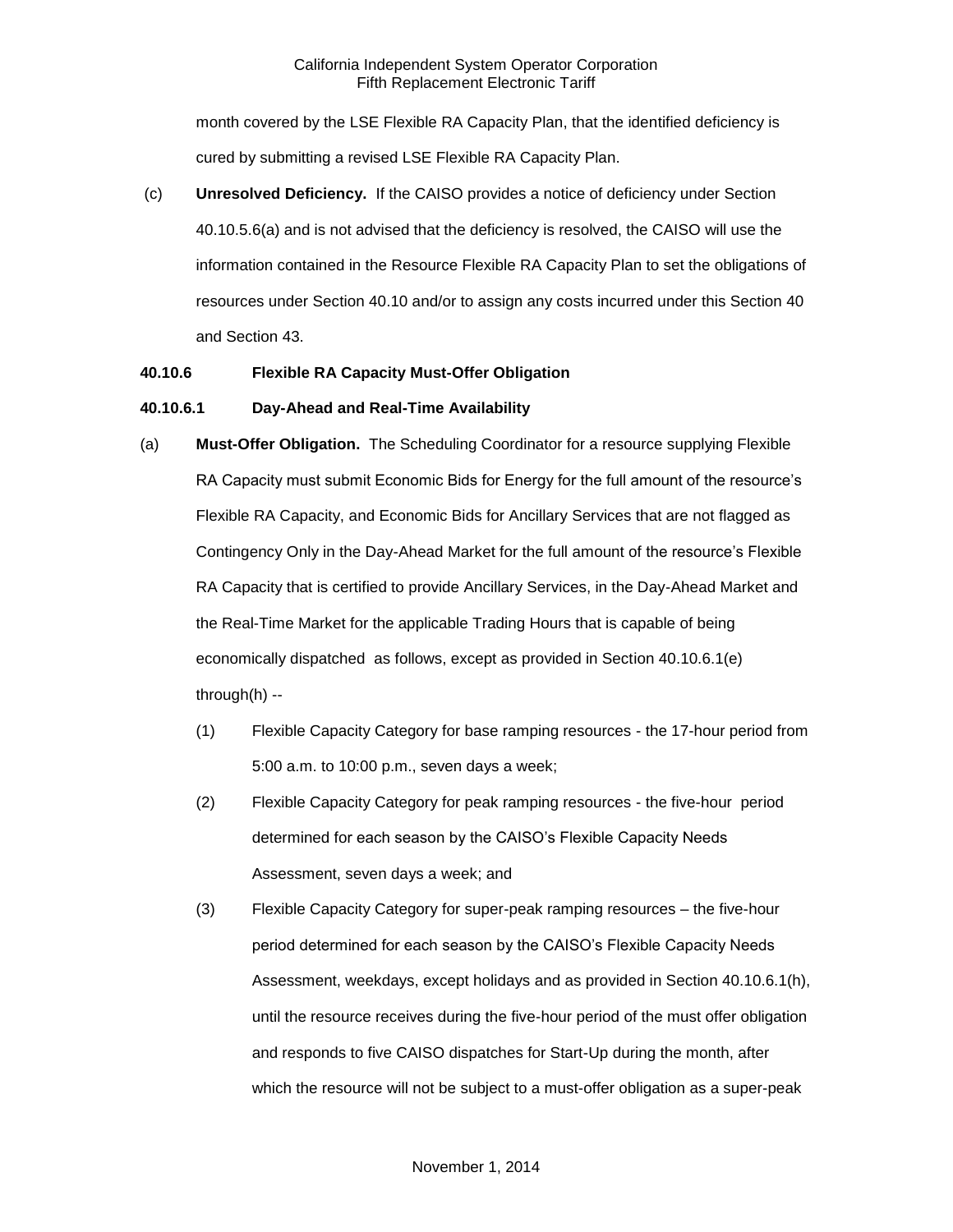# California Independent System Operator Corporation Fifth Replacement Electronic Tariff

ramping resource for the remainder of that month; however, any other must-offer obligations for Resource Adequacy Capacity will still apply.

- (b) **Availability Requirement.** During the period of the applicable must-offer obligation, a Flexible RA Capacity Resource must be operationally available except for limitations specified in the Master File, legal or regulatory prohibitions or as otherwise required by this CAISO Tariff or by Good Utility Practice.
- (c) **Co-optimization.** Through the IFM co-optimization process, the CAISO will utilize available Flexible RA Capacity to provide Energy or Ancillary Services in the most efficient manner to clear the Energy market, manage congestion and procure required Ancillary Services.
- (d) **Participation in RUC.** A Flexible RA Capacity Resource must participate in the RUC to the extent that the resource has available Flexible RA Capacity that is not reflected in an IFM Schedule. Resource Adequacy Capacity participating in RUC will be optimized using a zero dollar (\$0/MW-hour) RUC Availability Bid. Flexible RA Capacity selected in RUC will not be eligible to receive a RUC Availability Payment.
- (e) **Use-Limited Resources.** A Use-Limited Resource providing Flexible RA Capacity must be capable of responding to Dispatch Instructions and, consistent with its use-limitations, must submit Economic Bids for Energy for the full amount of its Flexible RA Capacity in the Day-Ahead Market and the Real-Time Market for the Trading Hours applicable to the resource's Flexible Capacity Category for that month for the Trading Hours that it is capable of being economically dispatched.
- (f) **Short, Medium or Long Start Units**.
	- (1) Short Start Units or Medium Start Units providing Flexible RA Capacity that do not have an IFM Schedule or a RUC Schedule for any of their Resource Adequacy Capacity for a given Trading Hour are required to participate in the Real-Time Market consistent with the provisions in Section 40.6.3 that apply to Short Start Units providing RA Capacity.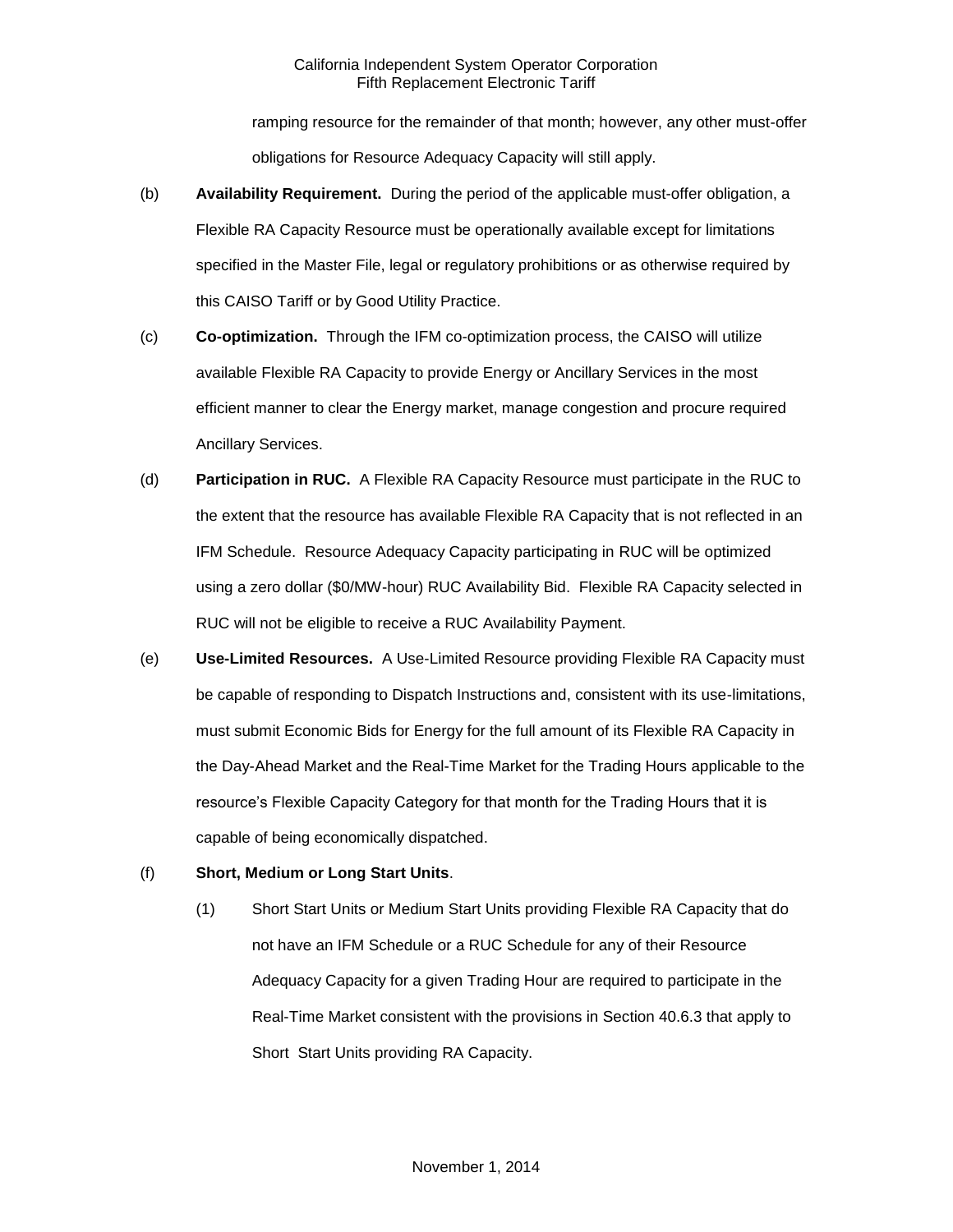- (2) Long Start Units providing Flexible RA Capacity that do not have an IFM Schedule or a RUC Schedule for any of their Resource Adequacy Capacity for a given Trading Hour are required to participate in the Real-Time Market consistent with the provisions in Section 40.6.7 that apply to Long Start Units providing RA Capacity.
- (3) If availability is required under Section 40.6.3 or 40.6.7, the Scheduling Coordinator for the resource must submit to the RTM for that Trading hour for which the resource is capable of responding to Dispatch Instructions: (i) Energy Bids for the full amount of the available Flexible RA Capacity, including capacity for which it has submitted Ancillary Services Bids; and (ii) Ancillary Services Bids for the full amount of its Flexible RA Capacity that is certified to provide Ancillary Services, and for each Ancillary Service for which the resource is certified, including capacity for which it has submitted Energy Bids.
- (g) **Extremely Long-Start Resources.** Flexible RA Capacity Resources that are Extremely Long-Start Resources must be available to the CAISO by complying with the Extremely Long-Start Commitment Process under Section 31.7 or otherwise committing the resource upon instruction from the CAISO, if physically capable. Once an Extremely Long-Start Resource is committed by the CAISO, it is subject to the provisions of Section 40.10.6 regarding Day-Ahead Availability and Real-Time Availability for the Trading Days for which it was committed.
- (h) **Non-Generator Resources, Regulation Energy Management.** Non-Generator Resources providing Flexible RA Capacity and Regulation Energy Management must submit Bids for Regulation Up and Regulation Down for Trading Hours in the 17-hour period from 5:00 a.m. to 10:00 p.m., seven days a week and shall not submit Bids for Energy or other Ancillary Services.

#### **40.10.6.2 Failure to Bid**

If the Scheduling Coordinator for a resource supplying Flexible RA Capacity does not submit Economic Bids for Energy for the full amount of the resource's Flexible RA Capacity, and